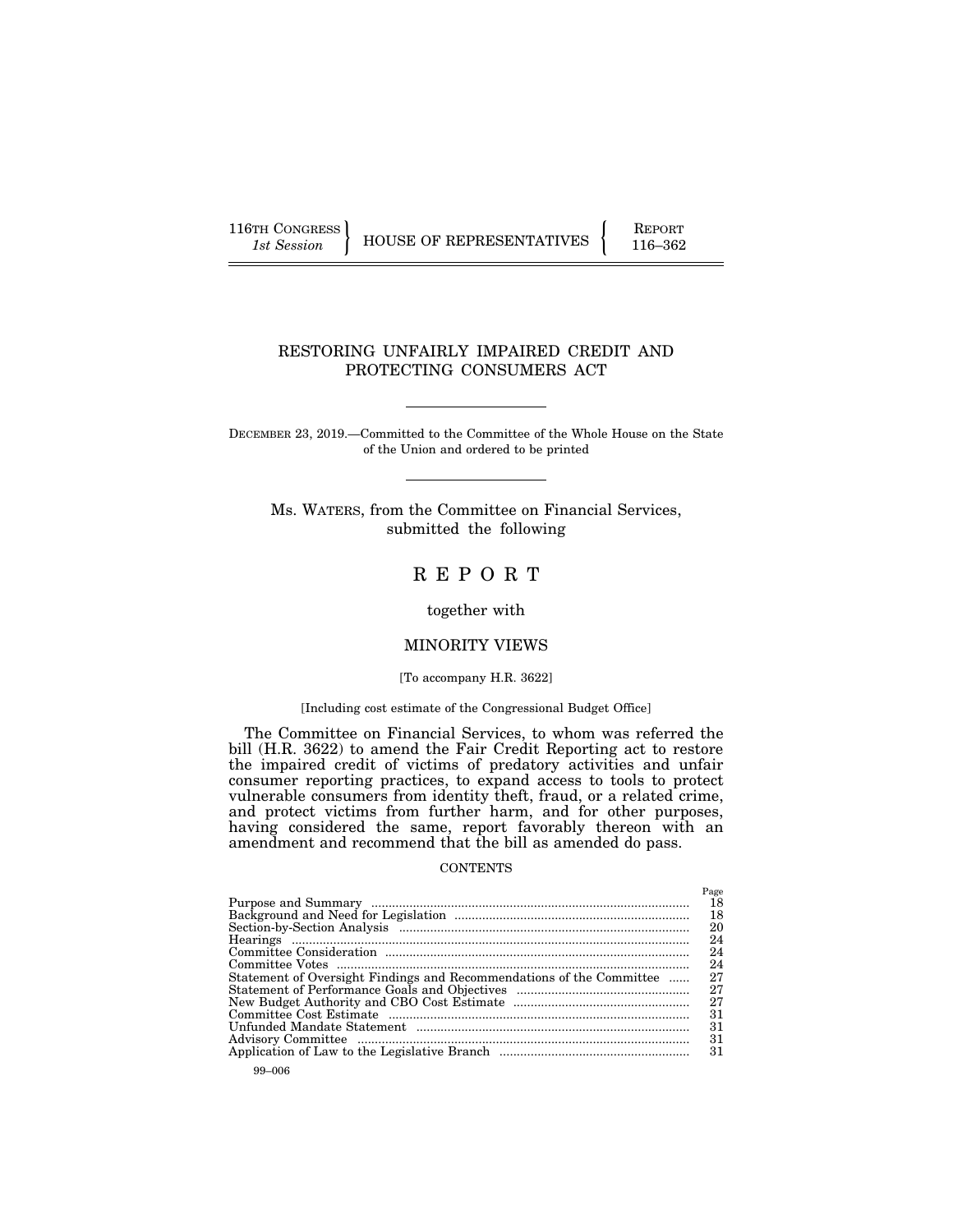| 32 |
|----|
| 32 |

#### The amendment is as follows: Strike all after the enacting clause and insert the following:

#### **SECTION 1. SHORT TITLE; TABLE OF CONTENTS.**

(b) TABLE OF CONTENTS.—The table of contents for this Act is as follows:

Sec. 1. Short title; table of contents. Sec. 2. Findings. Sec. 3. Effective date.

Sec. 4. General Bureau rulemaking.

#### TITLE I—RESTORING THE IMPAIRED CREDIT OF VICTIMS OF PREDATORY ACTIVITIES AND UNFAIR CONSUMER REPORTING PRACTICES

- 
- 
- Sec. 101. Shortens the time period that most adverse credit information stays on consumer reports.<br>Sec. 102. Mandates the expedited removal of fully paid or settled debt from consumer reports.<br>Sec. 102. Imposes restriction
- 
- 
- 

#### TITLE II—EXPANDING ACCESS TO TOOLS TO PROTECT VULNERABLE CONSUMERS FROM IDENTITY THEFT, FRAUD, OR A RELATED CRIME, AND PROTECT VICTIMS FROM FURTHER HARM

- 
- 
- 
- 
- 
- Sec. 201. Identity theft report definition.<br>Sec. 202. Amendment to protection for files and credit records of protected consumers.<br>Sec. 203. Enhances fraud alert protections.<br>Sec. 204. Amendment to security freezes for con
- 
- sumers.<br>Sec. 209. Ensures removal of inquiries resulting from identity theft, fraud, or other related crime from consumer reports.

#### TITLE III—MISCELLANEOUS

- 
- Sec. 301. Definitions. Sec. 302. Technical correction related to risk-based pricing notices. Sec. 303. FCRA findings and purpose; voids certain contracts not in the public interest.

#### **SEC. 2. FINDINGS.**

Congress finds the following:

(1) GENERAL FINDINGS.—

(A) Consumer reporting agencies (''CRAs'') are companies that collect, compile, and provide information about consumers in the form of consumer reports for certain permissible statutory purposes under the Fair Credit Reporting Act (15 U.S.C. 1681 et seq.) ("FCRA"). The three largest CRAs in this country are Equifax, TransUnion, and Experian. These CRAs are referred to as nationwide CRAs and the reports that they prepare are commonly referred to as credit reports. Furnishers, such as creditors, lenders, and debt collection agencies, voluntarily submit information to CRAs about their accounts such as the total amount for each loan or credit limit for each credit card and the consumer's payment history on these products. Reports also include identifying information about a consumer, such as their birthdate, previous mailing addresses, and current and previous employers.

(B) In a December 2012 paper, ''Key Dimensions and Processes in the U.S. Credit Reporting System: A review for how the nation's largest credit bureaus manage consumer data'', the Bureau of Consumer Financial Protection (''Consumer Bureau'') noted that the three nationwide CRAs maintain credit files on approximately 200 million adults and receive information from about 10,000 furnishers. On a monthly basis, these furnishers provide information on over 1.3 billion consumer credit accounts or other trade lines.

(C) The 10 largest institutions furnishing credit information to each of the nationwide CRAs account for more than half of all accounts reflected in consumers' credit files.

(D) Consumer reports play an increasingly important role in the lives of American consumers. Most creditors, for example, review these reports to

<sup>(</sup>a) SHORT TITLE.—This Act may be cited as the ''Restoring Unfairly Impaired Credit and Protecting Consumers Act''.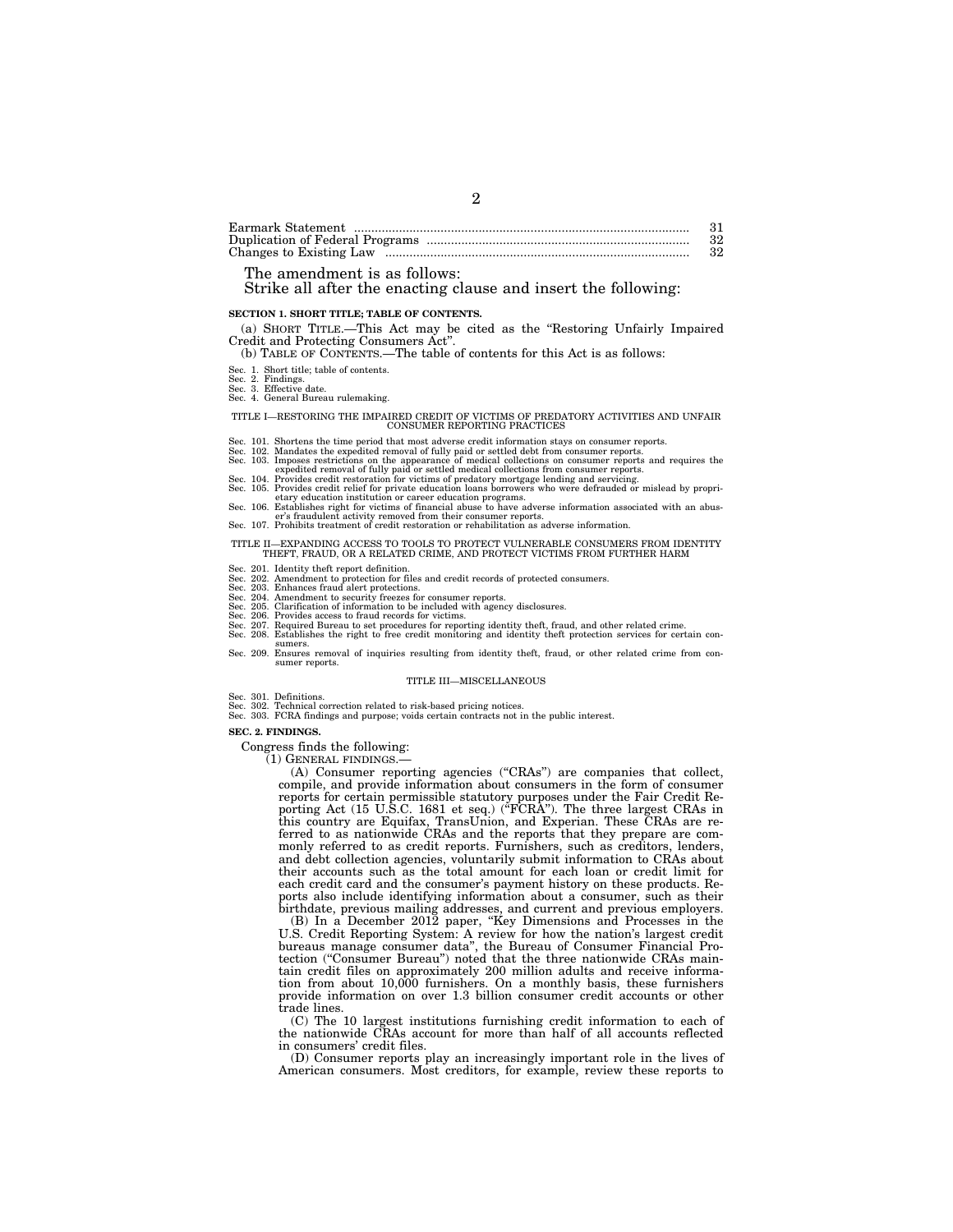make decisions about whether to extend credit to consumers and what terms and conditions to offer them. As such, information contained in these reports affects whether a person is able to get a private education loan to pay for college costs, to secure a mortgage loan to buy a home, or to obtain a credit card, as well as the terms and conditions under which consumer credit products or services are offered to them.

(E) Credit reports are also increasingly used for many noncredit decisions, including by landlords to determine whether to rent an apartment to a prospective tenant and by employers to decide whether to hire potential job applicants or to offer a promotion to existing employees.

(F) CRAs have a statutory obligation to verify independently the accuracy and completeness of information included on the reports that they provide. (G) The nationwide CRAs have failed to establish and follow reasonable

procedures, as required by existing law, to establish the maximum level of accuracy of information contained on consumer reports. Given the repeated failures of these CRAs to comply with accuracy requirements on their own, legislation is intended to provide them with detailed guidance improving the accuracy and completeness of information contained in consumer re-ports, including procedures, policies, and practices that these CRAs should already be following to ensure full compliance with their existing obligations.

(H) The presence of inaccurate or incomplete information on these reports can result in substantial financial and emotional harm to consumers. Credit reporting errors can lead to the loss of a new employment opportunity or a denial of a promotion in an existing job, stop someone from being able to access credit on favorable terms, prevent a person from obtaining rental housing, or even trigger mental distress.

(I) Current industry practices impose an unfair burden of proof on consumers trying to fix errors on their reports.

(J) Consumer reports containing inaccurate or incomplete credit information also undermine the ability of creditors and lenders to effectively and accurately underwrite and price credit.

(K) Recognizing that credit reporting affects the lives of almost all consumers in this country and that the consequences of errors on a consumer report can be catastrophic for a consumer, the Consumer Bureau began accepting consumer complaints about credit reporting in October 2012.

(L) As of February 2017, the Consumer Bureau has handled approximately 185,717 credit reporting complaints, making credit reporting consistently the third most-complained-about subject matter on which the Consumer Bureau accepts consumer complaints.

(M) In the ''Monthly Complaint Report Volume 20'', released in February 2017, the Consumer Bureau noted that 76 percent of credit reporting complaints involved incorrect information on reports, with consumers frequently expressing their frustrations about the burdensome and time-consuming process to disputing items.

(N) Other common types of credit reporting complaints submitted to the Consumer Bureau related to the improper use of a report, trouble obtaining a report or credit score, CRAs' investigations, and credit monitoring or identity protection.

(O) In the summer 2015 ''Supervisory Highlights'', the Consumer Bureau noted that one or more of the largest CRAs failed to adequately oversee furnishers to ensure that they were adhering to the CRA's vetting policies and to establish proper procedures to verify public record information.

(P) According to the fall 2016 ''Supervisory Highlights'', Consumer Bureau examiners determined that one or more debt collectors never investigated indirect disputes that lacked detail or were not accompanied by attachments with relevant information from the consumer. Examiners also found that notifications sent to consumers about disputes considered frivolous failed to identify for the consumers the type of material that they could provide in order for the debt collector to complete the investigation of the disputed item.

(Q) A February 2014 Consumer Bureau report titled ''Credit Reporting Complaint Snapshot'' found that consumers are confused about the extent to which the nationwide CRAs are required to provide them with validation and documentation of a debt that appears on their credit report.

(R) As evidence that the current system lacks sufficient market incentives for CRAs to develop more robust procedures to increase the accuracy and completeness of information on credit reports, litigation discovery documented by the National Consumer Law Center (''NCLC''), as part of a Janu-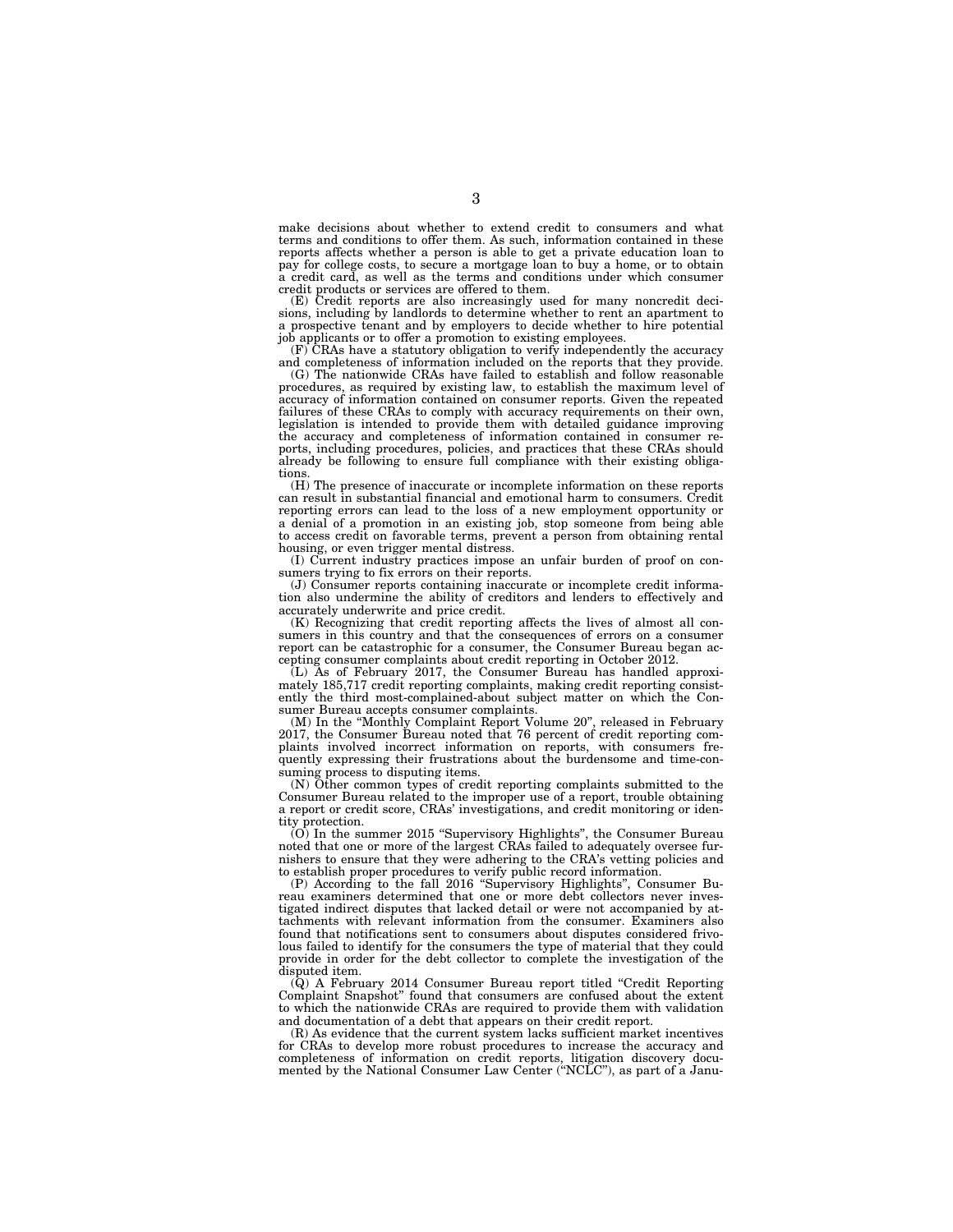ary 2009 report titled, ''Automated Injustice: How a Mechanized Dispute System Frustrates Consumers Seeking to Fix Errors in Their Credit Re-ports'', showed that at least two of the three largest CRAs use quota systems to force employees to process disputes hastily and without the opportunity for conducting meaningful investigations. At least one nationwide CRA only allowed dispute resolution staff five minutes to handle a consumer's call. Furthermore, these CRAs were found to have awarded bo-nuses for meeting quotas and punished those who didn't meet production numbers with probation.

(S) Unlike most other business relationships, where consumers can register their satisfaction or unhappiness with a particular credit product or service simply by taking their business elsewhere, consumers have no say in whether their information is included in the CRAs databases and limited legal remedies to hold the CRAs accountable for inaccuracies or poor service.

(T) Accordingly, despite the existing statutory mandate for CRAs to follow reasonable procedures to assure the maximum possible accuracy of the information whenever they prepare consumer reports, numerous studies, the high volume of consumer complaints submitted to the Consumer Bureau about incorrect information on consumer reports, and supervisory activities by the Consumer Bureau demonstrate that CRAs continue to skirt their obligations under the law.

(2) PRIVATE EDUCATION LOANS.—

(A) The Consumer Bureau's October 2014 report titled ''Annual Report of the CFPB Student Loan Ombudsman'' noted many private education loan borrowers, who sought to negotiate a modified repayment plan when they were experiencing a period of financial distress, were unable to get assistance from their loan holders, which often resulting in them defaulting on their loans. This pattern resembles the difficulty that a significant number of mortgage loan borrowers experienced when they sought to take responsible steps to work with their mortgage loan servicer to avoid foreclosure during the Great Recession.

(B) Although private student loan holders may allow a borrower to postpone payments while enrolled in school full-time, many limit this option to a certain time period, usually 48 to 66 months. This limited time period may not be sufficient for those who need additional time to obtain their degree or who want to continue their education by pursing a graduate or professional degree. The Consumer Bureau found that borrowers who were unable to make payments often defaulted or had their accounts sent to collections before they were even able to graduate.

(3) DECEPTIVE PRACTICES AT CERTAIN PROPRIETARY EDUCATION INSTITUTIONS AND CAREER EDUCATION PROGRAMS.—

(A) NCLC cited the proliferation of law enforcement actions against many for-profit schools in its June 2014 report, titled ''Ensuring Educational Integrity: 10 Steps to Improve State Oversight of For-profit Schools'', to demonstrate the pervasive problem in this sector of targeting low-income students with deceptive high-pressure sales techniques involving inflated job placement rates and misleading data on graduate wages, and false representations about the transferability of credits and the employability of graduates in occupations that require licensure. Student loan borrowers at these schools may be left with nothing but worthless credentials and large debt. Those who default on their student loans face years with damaged credit that will adversely impact their ability to rent or buy homes, purchase cars, and find employment.

(B) The closure and bankruptcy of Corinthian Colleges, which was found to have deceived students by steering them into high-interest student loans based on misleading graduation rates and employment data, is a good example of the problem. Even after its closure, many Corinthian students remained saddled with student loan debt, worthless degrees, and few prospects for employment.

(C) Attending a two-year, for-profit college costs, on average, four times as much as attending a community college. Students at for-profit colleges represent only about 11 percent of the total higher education population but a startling 44 percent of all Federal student loan defaults, according to the United States Department of Education (''DOE'').

(D) According to NCLC, a disproportionate number of for-profit students are low-income and people of color. These schools target veterans, working parents, first-generation students, and non-English speaking students, who may be more likely than their public or private nonprofit school counter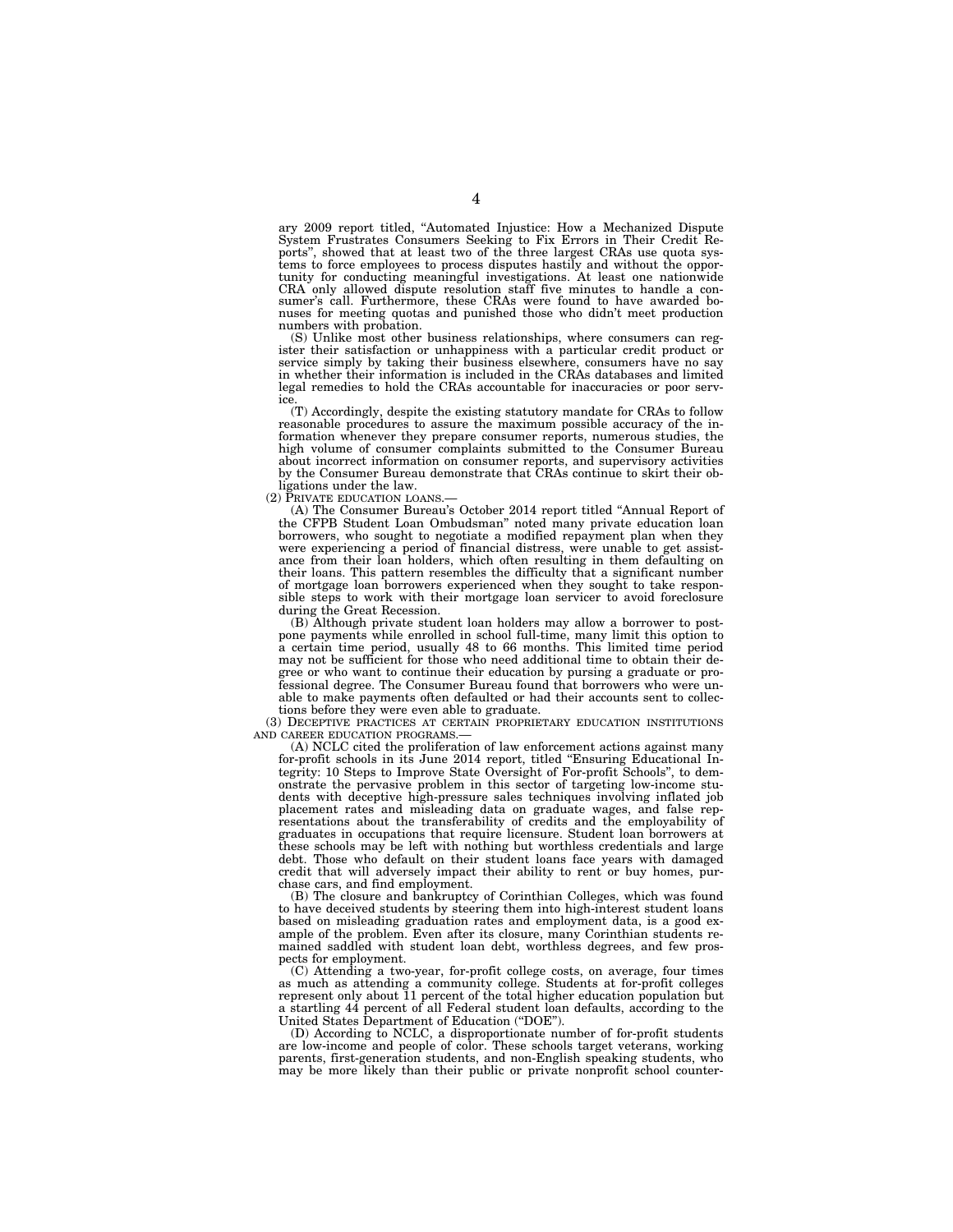parts to drop out, incur enormous student debt, and default on this debt. In the 2011–2012 school year, 28 percent of African Americans and 15 percent of Latinos attending four-year institutions were enrolled in a for-profit school, compared to 10 percent of Whites.

(E) As highlighted in a press release titled ''Obama Administration Announces Final Rules to Protect Students from Poor-Performing Career College Programs", that was issued by the DOE on October 30, 2014, "[t]oo lege Programs", that was issued by the DOE on October 30, 2014, "[t]oo often, students at career colleges—including thousands of veterans—are charged excessive costs, but don't get the education they paid for. Instead, students in such programs are provided with poor quality training, often for low-wage jobs or in occupations where there are simply no job opportunities. They find themselves with large amounts of debt and, too often, end up in default. In many cases, students are drawn into these programs with confusing or misleading information.".<br>(4) MEDICAL DEBT.—

(A) Research by the Consumer Bureau has found that the inclusion of medical collections on consumer reports has unfairly reduced consumers' credit scores.

(B) The Consumer Bureau's review of 5 million anonymized credit files from September 2011 to September 2013, for example, found that credit scores may underestimate a person's creditworthiness by up to 10 points for those who owe medical debt, and may underestimate a person's creditworthiness by up to 22 points after the medical debt has been paid. For consumers with lower credit scores, especially those on the brink of what is considered subprime, a 10 to 22 point decrease in their credit scores can have a significant impact on their lives, including by affecting whether they are able to qualify for credit and, if so, the terms and conditions under which it is extended to them.

(C) The Consumer Bureau found that half of all collections trade lines that appear on consumer reports are related to medical bills claimed to be owed to hospitals and other medical providers. These trade lines affect the reports of nearly 1/5 of all consumers in the credit reporting system.

(D) The Consumer Bureau has found that there are no objective or enforceable standards that determine when a debt can or should be reported as a collection trade line. Because debt buyers and collectors determine whether, when, and for how long to report a collection account, there is only a limited relationship between the time period reported, the severity of a delinquency, and when or whether a collection trade line appears on a consumer's credit report.

(E) Medical bills can be complex and confusing for many consumers, which results in consumers' uncertainty about what they owe, to whom, when, or for what, that may cause some people, who ordinarily pay their bills on time, to delay or withhold payments on their medical debts. This uncertainty can also result in medical collections appearing on consumer reports. In a December 2014 report titled ''Consumer Credit Reports: A Study of Medical and Non-Medical Collections'', the Consumer Bureau found that a large portion of consumers with medical collections show no other evidence of financial distress and are consumers who ordinarily pay their other financial obligations on time. Unlike with most credit products or services, such as credit cards, installment loans, utilities, or wireless or cable services that have contractual account disclosures describing the terms and conditions of use, most consumers are not told what their outof-pocket medical costs will be in advance. Consumers needing urgent or emergency care rarely know, or are provided, the cost of a medical treatment or procedure before the service is rendered.

(F) The Consumer Bureau concluded that the presence of medical collections is less predictive of future defaults or serious delinquencies than the presence of a nonmedical collection in a study titled ''Data Point: Medical Debt and Credit Scores'', issued in May 2014.

(G) FICO's latest credit scoring model, ''FICO 9'', changes the treatment of paid collections to disregard any collection matters that the consumer has paid in full. FICO 9, however, is not yet widely used by lenders.

(H) VantageScore's latest credit scoring model, ''VantageScore 4.0'', will be available in the fall of 2017. This model will penalize medical collections less than non-medical ones.

(I) The three nationwide CRAs entered into a settlement agreement with the New York State attorney general in 2015 to address deficiencies in their dispute resolution process and enhance the accuracy of items on reports. These policy changes will be implemented in a three-phrased rollout, culmi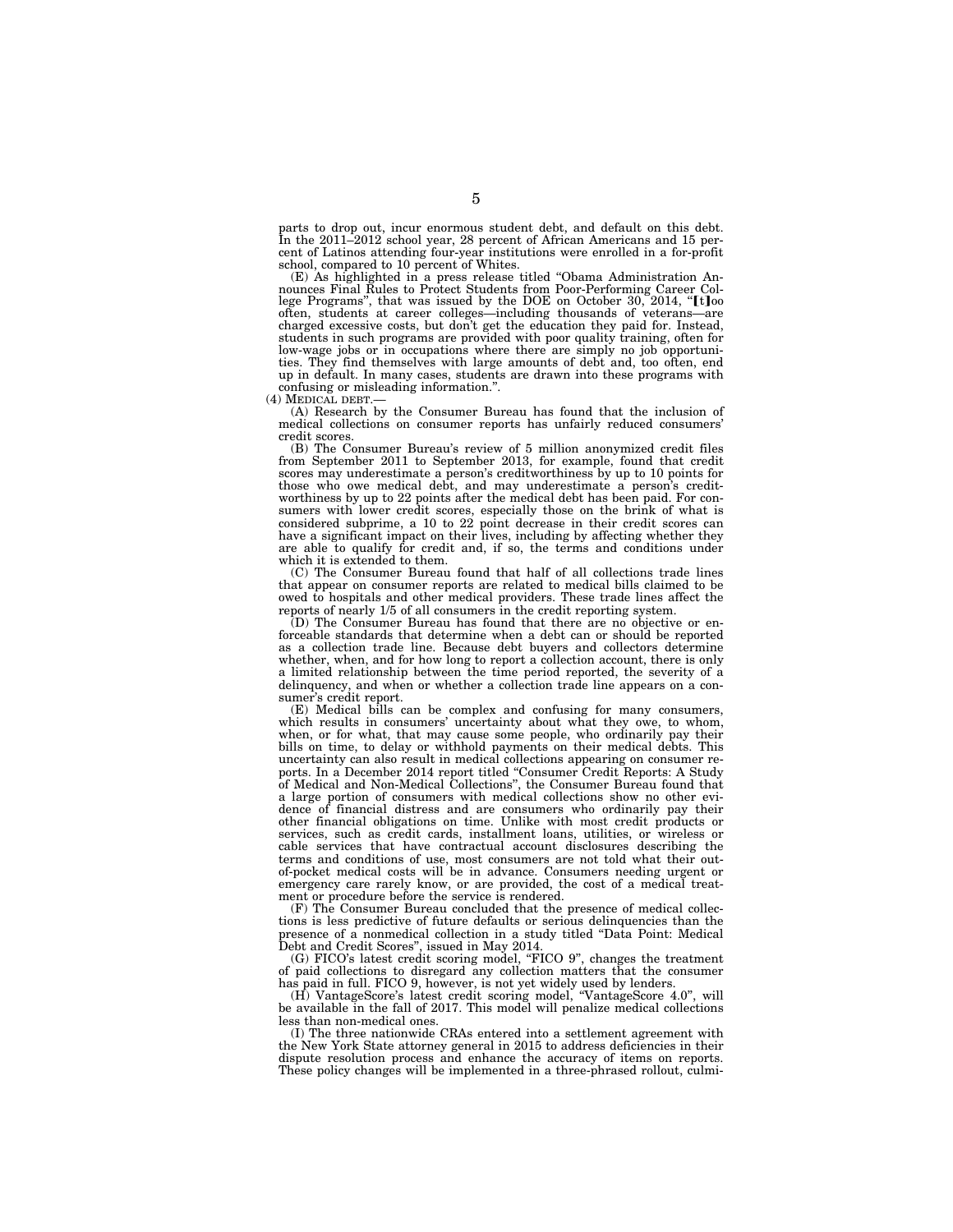nating by June 2018. Subsequently, these CRAs entered into a cooperative agreement with 31 State Attorneys General, which was the basis of the creation of the National Consumer Assistance Plan (''NCAP'') to change some of their business practices. (J) While the CRAs appear to be voluntarily adopting policy changes on

a nationwide basis, they are not obligated to do so for consumers who reside in States that are not party to any of the consent orders.

(K) As a result of the settlement agreements, the three nationwide CRAs will set a 180-day waiting period before including medical collections on a report and will remove a medical collection from a report once it is paid by an insurance company. While this change will benefit many, once a medical collection appears on a report, it will only be deleted or suppressed if it is found to have been the insurance company's obligation to pay and the insurer pays it. Given the research showing there is little predictive value in medical debt information, medical collections that are paid or settled should quickly be removed from a report, regardless of who pays or settles this debt.<br>(5) FINANCIAL ABUSE BY KNOWN PERSONS.—

(A) Financial abuse and exploitation are frequently associated with domestic violence. This type of abuse may result in fraudulent charges to a credit card or having fraudulent accounts created by the abuser in the survivor's name. Financial abuse may also result in the survivor's inability to make timely payments on their valid obligations due to loss or changes in income that can occur when their abuser steals from or coerces the survivor to relinquish their paychecks or savings.

(B) By racking up substantial debts in the survivor's name, abusers are able to exercise financial control over their survivors to make it economically difficult for the survivor, whose credit is often destroyed, to escape the situation.

(C) Domestic abuse survivors with poor credit are likely to face significant obstacles in establishing financial independence from their abusers. This can be due, in part, because consumer reports may be used when a person attempts to obtain a checking account, housing, insurance, utilities, employment, and even a security clearance as required for certain jobs.

(D) Providing documentation of identity (''ID'') theft in order to dispute information on one's consumer report can be particularly challenging for those who know their financial abuser.

(E) While it is easier for consumers who obtain a police report to remove fraudulent information from their consumer report and prevent it from reappearing in the future, according to the Empire Justice Center, safety and other noncredit concerns may impact the capacity of a survivor of financial abuse committed by a known person to turn to law enforcement to get a police report.

(F) According to the Legal Aid Society in New York, domestic abuse survivors, seeking to remove adverse information stemming from financial abuse by contacting their furnishers directly, are likely to face skepticism about claims of ID theft perpetrated by a partner because of an assumption that they are aware of, and may have been complicit in, the activity which the survivor alleges stems from financial abuse.

(6) DECEPTIVE AND MISLEADING MARKETING PRACTICES.—

(A) The Consumer Bureau's February 2015 report titled ''Consumer Voices on Credit Reports and Scores'' found that some consumers did not obtain a copy of their consumer report due to concerns about security or of being trapped into purchasing unwanted products like an additional report or a credit monitoring service.

(B) In January 2017, the Consumer Bureau fined TransUnion and Equifax for deceptively marketing credit scores for purchase by consumers as the same credit scores typically used by lenders to determine creditworthiness and for luring consumers into costly subscription services that were advertised as "free" or "\$1" that automatically charged recurring fees unless cancelled by consumers. The Consumer Bureau also found that Equifax was illegally advertising its products on webpages that consumers accessed through AnnualCreditReport.com before consumers obtained their free disclosures. Because of these troubling practices, TransUnion was ordered to pay \$13.9 million in restitution to harmed consumers and a civil penalty of \$3 million to the Consumer Bureau. Equifax was ordered to pay more than \$3.7 million to affected consumers as well as a civil money penalty of \$2.5 million to the Consumer Bureau. As part of the consent orders, the CRAs are also supposed to change the way that they sell their products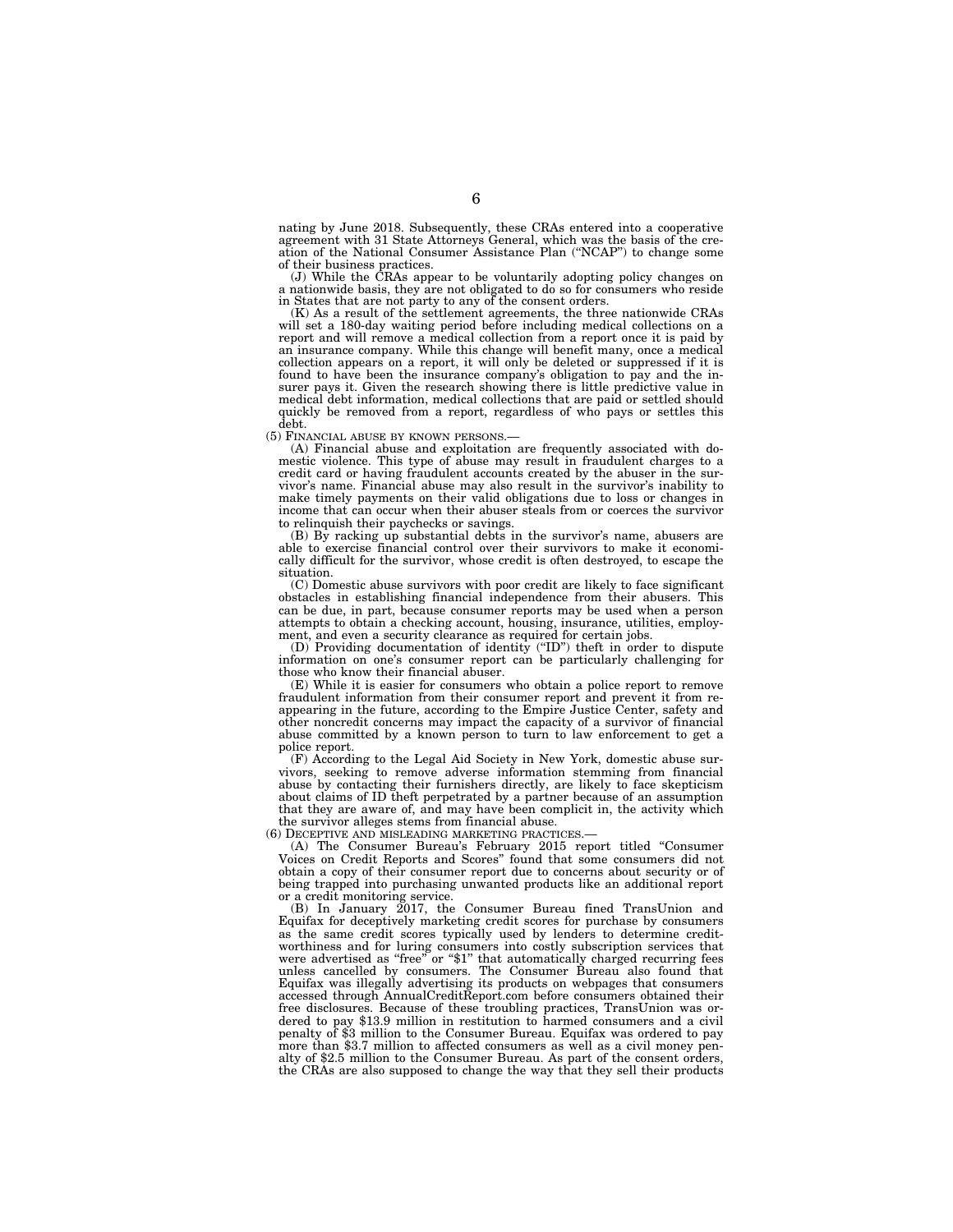to consumers. The CRAs must also obtain consumers' express consent before enrolling them into subscription services as well as make it easer for consumers to cancel these programs.

(C) The Consumer Bureau fined the other nationwide CRA—Experian in March 2017 for deceiving consumers about the use of credit scores that it marketed and sold to consumers as credit scores that were used by lenders and for illegally advertising its products on web pages that consumers accessed through AnnualCreditReport.com before they obtained their free annual disclosures. Experian was ordered to pay more than \$3.7 million in restitution to harmed consumers and a civil monetary penalty of \$2.5 million to the Consumer Bureau.

(D) The Consumer Bureau's January and March 2017 consent orders with the three nationwide CRAs show that these CRAs have enticed consumers into purchasing products and services that they may not want or need, in some instances by advertising products or services "free" that automatically converted into an ongoing subscription service at the regular price unless cancelled by the consumer. Although these CRAs must now change their deceptive marketing practices, codifying these duties is an appropriate way to ensure that these companies never revert back to such misleading tactics.

(E) Given the ubiquitous use of consumer reports in consumers' lives and the fact that consumers' participation in the credit reporting system is involuntary, CRAs should also prioritize providing consumers with the effective means to safeguard their personal and financial information and improve their credit standing, rather than seeking to exploit consumers' concerns and confusion about credit reporting and scoring, to boost their companies' profits.

(F) Vulnerable consumers, who have legitimate concerns about the security of their personal and financial information, deserve clear, accurate, and transparent information about the credit reporting tools that may be available to them, such as fraud alerts and freezes.

(7) PROTECTIONS FOR CONSUMERS' CREDIT INFORMATION.—

(A) Despite heightened awareness, incidents of ID theft continue to rise. In February 2015, the FTC reported that ID theft was the top consumer complaint that it received for the 15th consecutive year. As these incidents increase, consumers experience significant financial loss and emotional distress from the inability to safeguard effectively and inexpensively their credit information from bad actors.

(B) According to a Carnegie Mellon study, children are 50 times more likely than adults to have their identities stolen. Child identities are valuable to thieves because most children do not have existing files, and their parents may not notice fraudulent activity until their child applies for a student loan, a job, or a credit card. As a result, the fraudulent activity of the bad actors may go undetected for years.

(C) Despite the increasing incidents of children's ID theft, parents who want to proactively prevent their children from having their identity stolen, may not be able to do so. Only one of the three nationwide CRAs currently allows parents from any State to set up a freeze for a minor child. At the other two nationwide CRAs, parents can only obtain a freeze after a child has become an ID theft victim because, it is only at this point, that these CRAs have an existing credit file for the child. While many States have enacted laws to address this problem, there is no existing Federal law.

(D) According to Javelin Strategy & Research's 2015 Identity Fraud study, \$16 billion was stolen by fraudsters from 12.7 million American consumers in 2014. Similarly, the United States Department of Justice found an estimated 7 percent of all residents age 16 or older (about 17.6 million persons) in this country were victims of one or more incidents of ID theft in 2014, and the number of elderly victims age 65 or older (about 86 percent) increased from  $2.1$  million in  $2012$  to  $2.6$  million in  $2014$ .

(E) Consumers frequently express concern about the security of their financial information. According to a 2015 MasterCard survey, a majority of consumers (77 percent) have anxiety about the possibility that their financial information and Social Security numbers may be stolen or compromised, with about 55 percent of consumers indicating that they would rather have naked pictures of themselves leaked online than have their financial information stolen.

(F) That survey also revealed that consumers' fears about the online security of their financial information even outweighed consumers' worries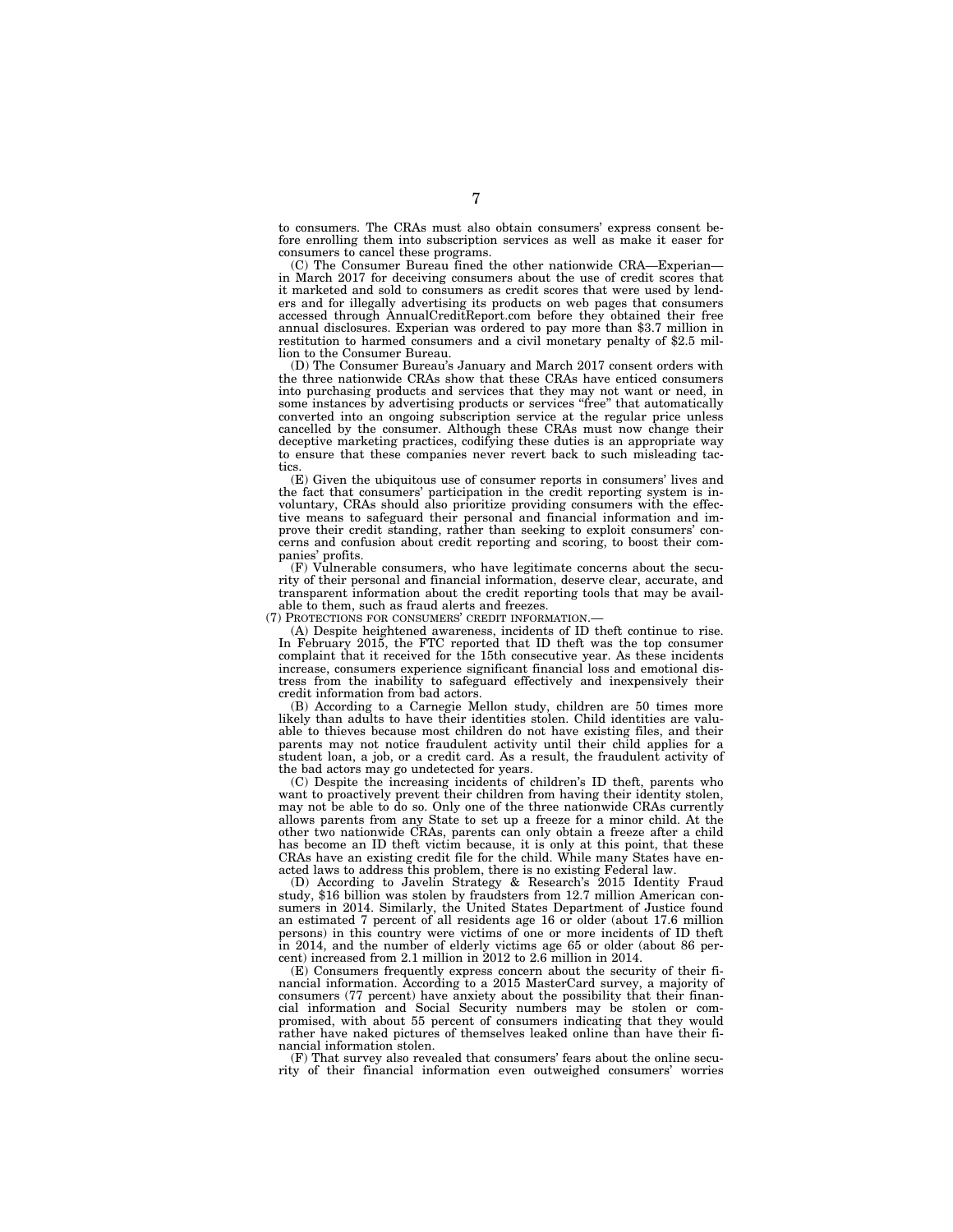about other physical security dangers such as having their houses robbed (59 percent) or being pickpocketed (46 percent).

(G) According to Consumer Reports, roughly 50 million American consumers spent about \$3.5 billion in 2010 to purchase products aimed at protecting their identity, with the annual cost of these services ranging from \$120 to \$300. As risks to consumers' personal and financial information continue to grow, consumers need additional protections to ensure that they have fair and reasonable access to the full suite of ID theft and fraud prevention measures that may be right for them.

#### **SEC. 3. EFFECTIVE DATE.**

Except as otherwise specified, the amendments made by this Act shall take effect 2 years after the date of the enactment of this Act.

#### **SEC. 4. GENERAL BUREAU RULEMAKING.**

Except as otherwise provided, not later than the end of the 2-year period beginning on the date of the enactment of this Act, the Bureau of Consumer Financial Protection shall issue final rules to implement the amendments made by this Act.

## **TITLE I—RESTORING THE IMPAIRED CREDIT OF VICTIMS OF PREDATORY ACTIVITIES AND UNFAIR CONSUMER REPORTING PRACTICES**

#### **SEC. 101. SHORTENS THE TIME PERIOD THAT MOST ADVERSE CREDIT INFORMATION STAYS ON CONSUMER REPORTS.**

(a) IN GENERAL.—Section 605 of the Fair Credit Reporting Act (15 U.S.C. 1681c) is amended—

 $(1)$  in subsection  $(a)$ —

(A) by striking ''Except as authorized under subsection (b), no'' and inserting "No";

 $(B)$  in paragraph  $(1)$ , by striking "10 years" and inserting "7 years";

(C) in paragraph (2), by striking ''Civil suits, civil judgments, and records'' and inserting ''Records'';

(D) in paragraph (3), by striking "seven years" and inserting "4 years"; (E) in paragraph (4), by striking ''seven years'' and inserting ''4 years, except as provided in paragraph  $(8)$ ,  $(10)$ ,  $(11)$ ,  $(12)$ , or  $(13)$ , or as required by section 605C, 605D, 605E, or 605F'';

 $(F)$  in paragraph  $(5)$ -

(i) by striking '', other than records of convictions of crimes''; and

(ii) by striking ''seven years'' and inserting ''4 years, except as required by section 605C, 605D, 605E, or 605F''; and

 $(G)$  by adding at the end the following new paragraphs:

"(9) Civil suits and civil judgments (except as provided in paragraph  $(8)$ ) that, from date of entry, antedate the report by more than 4 years or until the governing statute of limitations has expired, whichever is the longer period. " $(10)$  A civil suit or civil judgment—

''(A) brought by a private education loan holder that, from the date of successful completion of credit restoration or rehabilitation in accordance with the requirements of section 605D or 605E, antedates the report by 45 calendar days; or

''(B) brought by a lender with respect to a covered residential mortgage loan that antedates the report by 45 calendar days.

"(11) Records of convictions of crimes which antedate the report by more than 7 years.

"(12) Any other adverse item of information relating to the collection of debt that did not arise from a contract or an agreement to pay by a consumer, including fines, tickets, and other assessments, as determined by the Bureau, excluding tax liability.

(2) by striking subsection (b) and redesignating subsections (c) through (h) as subsections (b) through (g), respectively; and

(3) in subsection (b) (as so redesignated), by striking ''7-year period referred to in paragraphs (4) and (6)'' and inserting ''4-year period referred to in paragraphs  $(4)$  and  $(5)$ ".

(b) CONFORMING AMENDMENTS.—The Fair Credit Reporting Act (15 U.S.C. 1681) is amended—

 $(1)$  in section 616(d), by striking "section 605(g)" each place that term appears and inserting ''section 605(f)''; and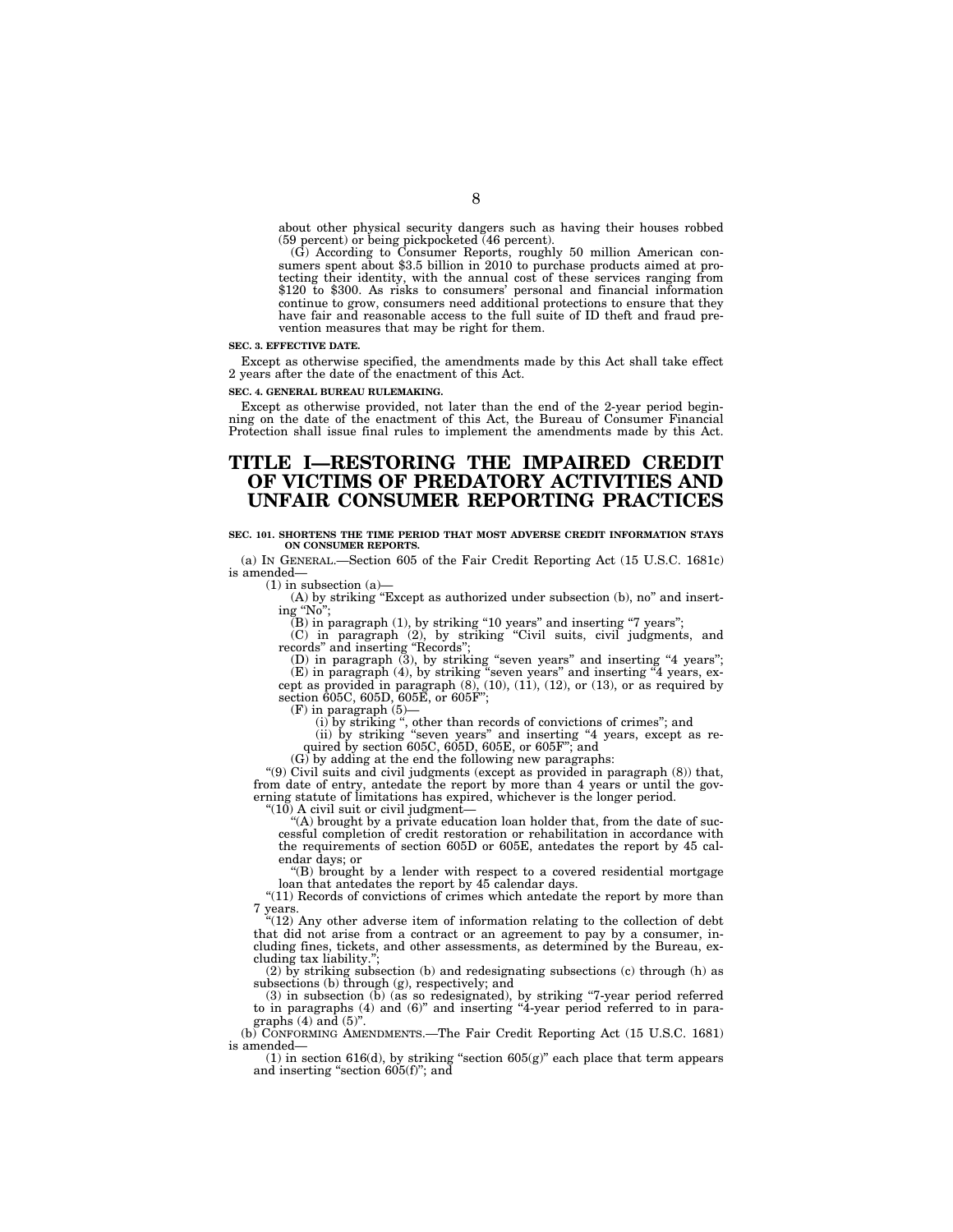(2) in section  $625(b)(5)(A)$ , by striking "section  $605(g)$ " and inserting "section 605(f)''.

#### **SEC. 102. MANDATES THE EXPEDITED REMOVAL OF FULLY PAID OR SETTLED DEBT FROM CONSUMER REPORTS.**

Section 605(a) of the Fair Credit Reporting Act (15 U.S.C. 1681c(a)), as amended by section  $101(a)(1)$ , is further amended by adding at the end the following new paragraph:

 $^{\circ}(13)$  Any other adverse item of information related to a fully paid or settled debt that had been characterized as delinquent, charged off, or in collection which, from the date of payment or settlement, antedates the report by more than 45 calendar days.''.

## **SEC. 103. IMPOSES RESTRICTIONS ON THE APPEARANCE OF MEDICAL COLLECTIONS ON CON-SUMER REPORTS AND REQUIRES THE EXPEDITED REMOVAL OF FULLY PAID OR SETTLED MEDICAL COLLECTIONS FROM CONSUMER REPORTS.**

(a) REMOVAL OF FULLY PAID OR SETTLED MEDICAL DEBT FROM CONSUMER RE-PORTS.—Section 605(a) of the Fair Credit Reporting Act (15 U.S.C. 1681c(a)), as amended by section 102, is further amended by adding at the end the following new paragraph:

 $(14)$  Any other adverse item of information related to a fully paid or settled debt arising from the receipt of medical services, products, or devices that had been characterized as delinquent, charged off, or in collection which, from the date of payment or settlement, antedates the report by more than 45 calendar days.'

(b) ESTABLISHING AN EXTENDED TIME PERIOD BEFORE CERTAIN MEDICAL DEBT IN-FORMATION MAY BE REPORTED.—Section 605(a) of such Act is further amended by adding at the end the following new paragraph:

 $(15)$  Any information related to a debt arising from the receipt of medical services, products, or devices, if the date on which such debt was placed for collection, charged to profit or loss, or subjected to any similar action antedates the report by less than 365 calendar days.

(c) PROHIBITION ON REPORTING MEDICALLY NECESSARY PROCEDURES.—Section 605(a) of such Act is further amended by adding at the end the following new paragraph:

"(16) Any information related to a debt arising from a medically necessary  $_{\rm procedure.}$ 

(d) TECHNICAL AMENDMENT.—Section  $604(g)(1)(C)$  of the Fair Credit Reporting Act (15 U.S.C. 1681b $(g(1)(C))$ ) is further amended by striking "devises" and inserting ''devices''.

#### **SEC. 104. PROVIDES CREDIT RESTORATION FOR VICTIMS OF PREDATORY MORTGAGE LEND-ING AND SERVICING.**

(a) IN GENERAL.—The Fair Credit Reporting Act (15 U.S.C. 1681 et seq.) is amended by inserting after section 605B the following new section:

## **''§ 605C. Credit restoration for victims of predatory mortgage lending**

''(a) IN GENERAL.—A consumer reporting agency may not furnish any consumer report containing any adverse item of information relating to a covered residential mortgage loan (including the origination and servicing of such a loan, any loss mitigation activities related to such a loan, and any foreclosure, deed in lieu of foreclosure, or short sale related to such a loan), if the action or inaction to which the item of information relates—

''(1) resulted from an unfair, deceptive, or abusive act or practice, or a fraudulent, discriminatory, or illegal activity of a financial institution, as determined by the Bureau or a court of competent jurisdiction; or

''(2) is related to an unfair, deceptive, or abusive act, practice, or a fraudulent, discriminatory, or illegal activity of a financial institution that is the subject of a settlement agreement initiated on behalf of a consumer or consumers and that is between the financial institution and an agency or department of a local, State, or Federal Government, regardless of whether such settlement includes an admission of wrongdoing.

''(b) COVERED RESIDENTIAL MORTGAGE LOAN DEFINED.—In this section, the term 'covered residential mortgage loan' means any loan primarily for personal, family, or household use that is secured by a mortgage, deed of trust, or other equivalent consensual security interest on a dwelling (as defined in section 103(w) of the Truth in Lending Act), including a loan in which the proceeds will be used for—

 $(1)$  a manufactured home (as defined in section 603 of the Housing and Community Development Act of 1974 (42 U.S.C. 5402));

"(2) any installment sales contract, land contract, or contract for deed on a residential property; or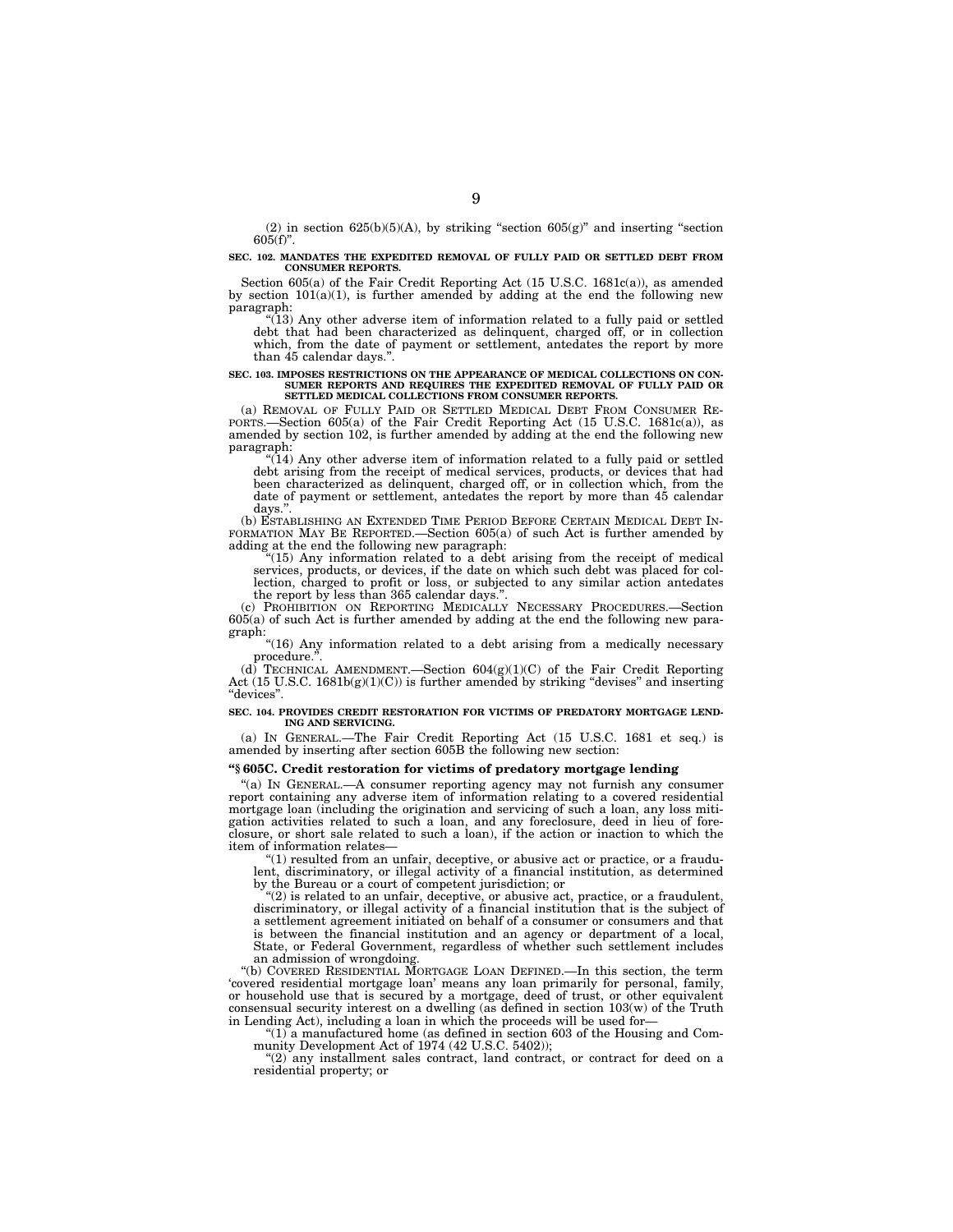''(3) a reverse mortgage transaction (as defined in section 103 of the Truth in Lending Act).''.

(b) TABLE OF CONTENTS AMENDMENT.—The table of contents of the Fair Credit Reporting Act is amended by inserting after the item relating to section 605B the following new item:

#### ''605C. Credit restoration for victims of predatory mortgage lending.''.

(c) EFFECTIVE DATE.—The amendments made by this section shall take effect at the end of the 18-month period beginning on the date of the enactment of this Act.

**SEC. 105. PROVIDES CREDIT RELIEF FOR PRIVATE EDUCATION LOANS BORROWERS WHO WERE DEFRAUDED OR MISLEAD BY PROPRIETARY EDUCATION INSTITUTION OR CAREER EDUCATION PROGRAMS.** 

(a) IN GENERAL.—The Fair Credit Reporting Act (15 U.S.C. 1681 et seq.), as amended by section 104, is further amended by inserting after section 605C the following new section:

#### **''§ 605D. Private education loan credit restoration for defrauded student borrowers who attend certain proprietary educational institution or career education programs**

"(a) PROCESS FOR CERTIFICATION AS A QUALIFYING PRIVATE EDUCATION LOAN BOR-ROWER.—

''(1) IN GENERAL.—A consumer may submit a request to the Bureau, along with a defraudment claim, to be certified as a qualifying private education loan borrower with respect to a private education loan.

"(2) CERTIFICATION.—The Bureau shall certify a consumer described in paragraph  $(1)$  as a qualifying private education loan borrower with respect to a private education loan if the Bureau or a court of competent jurisdiction determines that the consumer has a valid defraudment claim with respect to such loan.

''(b) REMOVAL OF ADVERSE INFORMATION.—Upon receipt of a notice described in subsection (d)(5), a consumer reporting agency shall remove any adverse information relating to any private education loan with respect to which a consumer is a qualifying private education loan borrower from any consumer report within 45 calendar days of receipt of such notification.

''(c) DISCLOSURE.—The Bureau shall disclose the results of a certification determination in writing to the consumer that provides a clear and concise explanation of the basis for the determination of whether such consumer is a qualifying private education loan borrower with respect to a private education loan and, as applicable, an explanation of the consumer's right to have adverse information relating to such loan removed from their consumer report by a consumer reporting agency.

''(d) PROCEDURES.—The Bureau shall—

 $''(1)$  establish procedures for a consumer to submit a request described in subsection (a);

 $\cdot$ (2) establish procedures to efficiently review, accept, and process such a request;

''(3) develop ongoing outreach initiatives and education programs to inform consumers of the circumstances under which such consumer may be eligible to be certified as a qualifying private education loan borrower with respect to a private education loan;

"(4) establish procedures, including the manner, form, and content of the notice informing a private educational loan holder of the prohibition on reporting any adverse information relating to a private education loan with respect to which a consumer is a qualifying private education loan borrower; and

''(5) establish procedures, including the manner, form, and content of the notice informing a consumer reporting agency of the obligation to remove any adverse information as described in subsection (c).

''(e) STANDARDIZED REPORTING CODES.—A consumer reporting agency shall develop standardized reporting codes for use by private education loan holders to identify and report a qualifying private education loan borrower's status of a request to remove any adverse information relating to any private education loan with respect to which such consumer is a qualifying private education loan borrower. A consumer report in which a person furnishes such codes shall be deemed to comply with the requirements for accuracy and completeness required under sections  $623(a)(1)$  and 630. Such codes shall not appear on any report provided to a third party, and shall be removed from the consumer's credit report upon the successful restoration of the consumer's credit under this section.

''(f) DEFRAUDMENT CLAIM DEFINED.—For purposes of this section, the term 'defraudment claim' means a claim made with respect to a consumer who is a bor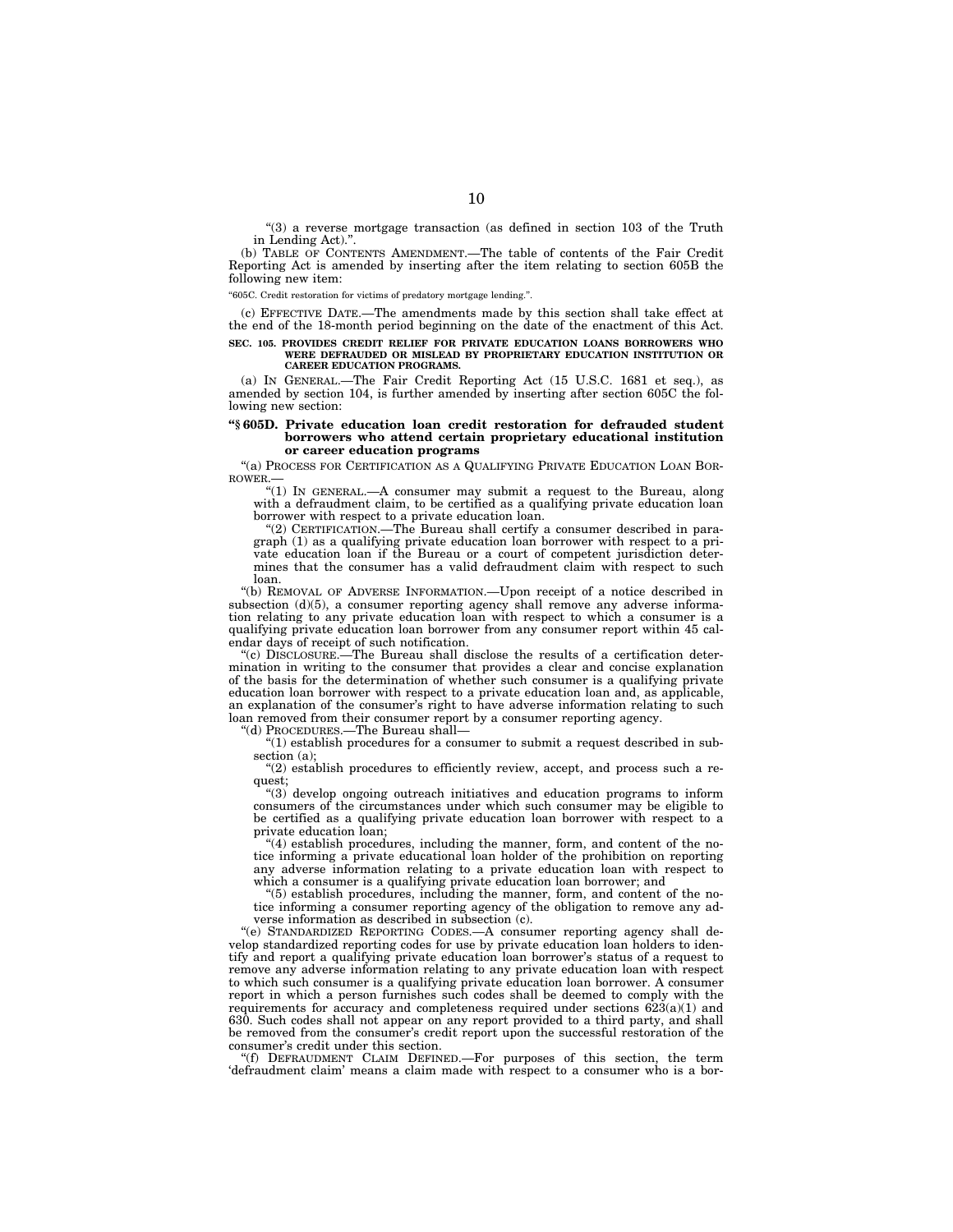rower of a private education loan with respect to a proprietary educational institution or career education program in which the consumer alleges that—

" $(1)$  the proprietary educational institution or career education program-"(A) engaged in an unfair, deceptive, or abusive act or practice, or a fraudulent, discriminatory, or illegal activity—

''(i) as defined by State law of the State in which the proprietary educational institution or career education program is headquartered or maintains or maintained significant operations; or

''(ii) under Federal law;

''(B) is the subject of an enforcement order, a settlement agreement, a memorandum of understanding, a suspension of tuition assistance, or any other action relating to an unfair, deceptive, or abusive act or practice that is between the proprietary educational institution or career education program and an agency or department of a local, State, or Federal Government; or

" $(C)$  misrepresented facts to students or accrediting agencies or associations about graduation or gainful employment rates in recognized occupations or failed to provide the coursework necessary for students to successfully obtain a professional certification or degree from the proprietary educational institution or career education program; or

"(2) the consumer has submitted a valid defense to repayment claim with respect to such loan, as determined by the Secretary of Education.'

(b) TABLE OF CONTENTS AMENDMENT.—The table of contents of the Fair Credit Reporting Act is amended by inserting after the item relating to section 605C (as added by section 104) the following new item:

''605D. Private education loan credit restoration for defrauded student borrowers who attend certain proprietary educational institution or career education programs.''.

## **SEC. 106. ESTABLISHES RIGHT FOR VICTIMS OF FINANCIAL ABUSE TO HAVE ADVERSE INFOR-MATION ASSOCIATED WITH AN ABUSER'S FRAUDULENT ACTIVITY REMOVED FROM THEIR CONSUMER REPORTS.**

(a) IN GENERAL.—The Fair Credit Reporting Act (15 U.S.C. 1681 et seq.), as amended by section 105, is further amended by inserting after section 605D the following new section:

## **''§ 605E. Financial abuse prevention**

''For a consumer who is the victim of intentionally abusive or harmful financial behavior, as determined by a court of competent jurisdiction including a family court, juvenile court, or other court with personal jurisdiction, that was conducted by a spouse, family or household member, caregiver, or person with whom such consumer had a dating relationship in a manner which resulted in the inclusion of an adverse item of information on the consumer report of the consumer, and the consumer did not participate in or consent to such behavior, the consumer may apply to a court of competent jurisdiction, including a family court, juvenile court, or other court with personal jurisdiction, for an order to require the removal of such adverse information from the consumer's file maintained by any consumer reporting agency.

(b) TABLE OF CONTENTS AMENDMENT.—The table of contents of the Fair Credit Reporting Act is amended by inserting after the item relating to section 605D the following new item:

#### ''605E. Financial abuse prevention.''.

#### **SEC. 107. PROHIBITS TREATMENT OF CREDIT RESTORATION OR REHABILITATION AS AD-VERSE INFORMATION.**

The Fair Credit Reporting Act (15 U.S.C. 1681 et seq.) is amended—

(1) by adding at the end the following new section:

#### **''§ 630. Prohibition of certain factors related to Federal credit restoration or rehabilitation**

''(a) RESTRICTION ON CREDIT SCORING MODELS.—A credit scoring model may not— ''(1) take into consideration, in a manner adverse to a consumer's credit score or educational credit score, any information in a consumer report concerning the consumer's participation in credit restoration or rehabilitation under section 605C, 605D, or 605E; or

" $(2)$  treat negatively, in a manner adverse to a consumer's credit score or educational credit score, the absence of payment history data for an existing account, whether the account is open or closed, where the absence of such information is the result of a consumer's participation in credit restoration or rehabilitation under section 605C, 605D, or 605E.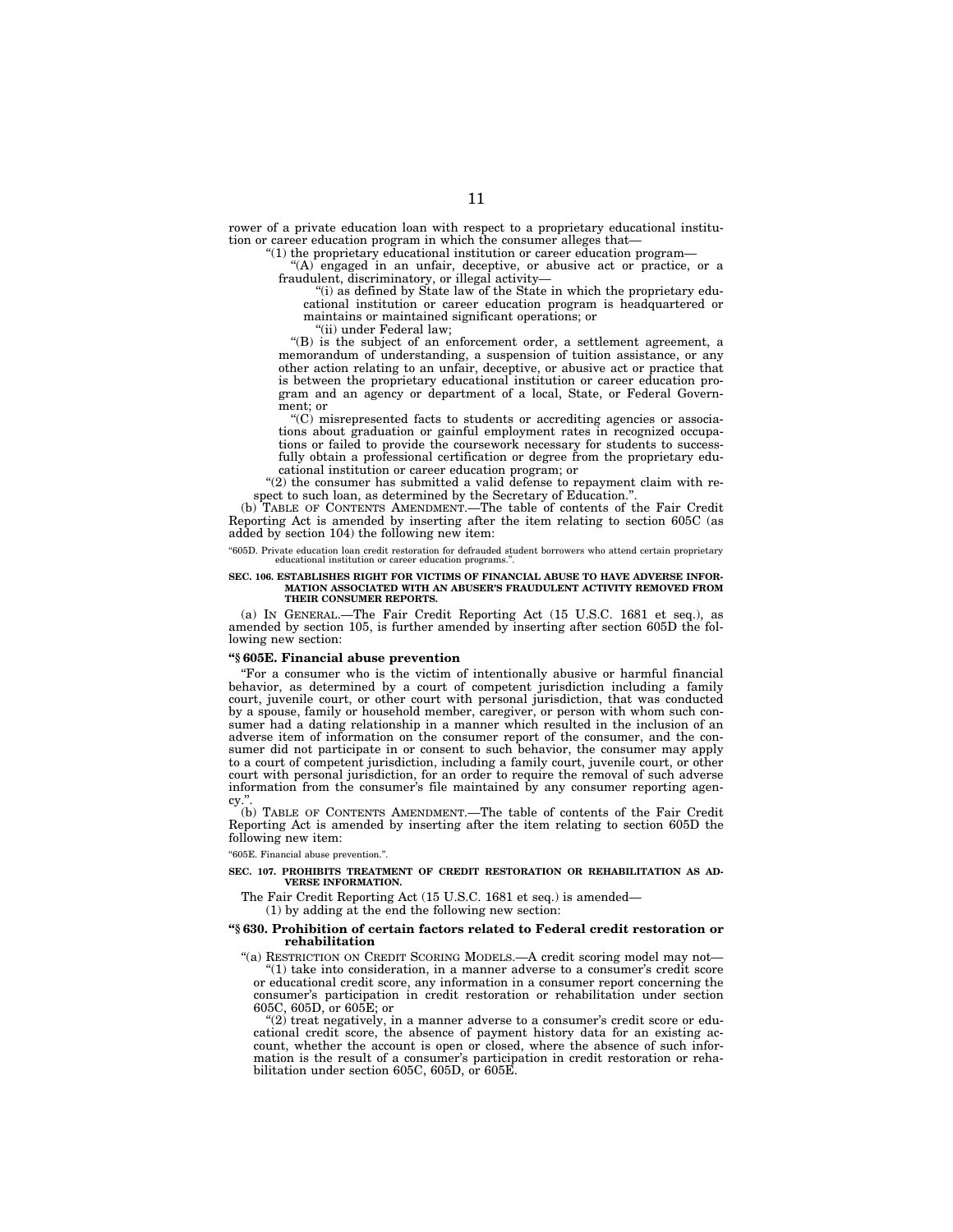''(b) RESTRICTION ON PERSONS OBTAINING CONSUMER REPORTS.—A person who obtains a consumer report may not—

"(1) take into consideration, in a manner adverse to a consumer, any information in a consumer report concerning the consumer's participation in credit restoration or rehabilitation under section 605C, 605D, or 605E; or

''(2) treat negatively the absence of payment history data for an existing account, whether the account is open or closed, where the absence of such information is the result of a consumer's participation in credit restoration or rehabilitation under section 605C, 605D, or 605E.

''(c) ACCURACY AND COMPLETENESS.—If a person who furnishes information to a consumer reporting agency requests the removal of information from a consumer report or a consumer reporting agency removes information from a consumer report in compliance with the requirements under section 605C, 605D, or 605E, or such information was removed pursuant at section  $605(a)(11)$ , such report shall be deemed to satisfy the requirements for accuracy and completeness with respect to such information.

''(d) PROHIBITION RELATED TO ADVERSE ACTIONS AND RISK-BASED PRICING DECI-SIONS.—No person shall use information related to a consumer's participation in credit restoration or rehabilitation under section 605C, 605D, or 605E in connection with any determination of—

" $(1)$  the consumer's eligibility or continued eligibility for an extension of credit;

"(2) the terms and conditions offered to a consumer regarding an extension of credit; or

''(3) an adverse action made for employment purposes.''; and

(2) in the table of contents for such Act, by adding at the end the following new item:

''630. Prohibition of certain factors related to Federal credit restoration or rehabilitation.''.

## **TITLE II—EXPANDING ACCESS TO TOOLS TO PROTECT VULNERABLE CONSUMERS FROM IDENTITY THEFT, FRAUD, OR A RELATED CRIME, AND PROTECT VICTIMS FROM FUR-THER HARM**

#### **SEC. 201. IDENTITY THEFT REPORT DEFINITION.**

Paragraph (4) of section  $603(q)$  of the Fair Credit Reporting Act (15 U.S.C.  $1681a(q)(4)$  is amended to read as follows:

"(4) IDENTITY THEFT REPORT.—The term 'identity theft report' has the meaning given that term by rule of the Bureau, and means, at a minimum, a report—

''(A) that is a standardized affidavit that alleges that a consumer has been a victim of identity theft, fraud, or a related crime, or has been harmed by the unauthorized disclosure of the consumer's financial or personally identifiable information, that was developed and made available by the Bureau; or

"(B)(i) that alleges an identity theft, fraud, or a related crime, or alleges harm from the unauthorized disclosure of the consumer's financial or personally identifiable information;

"(ii) that is a copy of an official, valid report filed by a consumer with an appropriate Federal, State, or local law enforcement agency, including the United States Postal Inspection Service, or such other government agency deemed appropriate by the Bureau; and

''(iii) the filing of which subjects the person filing the report to criminal penalties relating to the filing of false information if, in fact, the information in the report is false.''.

#### **SEC. 202. AMENDMENT TO PROTECTION FOR FILES AND CREDIT RECORDS OF PROTECTED CONSUMERS.**

(a) AMENDMENT TO DEFINITION OF "FILE".—Section  $603(g)$  of the Fair Credit Reporting Act (15 U.S.C. 1681a(g)) is amended by inserting '', except that such term excludes a record created pursuant to section 605A(j)'' after ''stored''.

(b) AMENDMENT TO PROTECTION FOR FILES AND CREDIT RECORDS.—Section 605A(j) of the Fair Credit Reporting Act (15 U.S.C. 1681c–1(j)) is amended—

 $(1)$  in paragraph  $(1)$ -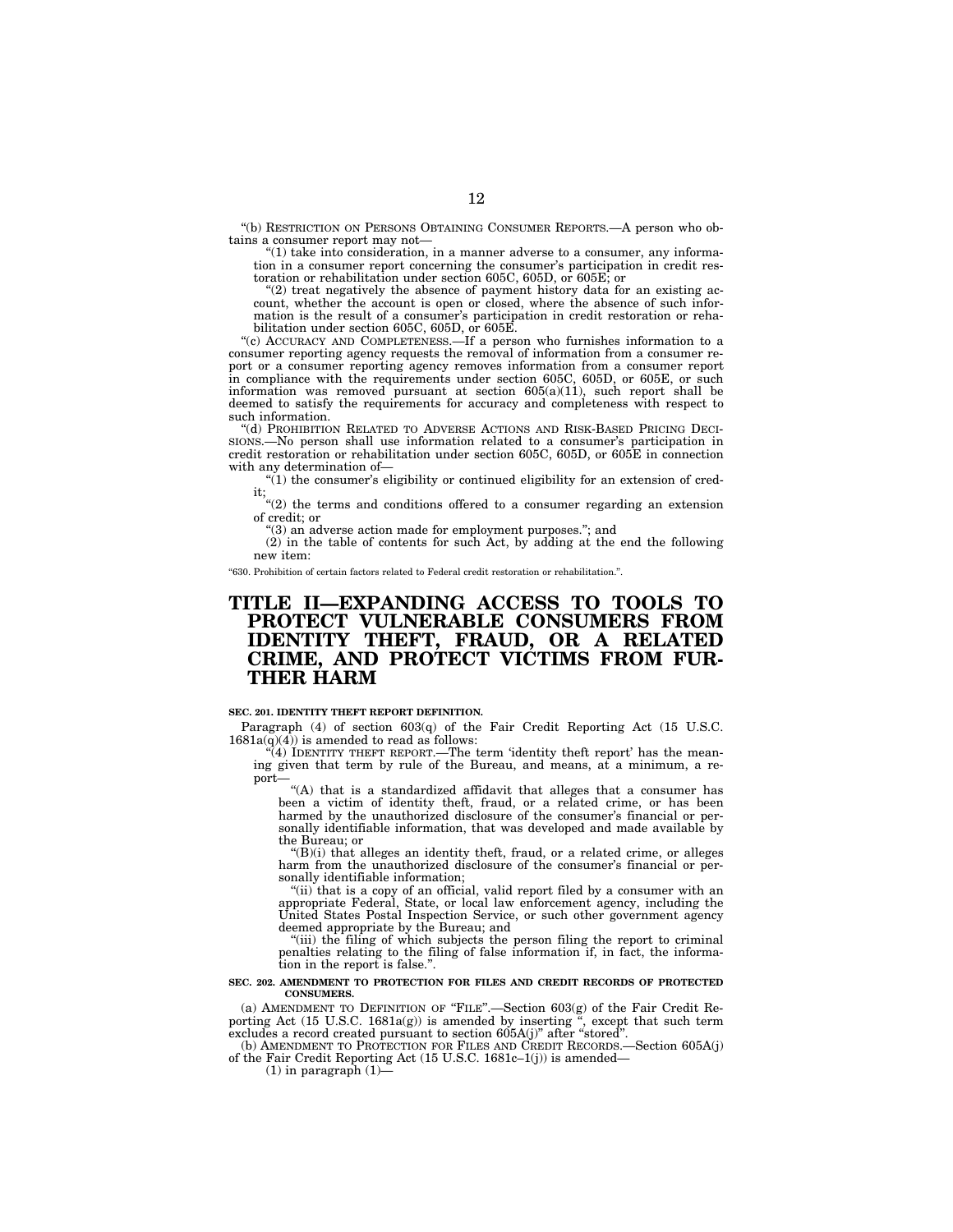(A) in subparagraph (B)(ii), by striking ''an incapacitated person or a protected person" and inserting "a person"; and

(B) by amending subparagraph (E) to read as follows:

" $(E)$  The term 'security freeze'

"(i) has the meaning given in subsection  $(i)(1)(C)$ ; and

"(ii) with respect to a protected consumer for whom the consumer reporting agency does not have a file, means a record that is subject to a security freeze that a consumer reporting agency is prohibited from disclosing to any person requesting the consumer report for the purpose of opening a new account involving the extension of credit.''; and

 $(2)$  in paragraph  $(4)(D)$ , by striking "a protected consumer or a protected consumer's representative under subparagraph  $(A)(i)$ " and inserting "a protected consumer described under subparagraph  $(A)(ii)$  or a protected consumer's representative''.

#### **SEC. 203. ENHANCES FRAUD ALERT PROTECTIONS.**

Section 605A of the Fair Credit Reporting Act (15 U.S.C. 1681c–1) is amended—  $(1)$  in subsection  $(a)$ 

(A) in the subsection heading, by striking ''ONE-CALL'' and inserting ''ONE-YEAR'';

 $(B)$  in paragraph  $(1)$ -

(i) in the paragraph heading, by striking ''INITIAL ALERTS'' and inserting "IN GENERAL"

(ii) by inserting ''or harmed by the unauthorized disclosure of the consumer's financial or personally identifiable information,'' after ''identity theft,

 $(iii)$  in subparagraph  $(A)$ , by striking "and" at the end;

(iv) in subparagraph (B)—

(I) by inserting "1-year" before "fraud alert"; and

(II) by striking the period at the end and inserting ''; and''; and (v) by adding at the end the following new subparagraph:

''(C) upon the expiration of the 1-year period described in subparagraph (A) or a subsequent 1-year period, and in response to a direct request by the consumer or such representative, continue the fraud alert for a period of 1 additional year if the information asserted in this paragraph remains applicable.''; and

 $(C)$  in paragraph  $(2)$ —

(i) in the paragraph heading, by inserting ''AND CREDIT OR EDU-CATIONAL CREDIT SCORES'' after ''REPORTS'';

(ii) by inserting "1-year" before "fraud alert";

(iii) in subparagraph (A), by inserting ''and credit score or educational credit score'' after ''file''; and

(iv) in subparagraph (B), by striking ''any request described in subparagraph (A)'' and inserting ''the consumer reporting agency includes the 1-year fraud alert in the file of a consumer'';

 $(2)$  in subsection  $(b)$ -

(A) in the subsection heading, by striking ''EXTENDED'' and inserting ''SEVEN-YEAR'';

 $(B)$  in paragraph  $(1)$ –

(i) in subparagraph (B)—

(I) by striking ''5-year period beginning on the date of such request'' and inserting ''such 7-year period''; and

(II) by striking ''and'' at the end;

(ii) in subparagraph (C)—

(I) by striking ''extended'' and inserting ''7-year''; and

(II) by striking the period at the end and inserting ''; and''; and (iii) by adding at the end the following new subparagraph:

''(D) upon the expiration of such 7-year period or a subsequent 7-year period, and in response to a direct request by the consumer or such representative, continue the fraud alert for a period of 7 additional years if the consumer or such representative submits an updated identity theft report."; and

(C) in paragraph (2)—

(i) in the paragraph heading, by inserting ''AND CREDIT OR EDU-CATIONAL CREDIT SCORES'' after ''REPORTS''; and

(ii) by amending subparagraph (A) to read as follows:

''(A) disclose to the consumer that the consumer may request a free copy of the file and credit score or educational credit score of the consumer pursuant to section 612(d) during each 12-month period beginning on the date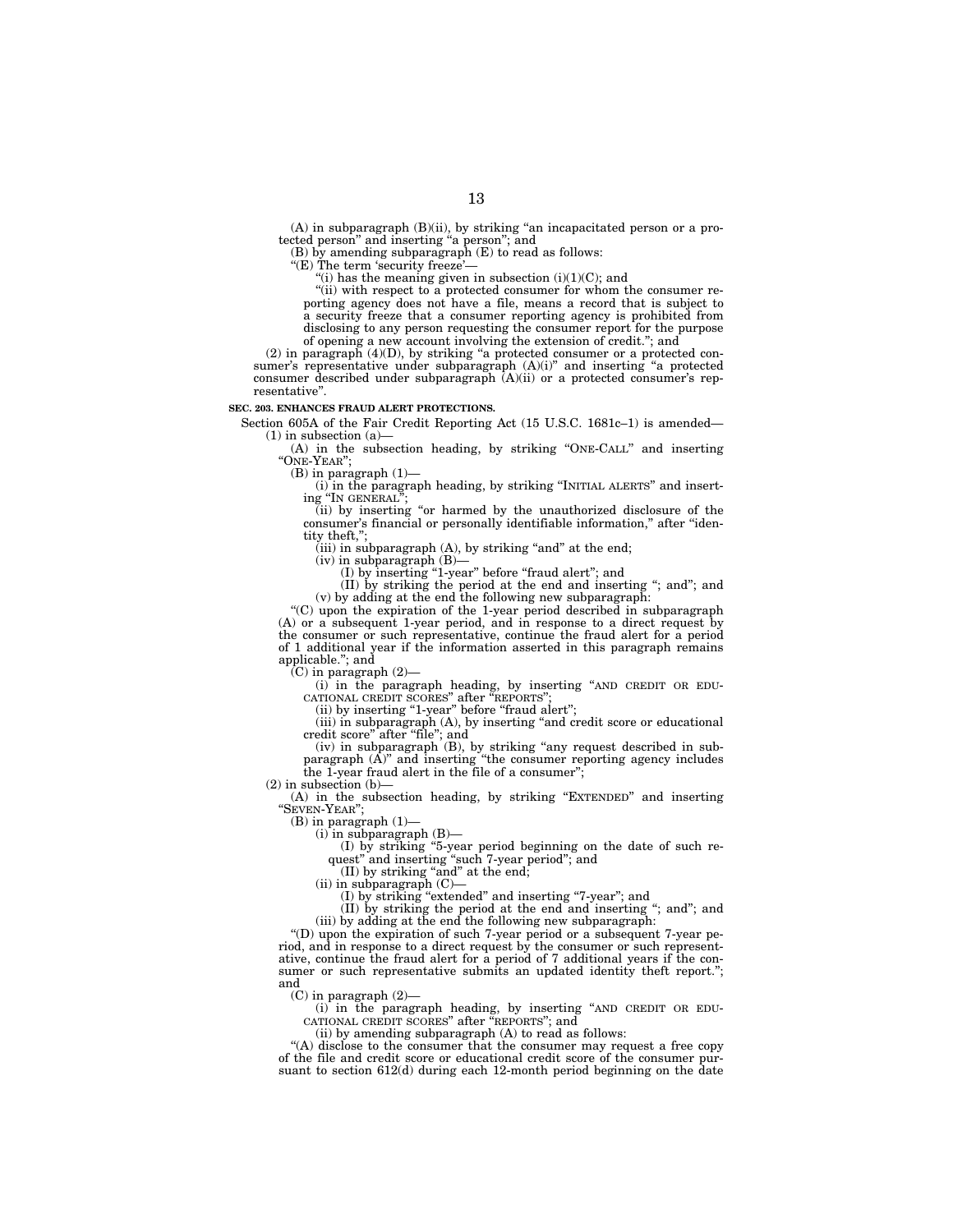on which the 7-year fraud alert was included in the file and ending on the date of the last day that the 7-year fraud alert applies to the consumer's file; and''; (3) in subsection (c)—

 $(A)$  in paragraph  $(1)$ , by inserting "or educational credit score" after "credit score'';

(B) by redesignating paragraphs (1), (2), and (3), as subparagraphs (A),  $(B)$ , and  $(C)$ , respectively (and conforming the margins accordingly);

(C) by striking ''Upon the direct request'' and inserting:

''(1) IN GENERAL.—Upon the direct request''; and

(D) by adding at the end the following new paragraph:

"(2) ACCESS TO FREE REPORTS AND CREDIT OR EDUCATIONAL CREDIT SCORES.— If a consumer reporting agency includes an active duty alert in the file of an active duty military consumer, the consumer reporting agency shall—

''(A) disclose to the active duty military consumer that the active duty military consumer may request a free copy of the file and credit score or educational credit score of the active duty military consumer pursuant to section 612(d), during each 12-month period beginning on the date that the activity duty military alert is requested and ending on the date of the last day the active duty alert applies to the file of the active duty military consumer; and

''(B) provide to the active duty military consumer all disclosures required to be made under section 609, without charge to the consumer, not later than 3 business days after any request described in subparagraph (A).'';

 $(4)$  by amending subsection  $(d)$  to read as follows:

''(d) PROCEDURES.—Each consumer reporting agency described in section 603(p) shall include on the webpage required under subsection (i) policies and procedures to comply with this section, including policies and procedures—

 $\sqrt{a(1)}$  that inform consumers of the availability of 1-year fraud alerts, 7-year fraud alerts, active duty alerts, and security freezes (as applicable);

''(2) that allow consumers to request 1-year fraud alerts, 7-year fraud alerts, and active duty alerts (as applicable) and to place, temporarily lift, or fully remove a security freeze in a simple and easy manner; and

''(3) for asserting in good faith a suspicion that the consumer has been or is about to become a victim of identity theft, fraud, or a related crime, or harmed by the unauthorized disclosure of the consumer's financial or personally identifiable information, for a consumer seeking a 1-year fraud alert or security freeze.'';

(5) in subsection (e), by inserting "1-year or 7-year" before "fraud alert";

(6) in subsection (f), by striking ''or active duty alert'' and inserting ''active duty alert, or security freeze (as applicable)'';

 $(7)$  in subsection  $(g)$ 

(A) by inserting ''or has been harmed by the unauthorized disclosure of the consumer's financial or personally identifiable information, or to inform such agency of the consumer's participation in credit restoration or rehabilitation under section 605C, 605D, or 605E,'' after ''identity theft,''; and

(B) by inserting "or security freezes" after "request alerts";

 $(8)$  in subsection  $(h)$ 

(A) in paragraph (1)—

(i) in the paragraph heading, by striking ''INITIAL'' and inserting ''1- YEAR''; and

(ii) by striking "initial" and inserting "1-year" each place such term appears; and

 $(B)$  in paragraph  $(2)$ -

(i) in the paragraph heading, by striking ''EXTENDED'' and inserting ''7-YEAR''; and

(ii) by striking "extended" and inserting "7-year" each place such term appears; and

 $(9)$  in subsection  $(i)(4)$ —

(A) by striking subparagraphs (E) and (I); and

(B) by redesignating subparagraphs (F), (G), (H), and (J) as subparagraphs  $(E)$ ,  $(F)$ ,  $(G)$ , and  $(H)$ , respectively.

**SEC. 204. AMENDMENT TO SECURITY FREEZES FOR CONSUMER REPORTS.** 

(a) IN GENERAL.—Section 605A(i) of the Fair Credit Reporting Act (15 U.S.C.  $1681c-1(i)$ ) is amended-

(1) by amending the subsection heading to read as follows: ''SECURITY FREEZES FOR CONSUMER REPORTS'';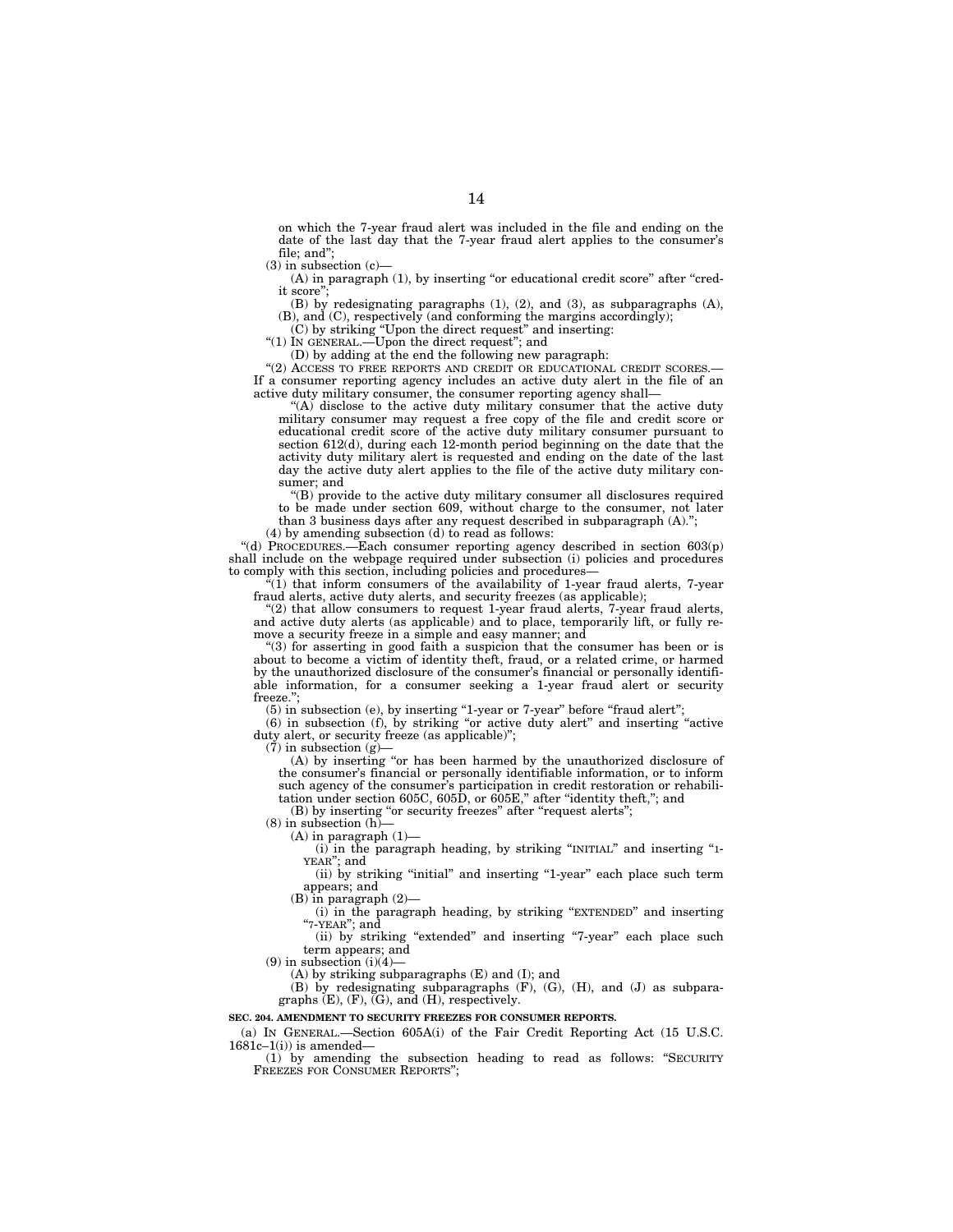(2) in paragraph (3)(E), by striking ''Upon receiving'' and all that follows through "subparagraph  $(C)$ ," and inserting "Upon receiving a direct request from a consumer for a temporary removal of a security freeze, a consumer reporting agency shall''; and

(3) by adding at the end the following:

 $\mathcal{H}(7)$  RELATION TO STATE LAW.—This subsection does not modify or supersede the laws of any State relating to security freezes or other similar actions, except to the extent those laws are inconsistent with any provision of this title, and then only to the extent of the inconsistency. For purposes of this subsection, a term or provision of a State law is not inconsistent with the provisions of this subsection if the term or provision affords greater protection to the consumer than the protection provided under this subsection as determined by the Bureau.''.

(b) AMENDMENT TO WEBPAGE REQUIREMENTS.—Section 605A(i)(6)(A) of the Fair Credit Reporting Act (15 U.S.C. 1681c–1 $(i)(6)(A)$ ) is amended-

(1) in clause (ii), by striking ''initial fraud alert'' and inserting ''1-year fraud alert'';

(2) in clause (iii), by striking ''extended fraud alert'' and inserting ''7-year fraud alert"; and

 $(3)$  in clause  $(iv)$ , by striking "fraud".

(c) AMENDMENT TO EXCEPTIONS FOR CERTAIN PERSONS.—Section  $605A(i)(4)(A)$  of the Consumer Credit Protection Act (15 U.S.C. 1681c–1(i)(4)(A)) is amended to read as follows:

''(A) A person, or the person's subsidiary, affiliate, agent, subcontractor, or assignee with whom the consumer has, or prior to assignment had, an authorized account, contract, or debtor-creditor relationship for the purposes of reviewing the active account or collecting the financial obligation owed on the account, contract, or debt."

(e) EFFECTIVE DATE.—The amendments made by subsection (a) shall take effect on the date of the enactment of this Act.

**SEC. 205. CLARIFICATION OF INFORMATION TO BE INCLUDED WITH AGENCY DISCLOSURES.**  Section  $609(c)(2)$  of such Act (15 U.S.C. 1681g(c)(2)) is amended—

 $(1)$  in subparagraph  $(B)$ –

(A) by striking "consumer reporting agency described in section  $603(p)$ " and inserting "consumer reporting agency described in subsection  $(p)$  or  $(x)$ of section 603'';

(B) by striking ''the agency'' and inserting ''such an agency''; and

(C) by inserting ''and an Internet website address'' after ''hours''; and

(2) in subparagraph (E), by striking ''outdated under section 605 or'' and inserting "outdated, required to be removed, or".

**SEC. 206. PROVIDES ACCESS TO FRAUD RECORDS FOR VICTIMS.** 

Section  $609(e)$  of the Fair Credit Reporting Act (15 U.S.C. 1681g(e)) is amended—  $(1)$  in paragraph  $(1)$ —

(A) by striking "resulting from identity theft";

(B) by striking ''claim of identity theft'' and inserting ''claim of fraudulent activity''; and

(C) by striking ''any transaction alleged to be a result of identity theft'' and inserting "any fraudulent transaction";

 $(2)$  in paragraph  $(2)(B)$ —

(A) by striking ''identity theft, at the election of the business entity'' and inserting "fraudulent activity";

(B) by amending clause  $(i)$  to read as follows:

"(i) a copy of an identity theft report; or"; and

(C) by amending clause (ii) to read as follows:

''(ii) an affidavit of fact that is acceptable to the business entity for that purpose."

 $(3)$  in paragraph  $(3)(C)$ , by striking "identity theft" and inserting "fraudulent activity'';

(4) by striking paragraph (8) and redesignating paragraphs (9) through (13) as paragraphs  $(\bar{8})$  through  $(12)$ , respectively; and

 $(5)$  in paragraph  $(10)$  (as so redesignated), by striking "or a similar crime" and inserting '', fraud, or a related crime''.

**SEC. 207. REQUIRED BUREAU TO SET PROCEDURES FOR REPORTING IDENTITY THEFT, FRAUD, AND OTHER RELATED CRIME.** 

Section 621(f)(2) of the Fair Credit Reporting Act (15 U.S.C. 1681s(f)(2)) is amended—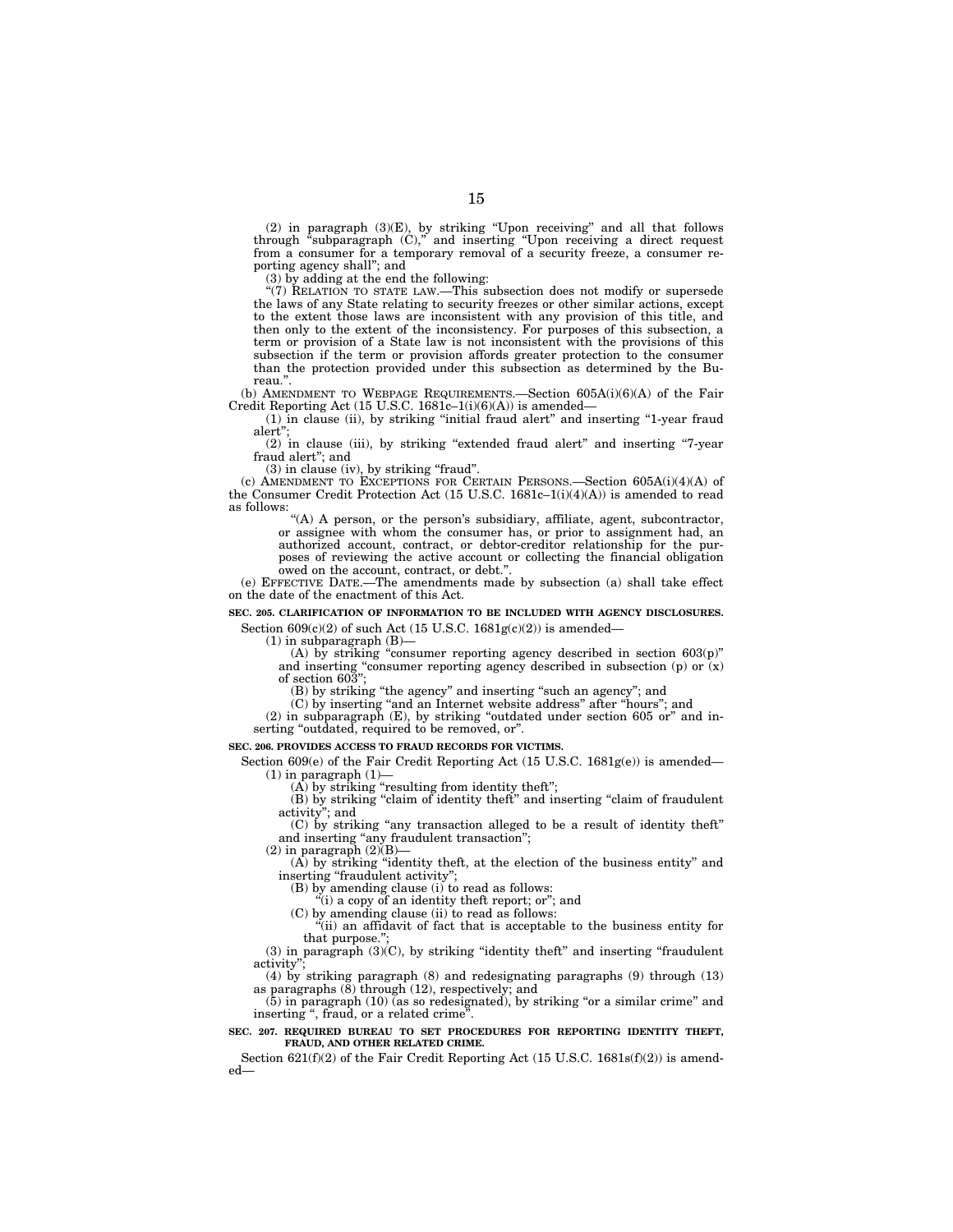(1) in the paragraph heading, by striking ''MODEL FORM'' and inserting ''STANDARDIZED AFFIDAVIT'';

(2) by striking ''The Commission'' and inserting ''The Bureau'';

(3) by striking "model form" and inserting "standardized affidavit";

(4) by inserting after ''identity theft'' the following: '', fraud, or a related crime, or otherwise are harmed by the unauthorized disclosure of the consumer's financial or personally identifiable information,''; and

(5) by striking ''fraud.'' and inserting ''identity theft, fraud, or other related crime. Such standardized affidavit and procedures shall not include a requirement that a consumer obtain a police report.''.

#### **SEC. 208. ESTABLISHES THE RIGHT TO FREE CREDIT MONITORING AND IDENTITY THEFT PROTECTION SERVICES FOR CERTAIN CONSUMERS.**

(a) ENFORCEMENT OF CREDIT MONITORING FOR SERVICEMEMBERS

(1) IN GENERAL.—Subsection (k) of section 605A (15 U.S.C. 1681c–1(a)) is amended by striking paragraph (4).

(2) EFFECTIVE DATE.—This subsection and the amendments made by this subsection shall take effect on the date of the enactment of this Act.

(b) FREE CREDIT MONITORING AND IDENTITY THEFT PROTECTION SERVICES FOR CERTAIN CONSUMERS.—Subsection (k) of section 605A (15 U.S.C. 1681c–1), is amended to read as follows:

"(k) CREDIT MONITORING AND IDENTITY THEFT PROTECTION SERVICES.-

" $(1)$  In GENERAL.—Upon the direct request of a consumer, a consumer reporting agency described in section  $603(p)$  that maintains a file on the consumer and has received appropriate proof of the identity of the requester (as described in section 1022.123 of title 12, Code of Federal Regulations) shall provide the consumer with credit monitoring and identity theft protection services not later than 1 business day after receiving such request sent by postal mail, toll-free telephone, or secure electronic means as established by the agency.

 $^{\prime\prime}(2)$  Fees.

''(A) CLASSES OF CONSUMERS.—The Bureau may establish classes of consumers eligible to receive credit monitoring and identity theft protection services free of charge.

"(B) NO FEE.—A consumer reporting agency described in section  $603(p)$ may not charge a consumer a fee to receive credit monitoring and identity theft protection services if the consumer or a representative of the consumer

''(i) asserts in good faith a suspicion that the consumer has been or is about to become a victim of identity theft, fraud, or a related crime, or harmed by the unauthorized disclosure of the consumer's financial or personally identifiable information;

''(ii) is unemployed and intends to apply for employment in the 60 day period beginning on the date on which the request is made;

(iii) is a recipient of public welfare assistance;

"(iv) is an active duty military consumer or a member of the National Guard (as defined in section  $101(c)$  of title 10, United States Code);

''(v) is 65 years of age or older; or

 $\tilde{f}(vi)$  is a member of a class established by the Bureau under subparagraph (A).

"(3) BUREAU RULEMAKING.—The Bureau shall issue regulations-

''(A) to define the scope of credit monitoring and identity theft protection services required under this subsection; and

''(B) to set a fair and reasonable fee that a consumer reporting agency may charge a consumer (other than a consumer described under paragraph  $(2)(B)$  for such credit monitoring and identity theft protection services.

"(4) RELATION TO STATE LAW.—This subsection does not modify or supersede of the laws of any State relating to credit monitoring and identity theft protection services or other similar actions, except to the extent those laws are inconsistent with any provision of this title, and then only to the extent of the inconsistency. For purposes of this subsection, a term or provision of a State law is not inconsistent with the provisions of this subsection if the term or provision affords greater protection to the consumer than the protection provided under this subsection as determined by the Bureau.''.

#### **SEC. 209. ENSURES REMOVAL OF INQUIRIES RESULTING FROM IDENTITY THEFT, FRAUD, OR OTHER RELATED CRIME FROM CONSUMER REPORTS.**

Section 605(a) of the Fair Credit Reporting Act (15 U.S.C. 1681c(a)), as amended by section 103, is further amended by adding at the end the following: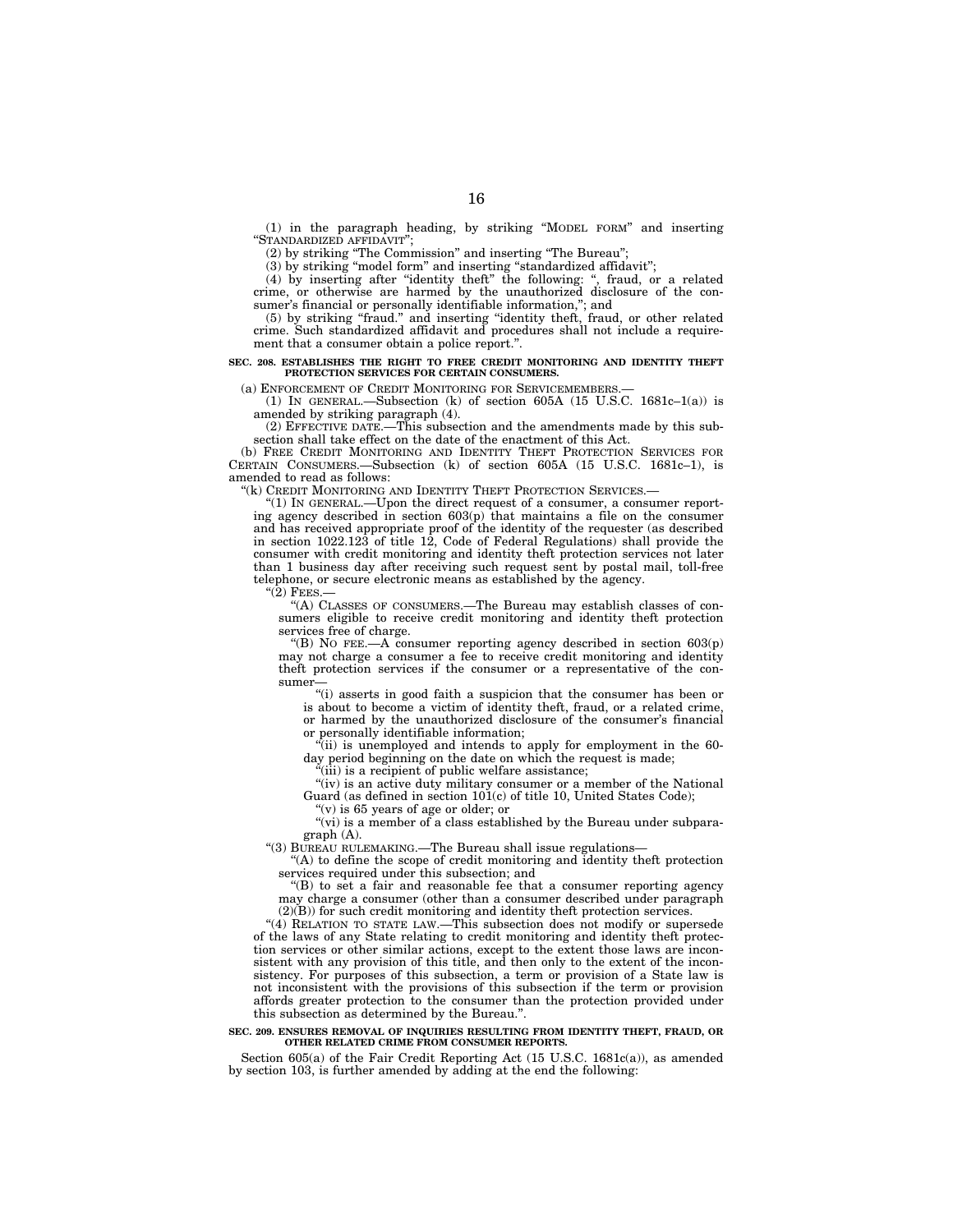" $(17)$  Information about inquiries made for a credit report based on requests that the consumer reporting agency verifies were initiated as the result of identity theft, fraud, or other related crime.''.

## **TITLE III—MISCELLANEOUS**

#### **SEC. 301. DEFINITIONS.**

Section 603 of the Fair Credit Reporting Act (15 U.S.C. 1681a) is further amended by adding at the end the following:

''(bb) DEFINITIONS RELATED TO DAYS.—

"(1) CALENDAR DAY; DAY.—The term 'calendar day' or 'day' means a calendar day, excluding any federally recognized holiday.

''(2) BUSINESS DAY.—The term 'business day' means a day between and including Monday to Friday, and excluding any federally recognized holiday.''.

**SEC. 302. TECHNICAL CORRECTION RELATED TO RISK-BASED PRICING NOTICES.** 

Section 615(h)(8) of the Fair Credit Reporting Act (15 U.S.C. 1681m) is amended—

(1) in subparagraph (A), by striking ''this section'' and inserting ''this subsection''; and

(2) in subparagraph (B), by striking ''This section'' and inserting ''This subsection''.

#### **SEC. 303. FCRA FINDINGS AND PURPOSE; VOIDS CERTAIN CONTRACTS NOT IN THE PUBLIC INTEREST.**

(a) FCRA FINDINGS AND PURPOSE.—Section 602 of the Fair Credit Reporting Act  $(15$  U.S.C.  $1681(a)$ ) is amended-

 $(1)$  in subsection  $(a)$ 

(A) by amending paragraph (1) to read as follows:

''(1) Many financial and non-financial decisions affecting consumers' lives depend upon fair, complete, and accurate credit reporting. Inaccurate and incomplete credit reports directly impair the efficiency of the financial system and undermine the integrity of using credit reports in other circumstances, and unfair credit reporting and credit scoring methods undermine the public confidence which is essential to the continued functioning of the financial services system and the provision of many other consumer products and services.''; and

 $(B)$  in paragraph  $(4)$ , by inserting after "agencies" the following: ", furnishers, and credit scoring developers''; and

 $(2)$  in subsection  $(b)$ -

 $(A)$  by striking "It is the purpose of this title to require" and inserting the following: ''The purpose of this title is the following:

" $(1)$  To require"; and

(B) by adding at the end the following:

''(2) To prohibit any practices and procedures with respect to credit reports and credit scores that are not in the public interest."

(b) VOIDING OF CERTAIN CONTRACTS NOT IN THE PUBLIC INTEREST.

The Fair Credit Reporting Act (15 U.S.C. 1681 et seq.), as amended by section 107, is further amended—

(1) by adding at the end the following new section:

## **''§ 631. Voiding of certain contracts not in the public interest**

''(a) IN GENERAL.—Any provision contained in a contract that requires a person to not follow a provision of this title, that is against the public interest, or that otherwise circumvents the purposes of this title shall be null and void.

''(b) RULE OF CONSTRUCTION.—Nothing in subsection (a) shall be construed as affecting other provisions of a contract that are not described under subsection (a).''; and

(2) in the table of contents for such Act, by adding at the end the following new item:

"631. Voiding of certain contracts not in the public interest.".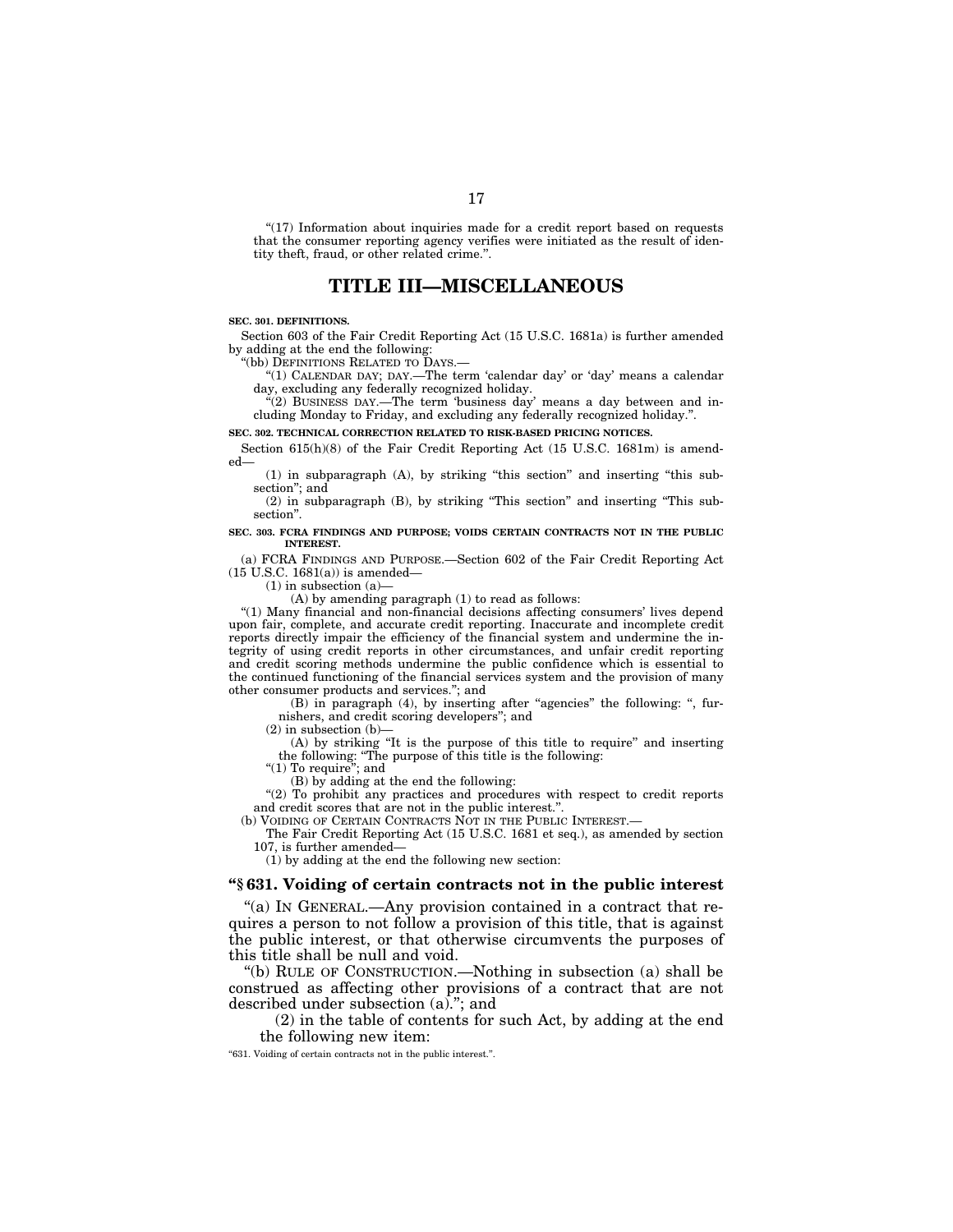#### PURPOSE AND SUMMARY

On July 5, 2019, Representative Rashida Tlaib introduced H.R. 3622, ''Restoring Unfairly Impaired Credit and Protecting Consumers Act,'' which shortens the time period most adverse credit information stays on consumer reports by reducing the statutory time periods from 7 to 4 years and from 10 to 7 years for bankruptcy information. Credit Reporting Agencies (CRAs) would also be required to remove adverse information from reports relating to a residential mortgage or private education loan that are found to have resulted from an unfair, deceptive, or abusive act or practice, or a fraudulent, discriminatory, or illegal activity of a financial institution as determined by the Consumer Financial Protection Bureau (CFPB) or a court. In addition, the bill mandates the expedited removal of paid or settled debt from consumer reports. CRAs would be prohibited from including medical collections on reports until 365 calendar days after the date of the first delinquency.1 The bill establishes the right for victims of financial abuse to have adverse information associated with an abuser's fraudulent activity removed from their consumer reports. It also protects victims of fraudulent activity by expanding access to identity theft (ID) protection tools beyond victims of ID theft to all victims of fraud.

#### BACKGROUND AND NEED FOR LEGISLATION

Our nation's credit reporting system impacts almost every American. Credit scores and credit reports are increasingly relied upon by creditors, employers, insurers, and even law enforcement. Yet it has been more than 15 years since Congress enacted comprehensive reform of the consumer reporting system,<sup>2</sup> and numerous shortcomings with the current system have been identified during that time that need to be addressed. For example, a 2012 Federal Trade Commission (FTC) study found that one out of every five consumers have a verified error on their consumer reports and 5 percent had errors serious enough to result in them being denied credit or paying more for mortgages, auto loans, insurance policies, and other financial obligations.3 An analysis of the Consumer Financial Protection Bureau's (CFPB) consumer complaint database in 2018 revealed that credit reports were the most complained about financial product, and the three major credit bureaus— Equifax, Experian and TransUnion—were the financial companies with the most complaints.<sup>4</sup> These critical flaws must be addressed and the Fair Credit Reporting Act must be modernized to ensure the credit reporting system works better for all Americans.

According to research, the value of most negative information contained on consumer reports in predicting the likelihood of defaulting or being late on a payment gradually diminishes after two

<sup>1</sup> Currently, CRAs wait at least 180 days before including medical collections on a report. *See*  Credit Reporting Agencies Multistate Settlement *available at* https://www.mass.gov/service-de-

tails/credit-reporting-agencies-multistate-settlement.<br>- 2 The Fair and Accurate Credit Transactions Act of 2003 (FACT Act; P.L. 108–159), among<br>other things, allows consumers to request and obtain a free credit report onc

of the three nationwide consumer reporting agencies.<br><sup>3</sup>https://www.ftc.gov/sites/default/files/documents/reports/section-319-fair-and-accurate-credit-<br>transactions-act-2003-fifth-interim-federal-trade-commission/130211fac

 $4$ https://uspirg.org/news/usp/youre-not-alone-cfpb-complaints-rise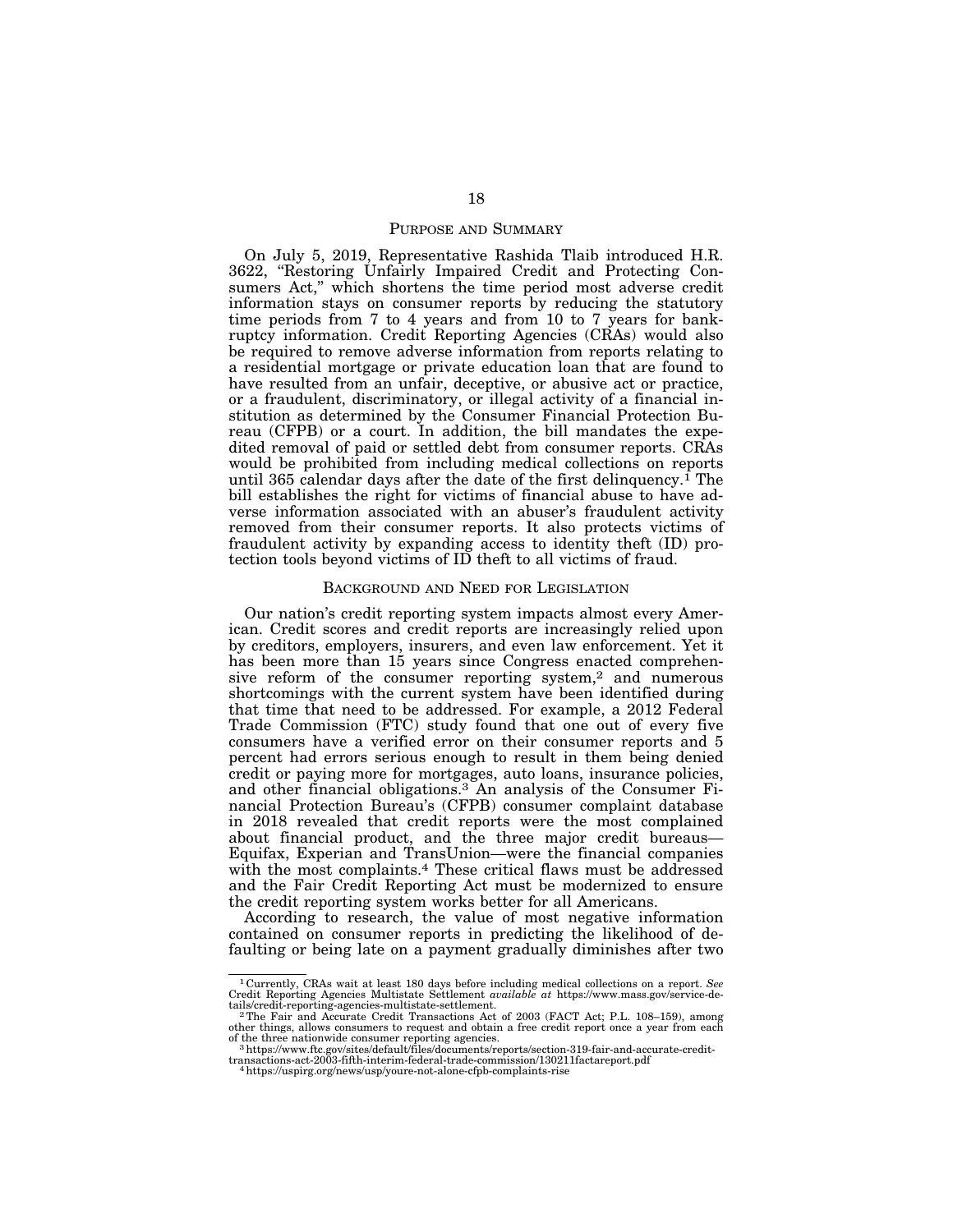years.5 As such, maintaining adverse credit information on consumer reports long after its predictive value has expired does not improve creditors' underwriting, yet can impede some consumers' ability to obtain a job or promotion, given that some employers review consumers' full reports in making employment decisions. Furthermore, the current time frames that adverse information remains on a consumer report are not a universal standard. For example, the time limit for negative information in Sweden is three  $\rm{years.}^6$ 

The CFPB has found that the medical pricing, billing, and reimbursement process lacks transparency and is prone to consumer confusion, which can result in consumers delaying or withholding payments until they have adequate time to clarify or resolve disputes with their insurance companies or medical service providers about what they actually owe.7

Victims of predatory lending activity also experience obstacles that unfairly follow them long after the debt is addressed. For example, large numbers of minority borrowers who were eligible for safe and affordable loans were inappropriately steered towards high-priced subprime loans with ruinous features, which ultimately tarnished their creditworthiness.<sup>8</sup> According to FICO, from 2008 to 2009, about 50 million people experienced a 20-point drop in their credit scores and about 21 million people had their scores decline by more than 50 points.9

According to a 2015 MasterCard survey,10 a majority of consumers (77 percent) are anxious about their information being stolen or compromised. Consumers' concerns about the online security of their financial information even outweighs fears about physical security dangers such as having their houses robbed (59 percent) or being pickpocketed (46 percent).

This legislation is supported by more than 80 consumer, civil rights, labor, and community organizations.11 The National Asso-

 $^{5}$ Vantage Score, What Influences your VantageScore Credit Score (2013), available at https://www.vantagescore.com/pdf/VantageScore%20Infographic%2005.pdf.<br>  $^{6}$ Marieke Bos and Leonard Nakamura, Working Paper No. 12–19

gotten? Evidence from Quasi-Experimental Variation in Removal of Negative Consumer Credit Information 1 Federal Reserve Bank of Philadelphia (2013), *available at* https:// Information 1 Federal Reserve Bank of Philadelphia (2013), *available at* https://<br>www.philadelphiafed.org/-/media/research-and-data/publications/working-papers/2012/wp12-

<sup>29</sup>R.pdf. 7 Consumer Financial Protection Bureau, Consumer credit reports: A study of medical and 7 Consumer Financial Protection Bureau, Consumer credit reports: A study of medical and non-medical collections (2014), *available at* https://files.consumerfinance.gov/f/<br>201412\_cfpb\_reports\_'consumer-credit-medical-and-non-medical-collections.pdf.<br><sup>8</sup>Debbie-Gruenstein-Bocian, Wei-Li, Carolina-Reid, Lost-Gro

gage Lending and Foreclosures, Center for Responsible Lending (2011), *available at* https://

www.responsiblelending.org/mortgage-lending/research-analysis/Lost-Ground-2011.pdf. 9FICOblog, Score Performance (2011), *available at* https://www.fico.com/blogs/tag/score-per-

formance/page/5/.<br><sup>10</sup>Mastercard, MasterCard Survey Reveals Americans Anxious about Personal Security but<br>Optimistic About New Ways to Pay (2015), *available at* https://newsroom.mastercard.com/pressreleases/mastercard-survey-reveals-americans-anxious-about-personal-security-but-optimistic-

about-new-ways-to-pay/.<br><sup>11</sup> Supporting organizations include Americans for Financial Reform, A2Z Real Estate Consult-<br>ants, African American Health Alliance, Alaska Public Interest Research Group, Allied Progress, ants, African American Health Alliance, Alaska Public Interest Research Group, Allied Progress, Arkansas Community Organizations, BREAD Organization, CAFE Montgomery MD, Center for Digital Democracy, Cleveland Jobs with Ju Continued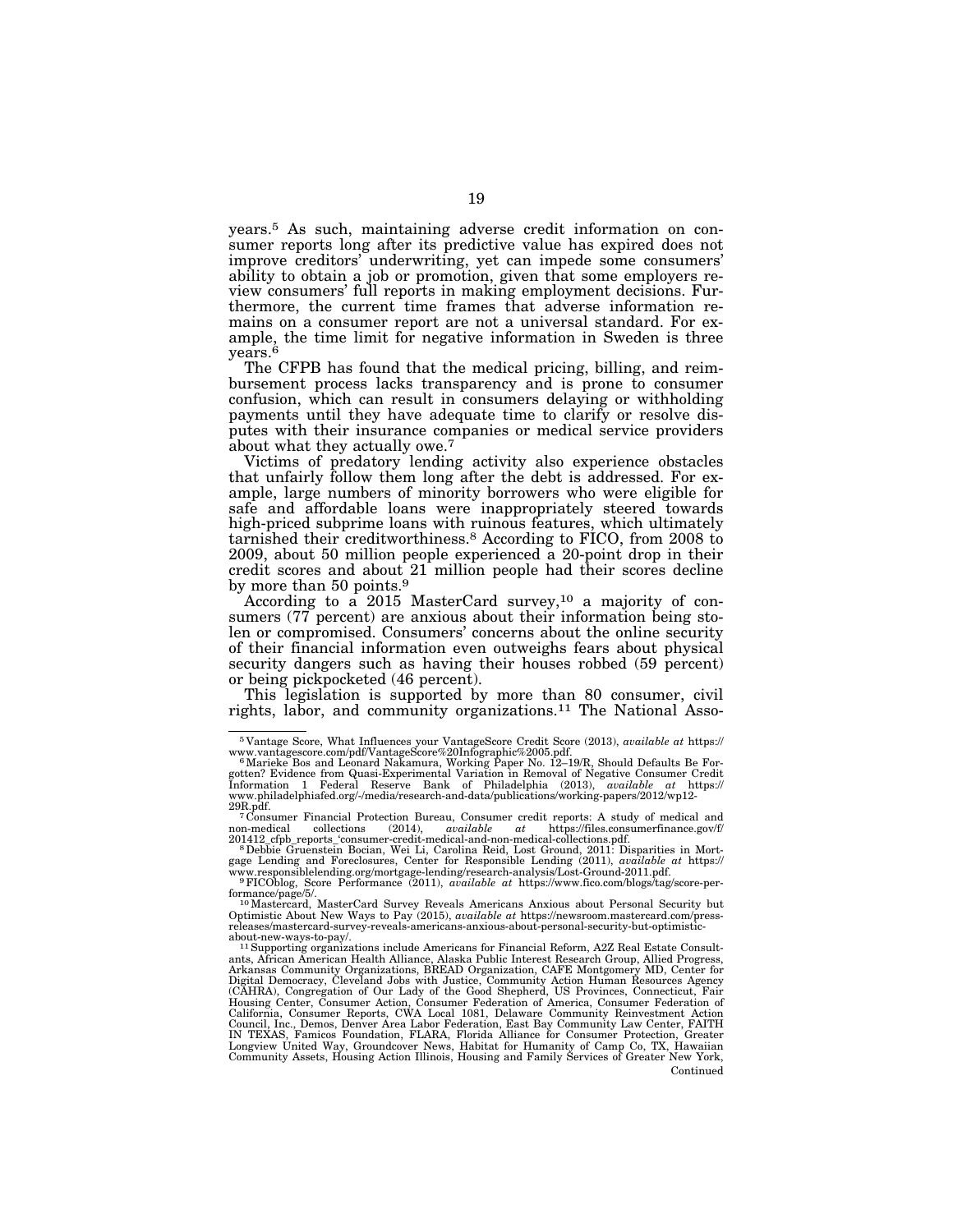ciation of Realtors and the National Patient Advocate Foundation also support this legislation.12

This legislation is substantially similar to Titles IV and VIII of the discussion draft of Chairwoman Maxine Waters' legislation, the ''Comprehensive Consumer Credit Reporting Reform Act of 2019,'' which was considered at a full committee hearing on February 26,  $2019$  and was introduced in previous congresses.<sup>13</sup>

#### SECTION-BY-SECTION ANALYSIS

#### *Section 1. Title*

This section provides that H.R. 3622 may be cited as the "Restoring Unfairly Impaired Credit and Protecting Consumers Act.''

#### *Section 2. Findings*

This section highlights reports and studies finding that the credit reporting agencies have failed to ensure complete protection and accuracy of consumer data. The findings also discusses that many of the complaints submitted to the Consumer Financial Protection Bureau's consumer complaint database feature consumer frustration with the burden required to address fraudulent activity and other errors on their credit reports. The findings also address the difficulties that victims of fraudulent activity and/or predatory lending face in recovering from the illegal or unethical action that results in damaging information on their credit reports.

## *Section 3. Effective date*

This section provides that the changes made by this act will go into effect two years after its enactment.

Inc., Mary House, Inc., Maryland Consumer Rights Coalition, Miami Valley Fair Housing Center, Inc., Mobilization for Justice Inc., Montana Organizing Project, Multi-Cultural Real Estate<br>Alliance For Urban Change, National sociation of Social Workers West Virginia Chapter, National Center for Law and Economic Jus-<br>tice, National Consumer Law Center (on behalf of its low-income clients), National Fair Housing<br>Alliance, National Housing Law Pr cial Work Caucus, New Economics for Women, New Jersey Citizen Action, New Jersey Tenants<br>Organization, New York Legal Assistance Group, North Carolina Council of Churches, Partners<br>In Community Building, Inc., PathWays PA, ing Action, Progressive Leadership Alliance of Nevada, Project IRENE, Prosperity Now, Public Citizen, Public Center, Public Law Center, Public Litility Law Project of New York, Rocky Mountain Peace and Justice Center, SC A TION, Tzedek DC, U.S. PIRG, Urban Asset Builders, Inc., Virginia Citizens Consumer Council,<br>Virginia Poverty Law Center, West Virginia Center on Budget and Policy, Wildfire, Woodstock<br>Institute, and WV Citizen Action Group

lease-afr-statement-financial-services-committee-markup-credit-reporting/.<br><sup>12</sup> National Association of Realtors letter, *available at* https://narfocus.com/billdatabase/<br>clientfiles/172/2/3417.pdf. National Patient Advoca House Financial Services Committee on July 11, 2019, discussing the needed protections of H.R. 3622. ''These protections are also important to help families avoid household material hardships and support patient and family quality of life, enabling affected individuals to focus on treat-

ment and recovery rather than distressing financial hardship caused by illness."<br><sup>13</sup> Financial Services Committee Hearing: Who's Keeping Score? Holding Credit Bureaus Ac-<br>countable and Repairing a Broken System (2019). He financialservices.house.gov/calendar/eventsingle.aspx?EventID=402343. Also see H.R. 5282<br>(114th Congress), the Comprehensive Consumer Credit Reporting Reform Act of 2016, intro-<br>duced by Rep. Waters on May 19, 2016, and H. Consumer Credit Reporting Reform Act of 2017, introduced by Rep. Waters on September 13, 2017, available with additional materials at https://financialservices.house.gov/news/ documentsingle.aspx?DocumentID=400788.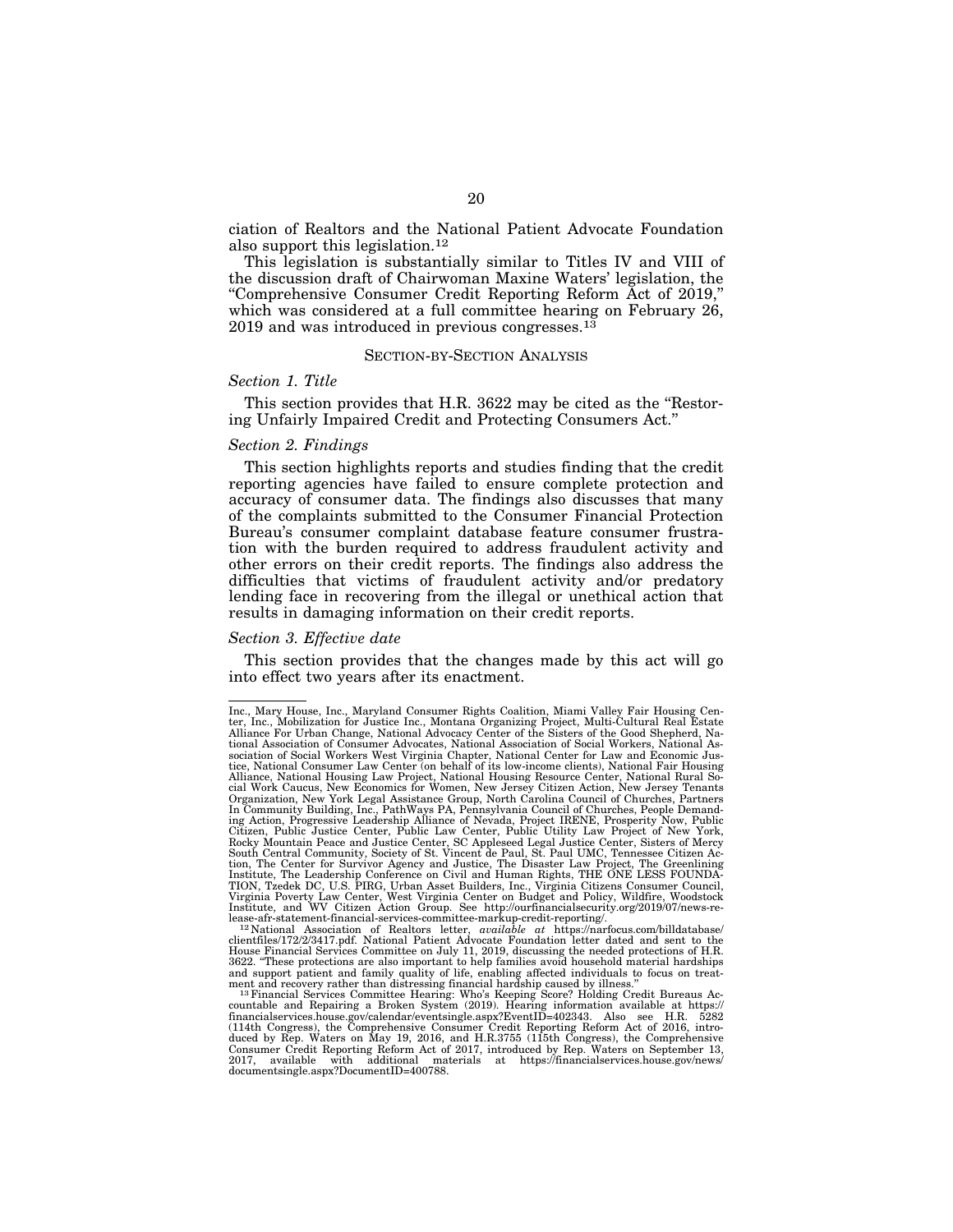#### *Section 4. General bureau rulemaking*

This section directs the Consumer Financial Protection Bureau to issue final rules implementing this Act within two years of the enactment of this act.

#### TITLE I. RESTORING THE IMPAIRED CREDIT OF VICTIMS OF PREDATORY ACTIVITIES AND UNFAIR CONSUMER REPORTING PRACTICES

#### *Section 101. Shortens the time period that most adverse credit information stays on consumer reports*

This section amends Section 605 of the Fair Credit Reporting Act by reducing the statutory time period that adverse credit information remains on consumer reports from 7 to 4 years, and 10 to 7 years for bankruptcies.

## *Section 102. Mandates the expedited removal of fully paid or settled debt from consumer reports*

This section amends Section 605(a) of the Fair Credit Reporting Act by mandating the expedited removal of fully paid or settled debt items from consumer reports by requiring consumer reporting agencies to remove collection items from the report within 45 days after it is fully paid or settled, regardless of who pays the debt.

*Section 103. Imposes restrictions on the appearance of medical collections on consumer reports and requires the expedited removal of fully paid or settled medical collections from consumer reports* 

This section amends Section 605(a) and Section 604(g)(1)(C) of the Fair Credit Reporting Act.

The amendments made by this section require consumer reporting agencies to remove paid or fully settled medical collections from reports within 45 days, regardless of who pays the debt. The amendments also extend the time period before medical debt may be reported to 365 calendar days. The revised provisions also ban the reporting of debt arising from medically necessary procedures.

#### *Section 104. Provides credit restoration for victims of predatory mortgage lending and servicing*

This section creates a new section, 605C to the Fair Credit Reporting Act.

The new section 605C prohibits consumer reporting agencies from furnishing any report containing adverse information related to a covered residential mortgage (including the origination and servicing of such a loan, any loss mitigation activities related to such a loan, and any foreclosure, deed in lieu of foreclosure, or short sale related to such a loan), if the action or inaction stems from or is related to an discriminatory, unfair, deceptive, abusive, or illegal activity of a financial institution as determined by the Consumer Financial Protection Bureau or the courts.

#### *Section 105. Provides credit relief for private education loans borrowers who were defrauded or mislead by proprietary education institution or career education programs*

This section creates a new section, 605D to the Fair Credit Reporting Act.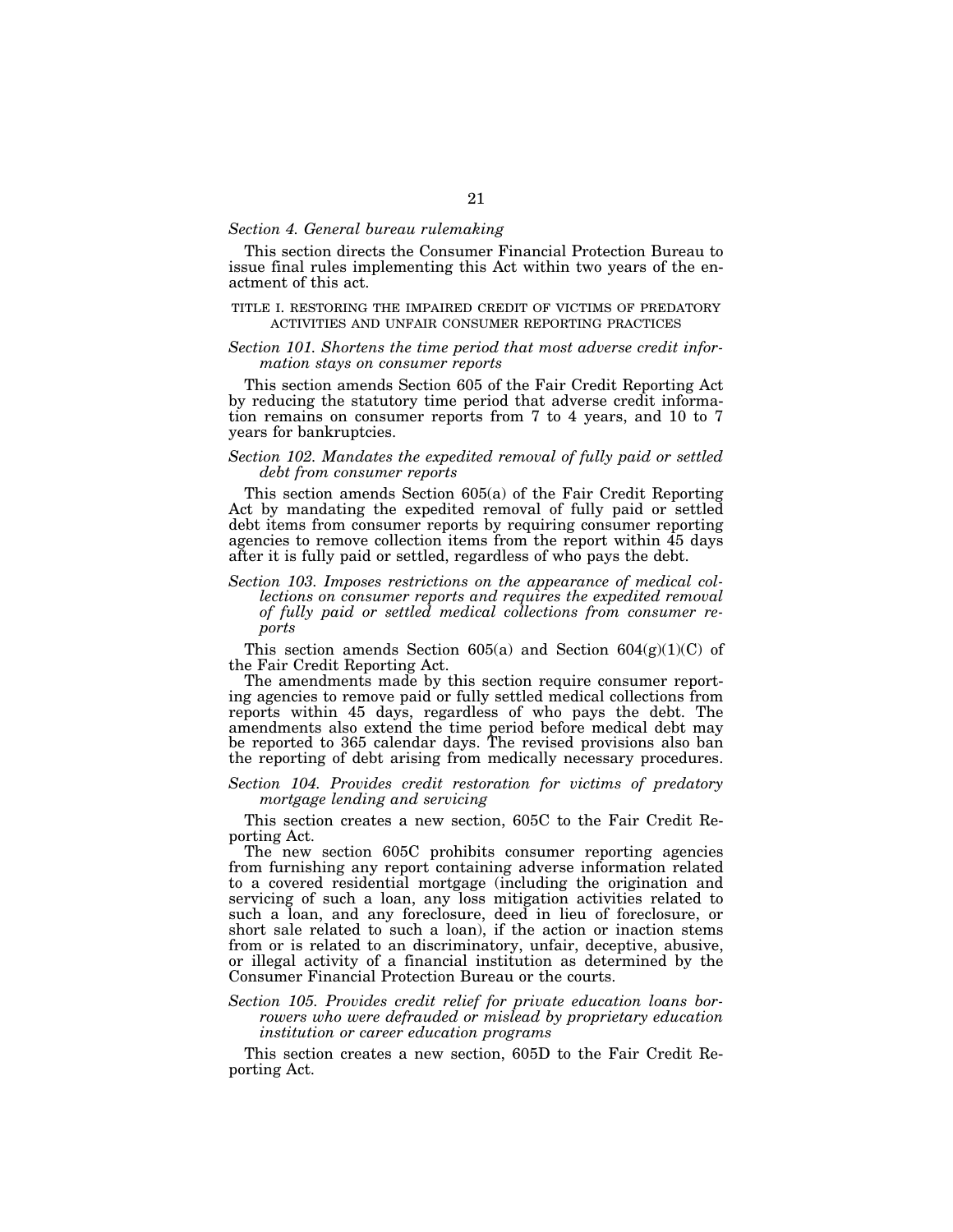The new section 605D requires consumer reporting agencies to remove any adverse information relating to any private education loan within 45 days, once the court or the Consumer Financial Protection Bureau determines that the consumer has a valid fraud claim. This section also directs the Consumer Financial Protection Bureau to establish processes and procedures to manage consumer student loan issues including the consumer reporting agency responsibility of removing such adverse information from consumer reports.

#### *Section 106. Establishes right for victims of financial abuse to have adverse information associated with an abuser's fraudulent activity removed from their consumer reports*

This section creates a new section, 605E to the Fair Credit Reporting Act.

The new section 605E provides that a consumer who has adverse information on their credit report due to the actions of an abusive spouse, family member, caregiver, or person to which the consumer had a dating relationship may apply to the appropriate court of jurisdiction to require the removal of the adverse information from the credit report.

#### *Section 107. Prohibits treatment of credit restoration or rehabilitation as adverse information*

This section creates a new section, 630 to the Fair Credit Reporting Act.

The new section 630 prohibits credit scoring models from using a consumer's participation in credit restoration or rehabilitation, including the absence of payment history data in a manner adverse to a consumer's credit score.

TITLE II—EXPANDING ACCESS TO TOOLS TO PROTECT VULNERABLE CONSUMERS FROM IDENTITY THEFT, FRAUD, OR A RELATED CRIME, AND PROTECT VICTIMS FROM FURTHER HARM

#### *Section 201. Identity theft report definition*

This section amends section 603(g) of the Fair Credit Reporting Act by defining ''identity theft report.''

## *Section 202. Amendment to protection for files and credit records of protected consumers*

This section amends section  $603(g)$  and section  $605A(j)$  of the Fair Credit Reporting Act.

The amendments made by this section outline the definition of a credit freeze and also determine circumstances in which the credit freeze may not apply to the use of a consumer report such as; for the purposes of reviewing the active account, collecting the financial obligation owed on the account, or facilitating the extension of credit by a person whom the consumer has granted access to.

#### *Section 203. Enhances fraud alert protections*

This section amends section 605A of the Fair Credit Reporting Act by extending the time period of fraud protections from 90 days to one year and extends protections beyond identity theft and fraud to unauthorized disclosures of the consumer's data.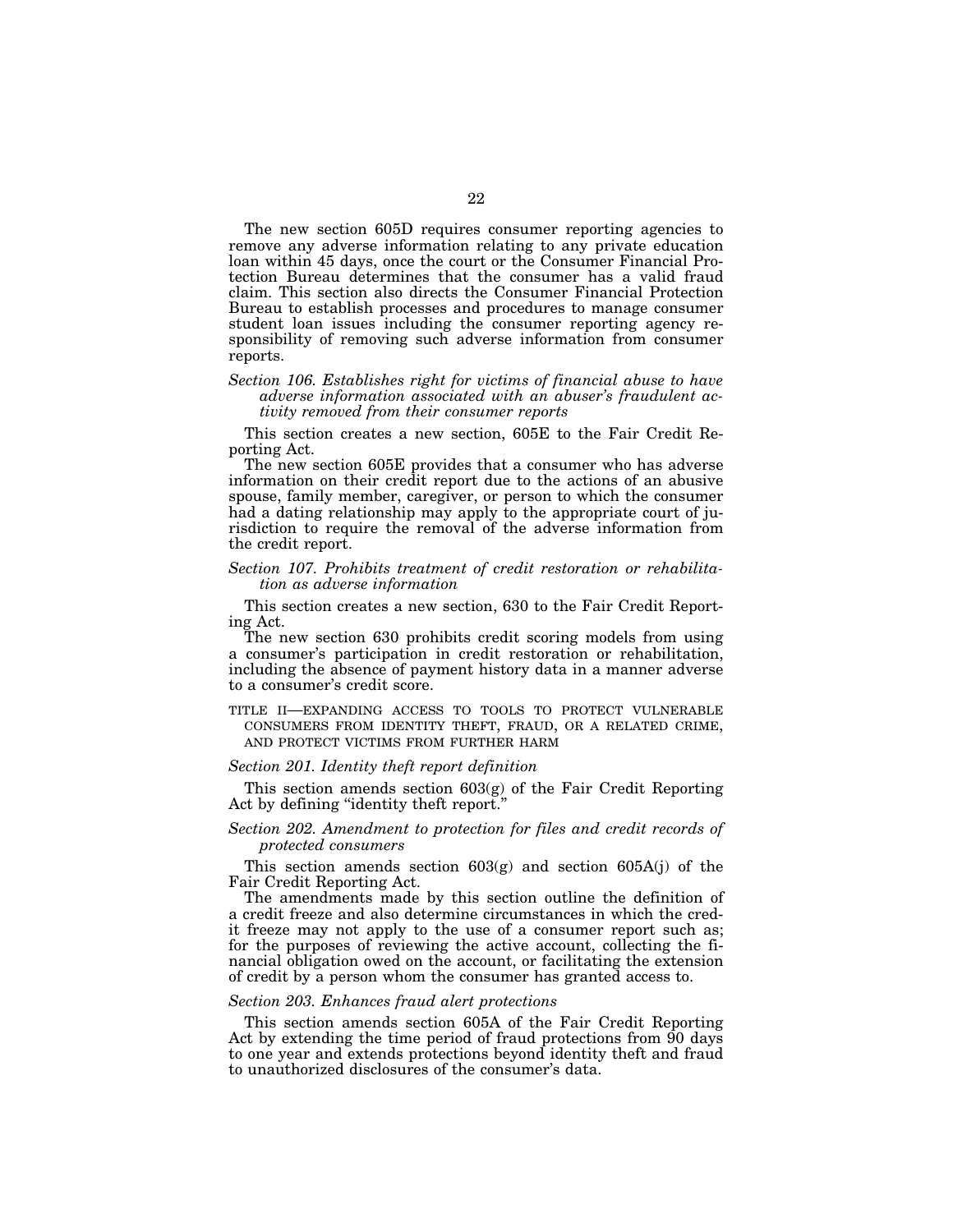#### *Section 204. Amendment to security freezes for consumer reports*

This section amends section 605A(i) of the Fair Credit Reporting Act by allowing consumers to request a temporary removal of security freezes and clarifies that this subsection does not supersede state law relating to security freezes.

## *Section 205. Clarification of information to be included with agency disclosures*

This section amends section  $609(c)(2)$  of the Fair Credit Reporting Act by making technical clarifications on consumer reporting agency disclosures.

#### *Section 206. Provides access to fraud records for victims*

This section amends section 609(e) of the Fair Credit Reporting Act by expanding identity theft protections to protections for fraudulent activity.

## *Section 207. Required Bureau to set procedures for reporting identity theft, fraud, and other related crime*

This section amends section  $621(f)(2)$  of the Fair Credit Reporting Act by directing the Consumer Financial Protection Bureau to expand identity theft protections to protections for fraudulent activity and to establish reporting procedures.

## *Section 208. Establishes the right to free credit monitoring and identity theft protection services for certain consumers*

This section amends section 605A of the Fair Credit Reporting Act.

The amendments made by this section direct the Consumer Financial Protection Bureau to establish, through a rulemaking, classes of consumers who may receive free credit monitoring and identity theft protection services, including servicemembers, victims of fraudulent activity, a consumer who is unemployed, is over the age of 65, or is a recipient of public assistance.

## *Section 209. Ensures removal of inquiries resulting from identity theft, fraud, or other related crime from consumer reports*

This section amends section 605(a) of the Fair Credit Reporting Act by directing the removal of inquiries made as a result of fraudulent activity.

#### TITLE III—MISCELLANEOUS

## *Section 301. Definitions related to days*

This section amends section 603 of the Fair Credit Reporting Act by defining "calendar day" and "business day".

#### *Section 302. Technical correction related to risk-based pricing notices*

This section amends section 615(h)(8) of the Fair Credit Reporting Act by making certain technical corrections.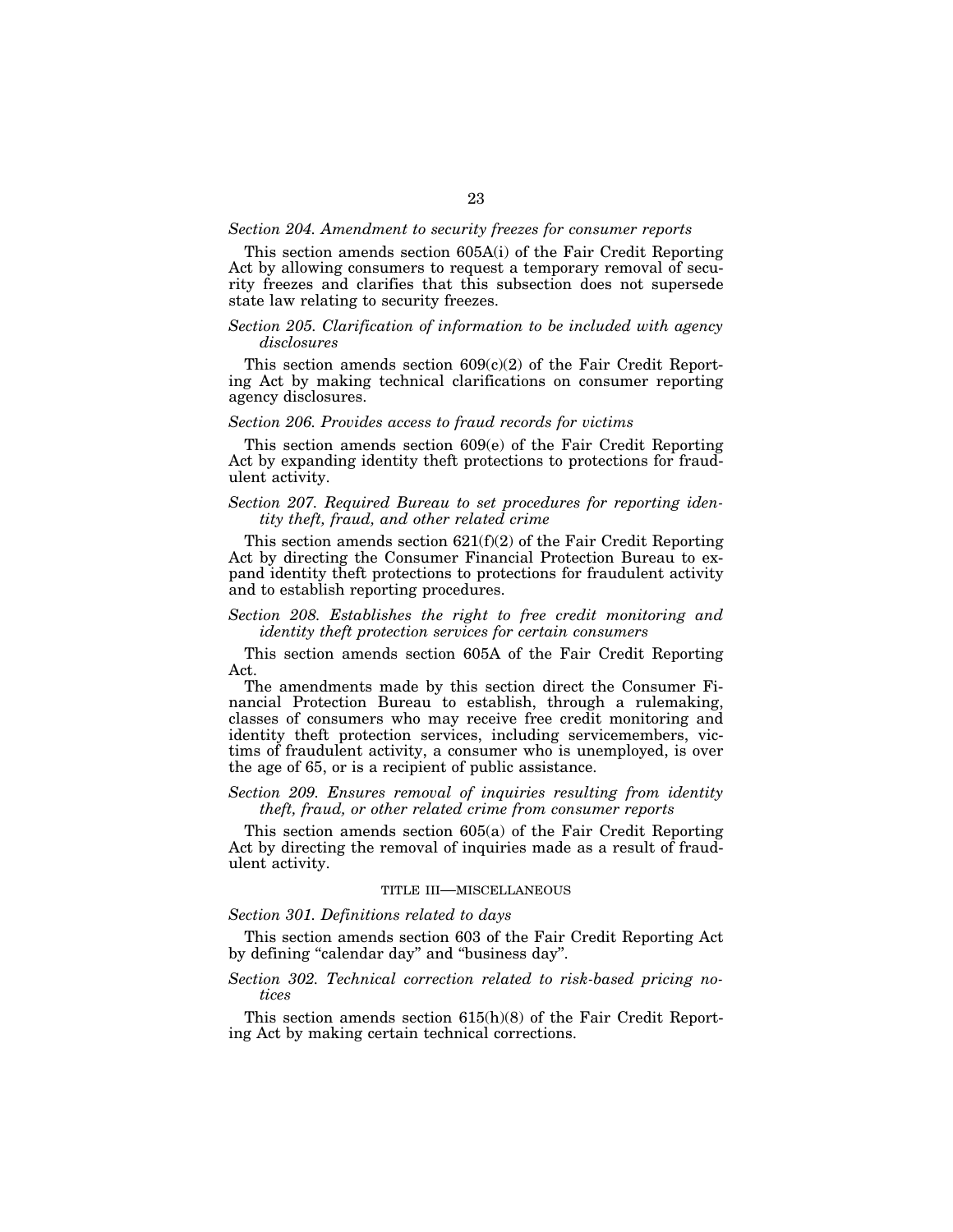## *Section 303. FCRA findings and purpose; voids certain contracts not in the public interest*

This section amends section 602 of the Fair Credit Reporting Act by amending the findings and purpose section of the Fair Credit Reporting Act to highlight the importance of fair, complete, and accurate reporting. The amendments made by this section also make any contract that requires a person to not follow provisions in this title, is against the public interest, or circumvents the purposes of this title, to be considered null and void.

#### HEARINGS

For the purposes of section 103(i) of H. Res. 6 for the 116th Congress—

(1) The Committee on Financial Services held a hearing, entitled ''Who's Keeping Score? Holding Credit Bureaus Accountable and Repairing a Broken System'' to consider the ''Comprehensive Consumer Credit Reporting Reform Act of 2019'' (Titles IV and VIII of the discussion draft is substantially similar to H.R. 3622) on February 26, 2019. The two-panel hearing consisted of first the three CEOs of the three largest Credit Reporting Agencies: Equifax, TransUnion, and Experian. Witnesses on the second panel included representatives from the National Fair Housing Alliance, the National Consumer Law Center, UnidosUS, U.S. Public Interest Research Group (PIRG), and a Paul Hastings partner and attorney. The hearing allowed Members of the Financial Services Committee to hear from witnesses about the continuing challenges modernizing the Fair Credit Reporting Act to better protect consumers and their data, as well as other legislation to help overcome those challenges.

(2) In addition, during the 115th Congress, the Financial Services Committee held a two-part hearing on the Equifax data breach and related credit reporting and consumer data protection issues. The first part of the hearing entitled "Examining the Equifax Data Breach'' took place on October 5, 2017 and featured the former Chairman and CEO to Equifax. The Committee also held a Minority Day hearing, which was a continuation of the hearing entitled, "Examining the Equifax Data Breach" and took place on October 25, 2017. Witnesses included representatives from the Consumer Financial Protection Bureau, the National Consumer Law Center, Georgetown University Law Center, and the Office of the New York State Attorney General.

#### COMMITTEE CONSIDERATION

The Committee on Financial Services met in open session on July 11, 2019, and ordered H.R. 3622 to be reported favorably to the House with an amendment in the nature of a substitute by a vote of 32 yeas and 26 nays, a quorum being present.

#### COMMITTEE VOTES AND ROLL CALL VOTES

In compliance with clause 3(b) of rule XIII of the Rules of the House of Representatives, the Committee advises that the following roll call votes occurred during the Committee's consideration of H.R. 3622: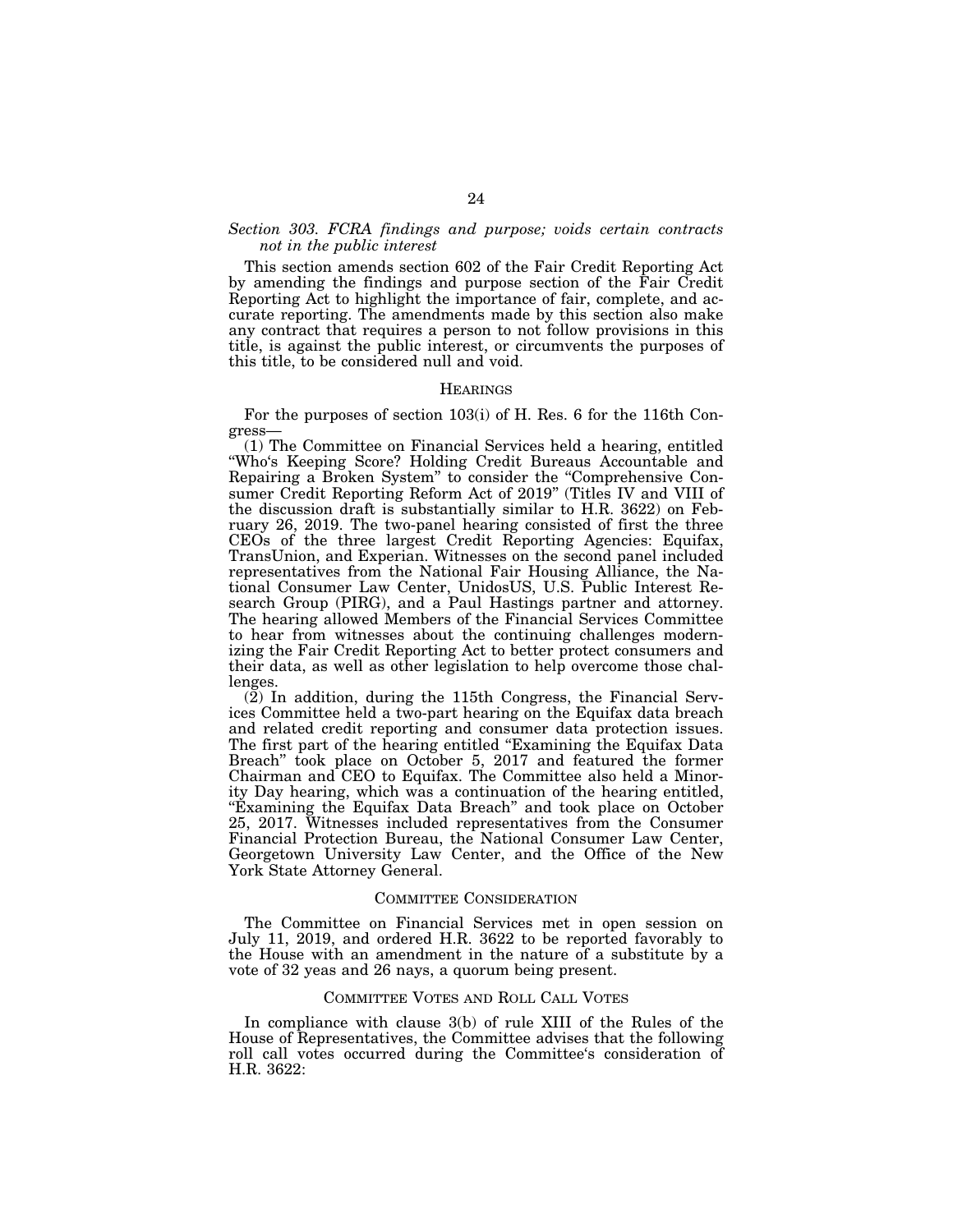٦

| Present      | Representatives             | Ayes                                | <b>Nays</b>             |
|--------------|-----------------------------|-------------------------------------|-------------------------|
|              | Ms. Waters, Chairwoman      |                                     | Х                       |
|              | Mrs. Maloney                |                                     | $\overline{\mathbf{x}}$ |
|              | Ms. Velázquez               |                                     | $\overline{x}$          |
|              | Mr. Sherman                 |                                     | $\overline{x}$          |
|              | Mr. Meeks                   |                                     | X                       |
|              | Mr. Clay                    |                                     | $\overline{\mathbf{x}}$ |
|              | Mr. Scott                   |                                     | $\overline{x}$          |
|              | Mr. Green                   |                                     | X                       |
|              | Mr. Cleaver                 |                                     | X                       |
|              | Mr. Perlmutter              |                                     |                         |
|              | Mr. Himes                   |                                     | $\overline{x}$          |
|              | Mr. Foster                  |                                     | X                       |
|              | Mrs. Beatty                 |                                     | X                       |
|              | Mr. Heck                    |                                     | $\overline{\mathbf{x}}$ |
|              | Mr. Vargas                  |                                     | X                       |
|              | Mr. Gottheimer              |                                     | $\overline{\mathbf{x}}$ |
|              | Mr. Gonzalez (TX)           |                                     | $\overline{x}$          |
|              | Mr. Lawson                  |                                     | X                       |
|              | Mr. San Nicolas             |                                     | $\overline{x}$          |
|              | Ms. Tlaib                   |                                     | $\overline{\mathbf{x}}$ |
|              | Ms. Porter                  |                                     | $\overline{x}$          |
|              | Ms. Axne                    |                                     | $\overline{\mathbf{x}}$ |
|              | Mr. Casten                  |                                     |                         |
|              |                             |                                     | X                       |
|              | Ms. Pressley                |                                     | X<br>$\overline{x}$     |
|              | Mr. McAdams                 |                                     |                         |
|              | Ms. Ocasio-Cortez           |                                     | X                       |
|              | Mrs. Wexton                 |                                     | X                       |
|              | Mr. Lynch                   |                                     | $\overline{\mathbf{x}}$ |
|              | Ms. Gabbard                 |                                     |                         |
|              | Ms. Adams                   |                                     | X                       |
|              | Ms. Dean                    |                                     | $\overline{\mathbf{x}}$ |
|              | Mr. Garcia (IL)             |                                     | X                       |
|              | Ms. Garcia (TX)             |                                     | X                       |
|              | Mr. Phillips                |                                     | X                       |
| 34           |                             |                                     |                         |
|              | Mr. McHenry, Ranking Member | X                                   |                         |
|              | Mr. King                    | X                                   |                         |
|              | Mr. Lucas                   | $\overline{x}$                      |                         |
|              | Mr. Posey                   | $\overline{X}$                      |                         |
|              | Mr. Luetkemeyer             | $\overline{x}$                      |                         |
|              | Mr. Huizenga                | $\overline{x}$                      |                         |
|              | Mr. Duffy                   |                                     |                         |
|              | Mr. Stivers                 | $\frac{\overline{x}}{\overline{x}}$ |                         |
|              | Ms. Wagner                  | $\overline{\mathbf{x}}$             |                         |
|              | Mr. Barr                    | $\overline{x}$                      |                         |
|              | Mr. Tipton                  | $\overline{\mathbf{x}}$             |                         |
|              | Mr. Williams                | $\overline{\mathbf{x}}$             |                         |
|              | Mr. Hill                    | $\overline{\mathbf{x}}$             |                         |
|              | Mr. Emmer                   | $\overline{\mathbf{x}}$             |                         |
|              | Mr. Zeldin                  | $\overline{\mathbf{x}}$             |                         |
|              | Mr. Loudermilk              | X                                   |                         |
|              | Mr. Mooney                  | X                                   |                         |
|              | Mr. Davidson                | $\overline{\mathbf{x}}$             |                         |
|              | Mr. Budd                    | $\overline{\mathbf{x}}$             |                         |
|              | Mr. Kustoff                 | $\overline{\mathbf{x}}$             |                         |
|              |                             |                                     |                         |
|              | Mr. Hollingsworth           | $\bar{x}$                           |                         |
|              | Mr. Gonzalez (OH)           | $\overline{x}$                      |                         |
|              | Mr. Rose                    | $\overline{x}$                      |                         |
|              | Mr. Steil                   | $\overline{x}$                      |                         |
|              | Mr. Gooden                  | $\bar{\mathrm{x}}$                  |                         |
|              | Mr. Riggleman               | $\overline{\mathbf{x}}$             |                         |
| $26^{\circ}$ |                             |                                     |                         |

**Committee on Financial Services**  Full Committee ! I 6th Congress ( I st Session)

Date: 7/11/2019

Measure H.R. 3622

Amendmer 9a.

Offered by Rep< Loudennilk

| Agreed<br>İΤo          | Yes | lNo  | Prsnt | Wdrn |  |
|------------------------|-----|------|-------|------|--|
| [Voice]<br><b>Vote</b> |     | Ayes |       | Nays |  |

 $\bar{\mathcal{L}}$ 

| Record |                   |
|--------|-------------------|
| Vote   |                   |
|        | 26 Ayes - 32 Noes |
|        |                   |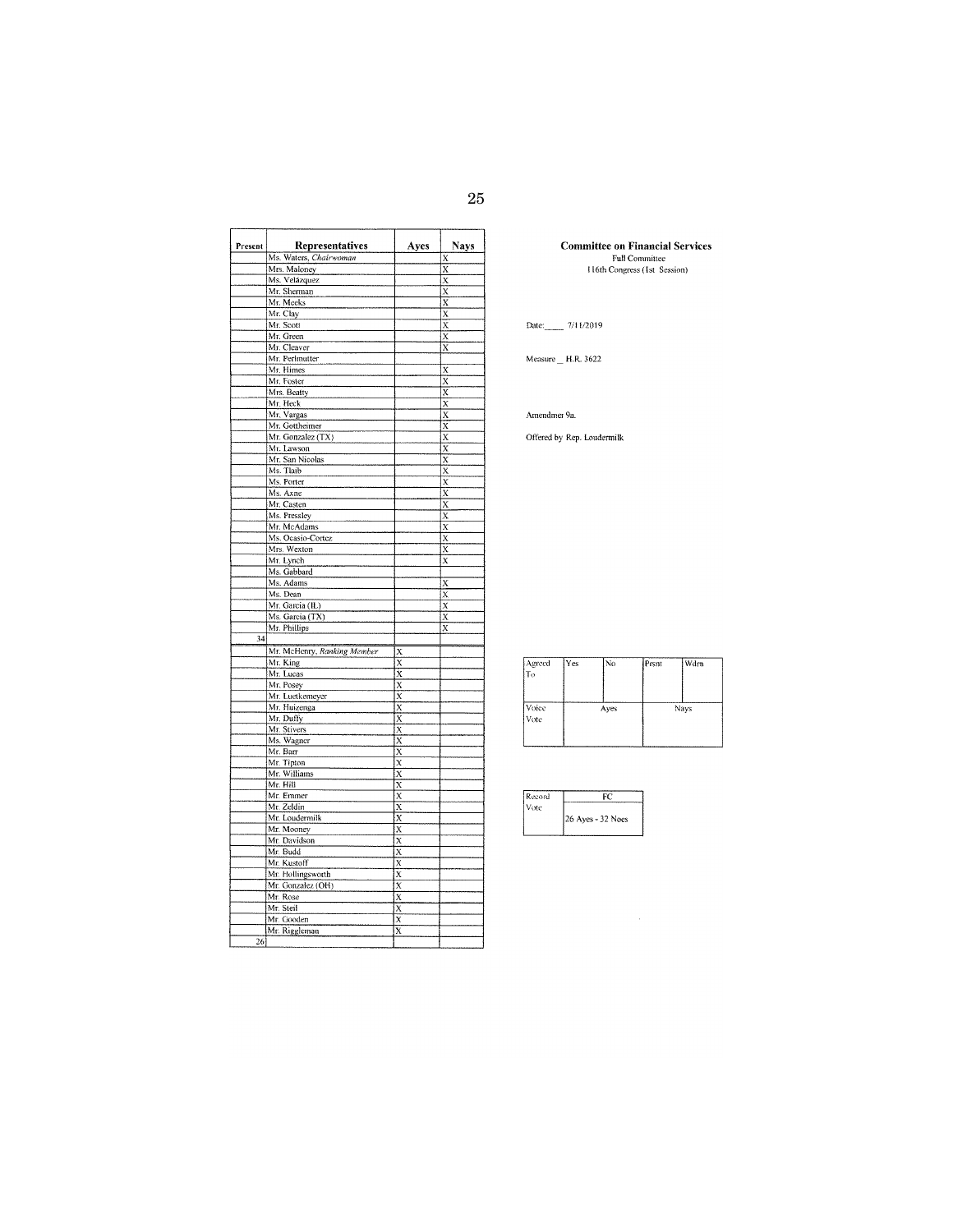## 26

| Representatives<br>Present  | Ayes                        | <b>Nays</b>             |                 |     |                                     | <b>Committee on Financial Ser</b> |     |   |
|-----------------------------|-----------------------------|-------------------------|-----------------|-----|-------------------------------------|-----------------------------------|-----|---|
| Ms. Waters, Chairwoman      | X                           |                         |                 |     |                                     | <b>Full Committee</b>             |     |   |
| Mrs. Maloney                | X                           |                         |                 |     |                                     | 116th Congress (1st Session)      |     |   |
| Ms. Velázquez               | $\overline{x}$              |                         |                 |     |                                     |                                   |     |   |
| Mr. Sherman                 | $\overline{\mathbf{x}}$     |                         |                 |     |                                     |                                   |     |   |
| Mr. Meeks                   | $\overline{\mathbf{x}}$     |                         |                 |     |                                     |                                   |     |   |
| Mr. Clay                    | $\overline{\mathbf{x}}$     |                         |                 |     |                                     |                                   |     |   |
| Mr. Scott                   | $\overline{\mathbf{x}}$     |                         | Date: 7/11/2019 |     |                                     |                                   |     |   |
| Mr. Green                   | $\overline{x}$<br>$\bar{x}$ |                         |                 |     |                                     |                                   |     |   |
| Mr. Cleaver                 |                             |                         |                 |     |                                     |                                   |     |   |
| Mr. Perlmutter<br>Mr. Himes | X                           |                         |                 |     | Measure _ H.R. 3622 (Final Passage) |                                   |     |   |
| Mr. Foster                  | $\overline{\mathbf{x}}$     |                         |                 |     |                                     |                                   |     |   |
| Mrs. Beatty                 | $\overline{\mathbf{x}}$     |                         |                 |     |                                     |                                   |     |   |
| Mr. Heck                    | $\overline{\mathbf{x}}$     |                         |                 |     |                                     |                                   |     |   |
| Mr. Vargas                  | X                           |                         | Amendment No.   |     |                                     |                                   |     |   |
| Mr. Gottheimer              | X                           |                         |                 |     |                                     |                                   |     |   |
| Mr. Gonzalez (TX)           | İΧ                          |                         |                 |     | Offered by Rep. Tlaib, as amended   |                                   |     |   |
| Mr. Lawson                  | X                           |                         |                 |     |                                     |                                   |     |   |
| Mr. San Nicolas             | $\overline{\mathbf{x}}$     |                         |                 |     |                                     |                                   |     |   |
| Ms. Tlaib                   | $\overline{\mathbf{x}}$     |                         |                 |     |                                     |                                   |     |   |
| Ms. Porter                  | $\overline{\mathbf{x}}$     |                         |                 |     |                                     |                                   |     |   |
| Ms. Axne                    | $\overline{\mathbf{x}}$     |                         |                 |     |                                     |                                   |     |   |
| Mr. Casten                  | X                           |                         |                 |     |                                     |                                   |     |   |
| Ms. Pressley                | $\overline{\mathbf{x}}$     |                         |                 |     |                                     |                                   |     |   |
| Mr. McAdams                 | $\overline{\mathbf{x}}$     |                         |                 |     |                                     |                                   |     |   |
| Ms. Ocasio-Cortez           | $\overline{\mathbf{x}}$     |                         |                 |     |                                     |                                   |     |   |
| Mrs. Wexton                 | $\overline{\mathbf{x}}$     |                         |                 |     |                                     |                                   |     |   |
| Mr. Lynch                   | X                           |                         |                 |     |                                     |                                   |     |   |
| Ms. Gabbard                 |                             |                         |                 |     |                                     |                                   |     |   |
| Ms. Adams                   | X                           |                         |                 |     |                                     |                                   |     |   |
| Ms. Dean                    | X                           |                         |                 |     |                                     |                                   |     |   |
| Mr. Garcia (IL)             | X                           |                         |                 |     |                                     |                                   |     |   |
| Ms. Garcia (TX)             | $\overline{x}$              |                         |                 |     |                                     |                                   |     |   |
| Mr. Phillips                | $\overline{\mathbf{x}}$     |                         |                 |     |                                     |                                   |     |   |
| 34                          |                             |                         |                 |     |                                     |                                   |     |   |
| Mr. McHenry, Ranking Member |                             | X                       |                 |     |                                     |                                   |     |   |
| Mr. King                    |                             | X                       | Agreed          | Yes | No                                  | Prsnt                             |     | V |
| Mr. Lucas                   |                             | X                       | Ŧо              |     |                                     |                                   |     |   |
| Mr. Posey                   |                             | X                       |                 |     |                                     |                                   |     |   |
| Mr. Luetkemeyer             |                             | X                       |                 |     |                                     |                                   |     |   |
| Mr. Huizenga                |                             | X                       | Voice           |     | Ayes                                |                                   | Nay |   |
| Mr. Duffy                   |                             | X                       | Vote            |     |                                     |                                   |     |   |
| Mr. Stivers                 |                             | X                       |                 |     |                                     |                                   |     |   |
| Ms. Wagner                  |                             | X                       |                 |     |                                     |                                   |     |   |
| Mr. Barr                    |                             | $\overline{\mathbf{x}}$ |                 |     |                                     |                                   |     |   |
| Mr. Tipton                  |                             | X                       |                 |     |                                     |                                   |     |   |
| Mr. Williams                |                             | $\overline{\mathbf{x}}$ |                 |     |                                     |                                   |     |   |
| Mr. Hill                    |                             | X                       |                 |     |                                     |                                   |     |   |
| Mr. Emmer                   |                             | X                       | Record          |     | FC                                  |                                   |     |   |
| Mr. Zeldin                  |                             | X                       | Vote            |     |                                     |                                   |     |   |
| Mr. Loudermilk              |                             | X                       |                 |     | 32 Ayes - 26 Noes                   |                                   |     |   |
| Mr. Mooney                  |                             | X                       |                 |     |                                     |                                   |     |   |
| Mr. Davidson                |                             | X                       |                 |     |                                     |                                   |     |   |
| Mr. Budd                    |                             | X                       |                 |     |                                     |                                   |     |   |
| Mr. Kustoff                 |                             | X                       |                 |     |                                     |                                   |     |   |
| Mr. Hollingsworth           |                             | $\overline{\mathbf{x}}$ |                 |     |                                     |                                   |     |   |
| Mr. Gonzalez (OH)           |                             | $\overline{\mathbf{x}}$ |                 |     |                                     |                                   |     |   |
| Mr. Rose                    |                             | X                       |                 |     |                                     |                                   |     |   |
| Mr. Steil                   |                             | X                       |                 |     |                                     |                                   |     |   |
| Mr. Gooden                  |                             | X                       |                 |     |                                     |                                   |     |   |
| Mr. Riggleman               |                             | X                       |                 |     |                                     |                                   |     |   |
| 26                          |                             |                         |                 |     |                                     |                                   |     |   |

## $Commitee$  on Financial Services

| Agreed<br>Ŧо  | l Yes | No   | Prsnt | Wdrn |
|---------------|-------|------|-------|------|
| Voice<br>Vote |       | Ayes |       | Nays |
|               |       |      |       |      |

| Record |                   |
|--------|-------------------|
| Vote   |                   |
|        | 32 Ayes - 26 Noes |
|        |                   |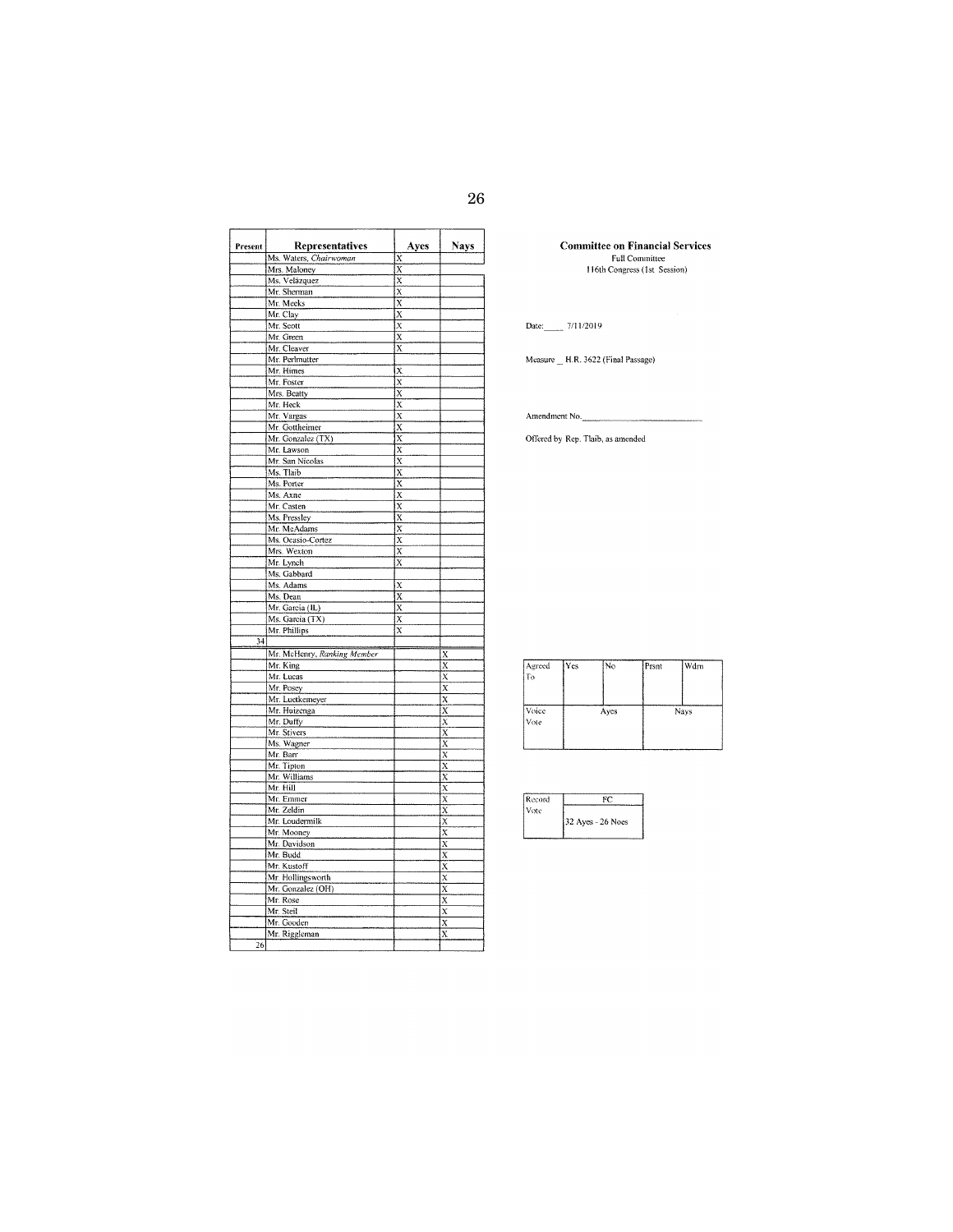## STATEMENT OF OVERSIGHT FINDINGS AND RECOMMENDATIONS OF THE COMMITTEE

In compliance with clause  $3(c)(1)$  of rule XIII and clause  $2(b)(1)$ of rule  $\bar{X}$  of the Rules of the House of Representatives, the Committee's oversight findings and recommendations are reflected in the descriptive portions of this report.

#### STATEMENT OF PERFORMANCE GOALS AND OBJECTIVES

Pursuant to clause (3)(c) of rule XIII of the Rules of the House of Representatives, the goals of H.R. 3622 are to protect the credit reports of victims of predatory lending and/or fraudulent activity.

#### NEW BUDGET AUTHORITY AND CBO ESTIMATE

Pursuant to clause  $3(c)(2)$  of rule XIII of the Rules of the House of Representatives and section 308(a) of the *Congressional Budget Act of 1974*, and pursuant to clause 3(c)(3) of rule XIII of the Rules of the House of Representatives and section 402 of the *Congressional Budget Act of 1974*, the Committee has received the following estimate for H.R. 3622 from the Director of the Congressional Budget Office:

# U.S. CONGRESS, CONGRESSIONAL BUDGET OFFICE, *Washington, DC, December 20, 2019.*

Hon. MAXINE WATERS,

*Chairwoman, Committee on Financial Services, House of Representatives, Washington, DC.* 

DEAR MADAM CHAIRWOMAN: The Congressional Budget Office has prepared the enclosed cost estimate for H.R. 3622, the Restoring Unfairly Impaired Credit and Protecting Consumers Act.

If you wish further details on this estimate, we will be pleased to provide them. The CBO staff contact is David Hughes.

Sincerely,

PHILLIP L. SWAGEL, *Director.* 

Enclosure.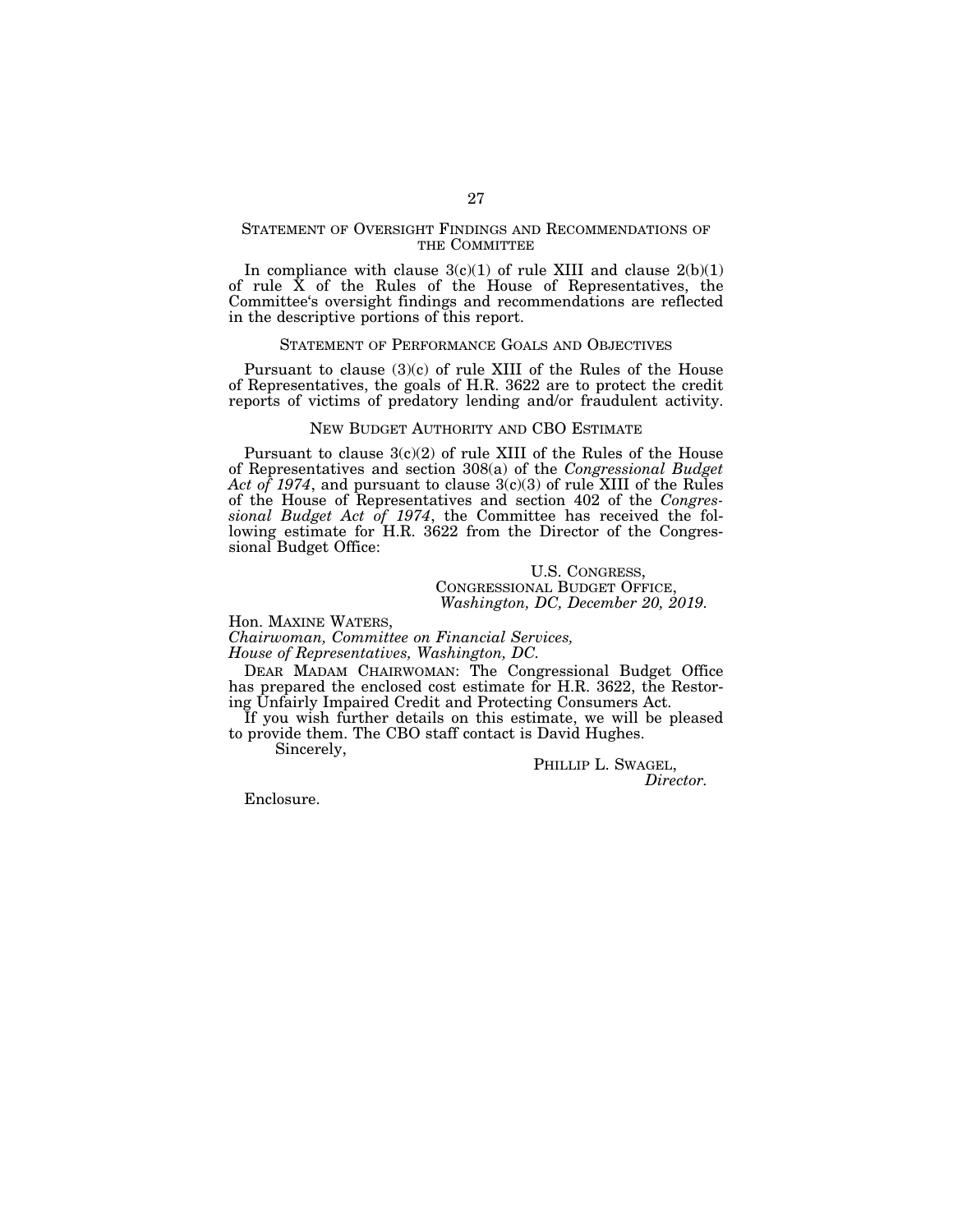|                                                                                                                                                                           |            | At a Glance                         |                                   |  |  |
|---------------------------------------------------------------------------------------------------------------------------------------------------------------------------|------------|-------------------------------------|-----------------------------------|--|--|
| H.R. 3622, Restoring Unfairly Impaired Credit and Protecting<br><b>Consumers Act</b><br>As ordered reported by the House Committee on Financial Services on July 11, 2019 |            |                                     |                                   |  |  |
| By Fiscal Year, Millions of Dollars                                                                                                                                       | 2020       | 2020-2024                           | 2020-2029                         |  |  |
| <b>Direct Spending (Outlays)</b>                                                                                                                                          | 3          |                                     | 5                                 |  |  |
| Revenues                                                                                                                                                                  | 0          | o                                   | o                                 |  |  |
| Increase or Decrease (-)<br>in the Deficit                                                                                                                                | Å          |                                     | 5                                 |  |  |
| <b>Spending Subject to</b><br><b>Appropriation (Outlays)</b>                                                                                                              | n          | Ω                                   | o                                 |  |  |
| Statutory pay-as-you-go<br>procedures apply?                                                                                                                              | <b>Yes</b> | <b>Mandate Effects</b>              |                                   |  |  |
| Increases on-budget deficits in any<br>of the four consecutive 10-year                                                                                                    | <b>No</b>  | Contains intergovernmental mandate? | Yes, Under<br><b>Threshold</b>    |  |  |
| periods beginning in 2030?                                                                                                                                                |            | Contains private-sector mandate?    | Yes, Cannot<br>Determine<br>Costs |  |  |

The bill would:

• Reduce the amount of time adverse information may appear on consumer reports, establish processes for certain consumers to remove adverse information from their consumer reports, and expand fraud and identity theft protections for consumers

• Impose intergovernmental and private-sector mandates on consumer reporting agencies, other businesses, and states

Estimated budgetary effects would primarily stem from:

• Hiring additional Consumer Financial Protection Bureau employees to issue final rules and conduct ongoing outreach to borrowers who were defrauded

Bill Summary: H.R. 3622 would reduce the length of time that adverse credit information may appear on consumer reports assembled by consumer reporting agencies (CRAs) from 7 years to 4 years and shorten the period of time that adverse bankruptcy information may appear on such reports from 10 years to 7 years. The bill would require CRAs to remove fully paid or settled debt information from consumer reports after 45 days. H.R. 3622 also would disallow CRAs from assembling consumer reports that contain adverse information about noncontractual debt (such as fines or tickets); debt arising from medical costs placed for collection in the past year; debt arising from medically necessary procedures; and private education or residential mortgage debt resulting from unfair, deceptive, or abusive acts or practices or the fraudulent, discriminatory, or illegal activities of a financial institution.

Under the bill, the Consumer Financial Protection Bureau (CFPB) would establish processes by which borrowers with fraudulent private education loans could remove adverse information regarding those loans from any consumer report. The CFPB would conduct ongoing outreach to inform consumers about their right to remove such information. H.R. 3622 would allow victims of financial exploitation to apply to a court to remove adverse credit infor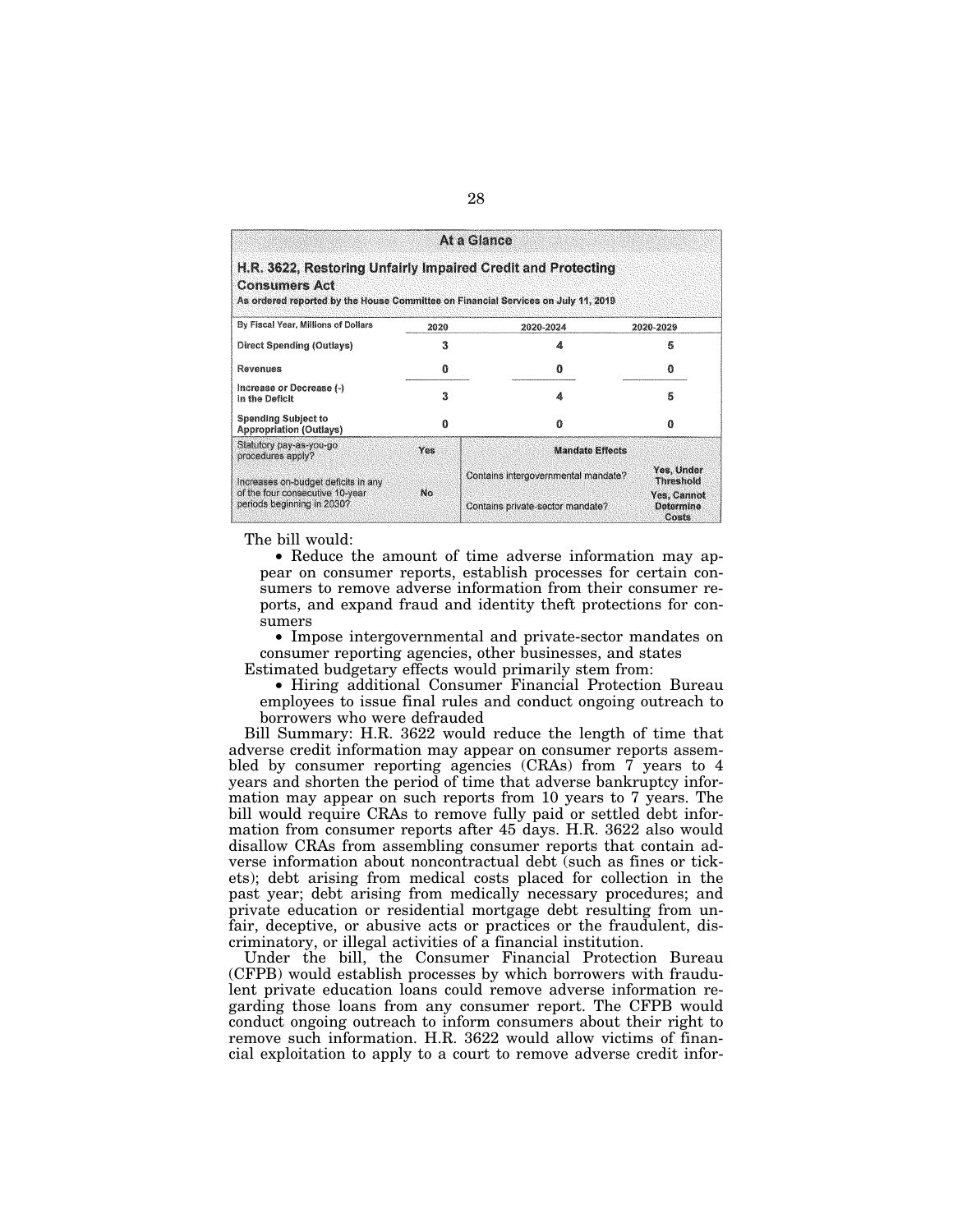mation that resulted from such exploitation from any consumer report.

Finally, H.R. 3622 would create additional and expand existing fraud and identity theft protections for consumers. Under the bill, if a business transacts with a person who uses a fraudulent identity, that business would be required to notify both the victim of that transaction and law enforcement. Among various other provisions, H.R. 3622 would require CRAs to offer free electronic credit monitoring services to certain consumers, including victims of identity theft, the unemployed, those on public welfare assistance, and the elderly.

Estimated Federal cost: The estimated budgetary effect of H.R. 3622 is shown in Table 1. The costs of the legislation fall within budget function 370 (commerce and housing credit).

TABLE 1.—ESTIMATED BUDGETARY EFFECTS OF H.R. 3622

|                              | By fiscal year, millions of dollars- |      |            |         |                               |         |         |         |           |         |               |                  |
|------------------------------|--------------------------------------|------|------------|---------|-------------------------------|---------|---------|---------|-----------|---------|---------------|------------------|
|                              | 2020                                 | 2021 |            |         | 2022 2023 2024 2025 2026 2027 |         |         |         | 2028 2029 |         | 2020-<br>2024 | $2020 -$<br>2029 |
| Increases in Direct Spending |                                      |      |            |         |                               |         |         |         |           |         |               |                  |
| Estimated Budget Authority   |                                      |      | $^{\star}$ | $\star$ | $\star$                       | $\star$ | $\star$ | $\star$ | $\star$   | $\star$ |               |                  |
|                              |                                      |      | $\star$    | $\star$ | $\star$                       | $\star$ | $\star$ | $\star$ | $\star$   | $\star$ |               |                  |

 $* =$  between zero and \$500,000.

Basis of estimate: For this estimate, CBO assumes that the bill will be enacted early in calendar year 2020.

Using information from the CFPB, CBO estimates that enacting H.R. 3622 would increase direct spending by \$5 million over the 2020–2029 period. About 18 full-time CFPB employees would be required to issue final rules over the 2020–2021 period. The CFPB also would hire one employee to spend a portion of their time implementing outreach initiatives to defrauded private education loan borrowers. CBO estimates the cost of each CFPB employee is about \$200,000 per year.

Pay-As-You-Go considerations: The Statutory Pay-As-You-Go Act of 2010 establishes budget-reporting and enforcement procedures for legislation affecting direct spending or revenues. The net changes in outlays that are subject to those pay-as-you-go procedures are shown in Table 2.

TABLE 2.—CBO'S ESTIMATE OF THE STATUTORY PAY-AS-YOU-GO EFFECTS OF H.R. 3622, THE RE-STORING IMPAIRED CREDIT AND PROTECTING CONSUMERS ACT, AS ORDERED REPORTED BY THE HOUSE COMMITTEE ON FINANCIAL SERVICES ON JULY 11, 2019

|                             | By fiscal year, millions of dollars- |                |  |  |  |  |  |  |  |                                                                                    |               |               |
|-----------------------------|--------------------------------------|----------------|--|--|--|--|--|--|--|------------------------------------------------------------------------------------|---------------|---------------|
|                             | 2020                                 |                |  |  |  |  |  |  |  | 2021 2022 2023 2024 2025 2026 2027 2028 42029                                      | 2020-<br>2024 | 2020-<br>2029 |
| Net Increase in the Deficit |                                      |                |  |  |  |  |  |  |  |                                                                                    |               |               |
|                             |                                      | $\mathbf{3}$ 1 |  |  |  |  |  |  |  | $\begin{array}{ccccccccccccccccccccc} & 0 & 0 & 0 & 0 & 0 & 0 & 0 & 0 \end{array}$ |               |               |

Components do not sum to totals because of rounding.

Increase in long-term deficits: None.

Mandates: The bill contains intergovernmental and private-sector mandates as defined in the Unfunded Mandates Reform Act (UMRA). CBO estimates the cost to comply with the intergovern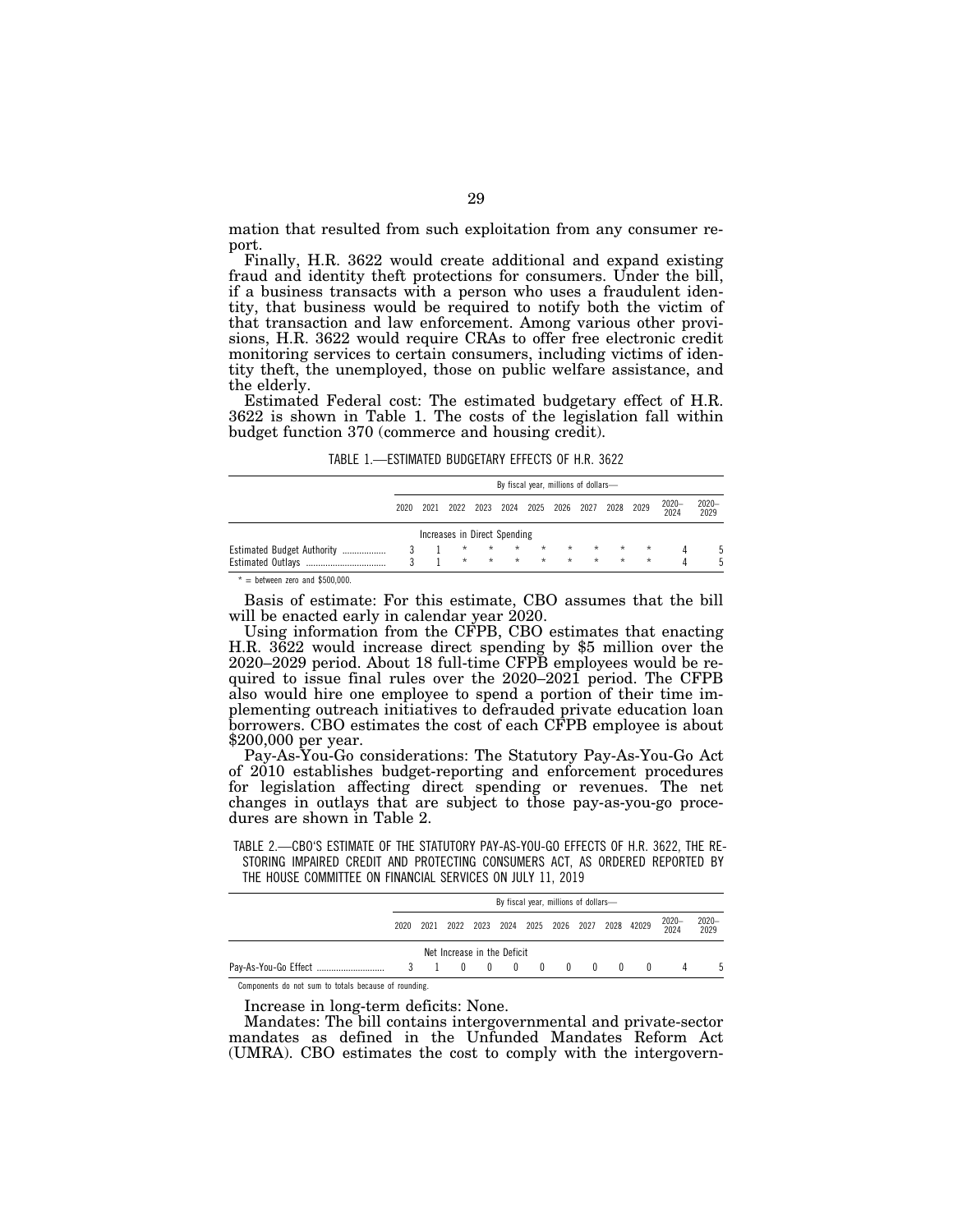mental mandates would not exceed the threshold established in UMRA (\$82 million in 2019, adjusted annually for inflation). Because implementation costs would depend on rules to be established by the CFPB, CBO cannot determine whether the cost of the private-sector mandates would exceed the threshold established in UMRA (\$164 million in 2019, adjusted annually for inflation).

The bill would impose a number of new requirements on CRAs. Those requirements, which CBO estimates would impose small compliance costs on CRAs, include:

• Meeting shorter deadlines to remove paid tax liens from consumer reports;

• Removing adverse credit information from a consumer report when that issue has been resolved either through completed payment or a court settlement;

• Inserting fraud alerts in the files of consumers affected by the unauthorized disclosure of personally identifiable information; and

• Editing their webpages to inform consumers of the availability of one-year fraud alerts, seven-year fraud alerts, active duty alerts, and credit security freezes.

Further, the bill would prohibit credit scoring models (including educational credit scores developed by CRAs) from attributing a consumer's participation in credit restoration or rehabilitation as adverse information. H.R. 3622 would prohibit people who obtain consumer reports from using credit restoration and rehabilitation information when establishing a consumer's eligibility for credit or for employment purposes. According to industry sources, the incremental cost to comply with these prohibitions would be small.

The bill also would require businesses to disclose to law enforcement and the victim records of fraudulent commercial transactions. The incremental cost of the mandate would be small because the mandated entities already collect or possess the records.

In addition, H.R. 3622 would direct the CFPB to issue several rules that would impose new requirements on CRAs. Because CFPB has not yet established those rules, CBO cannot determine the aggregate cost to comply with those mandates. Specifically, the bill would direct CFPB to:

• Define the scope of identity theft protection and credit monitoring services that would be offered free of charge by CRAs to some consumers;

• Establish classes of consumers that would be eligible for free identity theft protection and credit monitoring services from CRAs; and

• Approve borrowers claiming fraud in private education loan transactions to have adverse loan information removed from their consumer report by a CRA.

Finally, the bill would preempt state laws governing security freezes, credit monitoring, and identity theft protection of a consumer's credit. Although the preemption would limit the application of state laws, CBO estimates that it would impose no duty on state governments that would result in additional spending or a loss of revenues.

Estimate prepared by: Federal costs: David Hughes; Mandates: Rachel Austin.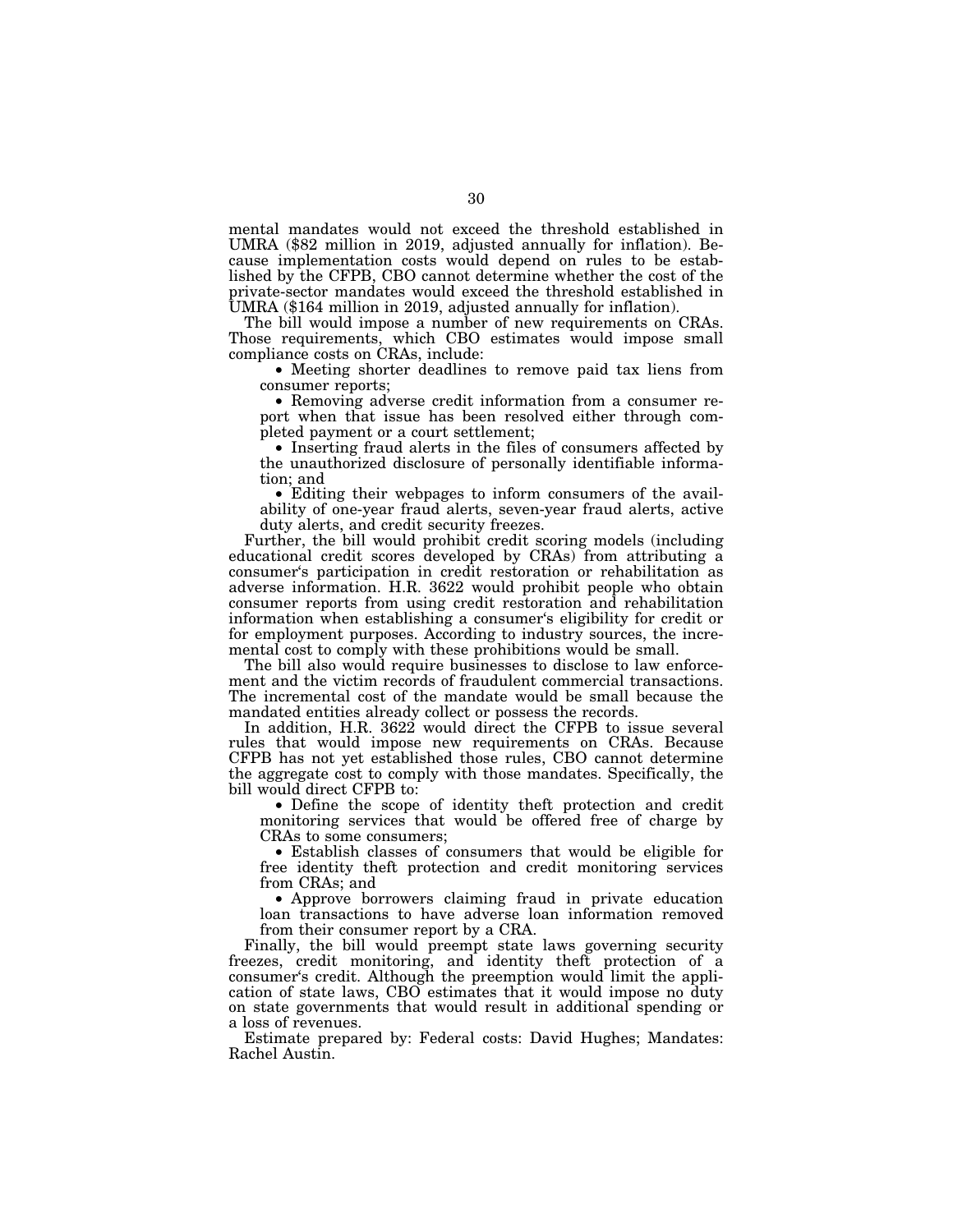Estimate reviewed by: Kim Cawley, Chief, Natural Resources Cost Estimates Unit; Susan Willie, Chief, Mandates Unit; H. Samuel Papenfuss, Deputy Assistant Director for Budget Analysis; Theresa Gullo, Assistant Director for Budget Analysis.

#### COMMITTEE COST ESTIMATE

Clause  $3(d)(1)$  of rule XIII of the Rules of the House of Representatives requires an estimate and a comparison of the costs that would be incurred in carrying out H.R. 3622. However, clause  $3(d)(2)(B)$  of that rule provides that this requirement does not apply when the committee has included in its report a timely submitted cost estimate of the bill prepared by the Director of the Congressional Budget Office under section 402 of the *Congressional Budget Act.* 

#### UNFUNDED MANDATE STATEMENT

Pursuant to Section 423 of the *Congressional Budget and Impoundment Control Act* (as amended by Section 101(a)(2) of the *Unfunded Mandates Reform Act,* Pub. L. 104–4), the Committee adopts as its own the estimate of federal mandates regarding H.R. 3622, as amended, prepared by the Director of the Congressional Budget Office.

#### ADVISORY COMMITTEE

No advisory committees within the meaning of section 5(b) of the Federal Advisory Committee Act were created by this legislation.

#### APPLICATION OF LAW TO THE LEGISLATIVE BRANCH

H.R. 3622 does not apply to terms and conditions of employment or to access to public services or accommodations within the legislative branch.

#### EARMARK STATEMENT

In accordance with clause 9 of rule XXI of the Rules of the House of Representatives, H.R. 3622 does not contain any congressional earmarks, limited tax benefits, or limited tariff benefits as described in clauses  $9(e)$ ,  $9(f)$ , and  $9(g)$  of rule XXI.

#### DUPLICATION OF FEDERAL PROGRAMS

Pursuant to clause  $3(c)(5)$  of rule XIII of the Rules of the House of Representatives, the Committee states that no provision of H.R. 3622 establishes or reauthorizes a program of the Federal Government known to be duplicative of another federal program, a program that was included in any report from the Government Accountability Office to Congress pursuant to section 21 of Public Law 111–139, or a program related to a program identified in the most recent Catalog of Federal Domestic Assistance.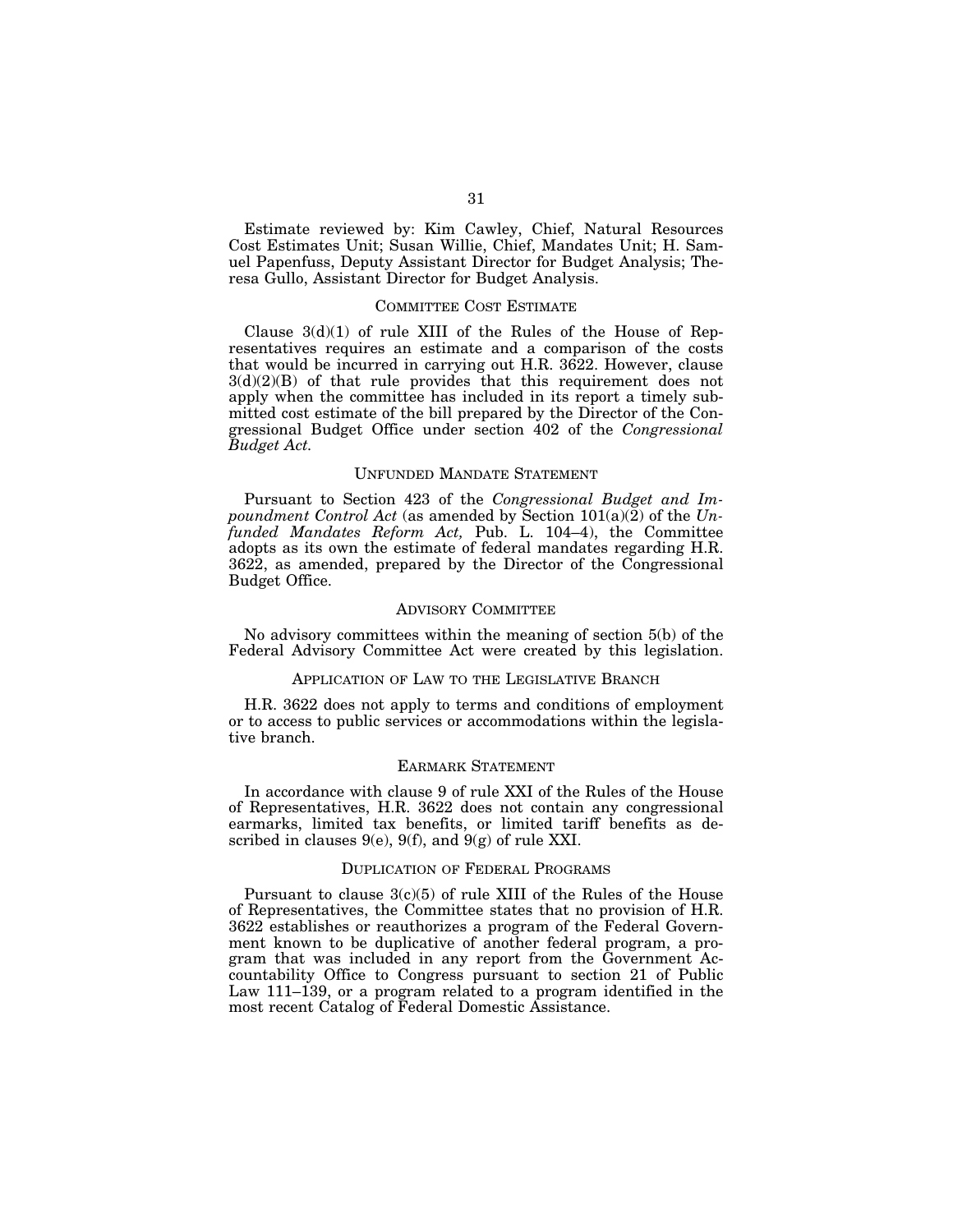#### CHANGES IN EXISTING LAW MADE BY THE BILL AS REPORTED

In compliance with clause 3(e) of rule XIII of the Rules of the House of Representatives, changes in existing law made by the bill, H.R. 3622, as reported, are shown as follows:

#### CHANGES IN EXISTING LAW MADE BY THE BILL, AS REPORTED

In compliance with clause 3(e) of rule XIII of the Rules of the House of Representatives, changes in existing law made by the bill, as reported, are shown as follows (existing law proposed to be omitted is enclosed in black brackets, new matter is printed in italic, and existing law in which no change is proposed is shown in roman):

## **FAIR CREDIT REPORTING ACT**

\* \* \* \* \* \* \*

## **TITLE VI—CONSUMER CREDIT REPORTING**

Sec.

601. Short title.

\* \* \* \* \* \* \* \* *Sec. 605C. Credit restoration for victims of predatory mortgage lending. Sec. 605D. Private education loan credit restoration for defrauded student borrowers who attend certain proprietary educational institution or career education programs.* 

*Sec. 605E. Financial abuse prevention.* 

\* \* \* \* \* \* \* *Sec. 630. Prohibition of certain factors related to Federal credit restoration or rehabilitation.* 

*Sec. 631. Voiding of certain contracts not in the public interest.* 

\* \* \* \* \* \* \*

## **§ 602. Findings and purpose**

(a) The Congress makes the following findings:

 $(1)$  The banking system is dependent upon fair and accurate credit reporting. Inaccurate credit reports directly impair the efficiency of the banking system, and unfair credit reporting methods undermine the public confidence which is essential to the continued functioning of the banking system.]

*(1) Many financial and non-financial decisions affecting consumers' lives depend upon fair, complete, and accurate credit reporting. Inaccurate and incomplete credit reports directly impair the efficiency of the financial system and undermine the integrity of using credit reports in other circumstances, and unfair credit reporting and credit scoring methods undermine the public confidence which is essential to the continued functioning of the financial services system and the provision of many other consumer products and services.* 

(2) An elaborate mechanism has been developed for investigating and evaluating the credit worthiness, credit standing, credit capacity, character, and general reputation of consumers.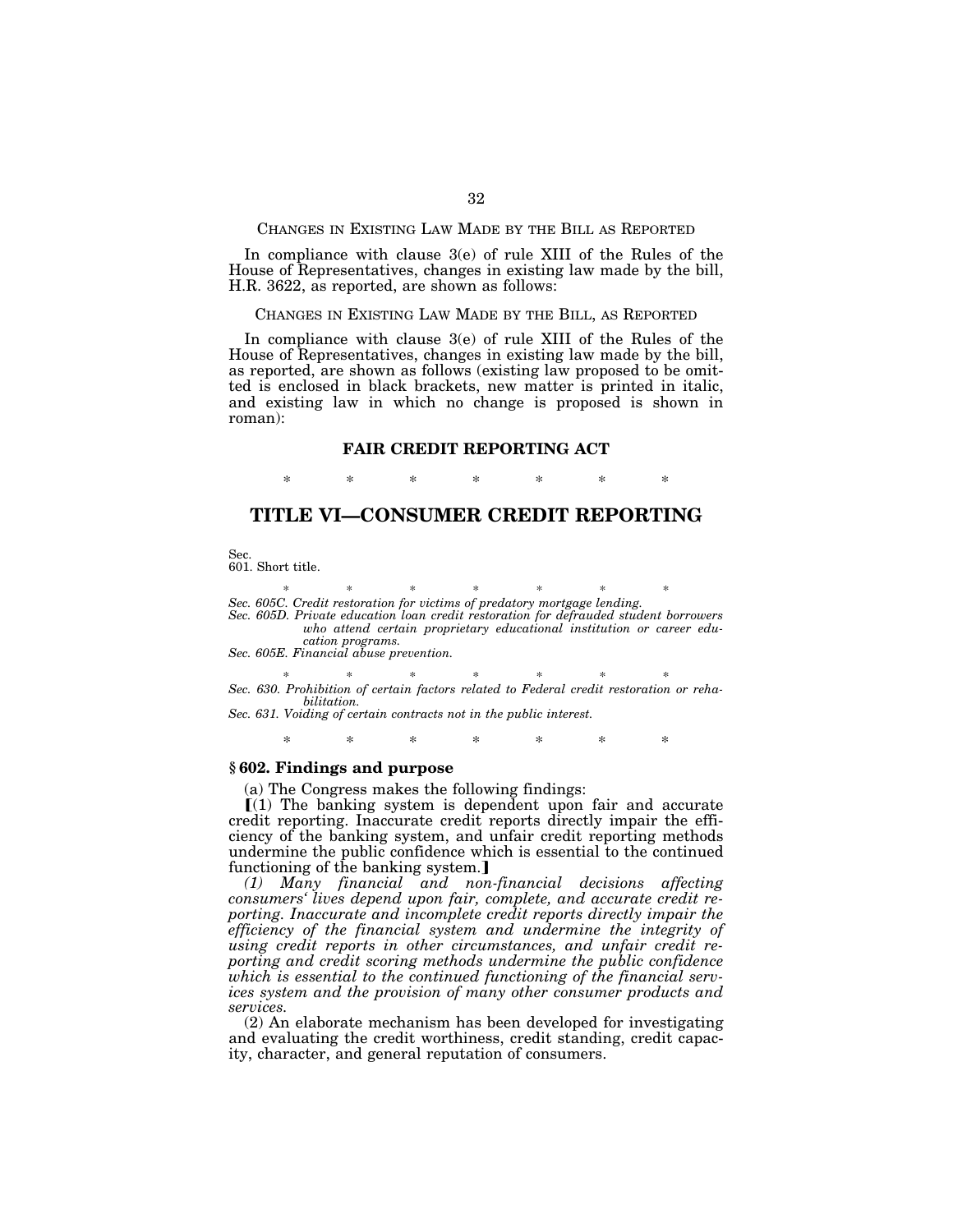(3) Consumer reporting agencies have assumed a vital role in assembling and evaluating consumer credit and other information on consumers.<br>(4) There is a need to insure that consumer reporting agencies.

furnishers, and credit scoring developers exercise their grave responsibilities with fairness, impartiality, and a respect for the consumer''s right to privacy.

(b) It is the purpose of this title to require] The purpose of this *title is the following:* 

*(1) To require* that consumer reporting agencies adopt reasonable procedures for meeting the needs of commerce for consumer credit, personnel, insurance, and other information in a manner which is fair and equitable to the consumer, with regard to the confidentiality, accuracy, relevancy, and proper utilization of such information in accordance with the requirements of this title.

*(2) To prohibit any practices and procedures with respect to credit reports and credit scores that are not in the public interest.* 

#### **§ 603. Definitions and rules of construction**

(a) Definitions and rules of construction set forth in this section are applicable for the purposes of this title.

(b) The term "person" means any individual, partnership, corporation, trust, estate, cooperative, association, government or governmental subdivision or agency, or other entity.

(c) The term "consumer" means an individual.<br>(d) CONSUMER REPORT.—

(1) IN GENERAL.—The term "consumer report" means any written, oral, or other communication of any information by a consumer reporting agency bearing on a consumer's credit worthiness, credit standing, credit capacity, character, general reputation, personal characteristics, or mode of living which is used or expected to be used or collected in whole or in part for the purpose of serving as a factor in establishing the consumer's eligibility for—

(A) credit or insurance to be used primarily for personal, family, or household purposes;

(B) employment purposes; or

(C) any other purpose authorized under section 604.

(2) EXCLUSIONS.—Except as provided in paragraph (3), the term "consumer report" does not include—

(A) subject to section 624, any—

(i) report containing information solely as to transactions or experiences between the consumer and the person making the report;

(ii) communication of that information among persons related by common ownership or affiliated by corporate control; or

(iii) communication of other information among persons related by common ownership or affiliated by corporate control, if it is clearly and conspicuously disclosed to the consumer that the information may be communicated among such persons and the consumer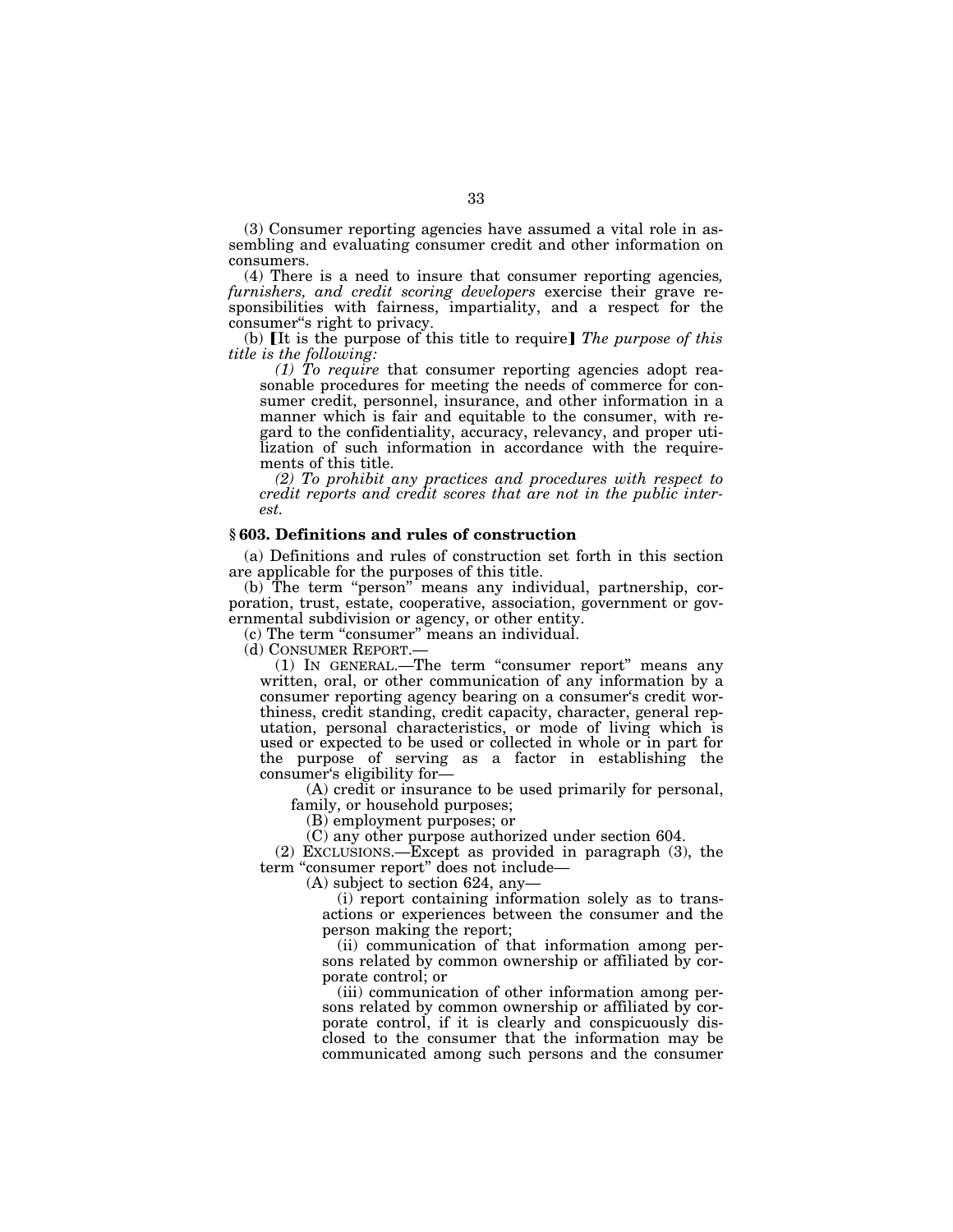is given the opportunity, before the time that the information is initially communicated, to direct that such information not be communicated among such persons;

(B) any authorization or approval of a specific extension of credit directly or indirectly by the issuer of a credit card or similar device;

(C) any report in which a person who has been requested by a third party to make a specific extension of credit directly or indirectly to a consumer conveys his or her decision with respect to such request, if the third party advises the consumer of the name and address of the person to whom the request was made, and such person makes the disclosures to the consumer required under section 615; or

(D) a communication described in subsection (o) or (x). (3) RESTRICTION ON SHARING OF MEDICAL INFORMATION.—Except for information or any communication of information disclosed as provided in section  $604(g)(3)$ , the exclusions in paragraph (2) shall not apply with respect to information disclosed to any person related by common ownership or affiliated by corporate control, if the information is—

(A) medical information;

(B) an individualized list or description based on the payment transactions of the consumer for medical products or services; or

(C) an aggregate list of identified consumers based on payment transactions for medical products or services.

(e) The term ''investigative consumer report'' means a consumer report or portion thereof in which information on a consumer's character, general reputation, personal characteristics, or mode of living is obtained through personal interviews with neighbors, friends, or associates of the consumer reported on or with others with whom he is acquainted or who may have knowledge concerning any such items of information. However, such information shall not include specific factual information on a consumer's credit record obtained directly from a creditor of the consumer or from a consumer reporting agency when such information was obtained directly from a creditor of the consumer or from the consumer.

(f) The term ''consumer reporting agency'' means any person which, for monetary fees, dues, or on a cooperative nonprofit basis, regularly engages in whole or in part in the practice of assembling or evaluating consumer credit information or other information on consumers for the purpose of furnishing consumer reports to third parties, and which uses any means or facility of interstate commerce for the purpose of preparing or furnishing consumer reports.

(g) The term ''file'', when used in connection with information on any consumer, means all of the information on that consumer recorded and retained by a consumer reporting agency regardless of how the information is stored*, except that such term excludes a record created pursuant to section 605A(j)*.

(h) The term ''employment purposes'' when used in connection with a consumer report means a report used for the purpose of evaluating a consumer for employment, promotion, reassignment or retention as an employee.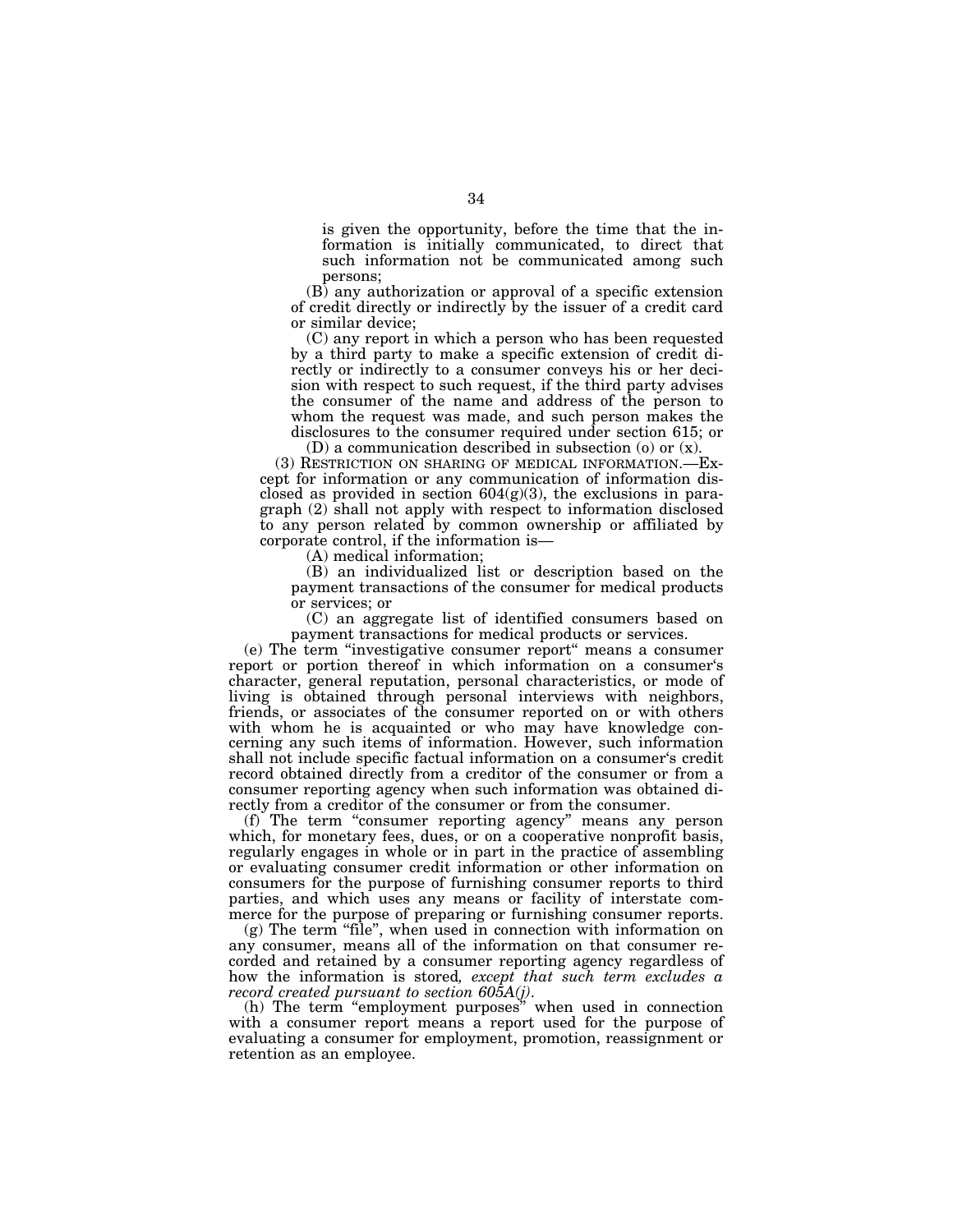(i) MEDICAL INFORMATION.—The term ''medical information''—

(1) means information or data, whether oral or recorded, in any form or medium, created by or derived from a health care provider or the consumer, that relates to—

(A) the past, present, or future physical, mental, or behavioral health or condition of an individual;

(B) the provision of health care to an individual; or

(C) the payment for the provision of health care to an individual.

(2) does not include the age or gender of a consumer, demographic information about the consumer, including a consumer's residence address or e-mail address, or any other information about a consumer that does not relate to the physical, mental, or behavioral health or condition of a consumer, including the existence or value of any insurance policy.

(j) DEFINITIONS RELATING TO CHILD SUPPORT OBLIGATIONS.—

(1) OVERDUE SUPPORT.—The term ''overdue support'' has the meaning given to such term in section 466(e) of the Social Security Act.

(2) STATE OR LOCAL CHILD SUPPORT ENFORCEMENT AGENCY.— The term "State or local child support enforcement agency" means a State or local agency which administers a State or local program for establishing and enforcing child support obligations.

(k) ADVERSE ACTION.—

(1) ACTIONS INCLUDED.—The term ''adverse action''—

(A) has the same meaning as in section  $701<sub>(d)</sub>(6)$  of the Equal Credit Opportunity Act; and

 $(B)$  means-

(i) a denial or cancellation of, an increase in any charge for, or a reduction or other adverse or unfavorable change in the terms of coverage or amount of, any insurance, existing or applied for, in connection with the underwriting of insurance;

(ii) a denial of employment or any other decision for employment purposes that adversely affects any current or prospective employee;

(iii) a denial or cancellation of, an increase in any charge for, or any other adverse or unfavorable change in the terms of, any license or benefit described in section 604(a)(3)(D); and

(iv) an action taken or determination that is—

(I) made in connection with an application that was made by, or a transaction that was initiated by, any consumer, or in connection with a review of an account under section  $604(a)(3)(F)(ii)$ ; and

(II) adverse to the interests of the consumer.

(2) APPLICABLE FINDINGS, DECISIONS, COMMENTARY, AND OR-DERS.—For purposes of any determination of whether an action is an adverse action under paragraph (1)(A), all appropriate final findings, decisions, commentary, and orders issued under section 701(d)(6) of the Equal Credit Opportunity Act by the Bureau or any court shall apply.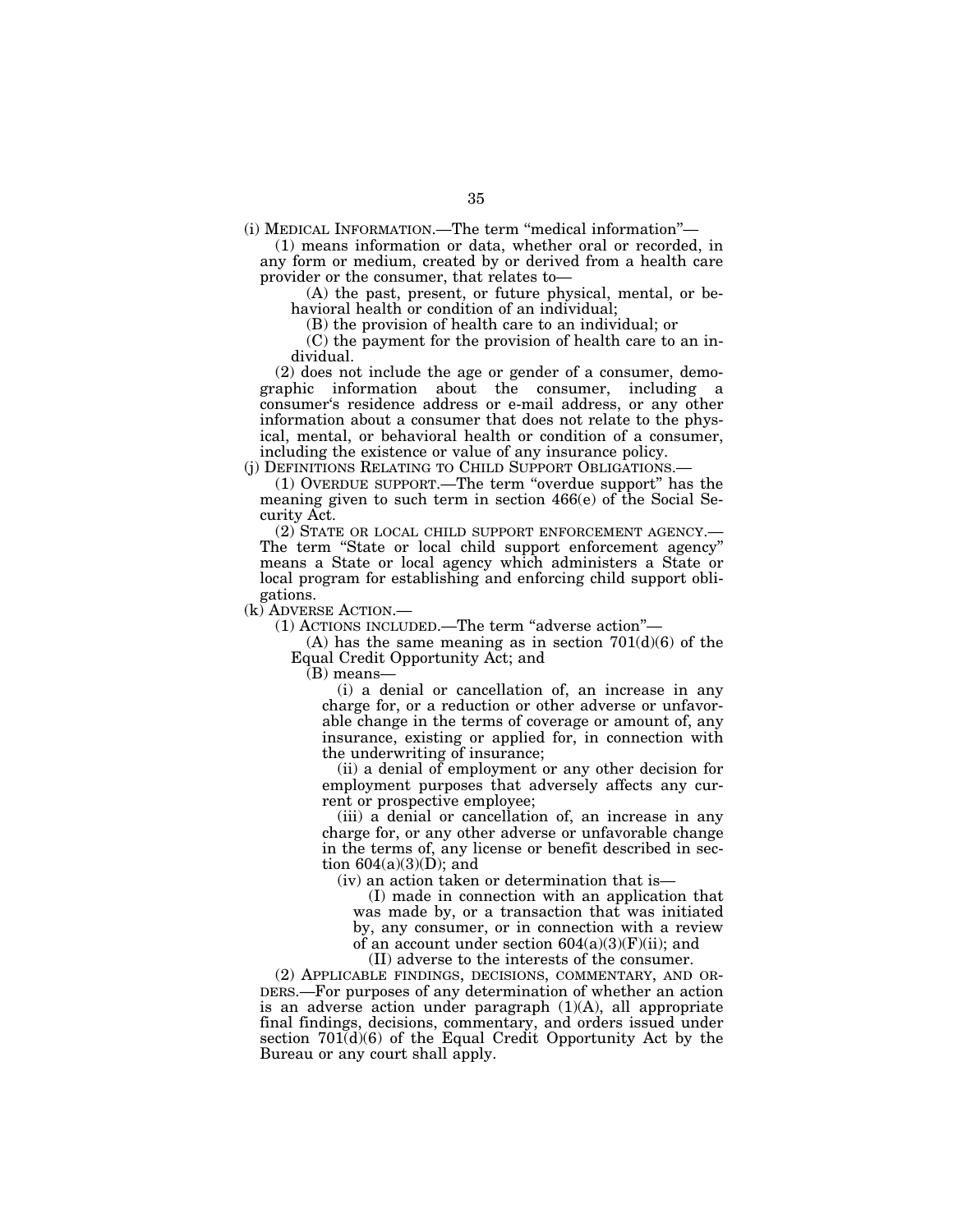(*l*) FIRM OFFER OF CREDIT OR INSURANCE.—The term ''firm offer of credit or insurance'' means any offer of credit or insurance to a consumer that will be honored if the consumer is determined, based on information in a consumer report on the consumer, to meet the specific criteria used to select the consumer for the offer, except that the offer may be further conditioned on one or more of the following:

(1) The consumer being determined, based on information in the consumer's application for the credit or insurance, to meet specific criteria bearing on credit worthiness or insurability, as applicable, that are established—

(A) before selection of the consumer for the offer; and

(B) for the purpose of determining whether to extend credit or insurance pursuant to the offer.

(2) Verification—

(A) that the consumer continues to meet the specific criteria used to select the consumer for the offer, by using information in a consumer report on the consumer, information in the consumer's application for the credit or insurance, or other information bearing on the credit worthiness or insurability of the consumer; or

(B) of the information in the consumer's application for the credit or insurance, to determine that the consumer meets the specific criteria bearing on credit worthiness or insurability.

(3) The consumer furnishing any collateral that is a requirement for the extension of the credit or insurance that was—

(A) established before selection of the consumer for the offer of credit or insurance; and

(B) disclosed to the consumer in the offer of credit or insurance.

(m) CREDIT OR INSURANCE TRANSACTION THAT IS NOT INITIATED BY THE CONSUMER.—The term "credit or insurance transaction that is not initiated by the consumer'' does not include the use of a consumer report by a person with which the consumer has an account or insurance policy, for purposes of—

(1) reviewing the account or insurance policy; or

(2) collecting the account.

(n) STATE.—The term ''State'' means any State, the Commonwealth of Puerto Rico, the District of Columbia, and any territory or possession of the United States.

(o) EXCLUDED COMMUNICATIONS.—A communication is described in this subsection if it is a communication—

(1) that, but for subsection  $(d)(2)(D)$ , would be an investigative consumer report;

(2) that is made to a prospective employer for the purpose of—

(A) procuring an employee for the employer; or

(B) procuring an opportunity for a natural person to work for the employer;

(3) that is made by a person who regularly performs such procurement;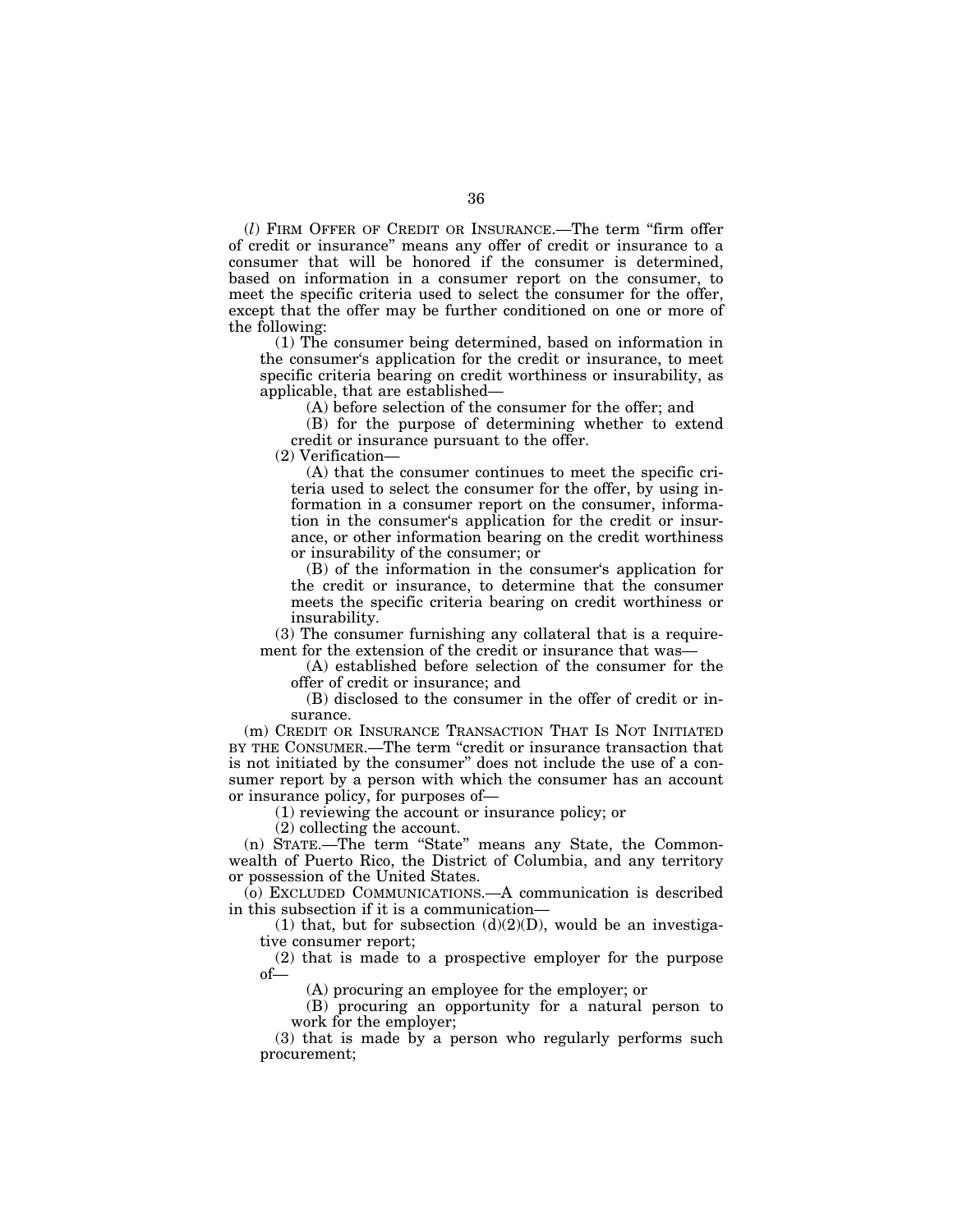(4) that is not used by any person for any purpose other than a purpose described in subparagraph  $(A)$  or  $(\overline{B})$  of paragraph (2); and

(5) with respect to which—

(A) the consumer who is the subject of the communication—

(i) consents orally or in writing to the nature and scope of the communication, before the collection of any information for the purpose of making the communication;

(ii) consents orally or in writing to the making of the communication to a prospective employer, before the making of the communication; and

(iii) in the case of consent under clause (i) or (ii) given orally, is provided written confirmation of that consent by the person making the communication, not later than 3 business days after the receipt of the consent by that person;

(B) the person who makes the communication does not, for the purpose of making the communication, make any inquiry that if made by a prospective employer of the consumer who is the subject of the communication would violate any applicable Federal or State equal employment opportunity law or regulation; and

(C) the person who makes the communication—

(i) discloses in writing to the consumer who is the subject of the communication, not later than 5 business days after receiving any request from the consumer for such disclosure, the nature and substance of all information in the consumer's file at the time of the request, except that the sources of any information that is acquired solely for use in making the communication and is actually used for no other purpose, need not be disclosed other than under appropriate discovery procedures in any court of competent jurisdiction in which an action is brought; and

(ii) notifies the consumer who is the subject of the communication, in writing, of the consumer's right to request the information described in clause (i).

(p) CONSUMER REPORTING AGENCY THAT COMPILES AND MAIN-TAINS FILES ON CONSUMERS ON A NATIONWIDE BASIS.—The term ''consumer reporting agency that compiles and maintains files on consumers on a nationwide basis'' means a consumer reporting agency that regularly engages in the practice of assembling or evaluating, and maintaining, for the purpose of furnishing consumer reports to third parties bearing on a consumer's credit worthiness, credit standing, or credit capacity, each of the following regarding consumers residing nationwide:

(1) Public record information.

(2) Credit account information from persons who furnish that information regularly and in the ordinary course of business. (q) DEFINITIONS RELATING TO FRAUD ALERTS.—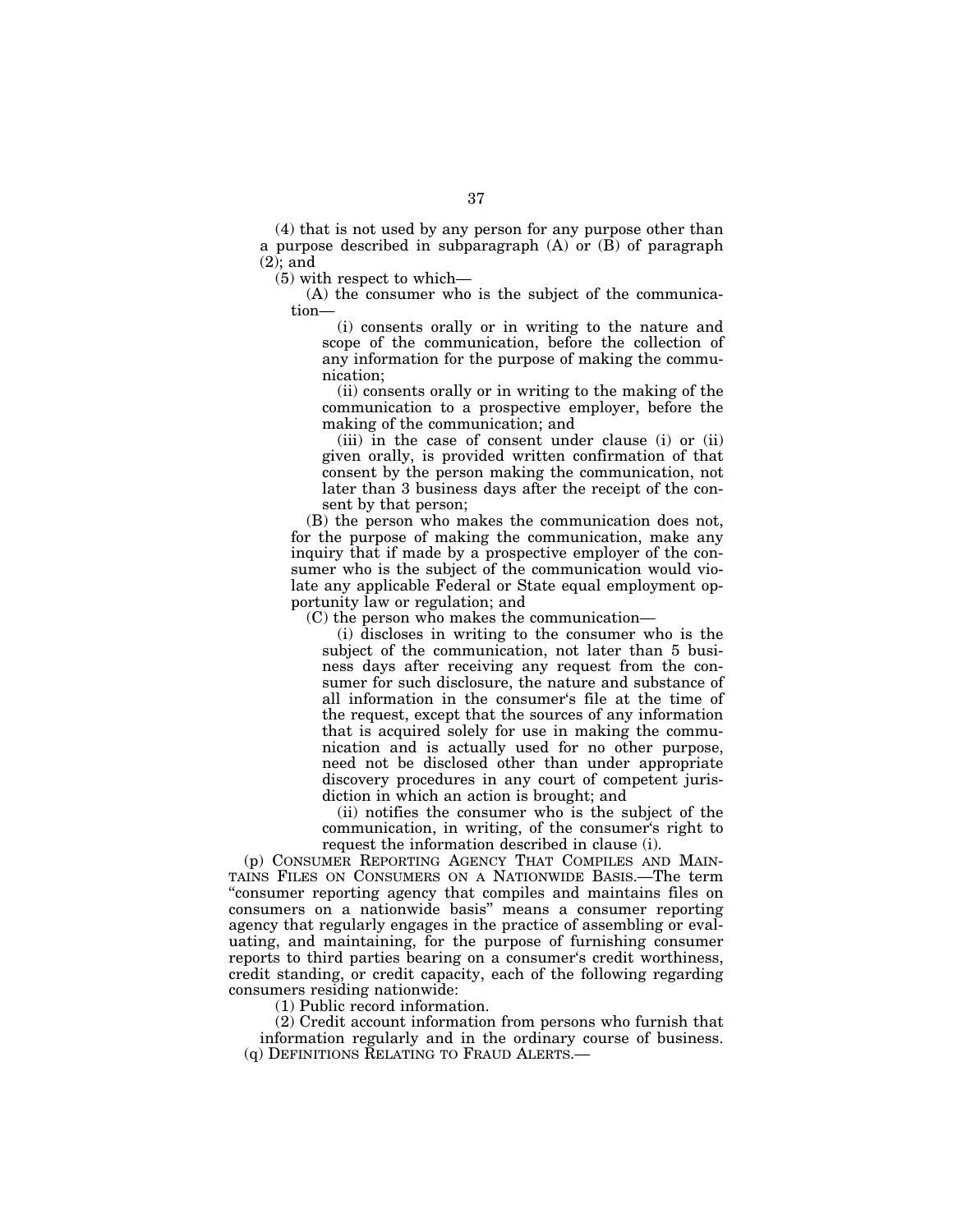(1) ACTIVE DUTY MILITARY CONSUMER.—The term ''active duty military consumer'' means a consumer in military service who—

(A) is on active duty (as defined in section  $101(d)(1)$  of title 10, United States Code) or is a reservist performing duty under a call or order to active duty under a provision of law referred to in section  $101(a)(13)$  of title 10, United States Code; and

(B) is assigned to service away from the usual duty station of the consumer.

(2) FRAUD ALERT; ACTIVE DUTY ALERT.—The terms ''fraud alert'' and ''active duty alert'' mean a statement in the file of a consumer that—

(A) notifies all prospective users of a consumer report relating to the consumer that the consumer may be a victim of fraud, including identity theft, or is an active duty military consumer, as applicable; and

(B) is presented in a manner that facilitates a clear and conspicuous view of the statement described in subparagraph (A) by any person requesting such consumer report.

(3) IDENTITY THEFT.—The term ''identity theft'' means a fraud committed using the identifying information of another person, subject to such further definition as the Bureau may prescribe, by regulation.

 $(4)$  IDENTITY THEFT REPORT.—The term "identity theft report'' has the meaning given that term by rule of the Bureau, and means, at a minimum, a report—

 $(A)$  that alleges an identity theft;

 $[(B)$  that is a copy of an official, valid report filed by a consumer with an appropriate Federal, State, or local law enforcement agency, including the United States Postal Inspection Service, or such other government agency deemed appropriate by the Bureau; and

 $\tilde{C}(C)$  the filing of which subjects the person filing the report to criminal penalties relating to the filing of false in-

formation if, in fact, the information in the report is false. *(4) IDENTITY THEFT REPORT.—The term ''identity theft report'' has the meaning given that term by rule of the Bureau, and means, at a minimum, a report—* 

*(A) that is a standardized affidavit that alleges that a consumer has been a victim of identity theft, fraud, or a related crime, or has been harmed by the unauthorized disclosure of the consumer's financial or personally identifiable information, that was developed and made available by the Bureau; or* 

*(B)(i) that alleges an identity theft, fraud, or a related crime, or alleges harm from the unauthorized disclosure of the consumer's financial or personally identifiable information;* 

*(ii) that is a copy of an official, valid report filed by a consumer with an appropriate Federal, State, or local law enforcement agency, including the United States Postal Inspection Service, or such other government agency deemed appropriate by the Bureau; and*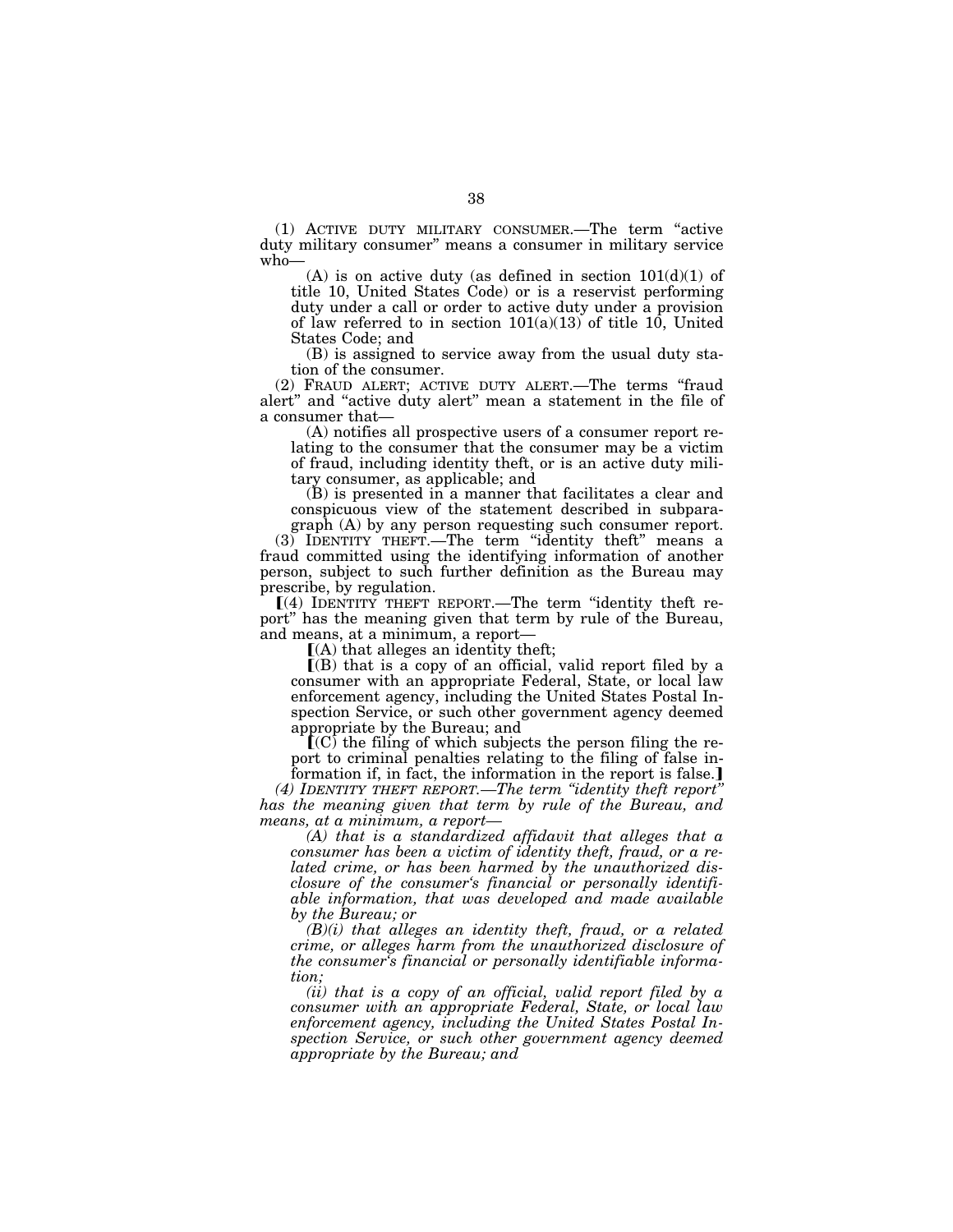*(iii) the filing of which subjects the person filing the report to criminal penalties relating to the filing of false information if, in fact, the information in the report is false.* 

(5) NEW CREDIT PLAN.—The term ''new credit plan'' means a new account under an open end credit plan (as defined in section 103(i) of the Truth in Lending Act) or a new credit transaction not under an open end credit plan.

(r) CREDIT AND DEBIT RELATED TERMS— (1) CARD ISSUER.—The term ''card issuer'' means—

(A) a credit card issuer, in the case of a credit card; and (B) a debit card issuer, in the case of a debit card.

(2) CREDIT CARD.—The term ''credit card'' has the same meaning as in section 103 of the Truth in Lending Act.

(3) DEBIT CARD.—The term ''debit card'' means any card issued by a financial institution to a consumer for use in initiating an electronic fund transfer from the account of the consumer at such financial institution, for the purpose of transferring money between accounts or obtaining money, property, labor, or services.

(4) ACCOUNT AND ELECTRONIC FUND TRANSFER.—The terms "account" and "electronic fund transfer" have the same meanings as in section 903 of the Electronic Fund Transfer Act.

 $(5)$  CREDIT AND CREDITOR.—The terms "credit" and "creditor" have the same meanings as in section 702 of the Equal Credit Opportunity Act.

(s) FEDERAL BANKING AGENCY.—The term ''Federal banking agency'' has the same meaning as in section 3 of the Federal Deposit Insurance Act.

(t) FINANCIAL INSTITUTION.—The term ''financial institution'' means a State or National bank, a State or Federal savings and loan association, a mutual savings bank, a State or Federal credit union, or any other person that, directly or indirectly, holds a transaction account (as defined in section 19(b) of the Federal Reserve Act) belonging to a consumer.

(u) RESELLER.—The term ''reseller'' means a consumer reporting agency that—

(1) assembles and merges information contained in the database of another consumer reporting agency or multiple consumer reporting agencies concerning any consumer for purposes of furnishing such information to any third party, to the extent of such activities; and

(2) does not maintain a database of the assembled or merged information from which new consumer reports are produced.

(v) COMMISSION.—The term ''Commission'' means the Bureau.

(w) The term ''Bureau'' means the Bureau of Consumer Financial Protection.

(x) NATIONWIDE SPECIALTY CONSUMER REPORTING AGENCY.—The term "nationwide specialty consumer reporting agency" means a consumer reporting agency that compiles and maintains files on consumers on a nationwide basis relating to—

(1) medical records or payments;

(2) residential or tenant history;

(3) check writing history;

(4) employment history; or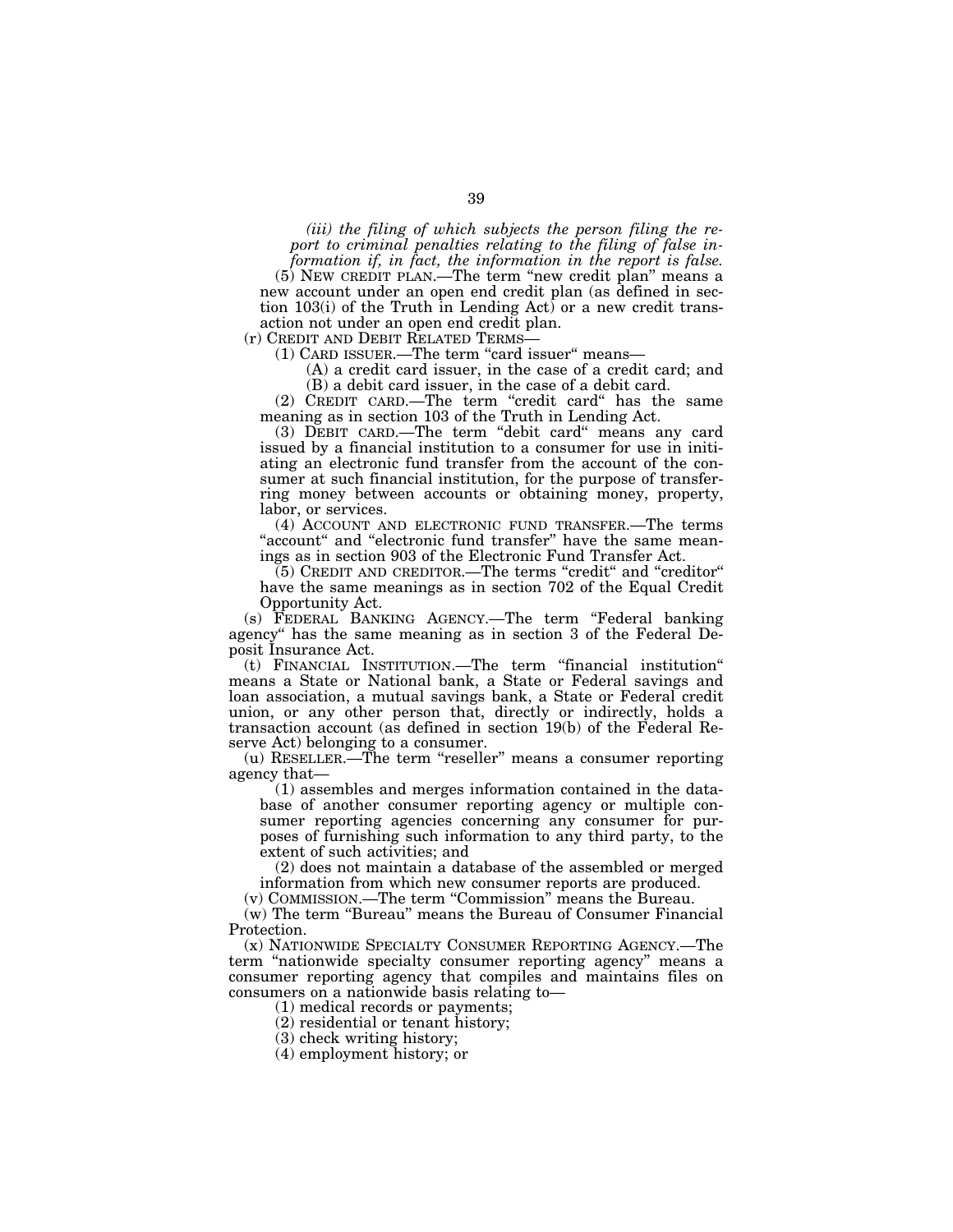(5) insurance claims.

(y) EXCLUSION OF CERTAIN COMMUNICATIONS FOR EMPLOYEE INVESTIGATIONS.—<br>VESTIGATIONS.— (1) COMMUNICATIONS DESCRIBED IN THIS SUBSECTION.—A

communication is described in this subsection if—

(A) but for subsection  $(d)(2)(D)$ , the communication would be a consumer report;

(B) the communication is made to an employer in connection with an investigation of—

(i) suspected misconduct relating to employment; or (ii) compliance with Federal, State, or local laws and regulations, the rules of a self-regulatory organization,

or any preexisting written policies of the employer;

(C) the communication is not made for the purpose of investigating a consumer's credit worthiness, credit standing, or credit capacity; and

(D) the communication is not provided to any person except—

(i) to the employer or an agent of the employer;

(ii) to any Federal or State officer, agency, or department, or any officer, agency, or department of a unit of general local government;

(iii) to any self-regulatory organization with regulatory authority over the activities of the employer or employee;

(iv) as otherwise required by law; or

(v) pursuant to section 608.

(2) SUBSEQUENT DISCLOSURE.—After taking any adverse action based in whole or in part on a communication described in paragraph (1), the employer shall disclose to the consumer a summary containing the nature and substance of the communication upon which the adverse action is based, except that the sources of information acquired solely for use in preparing what would be but for subsection  $(d)(2)(D)$  an investigative consumer report need not be disclosed.

(3) SELF-REGULATORY ORGANIZATION DEFINED.—For purposes of this subsection, the term ''self-regulatory organization'' includes any self-regulatory organization (as defined in section 3(a)(26) of the Securities Exchange Act of 1934), any entity established under title I of the Sarbanes-Oxley Act of 2002, any board of trade designated by the Commodity Futures Trading Commission, and any futures association registered with such Commission.

(z) VETERAN.—The term ''veteran'' has the meaning given the term in section 101 of title 38, United States Code.

(aa) VETERAN'S MEDICAL DEBT.—The term ''veteran's medical debt''—

(1) means a medical collection debt of a veteran owed to a non-Department of Veterans Affairs health care provider that was submitted to the Department for payment for health care authorized by the Department of Veterans Affairs; and

(2) includes medical collection debt that the Department of Veterans Affairs has wrongfully charged a veteran.

*(bb) DEFINITIONS RELATED TO DAYS.—*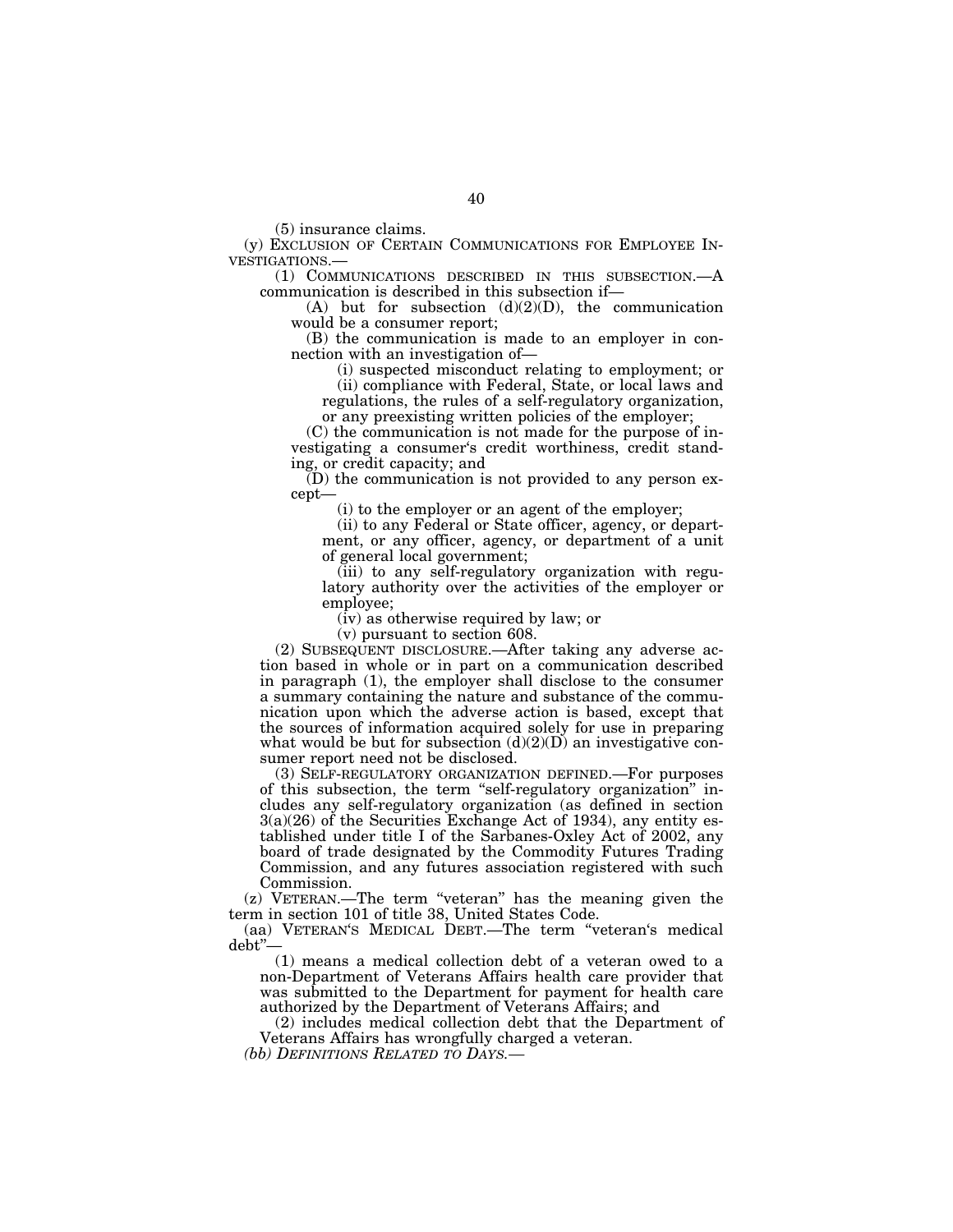*(1) CALENDAR DAY; DAY.—The term ''calendar day'' or ''day'' means a calendar day, excluding any federally recognized holiday.* 

*(2) BUSINESS DAY.—The term ''business day'' means a day between and including Monday to Friday, and excluding any federally recognized holiday.* 

# **§ 604. Permissible purposes of reports**

(a) IN GENERAL.—Subject to subsection (c), any consumer reporting agency may furnish a consumer report under the following circumstances and no other:

(1) In response to the order of a court having jurisdiction to issue such an order, or a subpoena issued in connection with proceedings before a Federal grand jury.

(2) In accordance with the written instructions of the consumer to whom it relates.

(3) To a person which it has reason to believe—

(A) intends to use the information in connection with a credit transaction involving the consumer on whom the information is to be furnished and involving the extension of credit to, or review or collection of an account of, the consumer; or

(B) intends to use the information for employment purposes; or

(C) intends to use the information in connection with the underwriting of insurance involving the consumer; or

(D) intends to use the information in connection with a determination of the consumer's eligibility for a license or other benefit granted by a governmental instrumentality required by law to consider an applicant's financial responsibility or status; or

(E) intends to use the information, as a potential investor or servicer, or current insurer, in connection with a valuation of, or an assessment of the credit or prepayment risks associated with, an existing credit obligation; or

(F) otherwise has a legitimate business need for the information—

(i) in connection with a business transaction that is initiated by the consumer; or

(ii) to review an account to determine whether the consumer continues to meet the terms of the account.

(G) executive departments and agencies in connection with the issuance of government-sponsored individuallybilled travel charge cards.

(4) In response to a request by the head of a State or local child support enforcement agency (or a State or local government official authorized by the head of such an agency), if the person making the request certifies to the consumer reporting agency that—

(A) the consumer report is needed for the purpose of establishing an individual's capacity to make child support payments, determining the appropriate level of such payments, or enforcing a child support order, award, agreement, or judgment;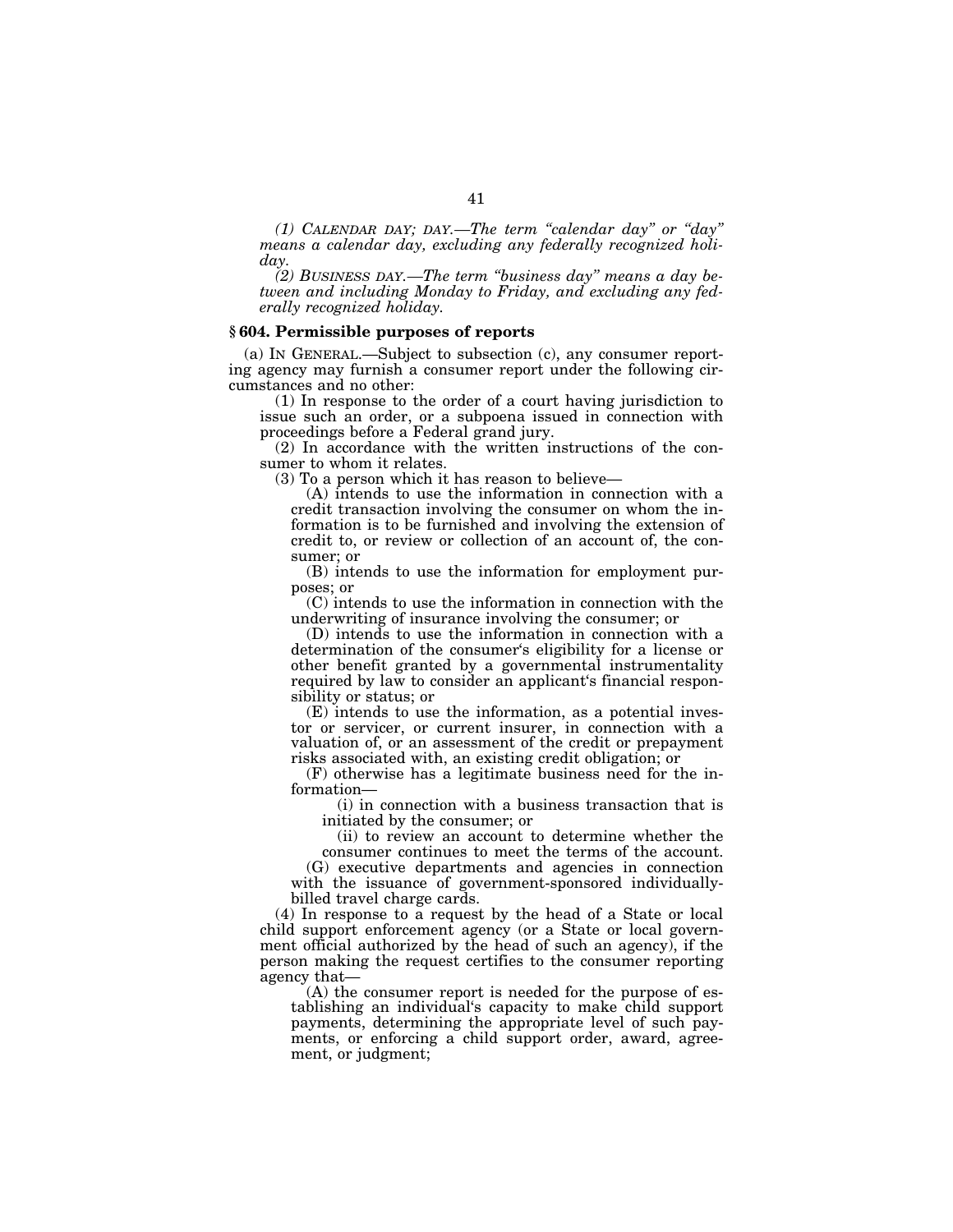(B) the parentage of the consumer for the child to which the obligation relates has been established or acknowledged by the consumer in accordance with State laws under which the obligation arises (if required by those laws); and

(C) the consumer report will be kept confidential, will be used solely for a purpose described in subparagraph (A), and will not be used in connection with any other civil, administrative, or criminal proceeding, or for any other purpose.

(5) To an agency administering a State plan under section 454 of the Social Security Act (42 U.S.C. 654) for use to set an initial or modified child support award.

(6) To the Federal Deposit Insurance Corporation or the National Credit Union Administration as part of its preparation for its appointment or as part of its exercise of powers, as conservator, receiver, or liquidating agent for an insured depository institution or insured credit union under the Federal Deposit Insurance Act or the Federal Credit Union Act, or other applicable Federal or State law, or in connection with the resolution or liquidation of a failed or failing insured depository institution or insured credit union, as applicable.

(b) CONDITIONS FOR FURNISHING AND USING CONSUMER REPORTS FOR EMPLOYMENT PURPOSES.—

(1) CERTIFICATION FROM USER.—A consumer reporting agency may furnish a consumer report for employment purposes only if—

(A) the person who obtains such report from the agency certifies to the agency that—

(i) the person has complied with paragraph (2) with respect to the consumer report, and the person will comply with paragraph (3) with respect to the consumer report if paragraph (3) becomes applicable; and

(ii) information from the consumer report will not be used in violation of any applicable Federal or State equal employment opportunity law or regulation; and

(B) the consumer reporting agency provides with the report, or has previously provided, a summary of the consumer's rights under this title, as prescribed by the Bureau under section 609(c)(3).

(2) DISCLOSURE TO CONSUMER.—

(A) IN GENERAL.—Except as provided in subparagraph (B), a person may not procure a consumer report, or cause a consumer report to be procured, for employment purposes with respect to any consumer, unless—

(i) a clear and conspicuous disclosure has been made in writing to the consumer at any time before the report is procured or caused to be procured, in a document that consists solely of the disclosure, that a consumer report may be obtained for employment purposes; and

(ii) the consumer has authorized in writing (which authorization may be made on the document referred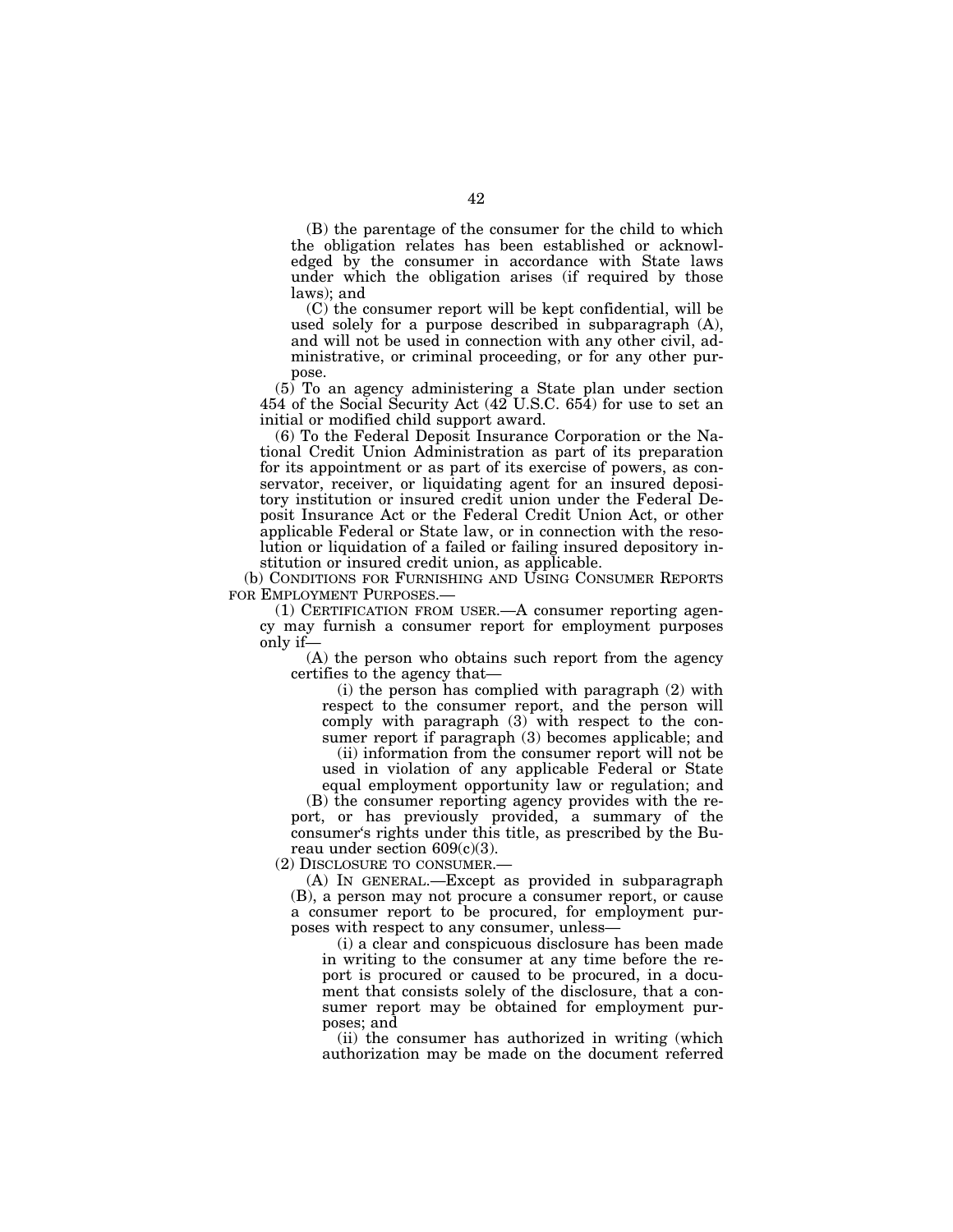to in clause (i)) the procurement of the report by that person.

(B) APPLICATION BY MAIL, TELEPHONE, COMPUTER, OR OTHER SIMILAR MEANS.—If a consumer described in subparagraph (C) applies for employment by mail, telephone, computer, or other similar means, at any time before a consumer report is procured or caused to be procured in connection with that application—

(i) the person who procures the consumer report on the consumer for employment purposes shall provide to the consumer, by oral, written, or electronic means, notice that a consumer report may be obtained for employment purposes, and a summary of the consumer's rights under section 615(a)(3); and

(ii) the consumer shall have consented, orally, in writing, or electronically to the procurement of the report by that person.

(C) SCOPE.—Subparagraph (B) shall apply to a person procuring a consumer report on a consumer in connection with the consumer's application for employment only if—

(i) the consumer is applying for a position over which the Secretary of Transportation has the power to establish qualifications and maximum hours of service pursuant to the provisions of section 31502 of title 49, or a position subject to safety regulation by a State transportation agency; and

(ii) as of the time at which the person procures the report or causes the report to be procured the only interaction between the consumer and the person in connection with that employment application has been by mail, telephone, computer, or other similar means.

(3) CONDITIONS ON USE FOR ADVERSE ACTIONS.—

(A) IN GENERAL.—Except as provided in subparagraph (B), in using a consumer report for employment purposes, before taking any adverse action based in whole or in part on the report, the person intending to take such adverse action shall provide to the consumer to whom the report relates—

(i) a copy of the report; and

(ii) a description in writing of the rights of the consumer under this title, as prescribed by the Bureau under section 609(c)(3).

(B) APPLICATION BY MAIL, TELEPHONE, COMPUTER, OR OTHER SIMILAR MEANS.—

(i) If a consumer described in subparagraph (C) applies for employment by mail, telephone, computer, or other similar means, and if a person who has procured a consumer report on the consumer for employment purposes takes adverse action on the employment application based in whole or in part on the report, then the person must provide to the consumer to whom the report relates, in lieu of the notices required under subparagraph (A) of this section and under section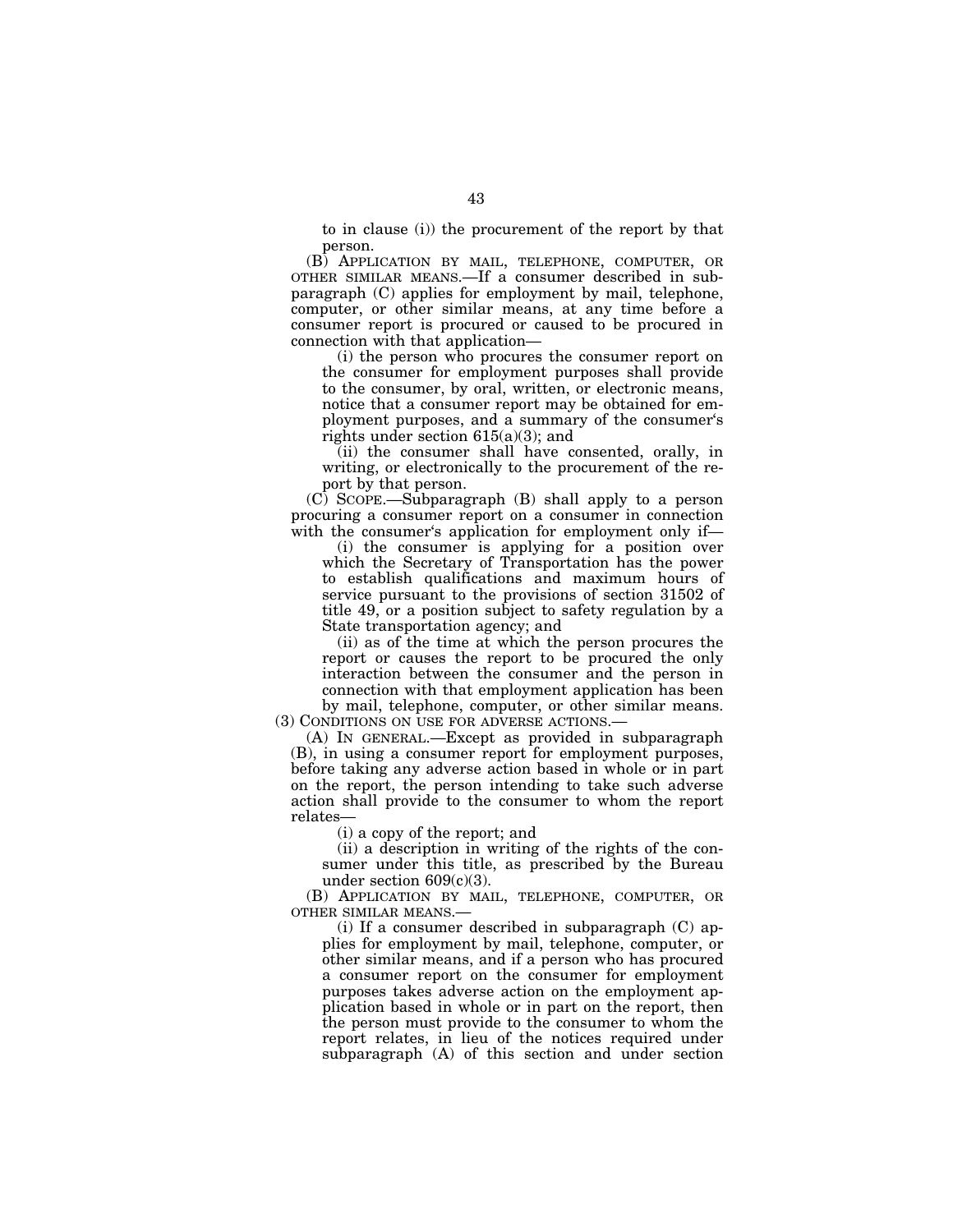615(a), within 3 business days of taking such action, an oral, written or electronic notification—

(I) that adverse action has been taken based in whole or in part on a consumer report received from a consumer reporting agency;

(II) of the name, address and telephone number of the consumer reporting agency that furnished the consumer report (including a toll-free telephone number established by the agency if the agency compiles and maintains files on consumers on a nationwide basis);

(III) that the consumer reporting agency did not make the decision to take the adverse action and is unable to provide to the consumer the specific reasons why the adverse action was taken; and

(IV) that the consumer may, upon providing proper identification, request a free copy of a report and may dispute with the consumer reporting agency the accuracy or completeness of any information in a report.

(ii) If, under clause  $(B)(i)(IV)$ , the consumer requests a copy of a consumer report from the person who procured the report, then, within 3 business days of receiving the consumer's request, together with proper identification, the person must send or provide to the consumer a copy of a report and a copy of the consumer's rights as prescribed by the Bureau under section  $609(c)(3)$ .

(C) SCOPE.—Subparagraph (B) shall apply to a person procuring a consumer report on a consumer in connection with the consumer's application for employment only if—

(i) the consumer is applying for a position over which the Secretary of Transportation has the power to establish qualifications and maximum hours of service pursuant to the provisions of section 31502 of title 49, or a position subject to safety regulation by a State transportation agency; and

(ii) as of the time at which the person procures the report or causes the report to be procured the only interaction between the consumer and the person in connection with that employment application has been by mail, telephone, computer, or other similar means. (4) EXCEPTION FOR NATIONAL SECURITY INVESTIGATIONS.—

(A) IN GENERAL.—In the case of an agency or department of the United States Government which seeks to obtain and use a consumer report for employment purposes, paragraph (3) shall not apply to any adverse action by such agency or department which is based in part on such consumer report, if the head of such agency or department makes a written finding that—

(i) the consumer report is relevant to a national security investigation of such agency or department;

(ii) the investigation is within the jurisdiction of such agency or department;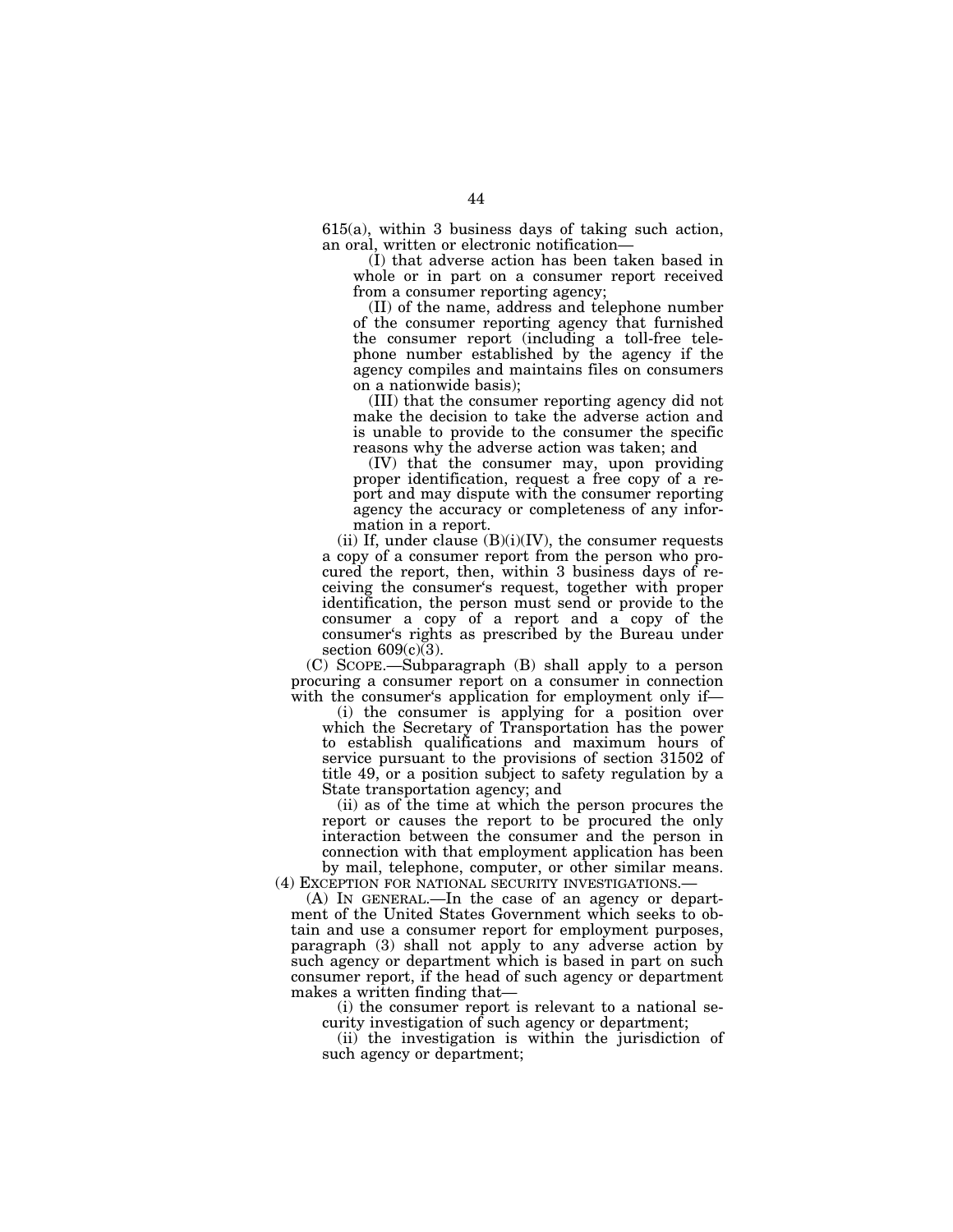(iii) there is reason to believe that compliance with paragraph (3) will—

(I) endanger the life or physical safety of any person;

(II) result in flight from prosecution;

(III) result in the destruction of, or tampering with, evidence relevant to the investigation;

(IV) result in the intimidation of a potential witness relevant to the investigation;

(V) result in the compromise of classified information; or

(VI) otherwise seriously jeopardize or unduly delay the investigation or another official proceeding.

(B) NOTIFICATION OF CONSUMER UPON CONCLUSION OF INVESTIGATION.—Upon the conclusion of a national security investigation described in subparagraph (A), or upon the determination that the exception under subparagraph (A) is no longer required for the reasons set forth in such subparagraph, the official exercising the authority in such subparagraph shall provide to the consumer who is the subject of the consumer report with regard to which such finding was made—

(i) a copy of such consumer report with any classified information redacted as necessary;

(ii) notice of any adverse action which is based, in part, on the consumer report; and

(iii) the identification with reasonable specificity of the nature of the investigation for which the consumer report was sought.

(C) DELEGATION BY HEAD OF AGENCY OR DEPARTMENT.— For purposes of subparagraphs (A) and (B), the head of any agency or department of the United States Government may delegate his or her authorities under this paragraph to an official of such agency or department who has personnel security responsibilities and is a member of the Senior Executive Service or equivalent civilian or military rank.

(D) DEFINITIONS.—For purposes of this paragraph, the following definitions shall apply:

(i) CLASSIFIED INFORMATION.—The term ''classified information'' means information that is protected from unauthorized disclosure under Executive Order No. 12958 or successor orders.

(ii) NATIONAL SECURITY INVESTIGATION.—The term "national security investigation" means any official inquiry by an agency or department of the United States Government to determine the eligibility of a consumer to receive access or continued access to classified information or to determine whether classified information has been lost or compromised.

(c) FURNISHING REPORTS IN CONNECTION WITH CREDIT OR INSUR- ANCE TRANSACTIONS THAT ARE NOT INITIATED BY THE CON-SUMER.—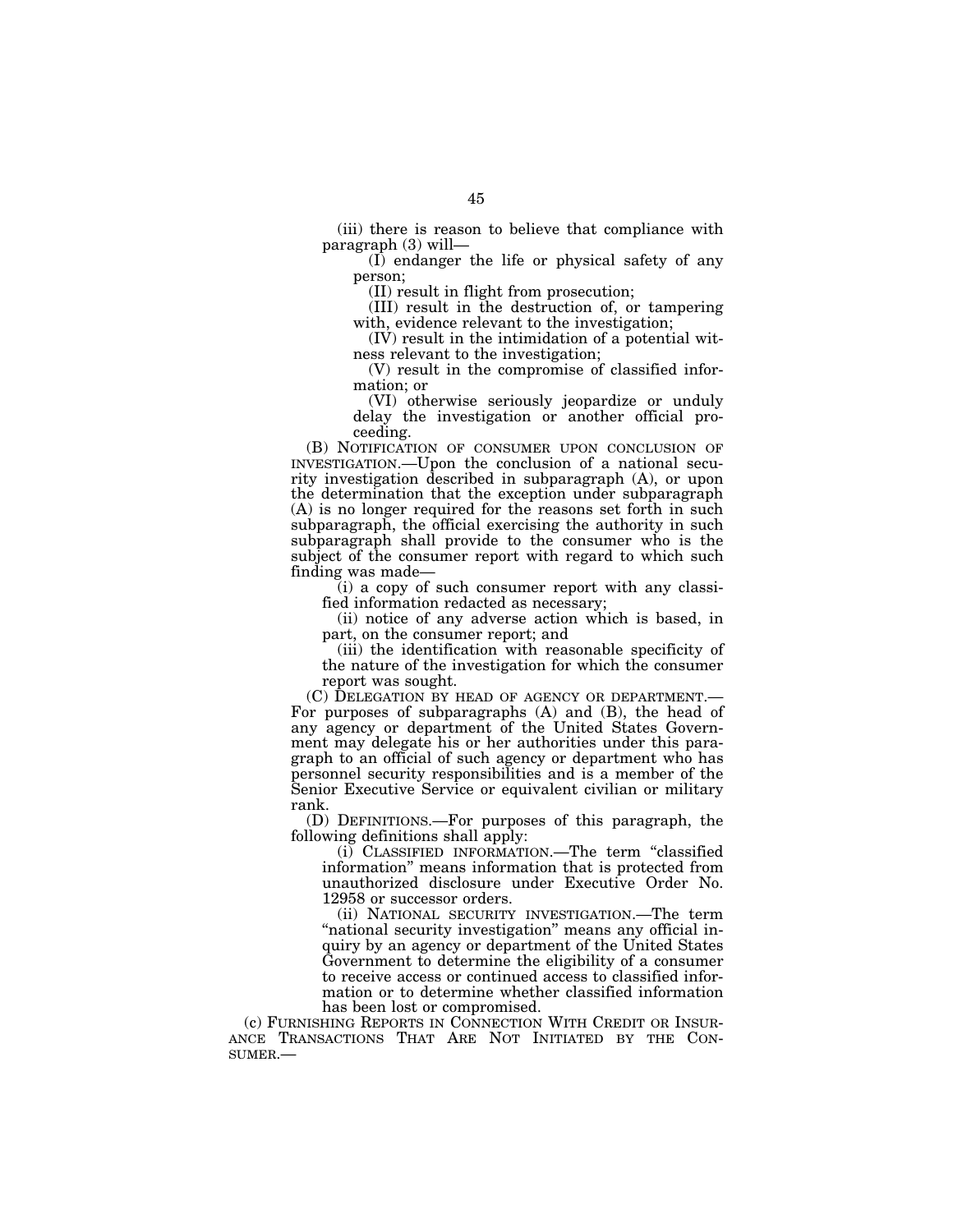(1) IN GENERAL.—A consumer reporting agency may furnish a consumer report relating to any consumer pursuant to subparagraph (A) or  $(C)$  of subsection (a)(3) in connection with any credit or insurance transaction that is not initiated by the consumer only if—

(A) the consumer authorizes the agency to provide such report to such person; or

(B)(i) the transaction consists of a firm offer of credit or insurance;

(ii) the consumer reporting agency has complied with subsection (e);

(iii) there is not in effect an election by the consumer, made in accordance with subsection (e), to have the consumer's name and address excluded from lists of names provided by the agency pursuant to this paragraph; and

(iv) the consumer report does not contain a date of birth that shows that the consumer has not attained the age of 21, or, if the date of birth on the consumer report shows that the consumer has not attained the age of 21, such consumer consents to the consumer reporting agency to such furnishing.

(2) LIMITS ON INFORMATION RECEIVED UNDER PARAGRAPH  $(1)(B)$ .—A person may receive pursuant to paragraph  $(1)(B)$ only—

(A) the name and address of a consumer;

(B) an identifier that is not unique to the consumer and that is used by the person solely for the purpose of verifying the identity of the consumer; and

(C) other information pertaining to a consumer that does not identify the relationship or experience of the consumer with respect to a particular creditor or other entity.

(3) INFORMATION REGARDING INQUIRIES.—Except as provided in section  $609(a)(5)$ , a consumer reporting agency shall not furnish to any person a record of inquiries in connection with a credit or insurance transaction that is not initiated by a con-

sumer.<br>(d) RESERVED.—

(e) ELECTION OF CONSUMER TO BE EXCLUDED FROM LISTS.—<br>(1) IN GENERAL.—A consumer may elect to have the consumer's name and address excluded from any list provided by a consumer reporting agency under subsection  $(c)(1)(B)$  in connection with a credit or insurance transaction that is not initiated by the consumer by notifying the agency in accordance with paragraph (2) that the consumer does not consent to any use of a consumer report relating to the consumer in connection with any credit or insurance transaction that is not initiated by the consumer.

(2) MANNER OF NOTIFICATION.—A consumer shall notify a consumer reporting agency under paragraph (1)—

(A) through the notification system maintained by the agency under paragraph (5); or

(B) by submitting to the agency a signed notice of election form issued by the agency for purposes of this subparagraph.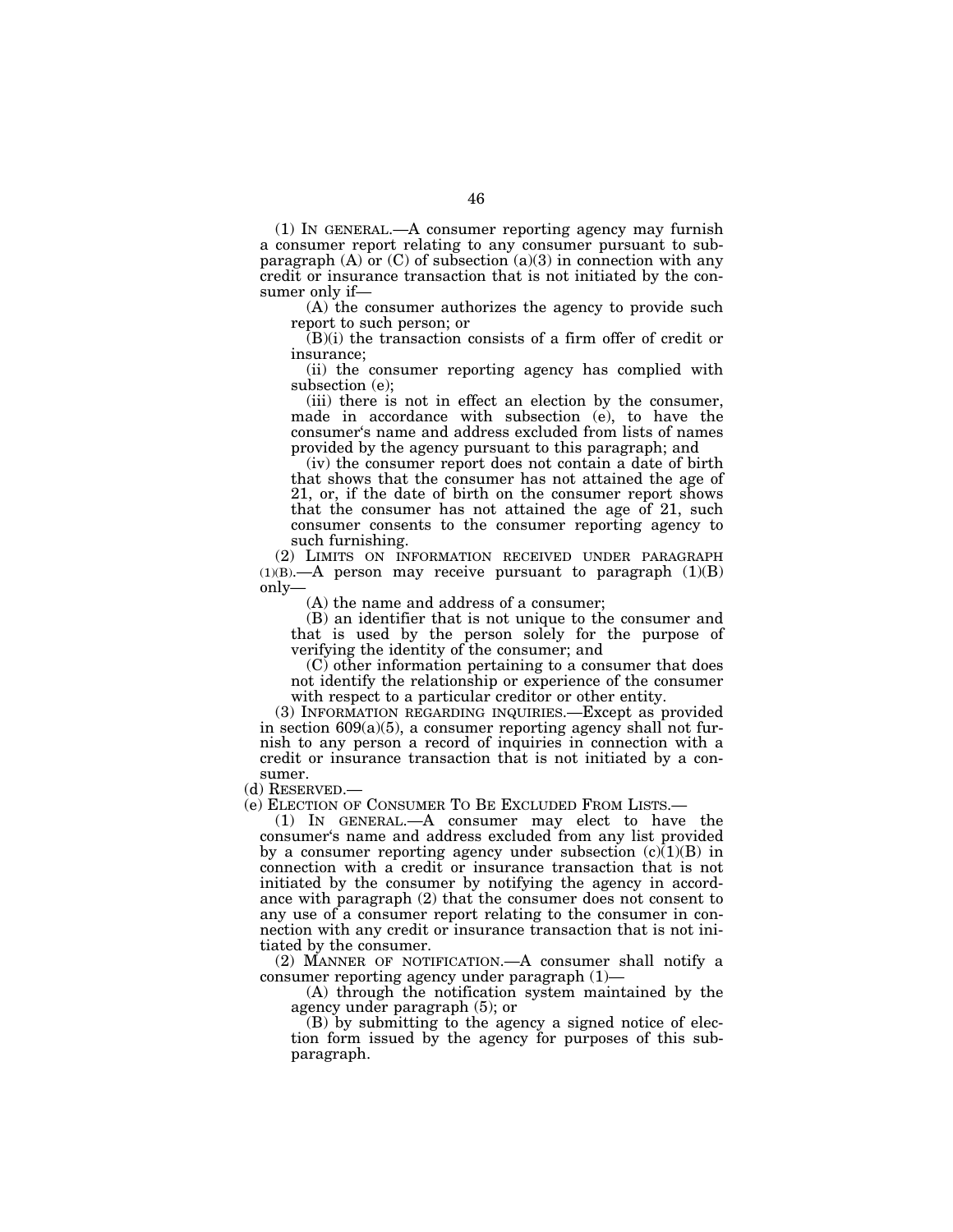(3) RESPONSE OF AGENCY AFTER NOTIFICATION THROUGH SYS-TEM.—Upon receipt of notification of the election of a consumer under paragraph (1) through the notification system maintained by the agency under paragraph (5), a consumer reporting agency shall—

(A) inform the consumer that the election is effective only for the 5-year period following the election if the consumer does not submit to the agency a signed notice of election form issued by the agency for purposes of paragraph  $(2)(B)$ ; and

(B) provide to the consumer a notice of election form, if requested by the consumer, not later than 5 business days after receipt of the notification of the election through the system established under paragraph (5), in the case of a request made at the time the consumer provides notification through the system.

(4) EFFECTIVENESS OF ELECTION.—An election of a consumer under paragraph (1)—

(A) shall be effective with respect to a consumer reporting agency beginning 5 business days after the date on which the consumer notifies the agency in accordance with paragraph (2);

(B) shall be effective with respect to a consumer reporting agency—

(i) subject to subparagraph (C), during the 5-year period beginning 5 business days after the date on which the consumer notifies the agency of the election, in the case of an election for which a consumer notifies the agency only in accordance with paragraph  $(2)(A)$ ; or

(ii) until the consumer notifies the agency under subparagraph (C), in the case of an election for which a consumer notifies the agency in accordance with paragraph  $(2)(B)$ ;

(C) shall not be effective after the date on which the consumer notifies the agency, through the notification system established by the agency under paragraph (5), that the election is no longer effective; and

(D) shall be effective with respect to each affiliate of the agency.

(5) NOTIFICATION SYSTEM.—

(A) IN GENERAL.—Each consumer reporting agency that, under subsection (c)(1)(B), furnishes a consumer report in connection with a credit or insurance transaction that is not initiated by a consumer shall—

(i) establish and maintain a notification system, including a toll-free telephone number, which permits any consumer whose consumer report is maintained by the agency to notify the agency, with appropriate identification, of the consumer's election to have the consumer's name and address excluded from any such list of names and addresses provided by the agency for such a transaction; and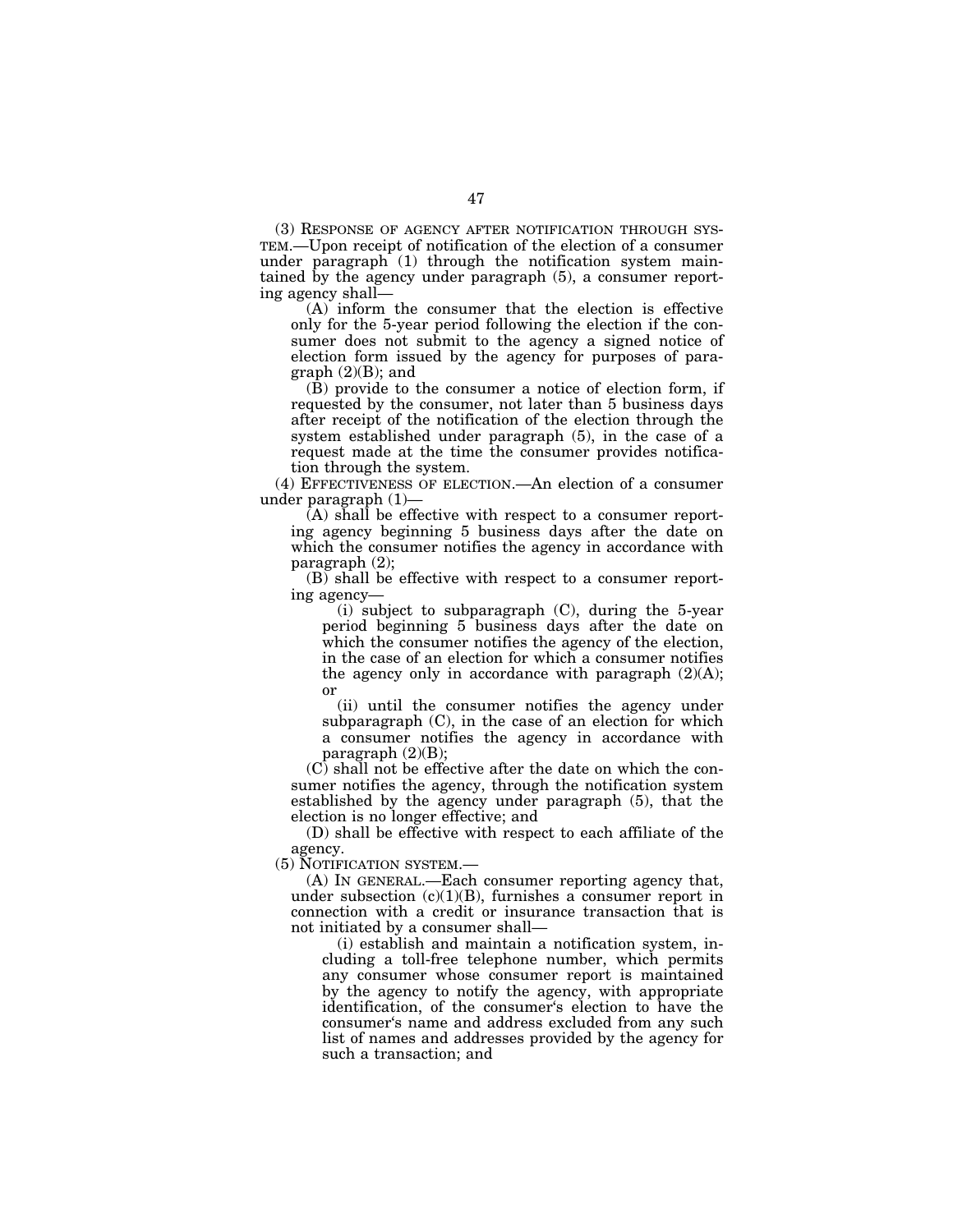(ii) publish by not later than 365 days after the date of enactment of the Consumer Credit Reporting Reform Act of 1996, and not less than annually thereafter, in a publication of general circulation in the area served by the agency—

(I) a notification that information in consumer files maintained by the agency may be used in connection with such transactions; and

(II) the address and toll-free telephone number for consumers to use to notify the agency of the consumer's election under clause (i).

(B) ESTABLISHMENT AND MAINTENANCE AS COMPLI-ANCE.—Establishment and maintenance of a notification system (including a toll-free telephone number) and publication by a consumer reporting agency on the agency's own behalf and on behalf of any of its affiliates in accordance with this paragraph is deemed to be compliance with this paragraph by each of those affiliates.

(6) NOTIFICATION SYSTEM BY AGENCIES THAT OPERATE NA-TIONWIDE.—Each consumer reporting agency that compiles and maintains files on consumers on a nationwide basis shall establish and maintain a notification system for purposes of paragraph (5) jointly with other such consumer reporting agencies.

(f) CERTAIN USE OR OBTAINING OF INFORMATION PROHIBITED.—A person shall not use or obtain a consumer report for any purpose unless—

(1) the consumer report is obtained for a purpose for which the consumer report is authorized to be furnished under this section; and

(2) the purpose is certified in accordance with section 607 by a prospective user of the report through a general or specific certification.

(g) PROTECTION OF MEDICAL INFORMATION.—

(1) LIMITATION ON CONSUMER REPORTING AGENCIES.—A consumer reporting agency shall not furnish for employment purposes, or in connection with a credit or insurance transaction, a consumer report that contains medical information (other than medical contact information treated in the manner required under section  $605(a)(6)$  about a consumer, unless-

(A) if furnished in connection with an insurance transaction, the consumer affirmatively consents to the furnishing of the report;

(B) if furnished for employment purposes or in connection with a credit transaction—

(i) the information to be furnished is relevant to process or effect the employment or credit transaction; and

(ii) the consumer provides specific written consent for the furnishing of the report that describes in clear and conspicuous language the use for which the information will be furnished; or

(C) the information to be furnished pertains solely to transactions, accounts, or balances relating to debts aris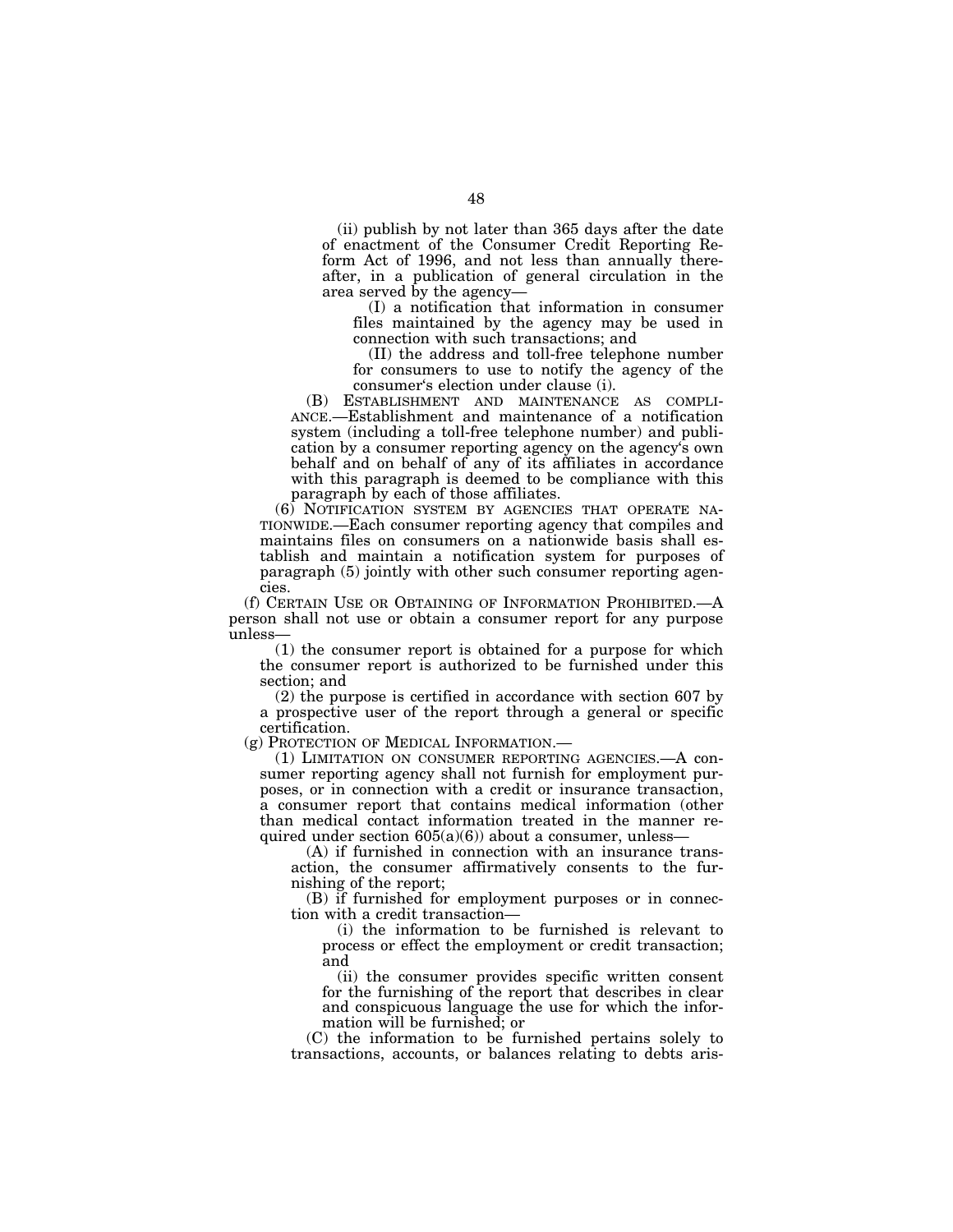ing from the receipt of medical services, products, or [devises] *devices*, where such information, other than account status or amounts, is restricted or reported using codes that do not identify, or do not provide information sufficient to infer, the specific provider or the nature of such services, products, or devices, as provided in section 605(a)(6).

(2) LIMITATION ON CREDITORS.—Except as permitted pursuant to paragraph (3)(C) or regulations prescribed under paragraph  $(5)(A)$ , a creditor shall not obtain or use medical information (other than medical information treated in the manner required under section  $605(a)(6)$  pertaining to a consumer in connection with any determination of the consumer's eligibility, or continued eligibility, for credit.

(3) ACTIONS AUTHORIZED BY FEDERAL LAW, INSURANCE ACTIVI-TIES AND REGULATORY DETERMINATIONS.—Section 603(d)(3) shall not be construed so as to treat information or any communication of information as a consumer report if the information or communication is disclosed—

(A) in connection with the business of insurance or annuities, including the activities described in section 18B of the model Privacy of Consumer Financial and Health Information Regulation issued by the National Association of Insurance Commissioners (as in effect on January 1, 2003);

(B) for any purpose permitted without authorization under the Standards for Individually Identifiable Health Information promulgated by the Department of Health and Human Services pursuant to the Health Insurance Portability and Accountability Act of 1996, or referred to under section 1179 of such Act, or described in section 502(e) of Public Law 106–102; or

(C) as otherwise determined to be necessary and appropriate, by regulation or order, by the Bureau or the applicable State insurance authority (with respect to any person engaged in providing insurance or annuities).

(4) LIMITATION ON REDISCLOSURE OF MEDICAL INFORMA-TION.—Any person that receives medical information pursuant to paragraph (1) or (3) shall not disclose such information to any other person, except as necessary to carry out the purpose for which the information was initially disclosed, or as otherwise permitted by statute, regulation, or order.

(5) REGULATIONS AND EFFECTIVE DATE FOR PARAGRAPH (2).—

(A) REGULATIONS REQUIRED.—The Bureau may, after notice and opportunity for comment, prescribe regulations that permit transactions under paragraph (2) that are determined to be necessary and appropriate to protect legitimate operational, transactional, risk, consumer, and other needs (and which shall include permitting actions necessary for administrative verification purposes), consistent with the intent of paragraph  $(2)$  to restrict the use of medical information for inappropriate purposes.

(6) COORDINATION WITH OTHER LAWS.—No provision of this subsection shall be construed as altering, affecting, or super-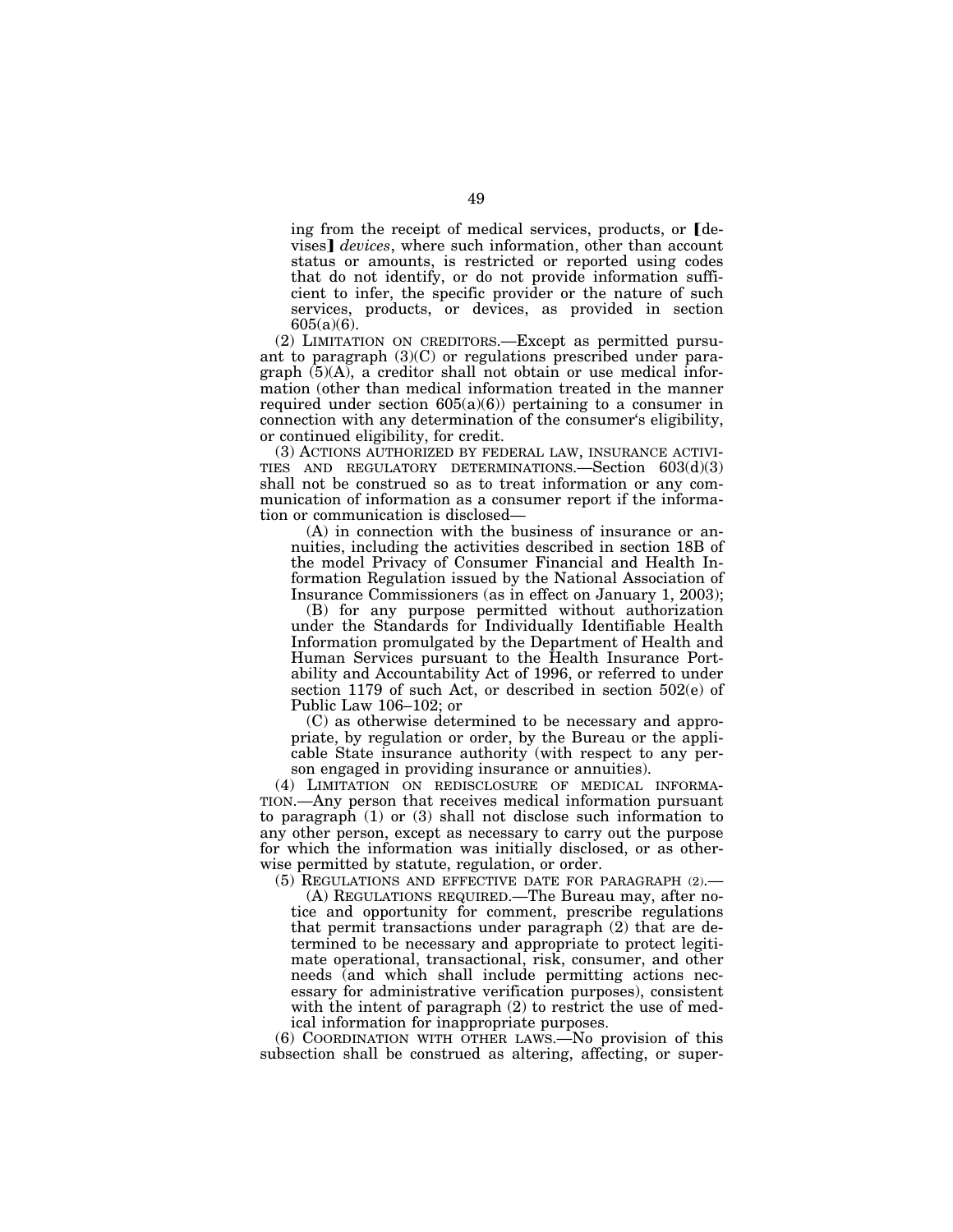seding the applicability of any other provision of Federal law relating to medical confidentiality.

#### **§ 605. Requirements relating to information contained in consumer reports**

(a) INFORMATION EXCLUDED FROM CONSUMER REPORTS.-[Except as authorized under subsection (b), no No consumer reporting agency may make any consumer report containing any of the following items of information:

(1) Cases under title 11 of the United States Code or under the Bankruptcy Act that, from the date of entry of the order for relief or the date of adjudication, as the case may be, antedate the report by more than  $[10 \text{ years}]$  7 years.

by more than ø10 years¿ *7 years*. (2) <sup>ø</sup>Civil suits, civil judgments, and records¿ *Records* of arrest that, from date of entry, antedate the report by more than seven years or until the governing statute of limitations has expired, whichever is the longer period.

(3) Paid tax liens which, from date of payment, antedate the report by more than [seven years]  $4 \text{ years.}$ 

(4) Accounts placed for collection or charged to profit and loss which antedate the report by more than [seven years] 4 years, ex*cept as provided in paragraph (8), (10), (11), (12), or (13), or as re-*

*(5)* Any other adverse item of information<sub>[,</sub> other than records of convictions of crimes<sup>,</sup> which antedates the report by more than øseven years¿ *4 years, except as required by section 605C, 605D, 605E, or 605F*. (6) The name, address, and telephone number of any medical

information furnisher that has notified the agency of its status, unless—

(A) such name, address, and telephone number are restricted or reported using codes that do not identify, or provide information sufficient to infer, the specific provider or the nature of such services, products, or devices to a person other than the consumer; or

(B) the report is being provided to an insurance company for a purpose relating to engaging in the business of insurance other than property and casualty insurance.

(7) With respect to a consumer reporting agency described in section 603(p), any information related to a veteran's medical debt if the date on which the hospital care, medical services, or extended care services was rendered relating to the debt antedates the report by less than 1 year if the consumer reporting agency has actual knowledge that the information is related to a veteran's medical debt and the consumer reporting agency is in compliance with its obligation under section 302(c)(5) of the Economic Growth, Regulatory Relief, and Consumer Protection Act.

(8) With respect to a consumer reporting agency described in section 603(p), any information related to a fully paid or settled veteran's medical debt that had been characterized as delinquent, charged off, or in collection if the consumer reporting agency has actual knowledge that the information is related to a veteran's medical debt and the consumer reporting agency is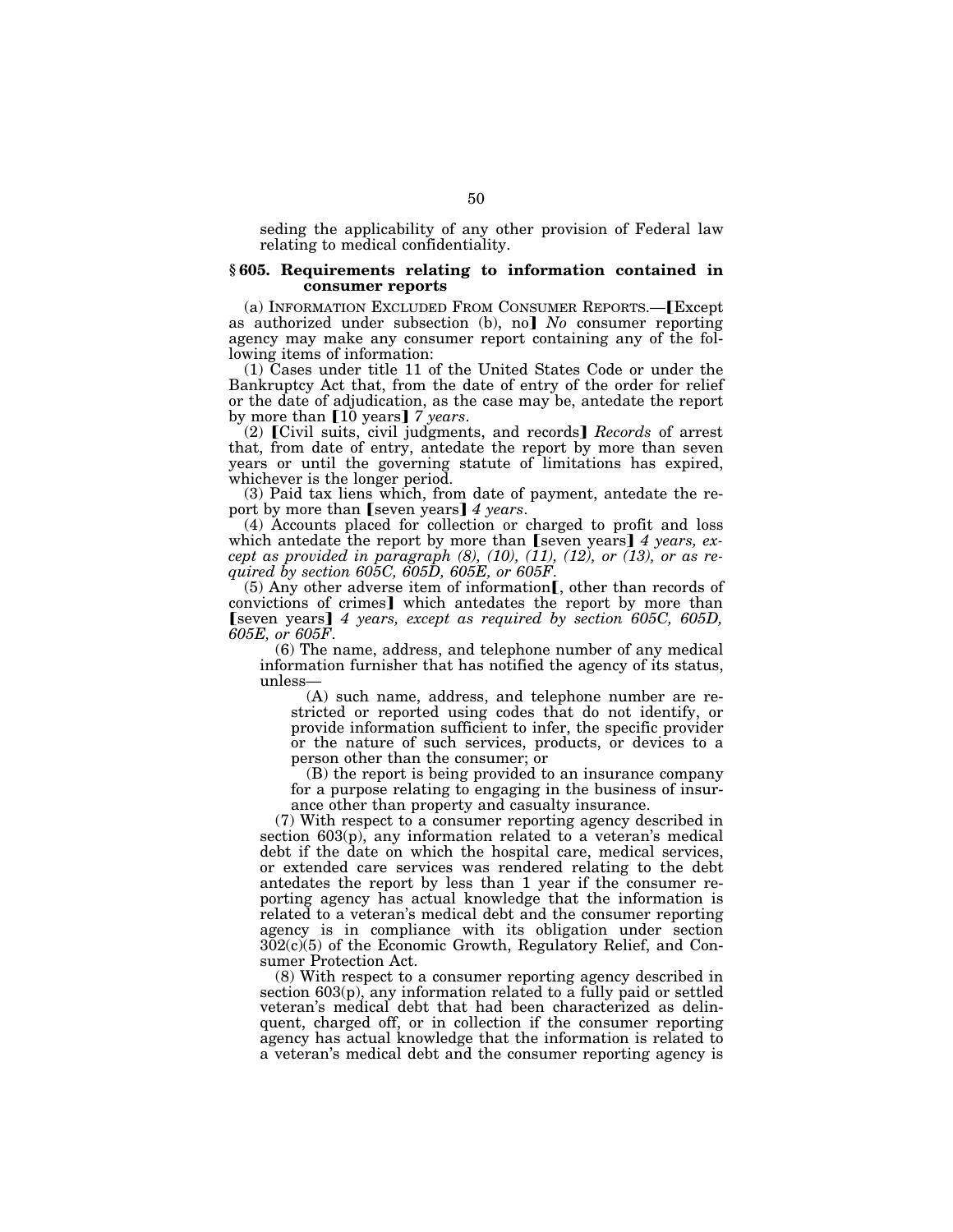in compliance with its obligation under section  $302(c)(5)$  of the Economic Growth, Regulatory Relief, and Consumer Protection Act.

*(9) Civil suits and civil judgments (except as provided in paragraph (8)) that, from date of entry, antedate the report by more than 4 years or until the governing statute of limitations has expired, whichever is the longer period.* 

*(10) A civil suit or civil judgment—* 

*(A) brought by a private education loan holder that, from the date of successful completion of credit restoration or rehabilitation in accordance with the requirements of section 605D or 605E, antedates the report by 45 calendar days; or* 

*(B) brought by a lender with respect to a covered residential mortgage loan that antedates the report by 45 calendar days.* 

*(11) Records of convictions of crimes which antedate the report by more than 7 years.* 

*(12) Any other adverse item of information relating to the collection of debt that did not arise from a contract or an agreement to pay by a consumer, including fines, tickets, and other assessments, as determined by the Bureau, excluding tax liability.* 

*(13) Any other adverse item of information related to a fully paid or settled debt that had been characterized as delinquent, charged off, or in collection which, from the date of payment or settlement, antedates the report by more than 45 calendar days.* 

*(14) Any other adverse item of information related to a fully paid or settled debt arising from the receipt of medical services, products, or devices that had been characterized as delinquent, charged off, or in collection which, from the date of payment or settlement, antedates the report by more than 45 calendar days.* 

*(15) Any information related to a debt arising from the receipt of medical services, products, or devices, if the date on which such debt was placed for collection, charged to profit or loss, or subjected to any similar action antedates the report by less than 365 calendar days.* 

*(16) Any information related to a debt arising from a medically necessary procedure.* 

*(17) Information about inquiries made for a credit report based on requests that the consumer reporting agency verifies were initiated as the result of identity theft, fraud, or other related crime.* 

 $\mathbf{I}(\mathbf{b})$  The provisions of paragraphs (1) through (5) of subsection (a) are not applicable in the case of any consumer credit report to be used in connection with—

 $(1)$  a credit transaction involving, or which may reasonably be expected to involve, a principal amount of \$150,000 or more;

 $(2)$  the underwriting of life insurance involving, or which may reasonably be expected to involve, a face amount of \$150,000 or more; or

 $(3)$  the employment of any individual at an annual salary which equals, or which may reasonably be expected to equal  $$75,000$ , or more.

 $(c)$   $(b)$  RUNNING OF REPORTING PERIOD.—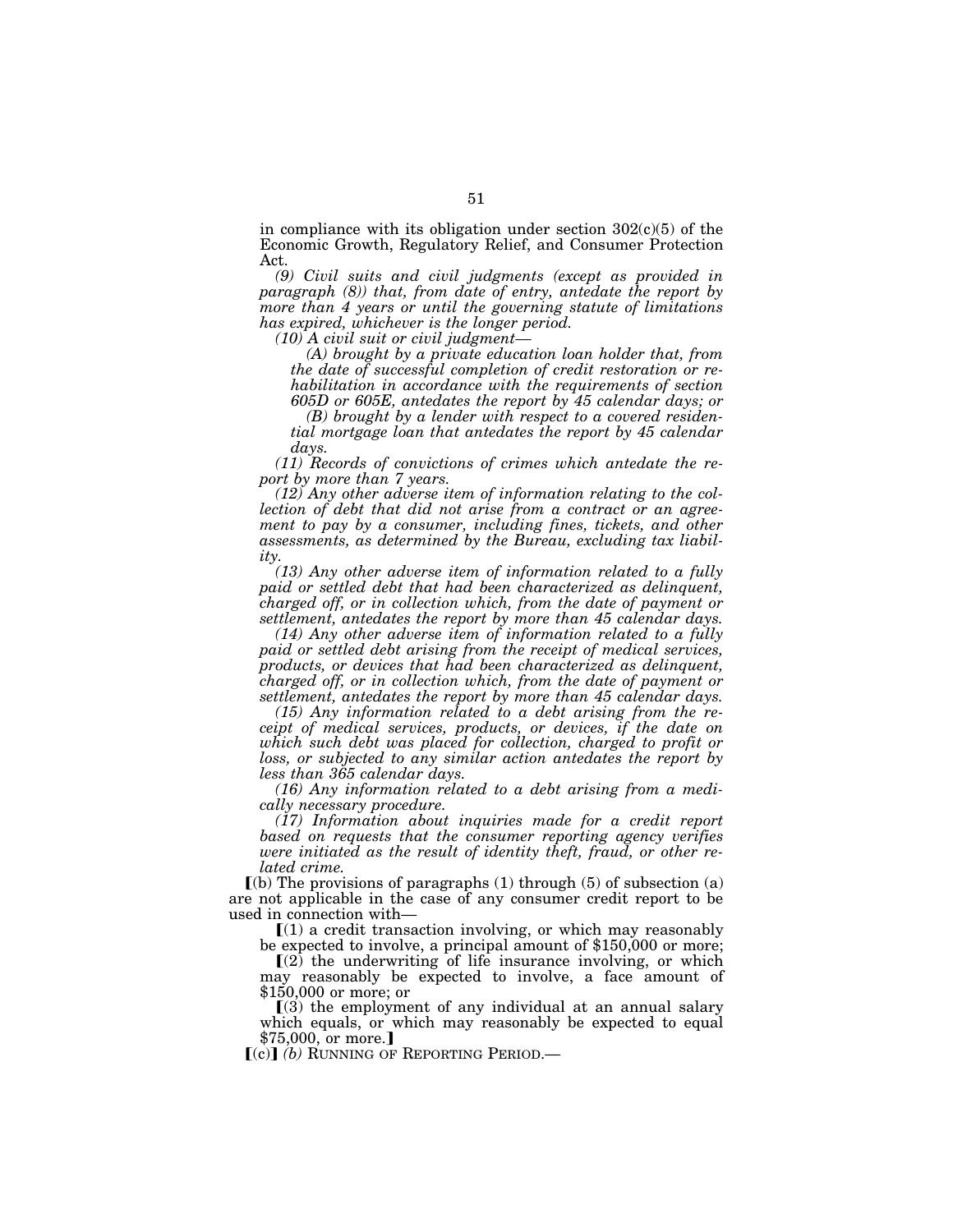(1) IN GENERAL.—The  $[7$ -year period referred to in paragraphs (4) and (6)] 4-year period referred to in paragraphs (4)  $\overline{a}n\overline{d}$  (5) of subsection (a) shall begin, with respect to any delinquent account that is placed for collection (internally or by referral to a third party, whichever is earlier), charged to profit and loss, or subjected to any similar action, upon the expiration of the 180-day period beginning on the date of the commencement of the delinquency which immediately preceded the collection activity, charge to profit and loss, or similar action.

(2) EFFECTIVE DATE.—Paragraph (1) shall apply only to items of information added to the file of a consumer on or after the date that is 455 days after the date of enactment of the Consumer Credit Reporting Reform Act of 1996.

ø(d)¿ *(c)* INFORMATION REQUIRED TO BE DISCLOSED.—

(1) TITLE 11 INFORMATION.—Any consumer reporting agency that furnishes a consumer report that contains information regarding any case involving the consumer that arises under title 11, United States Code, shall include in the report an identification of the chapter of such title 11 under which such case arises if provided by the source of the information. If any case arising or filed under title 11, United States Code, is withdrawn by the consumer before a final judgment, the consumer reporting agency shall include in the report that such case or filing was withdrawn upon receipt of documentation certifying such withdrawal.

(2) KEY FACTOR IN CREDIT SCORE INFORMATION.—Any consumer reporting agency that furnishes a consumer report that contains any credit score or any other risk score or predictor on any consumer shall include in the report a clear and conspicuous statement that a key factor (as defined in section  $609(f)(2)(B)$  that adversely affected such score or predictor was the number of enquiries, if such a predictor was in fact a key factor that adversely affected such score. This paragraph shall not apply to a check services company, acting as such, which issues authorizations for the purpose of approving or processing negotiable instruments, electronic fund transfers, or similar methods of payments, but only to the extent that such

company is engaged in such activities.<br>  $[(e)]$   $(d)$  INDICATION OF CLOSURE OF ACCOUNT BY CONSUMER. If a consumer reporting agency is notified pursuant to section  $623(a)(4)$  that a credit account of a consumer was voluntarily closed by the consumer, the agency shall indicate that fact in any consumer report that includes information related to the account.

 $[(f)]$  (e) INDICATION OF DISPUTE BY CONSUMER.—If a consumer reporting agency is notified pursuant to section  $623(a)(3)$  that information regarding a consumer who was furnished to the agency is disputed by the consumer, the agency shall indicate that fact in each consumer report that includes the disputed information.

 $\left[\text{(g)}\right]$  (f) TRUNCATION OF CREDIT CARD AND DEBIT CARD NUMBERS.—

(1) IN GENERAL.—Except as otherwise provided in this subsection, no person that accepts credit cards or debit cards for the transaction of business shall print more than the last 5 digits of the card number or the expiration date upon any re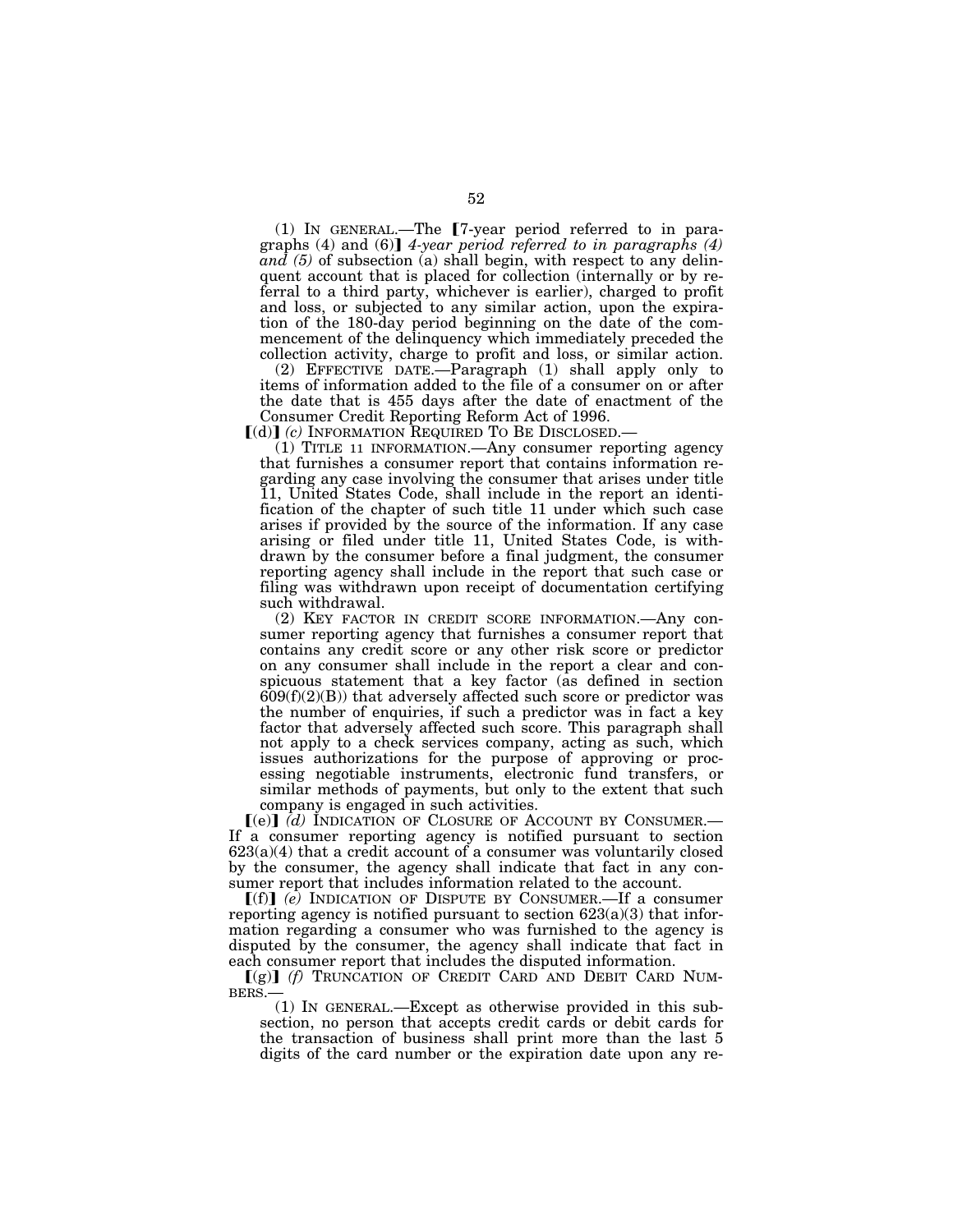ceipt provided to the cardholder at the point of the sale or transaction.

(2) LIMITATION.—This subsection shall apply only to receipts that are electronically printed, and shall not apply to transactions in which the sole means of recording a credit card or debit card account number is by handwriting or by an imprint or copy of the card.

(3) EFFECTIVE DATE.—This subsection shall become effective—

(A) 3 years after the date of enactment of this subsection, with respect to any cash register or other machine or device that electronically prints receipts for credit card or debit card transactions that is in use before January 1, 2005; and

(B) 1 year after the date of enactment of this subsection, with respect to any cash register or other machine or device that electronically prints receipts for credit card or debit card transactions that is first put into use on or after January 1, 2005.

 $\lceil(h)\rceil$  (g) NOTICE OF DISCREPANCY IN ADDRESS.—

(1) IN GENERAL.—If a person has requested a consumer report relating to a consumer from a consumer reporting agency described in section 603(p), the request includes an address for the consumer that substantially differs from the addresses in the file of the consumer, and the agency provides a consumer report in response to the request, the consumer reporting agency shall notify the requester of the existence of the discrepancy. (2) REGULATIONS.—

(A) REGULATIONS REQUIRED.—The Bureau shall,, in consultation with the Federal banking agencies, the National Credit Union Administration, and the Federal Trade Commission,, prescribe regulations providing guidance regarding reasonable policies and procedures that a user of a consumer report should employ when such user has received a notice of discrepancy under paragraph (1).

(B) POLICIES AND PROCEDURES TO BE INCLUDED.—The regulations prescribed under subparagraph (A) shall describe reasonable policies and procedures for use by a user of a consumer report—

(i) to form a reasonable belief that the user knows the identity of the person to whom the consumer report pertains; and

(ii) if the user establishes a continuing relationship with the consumer, and the user regularly and in the ordinary course of business furnishes information to the consumer reporting agency from which the notice of discrepancy pertaining to the consumer was obtained, to reconcile the address of the consumer with the consumer reporting agency by furnishing such address to such consumer reporting agency as part of information regularly furnished by the user for the period in which the relationship is established.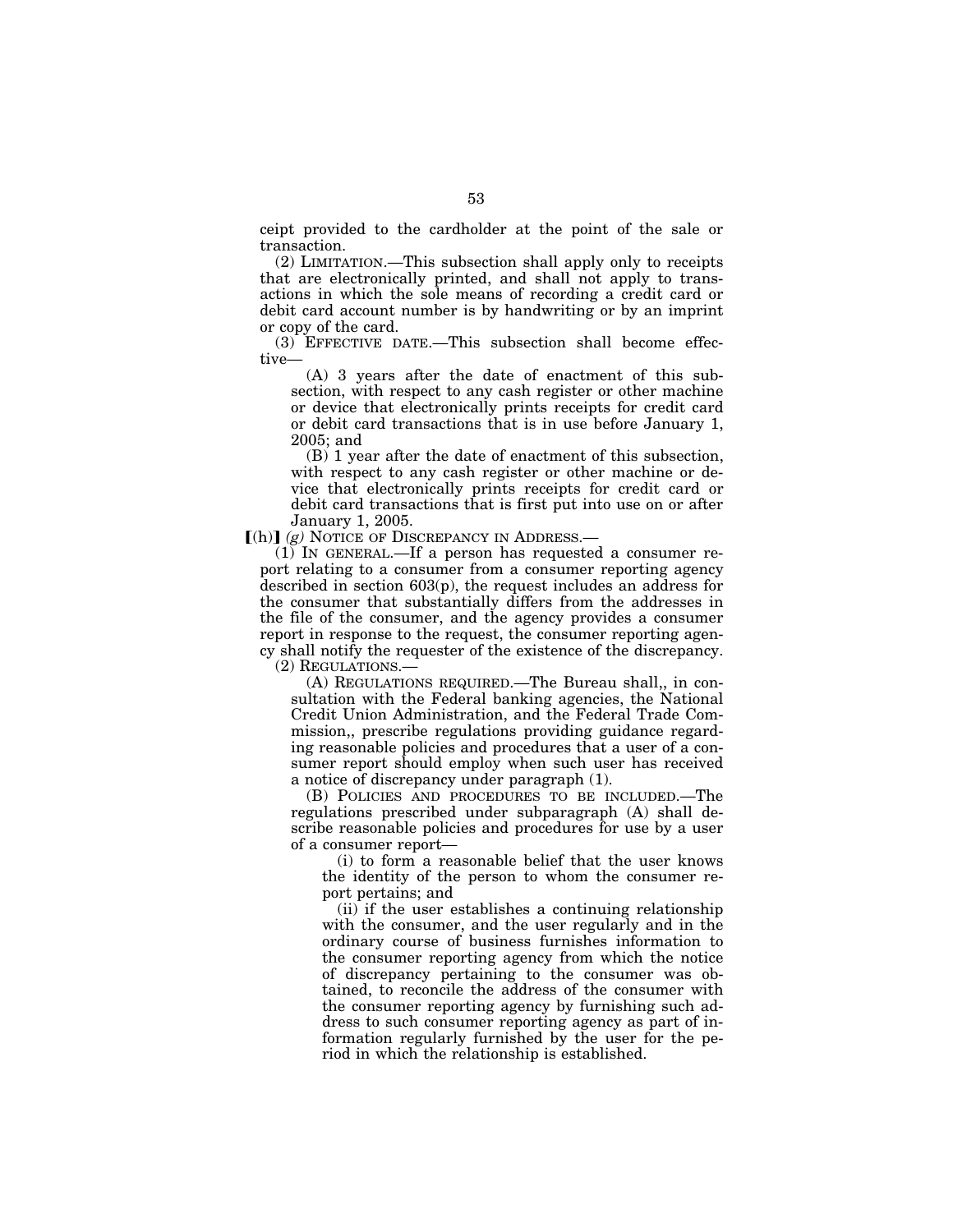# **§ 605A. Identity theft prevention; fraud alerts and active duty alerts**

(a) [ONE-CALL] *ONE-YEAR* FRAUD ALERTS.—<br>(1) [INITIAL ALERTS] *IN GENERAL*.—Upon the direct request of a consumer, or an individual acting on behalf of or as a personal representative of a consumer, who asserts in good faith a suspicion that the consumer has been or is about to become a victim of fraud or related crime, including identity theft, *or harmed by the unauthorized disclosure of the consumer's financial or personally identifiable information,* a consumer reporting agency described in section 603(p) that maintains a file on the consumer and has received appropriate proof of the identity of the requester shall—

(A) include a fraud alert in the file of that consumer, and also provide that alert along with any credit score generated in using that file, for a period of not less than 1 year, beginning on the date of such request, unless the consumer or such representative requests that such fraud alert be removed before the end of such period, and the agency has received appropriate proof of the identity of the requester for such purpose; [and]

(B) refer the information regarding the *1-year* fraud alert under this paragraph to each of the other consumer reporting agencies described in section 603(p), in accordance with procedures developed under section  $621(f)$ .*..., and* 

*(C) upon the expiration of the 1-year period described in subparagraph (A) or a subsequent 1-year period, and in response to a direct request by the consumer or such representative, continue the fraud alert for a period of 1 additional year if the information asserted in this paragraph remains applicable.* 

(2) ACCESS TO FREE REPORTS *AND CREDIT OR EDUCATIONAL CREDIT SCORES*.—In any case in which a consumer reporting agency includes a *1-year* fraud alert in the file of a consumer pursuant to this subsection, the consumer reporting agency shall—

(A) disclose to the consumer that the consumer may request a free copy of the file *and credit score or educational credit score* of the consumer pursuant to section 612(d); and

(B) provide to the consumer all disclosures required to be made under section 609, without charge to the consumer, not later than 3 business days after [any request described in subparagraph (A)] *the consumer reporting agency includes the 1-year fraud alert in the file of a con-*

*sumer*.<br>(b) **[EXTENDED]** *SEVEN-YEAR* ALERTS.—

(1) IN GENERAL.—Upon the direct request of a consumer, or an individual acting on behalf of or as a personal representative of a consumer, who submits an identity theft report to a consumer reporting agency described in section  $60\overline{3}$ (p) that maintains a file on the consumer, if the agency has received appropriate proof of the identity of the requester, the agency shall—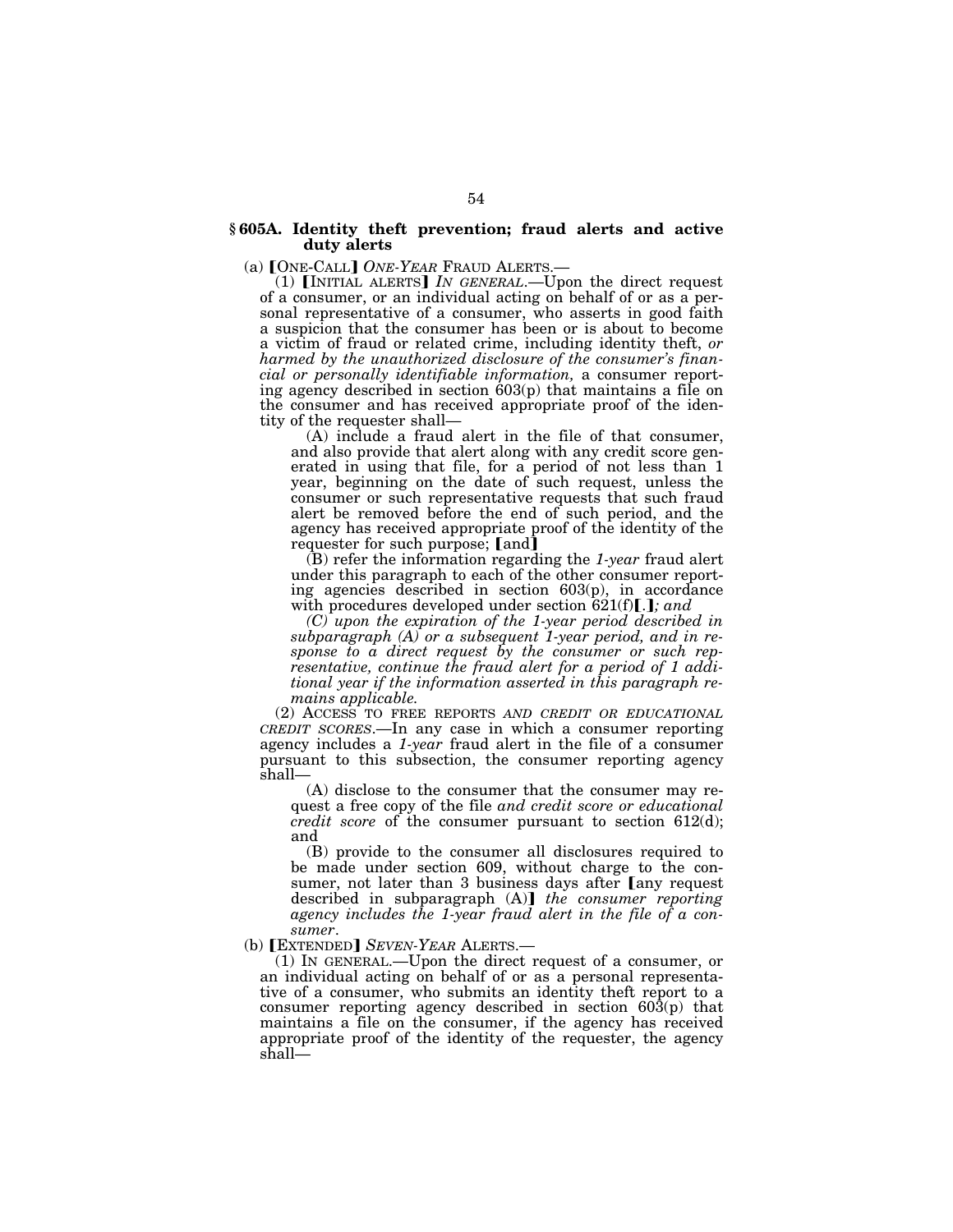(A) include a fraud alert in the file of that consumer, and also provide that alert along with any credit score generated in using that file, during the 7-year period beginning on the date of such request, unless the consumer or such representative requests that such fraud alert be removed before the end of such period and the agency has received appropriate proof of the identity of the requester for such purpose;

 $(B)$  during the  $[5$ -year period beginning on the date of such request] *such 7-year period*, exclude the consumer from any list of consumers prepared by the consumer reporting agency and provided to any third party to offer credit or insurance to the consumer as part of a transaction that was not initiated by the consumer, unless the consumer or such representative requests that such exclusion be rescinded before the end of such period; [and]

(C) refer the information regarding the **[extended]** 7*year* fraud alert under this paragraph to each of the other consumer reporting agencies described in section 603(p), in accordance with procedures developed under section 621(f) $[]$ *; and* 

*(D) upon the expiration of such 7-year period or a subsequent 7-year period, and in response to a direct request by the consumer or such representative, continue the fraud alert for a period of 7 additional years if the consumer or such representative submits an updated identity theft report.* 

(2) ACCESS TO FREE REPORTS *AND CREDIT OR EDUCATIONAL CREDIT SCORES*.—In any case in which a consumer reporting agency includes a fraud alert in the file of a consumer pursuant to this subsection, the consumer reporting agency shall—

 $(A)$  disclose to the consumer that the consumer may request 2 free copies of the file of the consumer pursuant to section 612(d) during the 12-month period beginning on the date on which the fraud alert was included in the file; and<sup>1</sup>

*(A) disclose to the consumer that the consumer may request a free copy of the file and credit score or educational credit score of the consumer pursuant to section 612(d) during each 12-month period beginning on the date on which the 7-year fraud alert was included in the file and ending on the date of the last day that the 7-year fraud alert applies to the consumer's file; and* 

(B) provide to the consumer all disclosures required to be made under section 609, without charge to the consumer, not later than 3 business days after any request described in subparagraph (A).

 $(c)$  ACTIVE DUTY ALERTS.— $[$ Upon the direct request]

*(1) IN GENERAL.—Upon the direct request* of an active duty military consumer, or an individual acting on behalf of or as a personal representative of an active duty military consumer, a consumer reporting agency described in section 603(p) that maintains a file on the active duty military consumer and has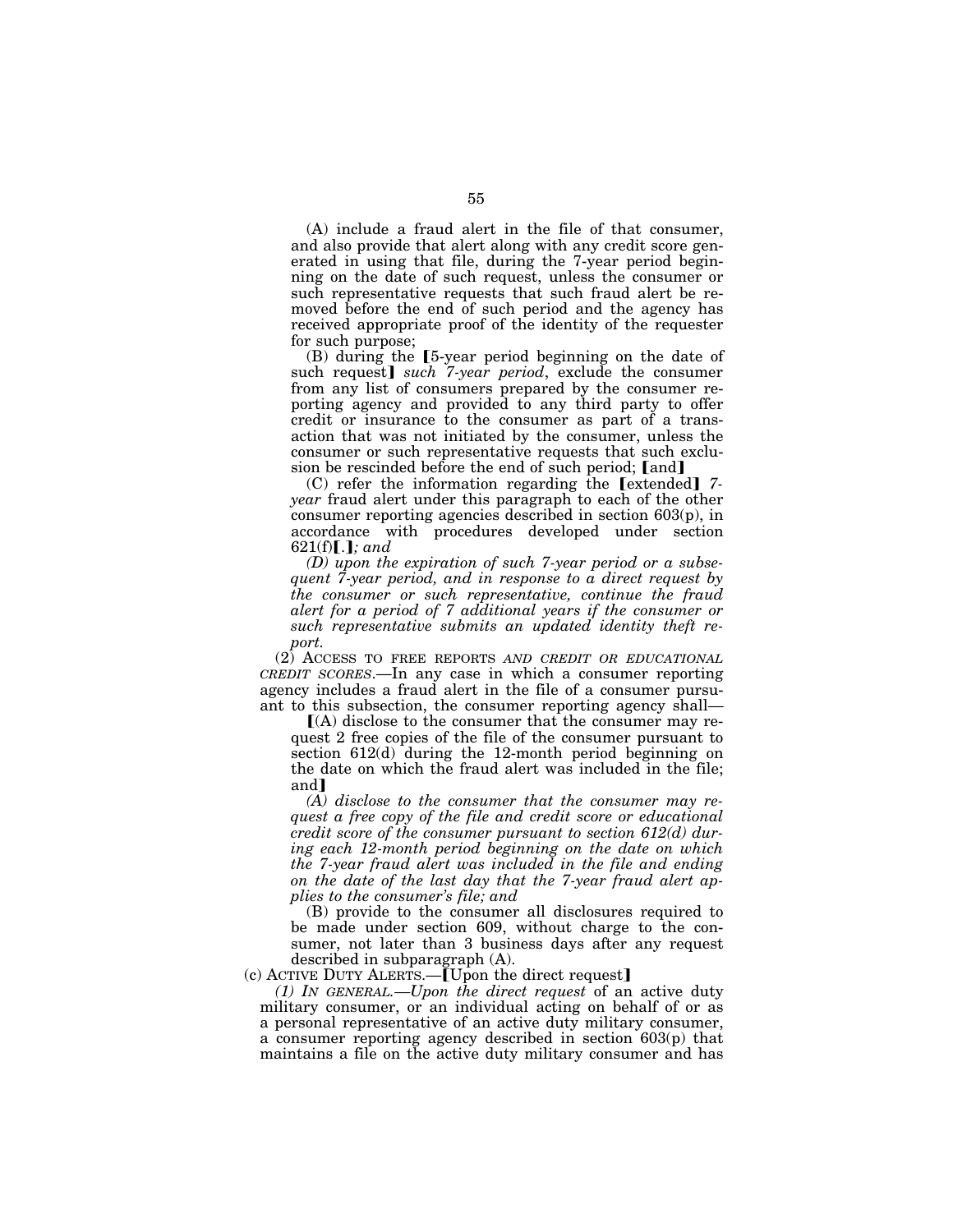received appropriate proof of the identity of the requester shall—

 $\llbracket (1) \rrbracket$  *(A)* include an active duty alert in the file of that active duty military consumer, and also provide that alert along with any credit score *or educational credit score* generated in using that file, during a period of not less than 12 months, or such longer period as the Bureau shall determine, by regulation, beginning on the date of the request, unless the active duty military consumer or such representative requests that such fraud alert be removed before the end of such period, and the agency has received appropriate proof of the identity of the requester for such purpose;

 $(2)$  *(B)* during the 2-year period beginning on the date of such request, exclude the active duty military consumer from any list of consumers prepared by the consumer reporting agency and provided to any third party to offer credit or insurance to the consumer as part of a transaction that was not initiated by the consumer, unless the consumer requests that such exclusion be rescinded before the end of such period; and

 $(3)$  *(C)* refer the information regarding the active duty alert to each of the other consumer reporting agencies described in section  $603(p)$ , in accordance with procedures developed under section 621(f).

*(2) ACCESS TO FREE REPORTS AND CREDIT OR EDUCATIONAL CREDIT SCORES.—If a consumer reporting agency includes an active duty alert in the file of an active duty military consumer, the consumer reporting agency shall—* 

*(A) disclose to the active duty military consumer that the active duty military consumer may request a free copy of the file and credit score or educational credit score of the active duty military consumer pursuant to section 612(d), during each 12-month period beginning on the date that the activity duty military alert is requested and ending on the date of the last day the active duty alert applies to the file of the active duty military consumer; and* 

*(B) provide to the active duty military consumer all disclosures required to be made under section 609, without charge to the consumer, not later than 3 business days after any request described in subparagraph (A).* 

ø(d) PROCEDURES.—Each consumer reporting agency described in section 603(p) shall establish policies and procedures to comply with this section, including procedures that inform consumers of the availability of initial, extended, and active duty alerts and procedures that allow consumers and active duty military consumers to request initial, extended, or active duty alerts (as applicable) in a simple and easy manner, including by telephone.]

*(d) PROCEDURES.—Each consumer reporting agency described in section 603(p) shall include on the webpage required under subsection (i) policies and procedures to comply with this section, including policies and procedures—*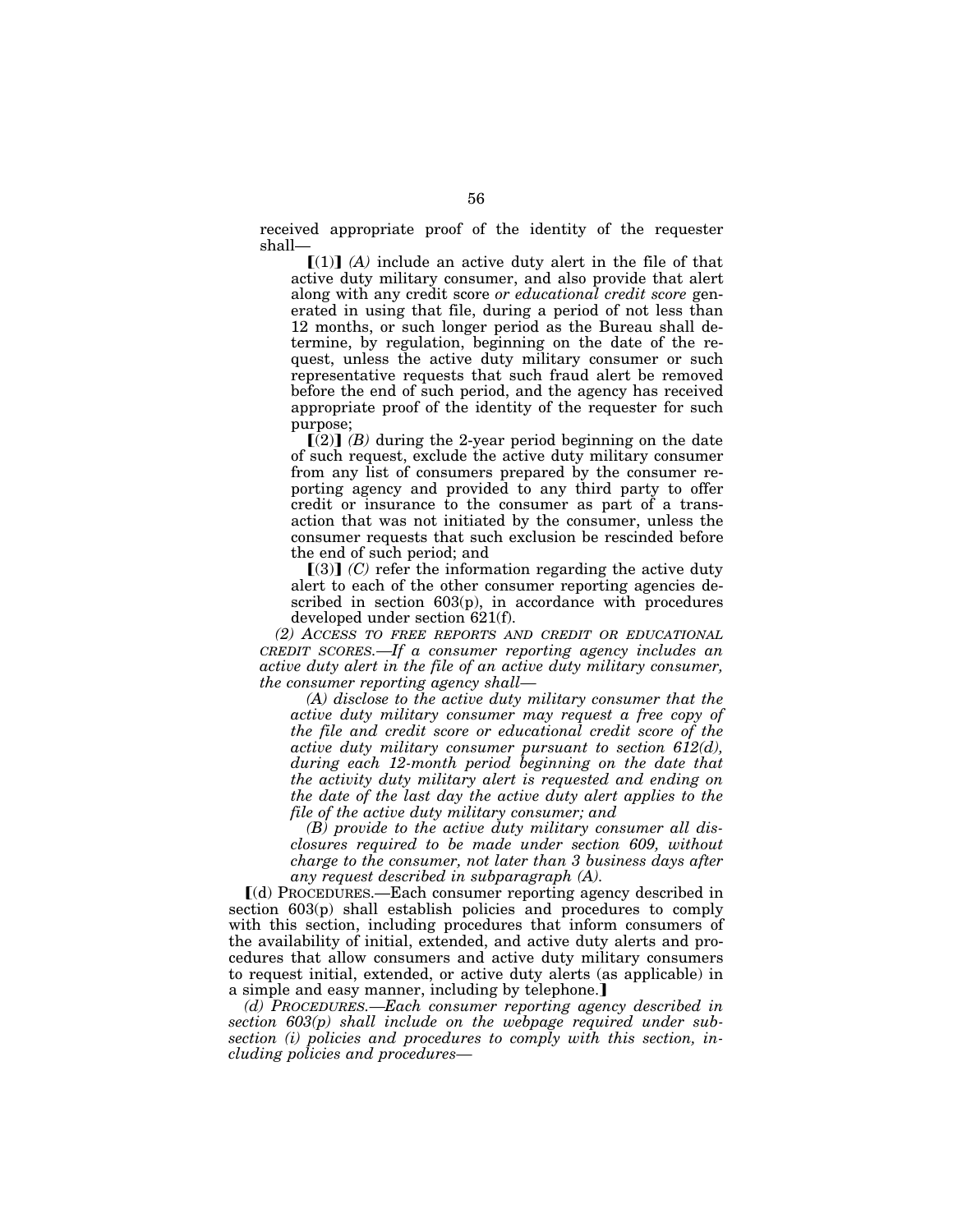*(1) that inform consumers of the availability of 1-year fraud alerts, 7-year fraud alerts, active duty alerts, and security freezes (as applicable);* 

*(2) that allow consumers to request 1-year fraud alerts, 7-year fraud alerts, and active duty alerts (as applicable) and to place, temporarily lift, or fully remove a security freeze in a simple and easy manner; and* 

*(3) for asserting in good faith a suspicion that the consumer has been or is about to become a victim of identity theft, fraud, or a related crime, or harmed by the unauthorized disclosure of the consumer's financial or personally identifiable information,* 

*for a consumer seeking a 1-year fraud alert or security freeze.*  (e) REFERRALS OF ALERTS.—Each consumer reporting agency described in section 603(p) that receives a referral of a *1-year or 7 year* fraud alert or active duty alert from another consumer reporting agency pursuant to this section shall, as though the agency received the request from the consumer directly, follow the procedures required under—

(1) paragraphs  $(1)(A)$  and  $(2)$  of subsection  $(a)$ , in the case of a referral under subsection  $(a)(1)(B)$ ;

(2) paragraphs  $(1)(A)$ ,  $(1)(B)$ , and  $(2)$  of subsection  $(b)$ , in the case of a referral under subsection (b)(1)(C); and

(3) paragraphs (1) and (2) of subsection (c), in the case of a referral under subsection (c)(3).

(f) DUTY OF RESELLER TO RECONVEY ALERT.—A reseller shall include in its report any fraud alert [or active duty alert] *active duty alert, or security freeze (as applicable)* placed in the file of a consumer pursuant to this section by another consumer reporting agency.

(g) DUTY OF OTHER CONSUMER REPORTING AGENCIES TO PROVIDE CONTACT INFORMATION.—If a consumer contacts any consumer reporting agency that is not described in section  $603(p)$  to communicate a suspicion that the consumer has been or is about to become a victim of fraud or related crime, including identity theft, *or has been harmed by the unauthorized disclosure of the consumer's financial or personally identifiable information, or to inform such agency of the consumer's participation in credit restoration or rehabilitation under section 605C, 605D, or 605E,* the agency shall provide information to the consumer on how to contact the Bureau and the consumer reporting agencies described in section 603(p) to obtain more detailed information and request alerts *or security freezes*  under this section.

(h) LIMITATIONS ON USE OF INFORMATION FOR CREDIT EXTEN-SIONS.—

(1) REQUIREMENTS FOR *[INITIAL] 1-YEAR* AND ACTIVE DUTY ALERTS.—

(A) NOTIFICATION.—Each [initial] 1-year fraud alert and active duty alert under this section shall include information that notifies all prospective users of a consumer report on the consumer to which the alert relates that the consumer does not authorize the establishment of any new credit plan or extension of credit, other than under an open-end credit plan (as defined in section 103(i)), in the name of the consumer, or issuance of an additional card on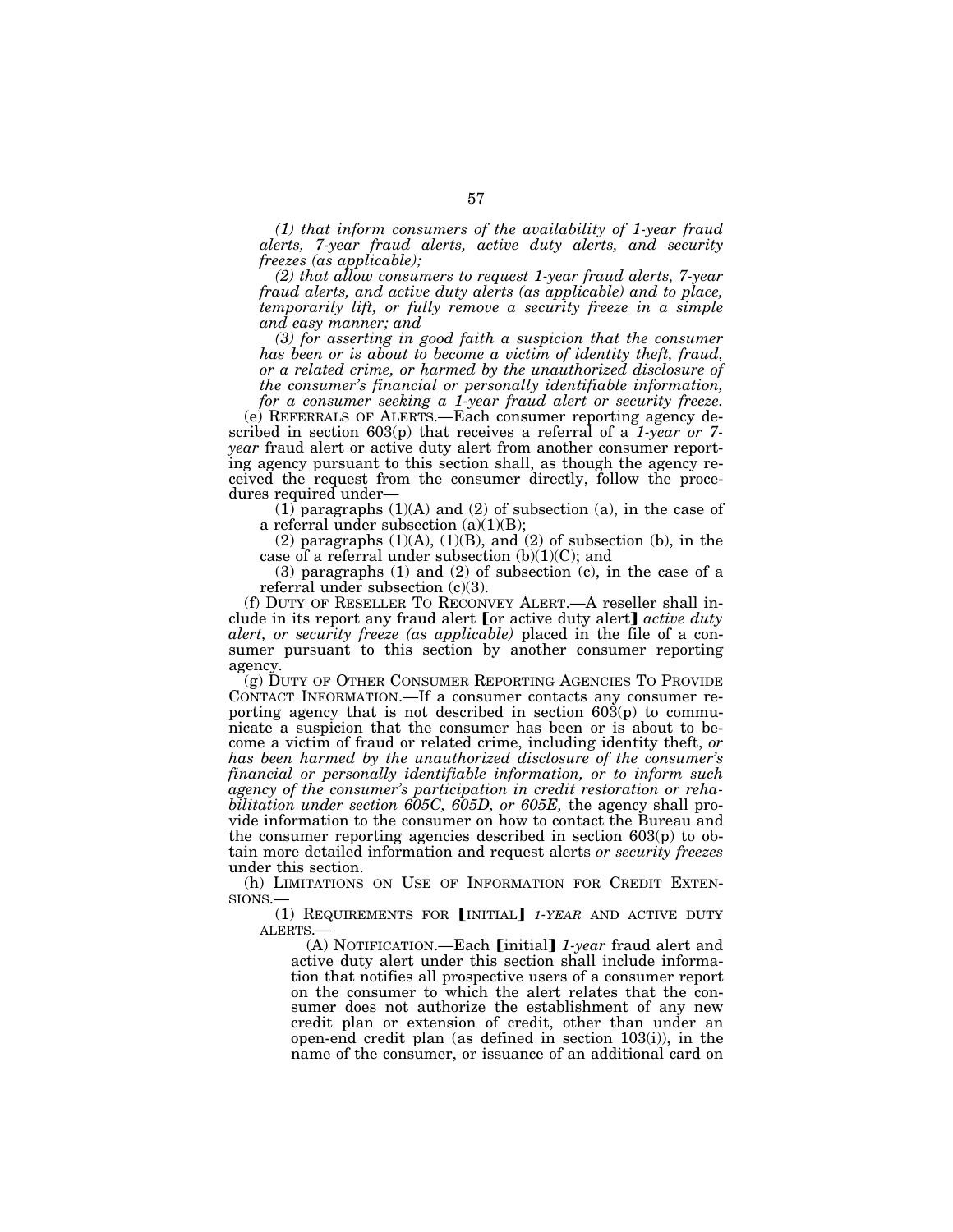an existing credit account requested by a consumer, or any increase in credit limit on an existing credit account requested by a consumer, except in accordance with subparagraph (B).<br>(B) LIMITATION ON USERS.—

(i) IN GENERAL.—No prospective user of a consumer report that includes an [initial] 1-year fraud alert or an active duty alert in accordance with this section may establish a new credit plan or extension of credit, other than under an open-end credit plan (as defined in section 103(i)), in the name of the consumer, or issue an additional card on an existing credit account requested by a consumer, or grant any increase in credit limit on an existing credit account requested by a consumer, unless the user utilizes reasonable policies and procedures to form a reasonable belief that the user knows the identity of the person making the request.

(ii) VERIFICATION.—If a consumer requesting the alert has specified a telephone number to be used for identity verification purposes, before authorizing any new credit plan or extension described in clause (i) in the name of such consumer, a user of such consumer report shall contact the consumer using that telephone number or take reasonable steps to verify the consumer's identity and confirm that the application for

a new credit plan is not the result of identity theft.<br>(2) REQUIREMENTS FOR [EXTENDED] 7-YEAR ALERTS.—

(2) REQUIREMENTS FOR <sup>ø</sup>EXTENDED¿ *7-YEAR* ALERTS.— (A) NOTIFICATION.—Each <sup>ø</sup>extended¿ *7-year* alert under this section shall include information that provides all prospective users of a consumer report relating to a consumer with—

(i) notification that the consumer does not authorize the establishment of any new credit plan or extension of credit described in clause (i), other than under an open-end credit plan (as defined in section 103(i)), in the name of the consumer, or issuance of an additional card on an existing credit account requested by a consumer, or any increase in credit limit on an existing credit account requested by a consumer, except in accordance with subparagraph (B); and

(ii) a telephone number or other reasonable contact method designated by the consumer.

(B) LIMITATION ON USERS.—No prospective user of a consumer report or of a credit score generated using the information in the file of a consumer that includes an [extended] 7-year fraud alert in accordance with this section may establish a new credit plan or extension of credit, other than under an open-end credit plan (as defined in section 103(i)), in the name of the consumer, or issue an additional card on an existing credit account requested by a consumer, or any increase in credit limit on an existing credit account requested by a consumer, unless the user contacts the consumer in person or using the contact meth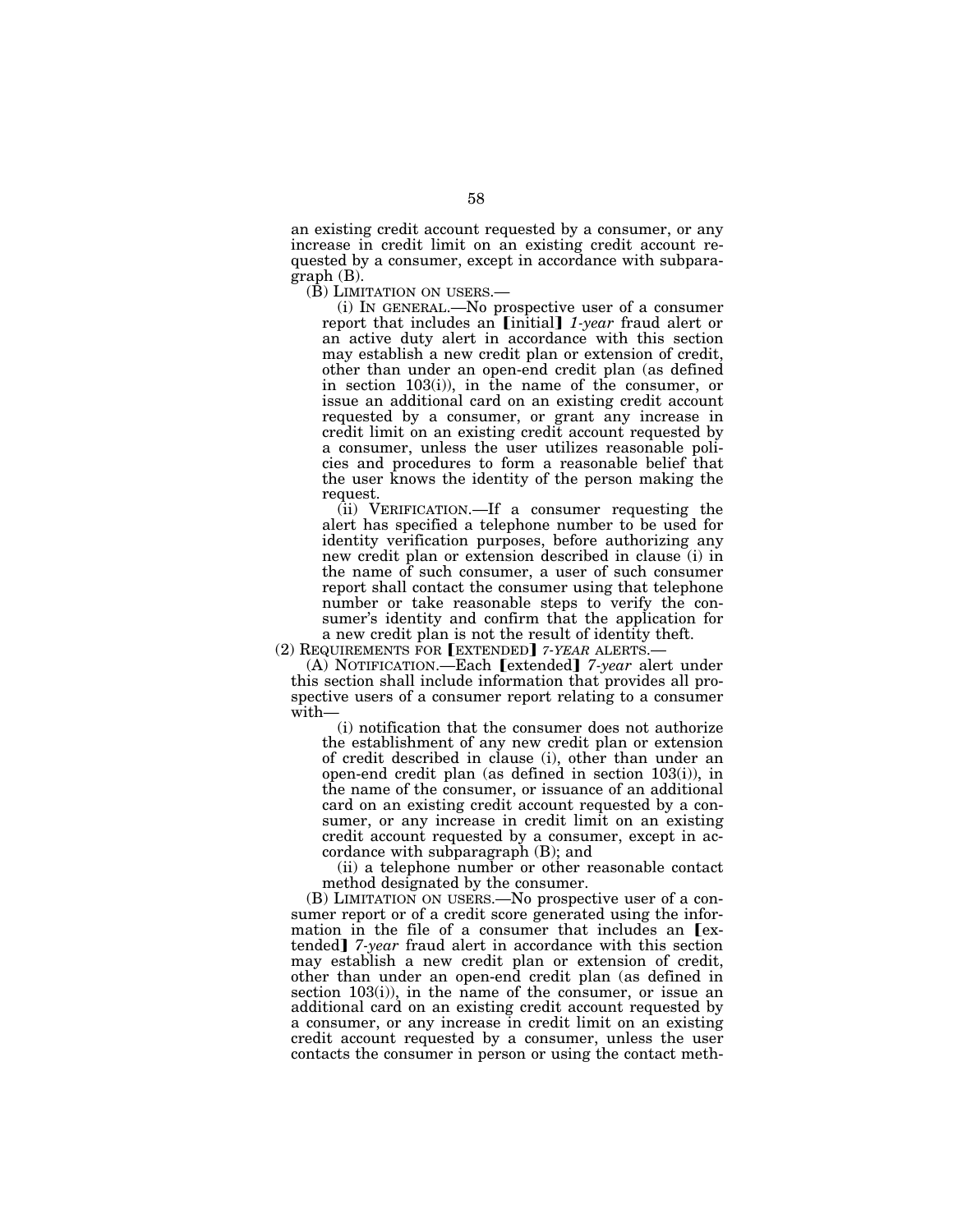od described in subparagraph (A)(ii) to confirm that the application for a new credit plan or increase in credit limit, or request for an additional card is not the result of identity theft.

(i) **[NATIONAL SECURITY FREEZE. J** *SECURITY FREEZES FOR CONSUMER REPORTS.—* 

(1) DEFINITIONS.—For purposes of this subsection:

(A) The term "consumer reporting agency" means a consumer reporting agency described in section 603(p).

(B) The term ''proper identification'' has the meaning of such term as used under section 610.

(C) The term ''security freeze'' means a restriction that prohibits a consumer reporting agency from disclosing the contents of a consumer report that is subject to such security freeze to any person requesting the consumer report. (2) PLACEMENT OF SECURITY FREEZE.—

(A) IN GENERAL.—Upon receiving a direct request from a consumer that a consumer reporting agency place a security freeze, and upon receiving proper identification from the consumer, the consumer reporting agency shall, free of charge, place the security freeze not later than—

 $(i)$  in the case of a request that is by toll-free telephone or secure electronic means, 1 business day after receiving the request directly from the consumer; or

(ii) in the case of a request that is by mail, 3 business days after receiving the request directly from the consumer.

(B) CONFIRMATION AND ADDITIONAL INFORMATION.—Not later than 5 business days after placing a security freeze under subparagraph (A), a consumer reporting agency shall—

(i) send confirmation of the placement to the consumer; and

(ii) inform the consumer of—

(I) the process by which the consumer may remove the security freeze, including a mechanism to authenticate the consumer; and

(II) the consumer's right described in section  $615(d)(1)(D)$ .

(C) NOTICE TO THIRD PARTIES.—A consumer reporting agency may advise a third party that a security freeze has been placed with respect to a consumer under subparagraph (A).

(3) REMOVAL OF SECURITY FREEZE.—

(A) IN GENERAL.—A consumer reporting agency shall remove a security freeze placed on the consumer report of a consumer only in the following cases:

(i) Upon the direct request of the consumer.

(ii) The security freeze was placed due to a material misrepresentation of fact by the consumer.

(B) NOTICE IF REMOVAL NOT BY REQUEST.—If a consumer reporting agency removes a security freeze under subparagraph  $(A)(ii)$ , the consumer reporting agency shall notify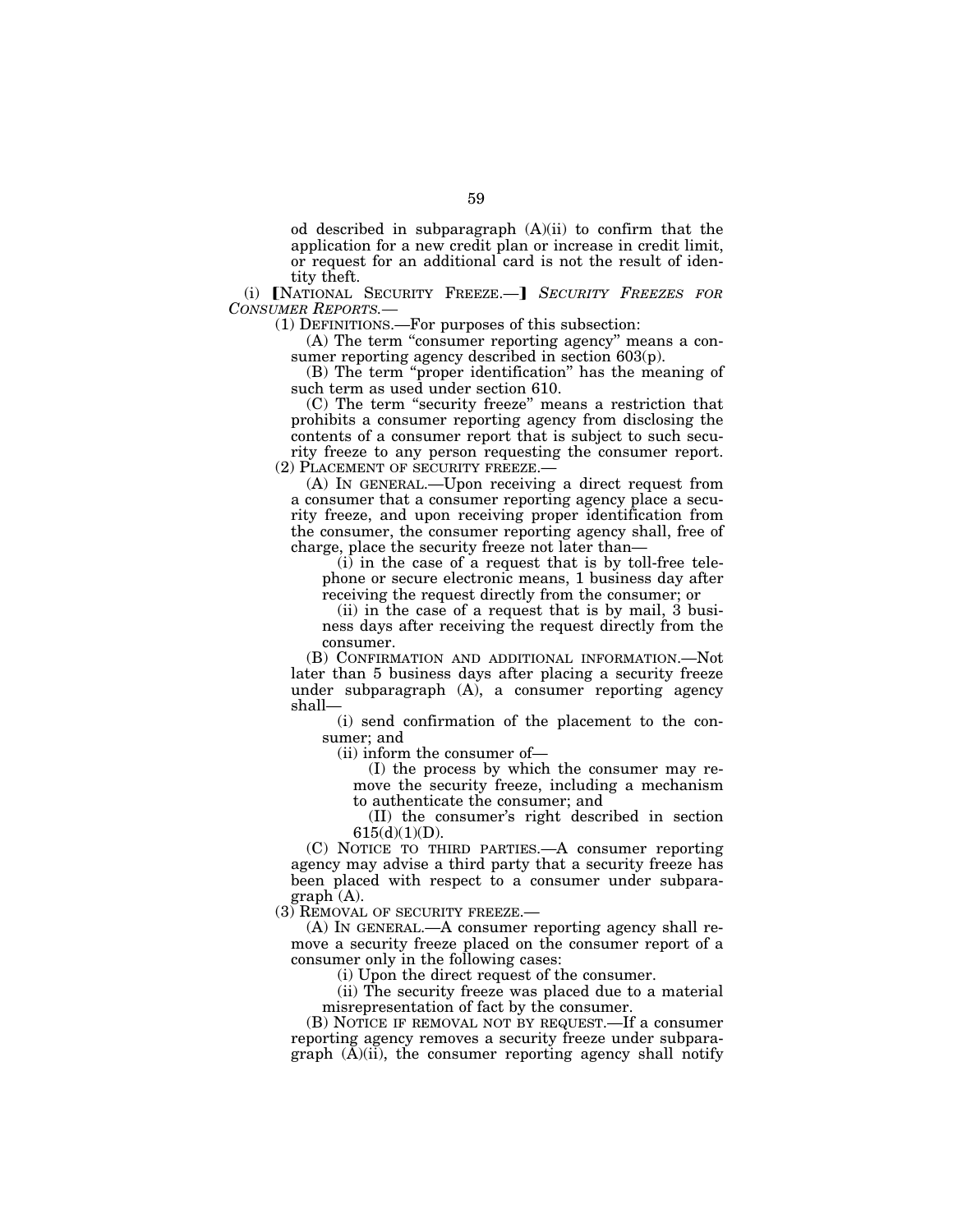the consumer in writing prior to removing the security freeze.<br>
(C) REMOVAL OF SECURITY FREEZE BY CONSUMER RE-

 $QUEST$ —Except as provided in subparagraph  $(A)(ii)$ , a security freeze shall remain in place until the consumer directly requests that the security freeze be removed. Upon receiving a direct request from a consumer that a consumer reporting agency remove a security freeze, and upon receiving proper identification from the consumer, the consumer reporting agency shall, free of charge, remove the security freeze not later than—

(i) in the case of a request that is by toll-free telephone or secure electronic means, 1 hour after receiving the request for removal; or

(ii) in the case of a request that is by mail, 3 business days after receiving the request for removal.

(D) THIRD-PARTY REQUESTS.—If a third party requests access to a consumer report of a consumer with respect to which a security freeze is in effect, where such request is in connection with an application for credit, and the consumer does not allow such consumer report to be accessed, the third party may treat the application as incomplete.

(E) TEMPORARY REMOVAL OF SECURITY FREEZE.-[Upon receiving a direct request from a consumer under subparagraph (A)(i), if the consumer requests a temporary removal of a security freeze, the consumer reporting agency shall, in accordance with subparagraph  $(C)$ , *Upon receiving a direct request from a consumer for a temporary removal of a security freeze, a consumer reporting agency shall* remove the security freeze for the period of time specified by the consumer.

(4) EXCEPTIONS.—A security freeze shall not apply to the making of a consumer report for use of the following:

 $\tilde{I}(A)$  A person or entity, or a subsidiary, affiliate, or agent of that person or entity, or an assignee of a financial obligation owed by the consumer to that person or entity, or a prospective assignee of a financial obligation owed by the consumer to that person or entity in conjunction with the proposed purchase of the financial obligation, with which the consumer has or had prior to assignment an account or contract including a demand deposit account, or to whom the consumer issued a negotiable instrument, for the purposes of reviewing the account or collecting the financial obligation owed for the account, contract, or negotiable instrument. For purposes of this subparagraph, ''reviewing the account'' includes activities related to account maintenance, monitoring, credit line increases, and account upgrades and enhancements.

*(A) A person, or the person's subsidiary, affiliate, agent, subcontractor, or assignee with whom the consumer has, or prior to assignment had, an authorized account, contract, or debtor-creditor relationship for the purposes of reviewing the active account or collecting the financial obligation owed on the account, contract, or debt.*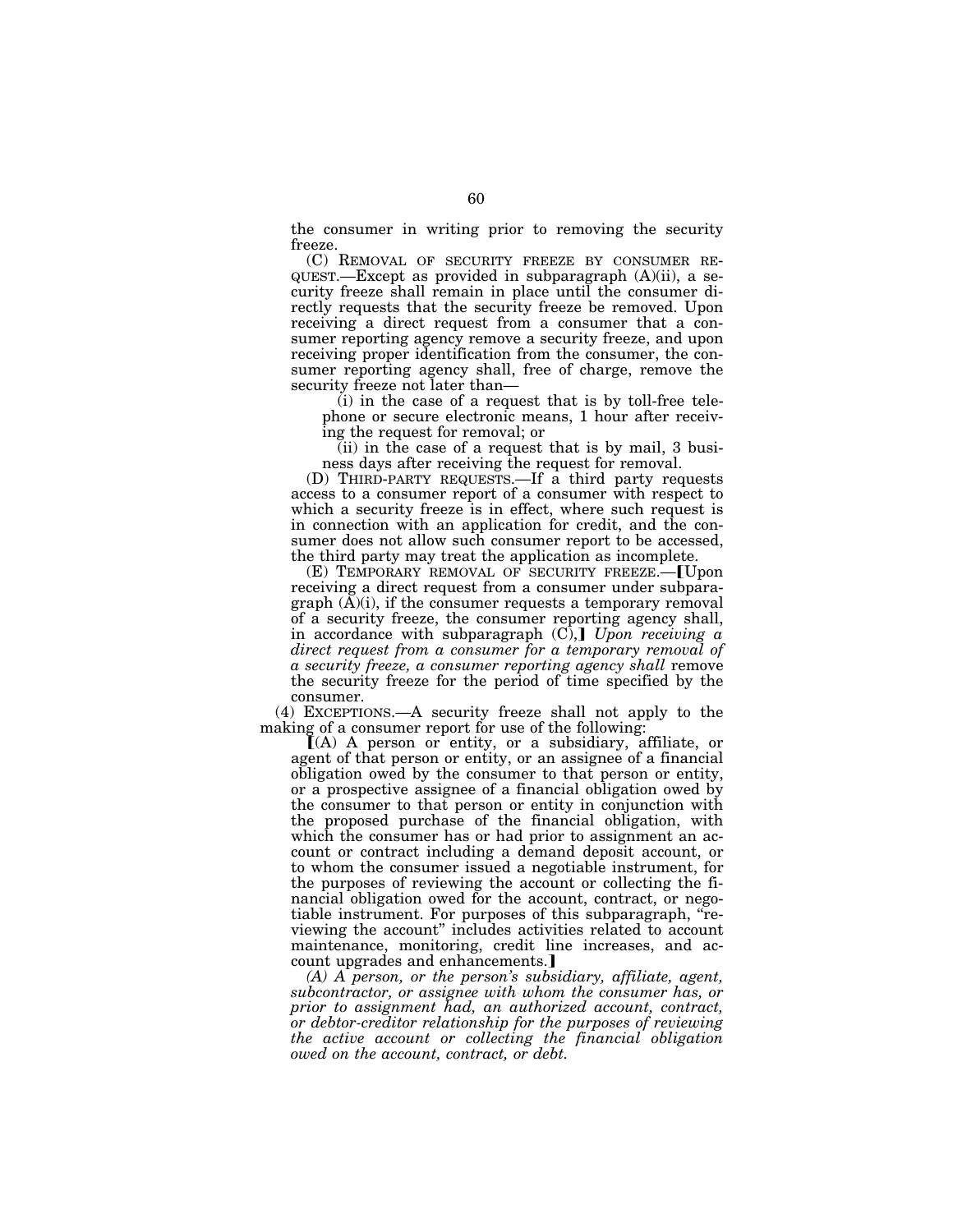(B) Any Federal, State, or local agency, law enforcement agency, trial court, or private collection agency acting pursuant to a court order, warrant, or subpoena.

(C) A child support agency acting pursuant to part D of title IV of the Social Security Act (42 U.S.C. 651 et seq.).

(D) A Federal agency or a State or its agents or assigns acting to investigate fraud or acting to investigate or collect delinquent taxes or unpaid court orders or to fulfill any of its other statutory responsibilities, provided such responsibilities are consistent with a permissible purpose under section 604.

 $\mathbb{I}(E)$  By a person using credit information for the purposes described under section  $604(c)$ .

 $\Gamma(F)$  (*E)* Any person or entity administering a credit file monitoring subscription or similar service to which the consumer has subscribed.

 $[(G)]$   $(F)$  Any person or entity for the purpose of providing a consumer with a copy of the consumer's consumer report or credit score, upon the request of the consumer.

 $\dot{I}(H)$  *(G)* Any person using the information in connection with the underwriting of insurance.

 $\left[ \text{(I) Any person using the information for employment,}\right]$ tenant, or background screening purposes.

 $[(J)]$   $(H)$  Any person using the information for assessing, verifying, or authenticating a consumer's identity for purposes other than the granting of credit, or for investigating or preventing actual or potential fraud.

(5) NOTICE OF RIGHTS.—At any time a consumer is required to receive a summary of rights required under section 609, the following notice shall be included:

## ''CONSUMERS HAVE THE RIGHT TO OBTAIN A SECURITY FREEZE

'' 'You have a right to place a 'security freeze' on your credit report, which will prohibit a consumer reporting agency from releasing information in your credit report without your express authorization. The security freeze is designed to prevent credit, loans, and services from being approved in your name without your consent. However, you should be aware that using a security freeze to take control over who gets access to the personal and financial information in your credit report may delay, interfere with, or prohibit the timely approval of any subsequent request or application you make regarding a new loan, credit, mortgage, or any other account involving the extension of credit.'

'' 'As an alternative to a security freeze, you have the right to place an initial or extended fraud alert on your credit file at no cost. An initial fraud alert is a 1-year alert that is placed on a consumer's credit file. Upon seeing a fraud alert display on a consumer's credit file, a business is required to take steps to verify the consumer's identity before extending new credit. If you are a victim of identity theft, you are entitled to an extended fraud alert, which is a fraud alert lasting 7 years.'

'' 'A security freeze does not apply to a person or entity, or its affiliates, or collection agencies acting on behalf of the person or entity, with which you have an existing account that requests in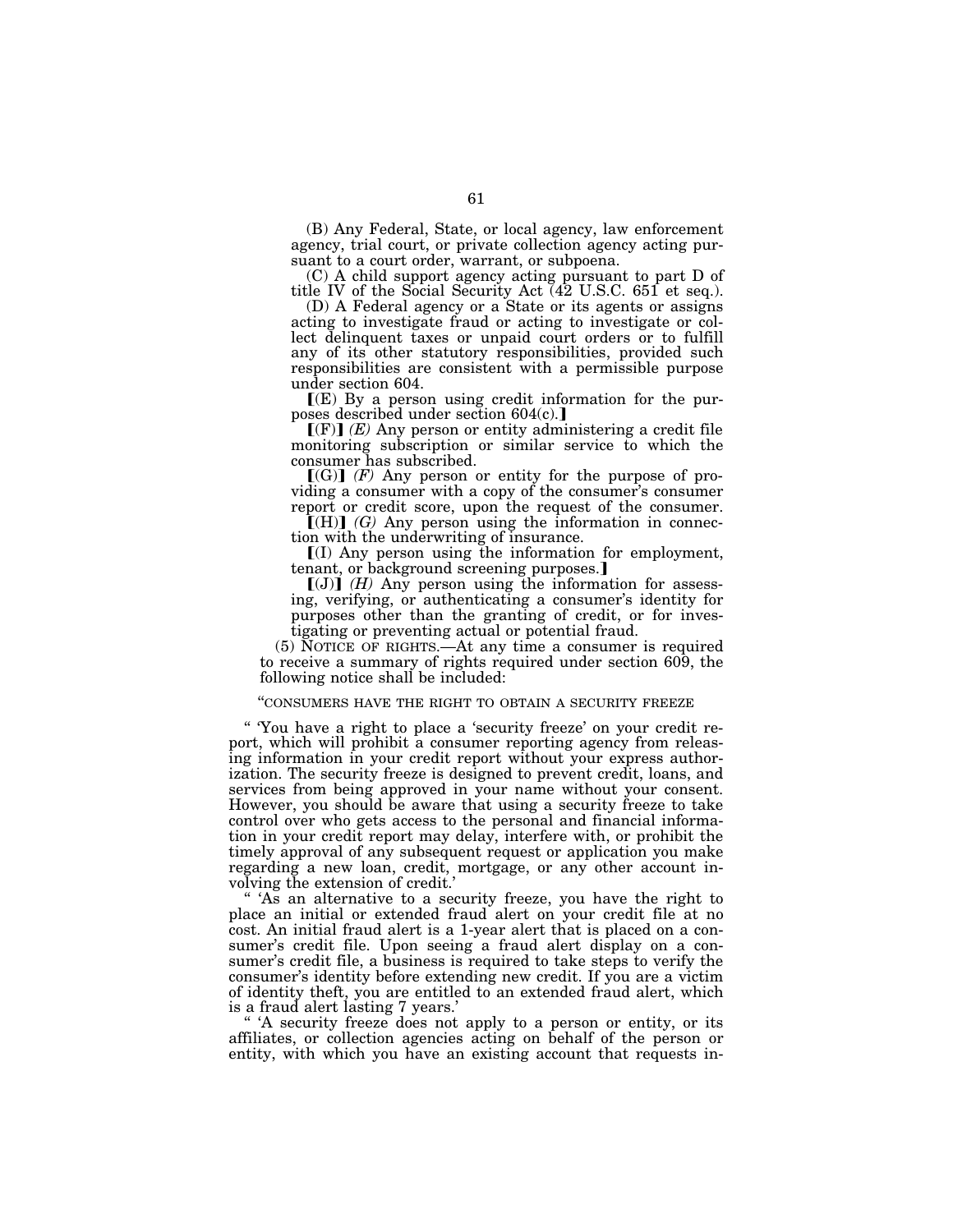formation in your credit report for the purposes of reviewing or collecting the account. Reviewing the account includes activities related to account maintenance, monitoring, credit line increases, and account upgrades and enhancements.'''.

(6) WEBPAGE.—

(A) CONSUMER REPORTING AGENCIES.—A consumer reporting agency shall establish a webpage that—

(i) allows a consumer to request a security freeze;

(ii) allows a consumer to request an *finitial fraud* alert] 1-year fraud alert;

(iii) allows a consumer to request an [extended fraud alert] *7-year fraud alert*;

(iv) allows a consumer to request an active duty [fraud] alert;

(v) allows a consumer to opt-out of the use of information in a consumer report to send the consumer a solicitation of credit or insurance, in accordance with section 615(d); and

(vi) shall not be the only mechanism by which a consumer may request a security freeze.

(B) FTC.—The Federal Trade Commission shall establish a single webpage that includes a link to each webpage established under subparagraph (A) within the Federal Trade Commission's website www.Identitytheft.gov, or a successor website.

*(7) RELATION TO STATE LAW.—This subsection does not modify or supersede the laws of any State relating to security freezes or other similar actions, except to the extent those laws are inconsistent with any provision of this title, and then only to the extent of the inconsistency. For purposes of this subsection, a term or provision of a State law is not inconsistent with the provisions of this subsection if the term or provision affords greater protection to the consumer than the protection provided under this subsection as determined by the Bureau.* 

(j) NATIONAL PROTECTION FOR FILES AND CREDIT RECORDS OF PROTECTED CONSUMERS.—

(1) DEFINITIONS.—As used in this subsection:

(A) The term "consumer reporting agency" means a consumer reporting agency described in section 603(p).

(B) The term ''protected consumer'' means an individual who is—

(i) under the age of 16 years at the time a request for the placement of a security freeze is made; or

(ii) [an incapacitated person or a protected person] *a person* for whom a guardian or conservator has been appointed.

(C) The term ''protected consumer's representative'' means a person who provides to a consumer reporting agency sufficient proof of authority to act on behalf of a protected consumer.

(D) The term "record" means a compilation of information that—

(i) identifies a protected consumer;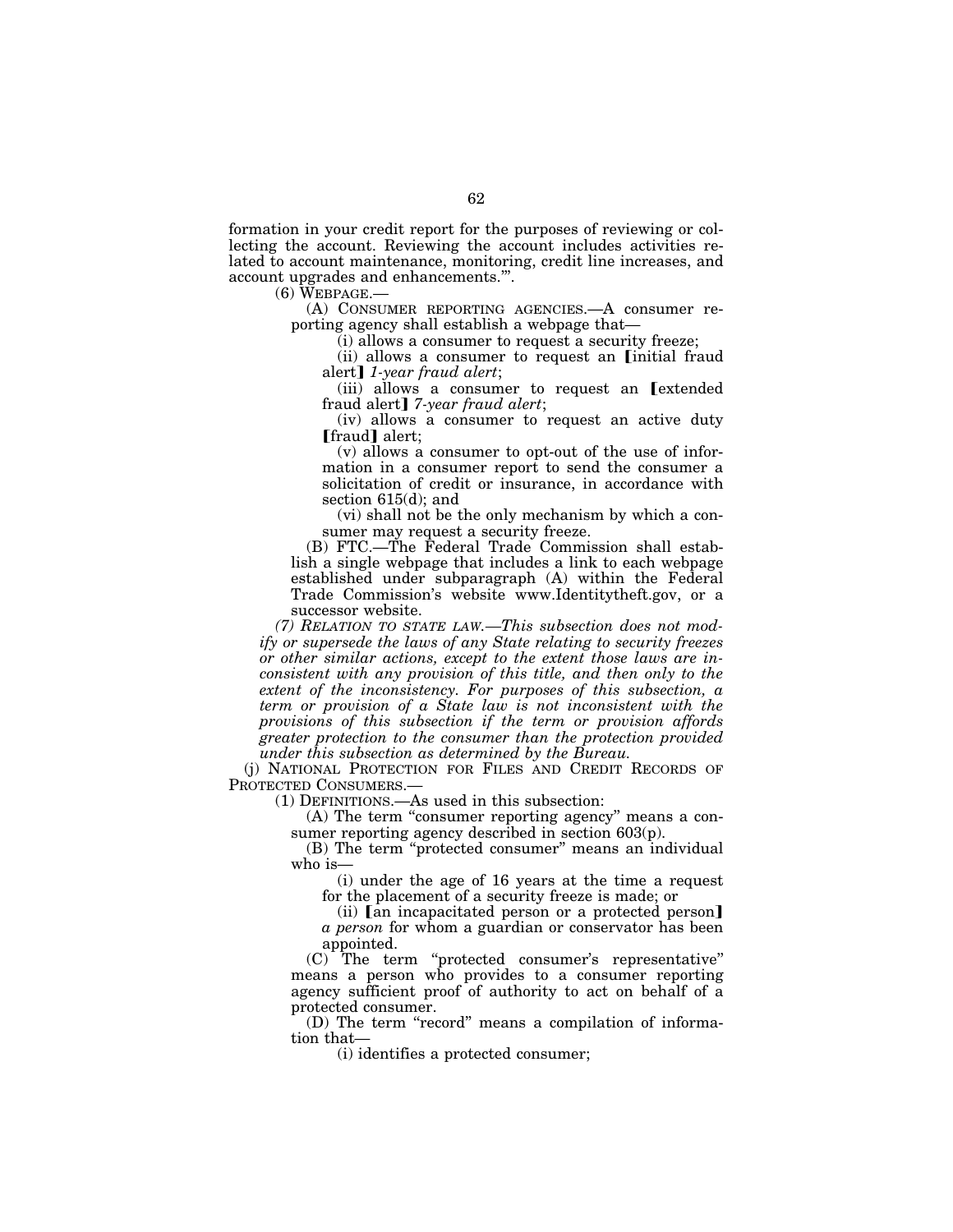(ii) is created by a consumer reporting agency solely for the purpose of complying with this subsection; and

(iii) may not be created or used to consider the protected consumer's credit worthiness, credit standing, credit capacity, character, general reputation, personal characteristics, or mode of living.

 $[(E)$  The term "security freeze" means a restriction that prohibits a consumer reporting agency from disclosing the contents of a consumer report that is the subject of such security freeze or, in the case of a protected consumer for whom the consumer reporting agency does not have a file, a record that is subject to such security freeze to any person requesting the consumer report for the purpose of opening a new account involving the extension of credit.]

*(E) The term ''security freeze''—* 

 $(i)$  has the meaning given in subsection  $(i)(1)(C)$ ; and *(ii) with respect to a protected consumer for whom the consumer reporting agency does not have a file, means a record that is subject to a security freeze that a consumer reporting agency is prohibited from disclosing to any person requesting the consumer report for the purpose of opening a new account involving the extension of credit.* 

(F) The term ''sufficient proof of authority'' means documentation that shows a protected consumer's representative has authority to act on behalf of a protected consumer and includes—

(i) an order issued by a court of law;

(ii) a lawfully executed and valid power of attorney;

(iii) a document issued by a Federal, State, or local government agency in the United States showing proof of parentage, including a birth certificate; or

(iv) with respect to a protected consumer who has been placed in a foster care setting, a written communication from a county welfare department or its agent or designee, or a county probation department or its agent or designee, certifying that the protected consumer is in a foster care setting under its jurisdiction.

(G) The term ''sufficient proof of identification'' means information or documentation that identifies a protected consumer and a protected consumer's representative and includes—

(i) a social security number or a copy of a social security card issued by the Social Security Administration;

(ii) a certified or official copy of a birth certificate issued by the entity authorized to issue the birth certificate; or

(iii) a copy of a driver's license, an identification card issued by the motor vehicle administration, or any other government issued identification.

(2) PLACEMENT OF SECURITY FREEZE FOR A PROTECTED CON-SUMER.—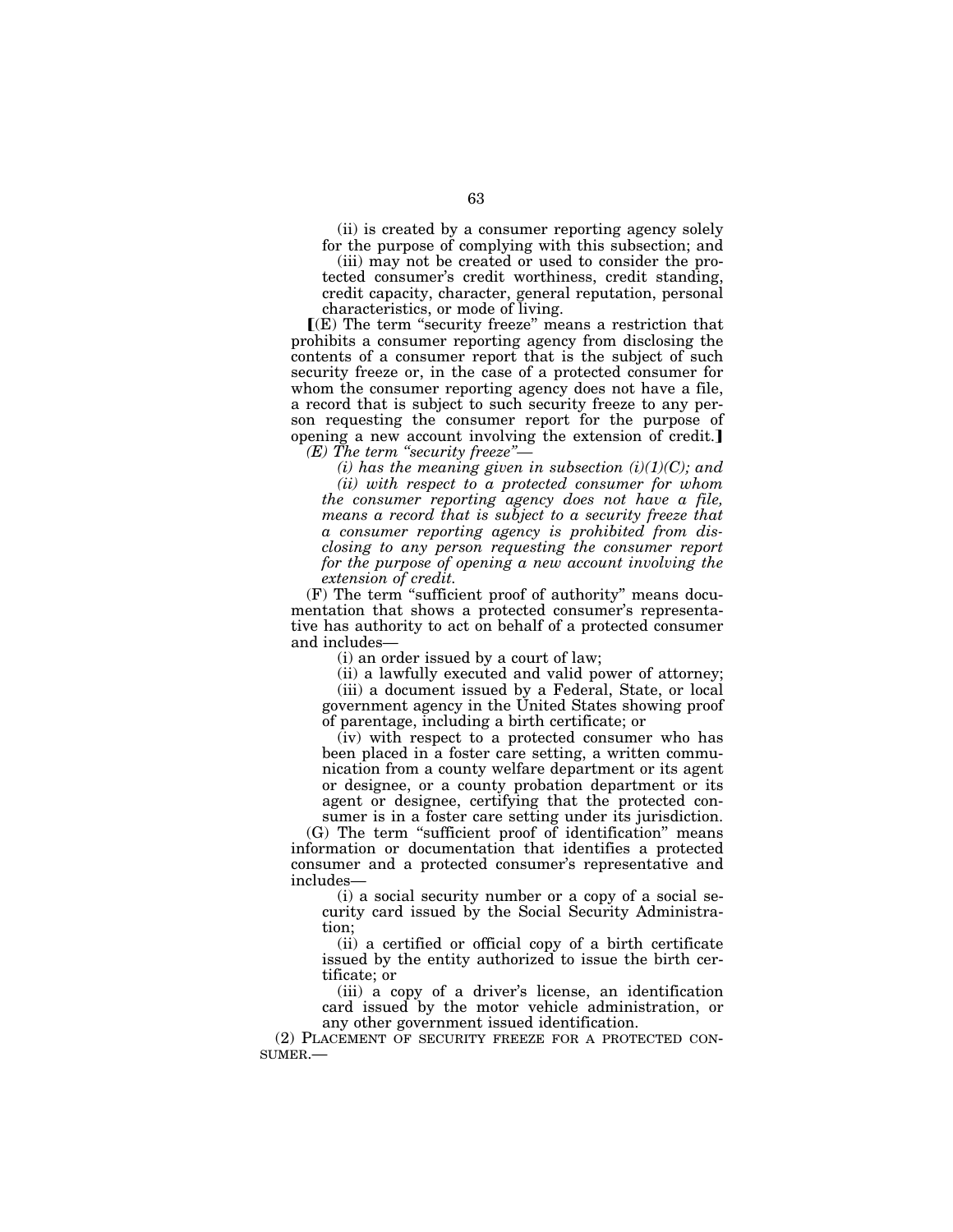(A) IN GENERAL.—Upon receiving a direct request from a protected consumer's representative that a consumer reporting agency place a security freeze, and upon receiving sufficient proof of identification and sufficient proof of authority, the consumer reporting agency shall, free of charge, place the security freeze not later than—

 $(i)$  in the case of a request that is by toll-free telephone or secure electronic means, 1 business day after receiving the request directly from the protected consumer's representative; or

(ii) in the case of a request that is by mail, 3 business days after receiving the request directly from the protected consumer's representative.

(B) CONFIRMATION AND ADDITIONAL INFORMATION.—Not later than 5 business days after placing a security freeze under subparagraph (A), a consumer reporting agency shall—

(i) send confirmation of the placement to the protected consumer's representative; and

(ii) inform the protected consumer's representative of the process by which the protected consumer may remove the security freeze, including a mechanism to authenticate the protected consumer's representative.

(C) CREATION OF FILE.—If a consumer reporting agency does not have a file pertaining to a protected consumer when the consumer reporting agency receives a direct request under subparagraph (A), the consumer reporting agency shall create a record for the protected consumer.

(3) PROHIBITION ON RELEASE OF RECORD OR FILE OF PRO-TECTED CONSUMER.—After a security freeze has been placed under paragraph  $(2)(A)$ , and unless the security freeze is removed in accordance with this subsection, a consumer reporting agency may not release the protected consumer's consumer report, any information derived from the protected consumer's consumer report, or any record created for the protected consumer.

(4) REMOVAL OF A PROTECTED CONSUMER SECURITY FREEZE.—

(A) IN GENERAL.—A consumer reporting agency shall remove a security freeze placed on the consumer report of a protected consumer only in the following cases:

(i) Upon the direct request of the protected consumer's representative.

(ii) Upon the direct request of the protected consumer, if the protected consumer is not under the age of 16 years at the time of the request.

(iii) The security freeze was placed due to a material misrepresentation of fact by the protected consumer's representative.

(B) NOTICE IF REMOVAL NOT BY REQUEST.—If a consumer reporting agency removes a security freeze under subparagraph (A)(iii), the consumer reporting agency shall notify the protected consumer's representative in writing prior to removing the security freeze.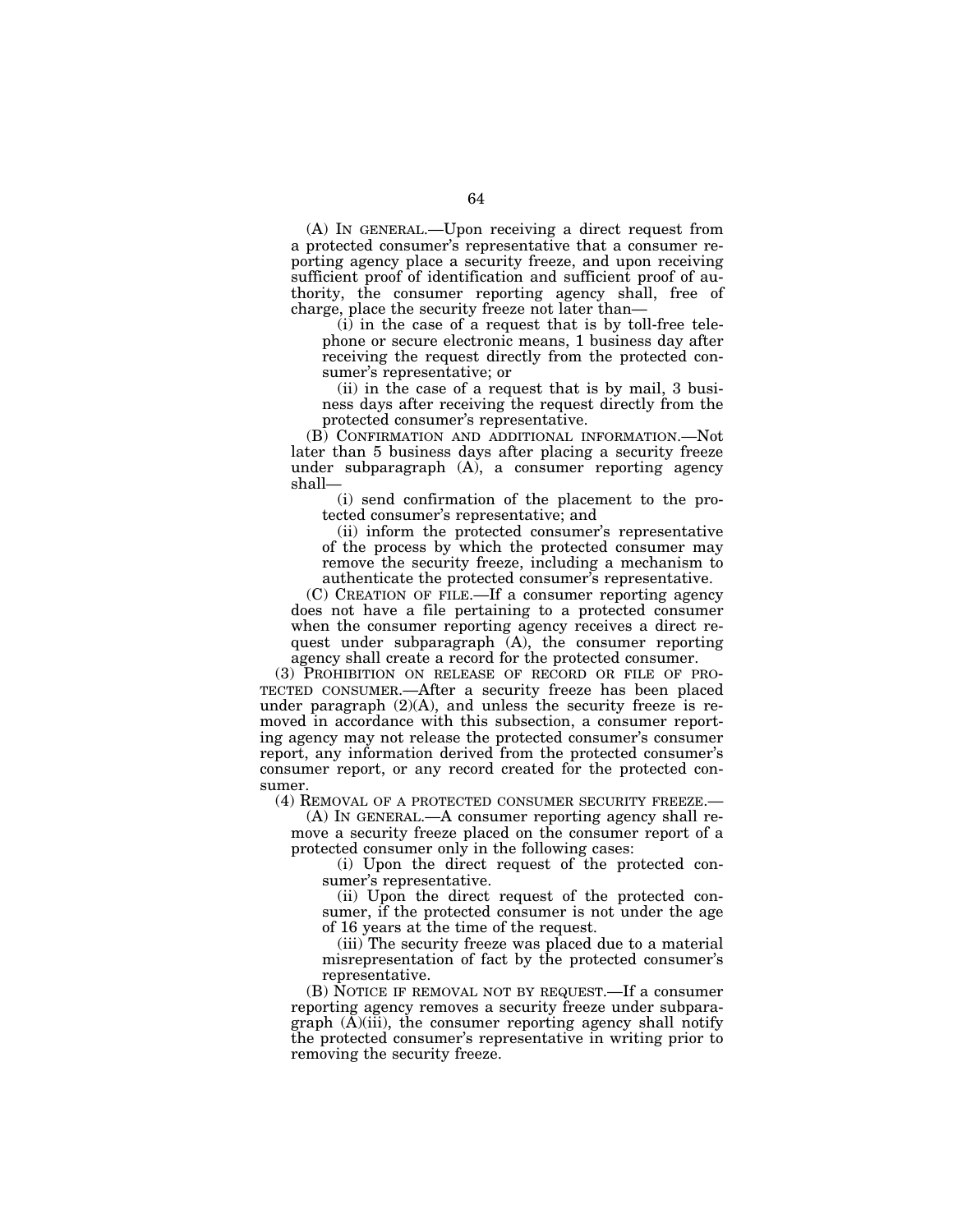(C) REMOVAL OF FREEZE BY REQUEST.—Except as provided in subparagraph (A)(iii), a security freeze shall remain in place until a protected consumer's representative or protected consumer described in subparagraph (A)(ii) directly requests that the security freeze be removed. Upon receiving a direct request from the protected consumer's representative or protected consumer described in subparagraph (A)(ii) that a consumer reporting agency remove a security freeze, and upon receiving sufficient proof of identification and sufficient proof of authority, the consumer reporting agency shall, free of charge, remove the security freeze not later than—

 $(i)$  in the case of a request that is by toll-free telephone or secure electronic means, 1 hour after receiving the request for removal; or

(ii) in the case of a request that is by mail, 3 business days after receiving the request for removal.

(D) TEMPORARY REMOVAL OF SECURITY FREEZE.—Upon receiving a direct request from [a protected consumer or a protected consumer's representative under subparagraph (A)(i)] a protected consumer described under subparagraph *(A)(ii) or a protected consumer's representative*, if the protected consumer or protected consumer's representative requests a temporary removal of a security freeze, the consumer reporting agency shall, in accordance with subparagraph (C), remove the security freeze for the period of time specified by the protected consumer or protected consumer's representative.

(k) CREDIT MONITORING.—

(1) DEFINITIONS.—In this subsection:

(A) The term "active duty military consumer" includes a member of the National Guard.

(B) The term "National Guard" has the meaning given the term in section 101(c) of title 10, United States Code. (2) CREDIT MONITORING.—A consumer reporting agency described in section 603(p) shall provide a free electronic credit monitoring service that, at a minimum, notifies a consumer of material additions or modifications to the file of the consumer at the consumer reporting agency to any consumer who provides to the consumer reporting agency—

(A) appropriate proof that the consumer is an active duty military consumer; and

(B) contact information of the consumer.

(3) RULEMAKING.—Not later than 1 year after the date of enactment of this subsection, the Federal Trade Commission shall promulgate regulations regarding the requirements of this subsection, which shall at a minimum include—

(A) a definition of an electronic credit monitoring service and material additions or modifications to the file of a consumer; and

(B) what constitutes appropriate proof.

 $[(4)$  APPLICABILITY.—<br> $[(A)$  Sections 616 and 617 shall not apply to any violation of this subsection.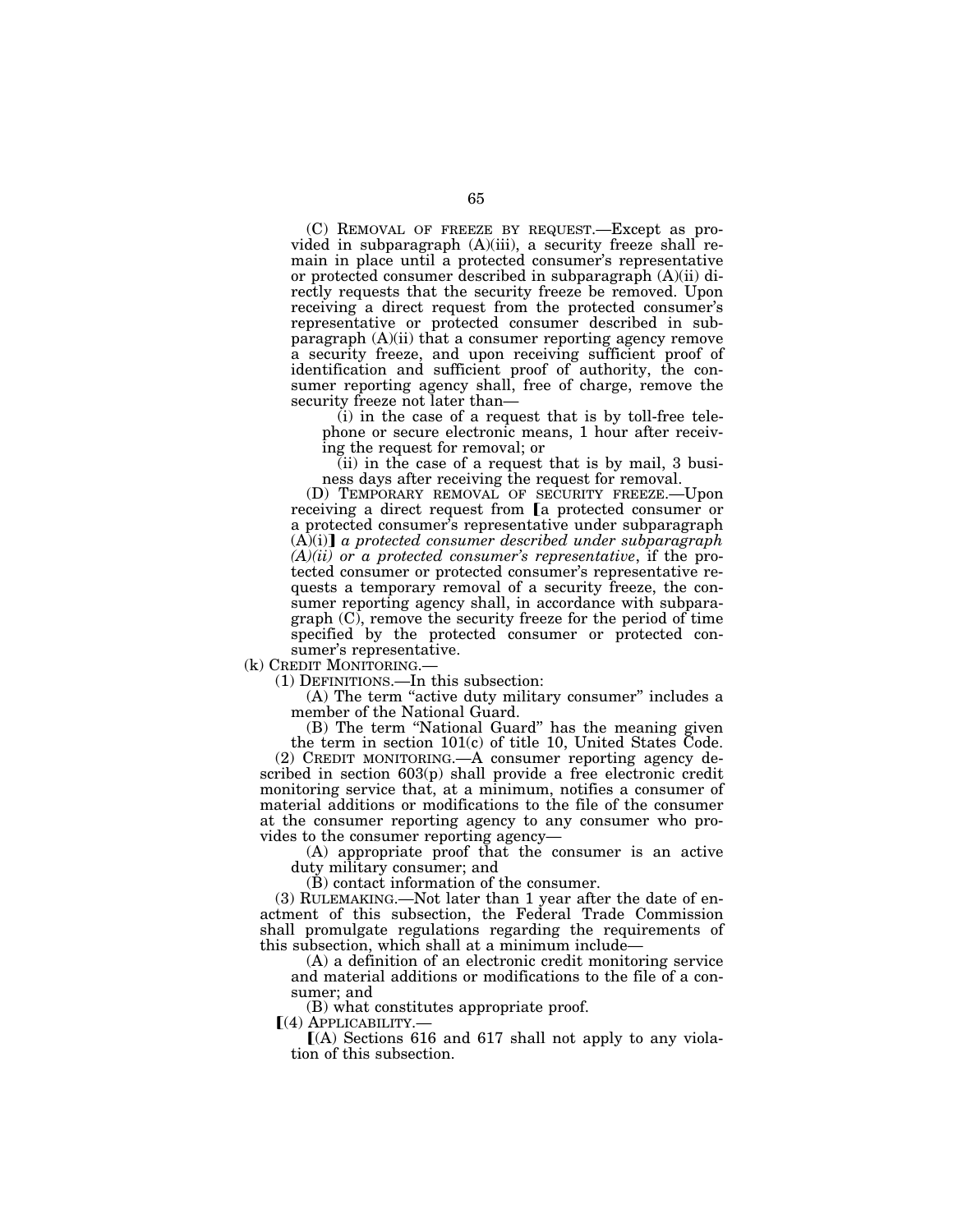$I(B)$  This subsection shall be enforced exclusively under section 621 by the Federal agencies and Federal and State officials identified in that section.]

[Section  $208(a)(1)$  of H.R. 3622 (as reported) amends subsection (k) by striking paragraph (4) on the date of enactment. Subsection (k), as amended, is further amended by section 208(b), effective two years after the date of enactment, to read as follows:

 $\mathbf{I}(\mathbf{k})$  CREDIT MONITORING.—<br> $\mathbf{I}(\mathbf{1})$  DEFINITIONS.—In this subsection:

ø(A) The term ''active duty military consumer'' includes a member of the National Guard.

ø(B) The term ''National Guard'' has the meaning given the term in section 101(c) of title 10, United States Code.

 $(2)$  CREDIT MONITORING.—A consumer reporting agency described in section 603(p) shall provide a free electronic credit monitoring service that, at a minimum, notifies a consumer of material additions or modifications to the file of the consumer at the consumer reporting agency to any consumer who provides to the consumer reporting agency—

 $(A)$  appropriate proof that the consumer is an active duty military consumer; and

 $\mathbf{I}(\mathbf{B})$  contact information of the consumer.

 $(3)$  RULEMAKING.—Not later than 1 year after the date of enactment of this subsection, the Federal Trade Commission shall promulgate regulations regarding the requirements of this subsection, which shall at a minimum include—

 $(A)$  a definition of an electronic credit monitoring service and material additions or modifications to the file of a consumer; and

 $(6)$  what constitutes appropriate proof.

*(k) CREDIT MONITORING AND IDENTITY THEFT PROTECTION SERV-ICES.—* 

*(1) IN GENERAL.—Upon the direct request of a consumer, a consumer reporting agency described in section 603(p) that maintains a file on the consumer and has received appropriate proof of the identity of the requester (as described in section 1022.123 of title 12, Code of Federal Regulations) shall provide the consumer with credit monitoring and identity theft protection services not later than 1 business day after receiving such request sent by postal mail, toll-free telephone, or secure electronic means as established by the agency.* 

*(2) FEES.—* 

*(A) CLASSES OF CONSUMERS.—The Bureau may establish classes of consumers eligible to receive credit monitoring and identity theft protection services free of charge.* 

*(B) NO FEE.—A consumer reporting agency described in section 603(p) may not charge a consumer a fee to receive credit monitoring and identity theft protection services if the consumer or a representative of the consumer—* 

*(i) asserts in good faith a suspicion that the consumer has been or is about to become a victim of identity theft, fraud, or a related crime, or harmed by the unauthorized disclosure of the consumer's financial or personally identifiable information;*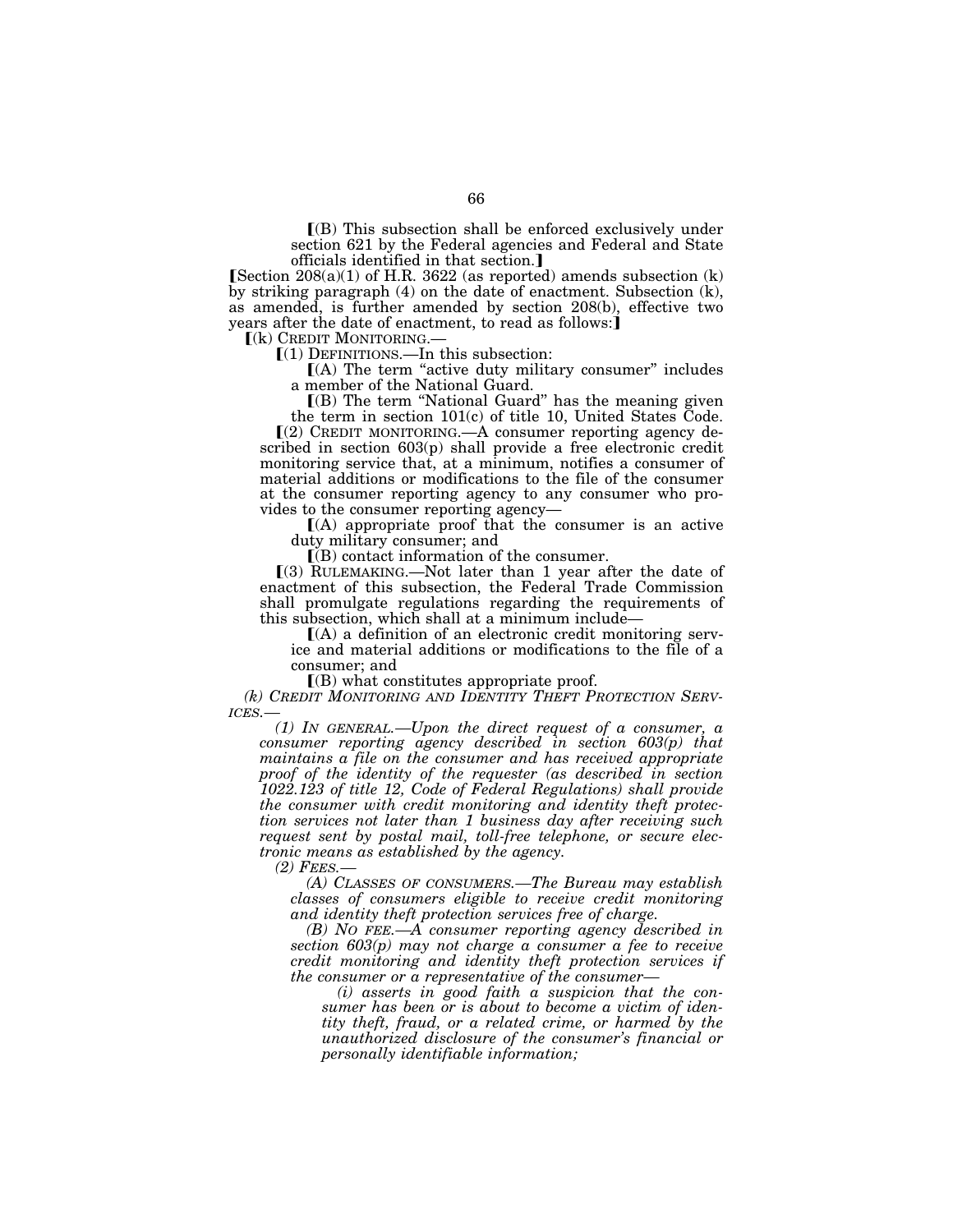*(ii) is unemployed and intends to apply for employment in the 60-day period beginning on the date on which the request is made;* 

*(iii) is a recipient of public welfare assistance;* 

*(iv) is an active duty military consumer or a member of the National Guard (as defined in section 101(c) of title 10, United States Code);* 

*(v) is 65 years of age or older; or* 

*(vi) is a member of a class established by the Bureau under subparagraph (A).* 

*(3) BUREAU RULEMAKING.—The Bureau shall issue regulations—* 

*(A) to define the scope of credit monitoring and identity theft protection services required under this subsection; and* 

*(B) to set a fair and reasonable fee that a consumer reporting agency may charge a consumer (other than a consumer described under paragraph (2)(B)) for such credit monitoring and identity theft protection services.* 

*(4) RELATION TO STATE LAW.—This subsection does not modify or supersede of the laws of any State relating to credit monitoring and identity theft protection services or other similar actions, except to the extent those laws are inconsistent with any provision of this title, and then only to the extent of the inconsistency. For purposes of this subsection, a term or provision of a State law is not inconsistent with the provisions of this subsection if the term or provision affords greater protection to the consumer than the protection provided under this subsection as determined by the Bureau.* 

# \* \* \* \* \* \* \*

## *§ 605C. Credit restoration for victims of predatory mortgage lending*

*(a) IN GENERAL.—A consumer reporting agency may not furnish any consumer report containing any adverse item of information relating to a covered residential mortgage loan (including the origination and servicing of such a loan, any loss mitigation activities related to such a loan, and any foreclosure, deed in lieu of foreclosure, or short sale related to such a loan), if the action or inaction to which the item of information relates—* 

*(1) resulted from an unfair, deceptive, or abusive act or practice, or a fraudulent, discriminatory, or illegal activity of a financial institution, as determined by the Bureau or a court of competent jurisdiction; or* 

*(2) is related to an unfair, deceptive, or abusive act, practice, or a fraudulent, discriminatory, or illegal activity of a financial institution that is the subject of a settlement agreement initiated on behalf of a consumer or consumers and that is between the financial institution and an agency or department of a local, State, or Federal Government, regardless of whether such settlement includes an admission of wrongdoing.* 

*(b) COVERED RESIDENTIAL MORTGAGE LOAN DEFINED.—In this section, the term ''covered residential mortgage loan'' means any loan primarily for personal, family, or household use that is secured*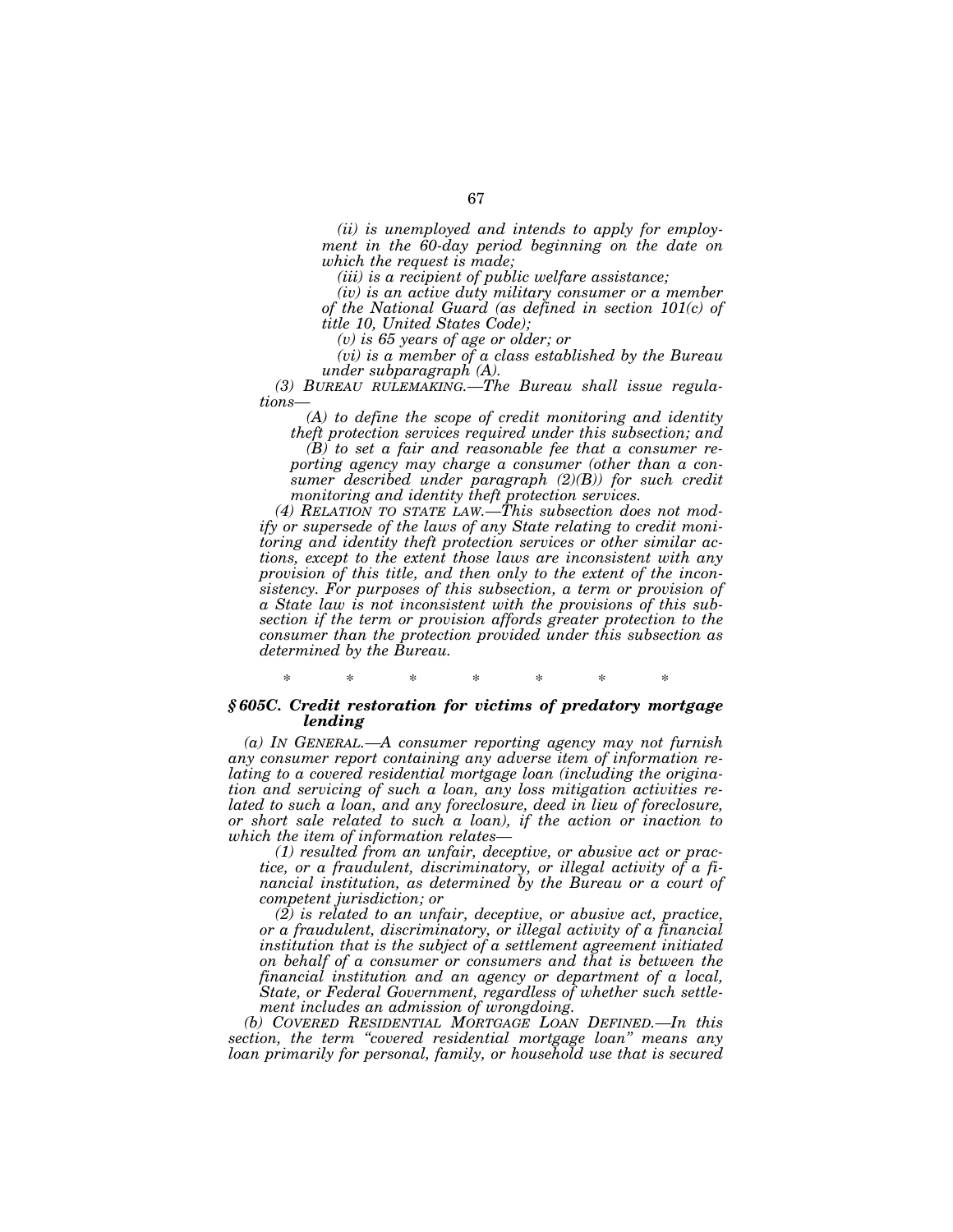*by a mortgage, deed of trust, or other equivalent consensual security interest on a dwelling (as defined in section 103(w) of the Truth in* Lending Act), including a loan in which the proceeds will be used *for—* 

*(1) a manufactured home (as defined in section 603 of the Housing and Community Development Act of 1974 (42 U.S.C. 5402));* 

*(2) any installment sales contract, land contract, or contract for deed on a residential property; or* 

*(3) a reverse mortgage transaction (as defined in section 103 of the Truth in Lending Act).* 

# *§ 605D. Private education loan credit restoration for defrauded student borrowers who attend certain proprietary educational institution or career education programs*

*(a) PROCESS FOR CERTIFICATION AS A QUALIFYING PRIVATE EDU-*

*CATION IN GENERAL.—A consumer may submit a request to the Bureau, along with a defraudment claim, to be certified as a qualifying private education loan borrower with respect to a private education loan.* 

*(2) CERTIFICATION.—The Bureau shall certify a consumer described in paragraph (1) as a qualifying private education loan borrower with respect to a private education loan if the Bureau or a court of competent jurisdiction determines that the consumer has a valid defraudment claim with respect to such loan.* 

*(b) REMOVAL OF ADVERSE INFORMATION.—Upon receipt of a notice described in subsection (d)(5), a consumer reporting agency shall remove any adverse information relating to any private education loan with respect to which a consumer is a qualifying private education loan borrower from any consumer report within 45 calendar days of receipt of such notification.* 

*(c) DISCLOSURE.—The Bureau shall disclose the results of a certification determination in writing to the consumer that provides a clear and concise explanation of the basis for the determination of whether such consumer is a qualifying private education loan borrower with respect to a private education loan and, as applicable, an explanation of the consumer's right to have adverse information relating to such loan removed from their consumer report by a consumer reporting agency.* 

*(d) PROCEDURES.—The Bureau shall—* 

*(1) establish procedures for a consumer to submit a request described in subsection (a);* 

*(2) establish procedures to efficiently review, accept, and process such a request;* 

*(3) develop ongoing outreach initiatives and education programs to inform consumers of the circumstances under which such consumer may be eligible to be certified as a qualifying private education loan borrower with respect to a private education loan;* 

*(4) establish procedures, including the manner, form, and content of the notice informing a private educational loan holder of the prohibition on reporting any adverse information relat-*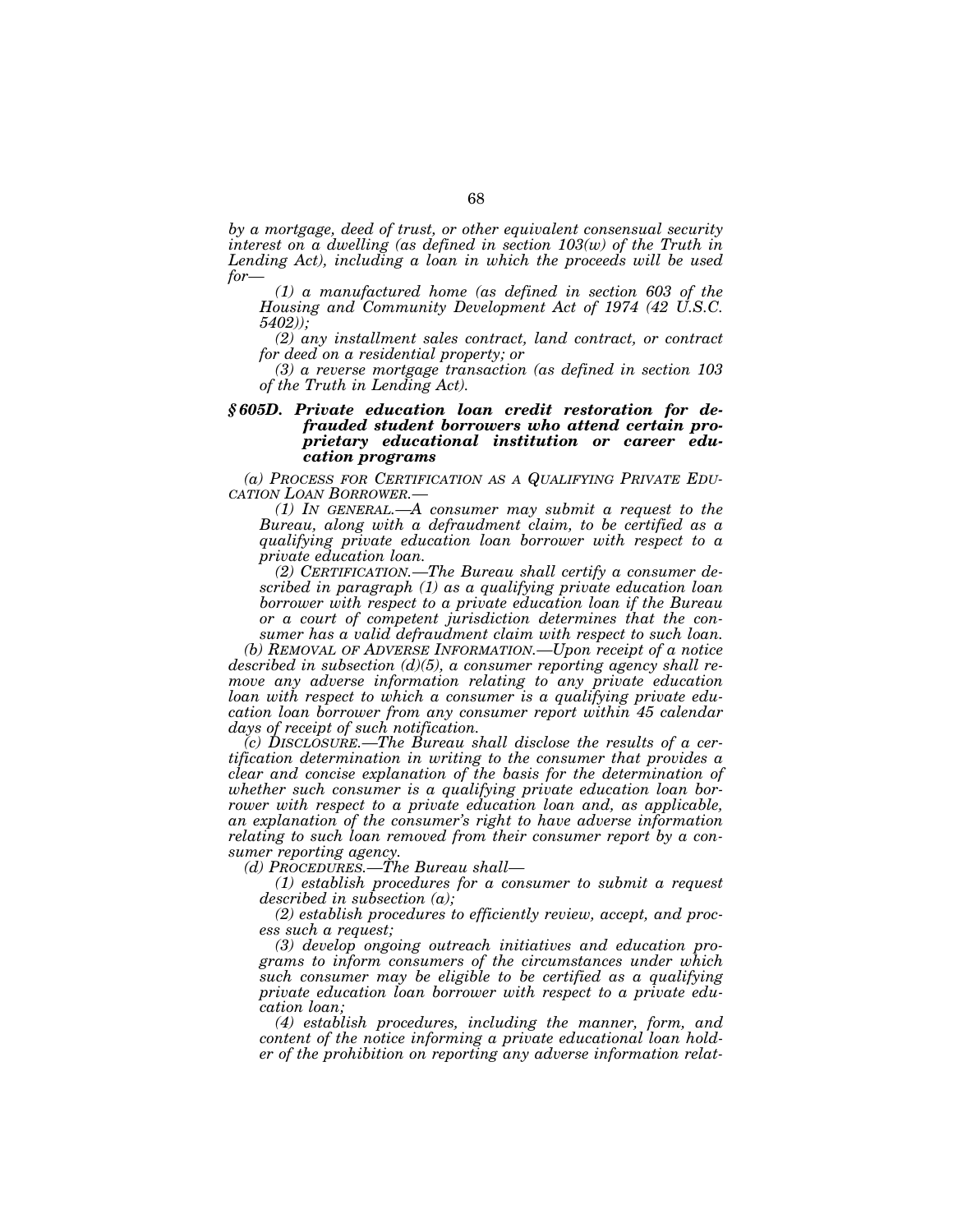*ing to a private education loan with respect to which a consumer is a qualifying private education loan borrower; and* 

*(5) establish procedures, including the manner, form, and content of the notice informing a consumer reporting agency of the obligation to remove any adverse information as described in subsection (c).* 

*(e) STANDARDIZED REPORTING CODES.—A consumer reporting agency shall develop standardized reporting codes for use by private education loan holders to identify and report a qualifying private education loan borrower's status of a request to remove any adverse information relating to any private education loan with respect to which such consumer is a qualifying private education loan borrower. A consumer report in which a person furnishes such codes shall be deemed to comply with the requirements for accuracy and completeness required under sections 623(a)(1) and 630. Such codes shall not appear on any report provided to a third party, and shall be removed from the consumer's credit report upon the successful restoration of the consumer's credit under this section.* 

*(f) DEFRAUDMENT CLAIM DEFINED.—For purposes of this section, the term ''defraudment claim'' means a claim made with respect to a consumer who is a borrower of a private education loan with respect to a proprietary educational institution or career education program in which the consumer alleges that—* 

*(1) the proprietary educational institution or career education program—* 

*(A) engaged in an unfair, deceptive, or abusive act or practice, or a fraudulent, discriminatory, or illegal activity—* 

*(i) as defined by State law of the State in which the proprietary educational institution or career education program is headquartered or maintains or maintained significant operations; or* 

*(ii) under Federal law;* 

*(B) is the subject of an enforcement order, a settlement agreement, a memorandum of understanding, a suspension of tuition assistance, or any other action relating to an unfair, deceptive, or abusive act or practice that is between the proprietary educational institution or career education program and an agency or department of a local, State, or Federal Government; or* 

*(C) misrepresented facts to students or accrediting agencies or associations about graduation or gainful employment rates in recognized occupations or failed to provide the coursework necessary for students to successfully obtain a professional certification or degree from the proprietary educational institution or career education program; or* 

*(2) the consumer has submitted a valid defense to repayment claim with respect to such loan, as determined by the Secretary of Education.* 

# *§ 605E. Financial abuse prevention*

*For a consumer who is the victim of intentionally abusive or harmful financial behavior, as determined by a court of competent jurisdiction including a family court, juvenile court, or other court*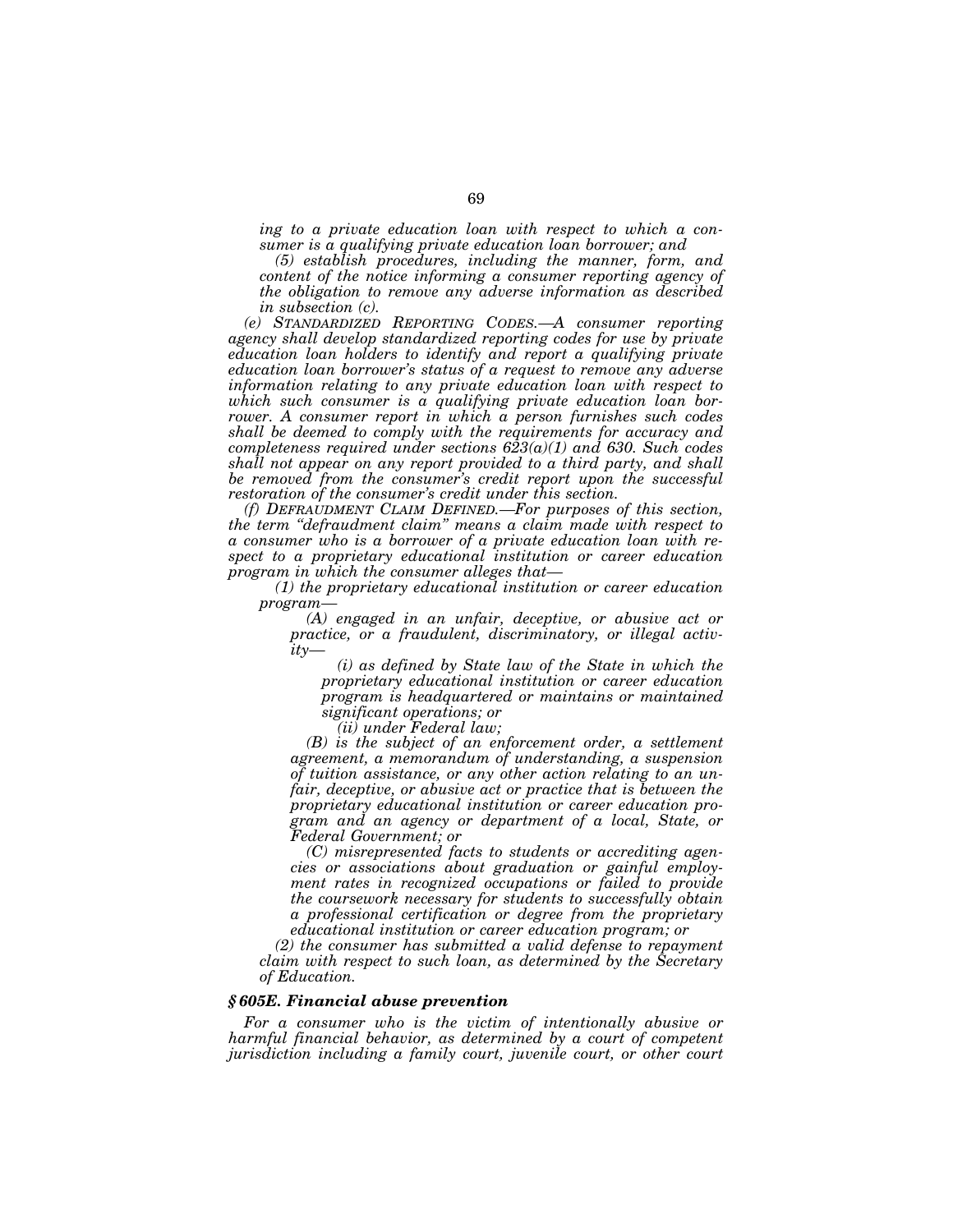*with personal jurisdiction, that was conducted by a spouse, family or household member, caregiver, or person with whom such consumer had a dating relationship in a manner which resulted in the inclusion of an adverse item of information on the consumer report of the consumer, and the consumer did not participate in or consent to such behavior, the consumer may apply to a court of competent jurisdiction, including a family court, juvenile court, or other court with personal jurisdiction, for an order to require the removal of such adverse information from the consumer's file maintained by any consumer reporting agency.* 

\* \* \* \* \* \* \*

## **§ 609. Disclosures to consumers**

(a) Every consumer reporting agency shall, upon request, and subject to section  $610(a)(1)$ , clearly and accurately disclose to the consumer:

(1) All information in the consumer's file at the time of the request, except that—

(A) if the consumer to whom the file relates requests that the first 5 digits of the social security number (or similar identification number) of the consumer not be included in the disclosure and the consumer reporting agency has received appropriate proof of the identity of the requester, the consumer reporting agency shall so truncate such number in such disclosure; and

(B) nothing in this paragraph shall be construed to require a consumer reporting agency to disclose to a consumer any information concerning credit scores or any other risk scores or predictors relating to the consumer.

(2) The sources of the information; except that the sources of information acquired solely for use in preparing an investigative consumer report and actually used for no other purpose need not be disclosed: *Provided,* That in the event an action is brought under this title, such sources shall be available to the plaintiff under appropriate discovery procedures in the court in which the action is brought.

(3)(A) Identification of each person (including each end-user identified under section  $607(e)(1)$  that procured a consumer report—

(i) for employment purposes, during the 2-year period preceding the date on which the request is made; or

(ii) for any other purpose, during the 1-year period preceding the date on which the request is made.

(B) An identification of a person under subparagraph (A) shall include—

(i) the name of the person or, if applicable, the trade name (written in full) under which such person conducts business; and

(ii) upon request of the consumer, the address and telephone number of the person.

 $(C)$  Subparagraph  $(A)$  does not apply if—

(i) the end user is an agency or department of the United States Government that procures the report from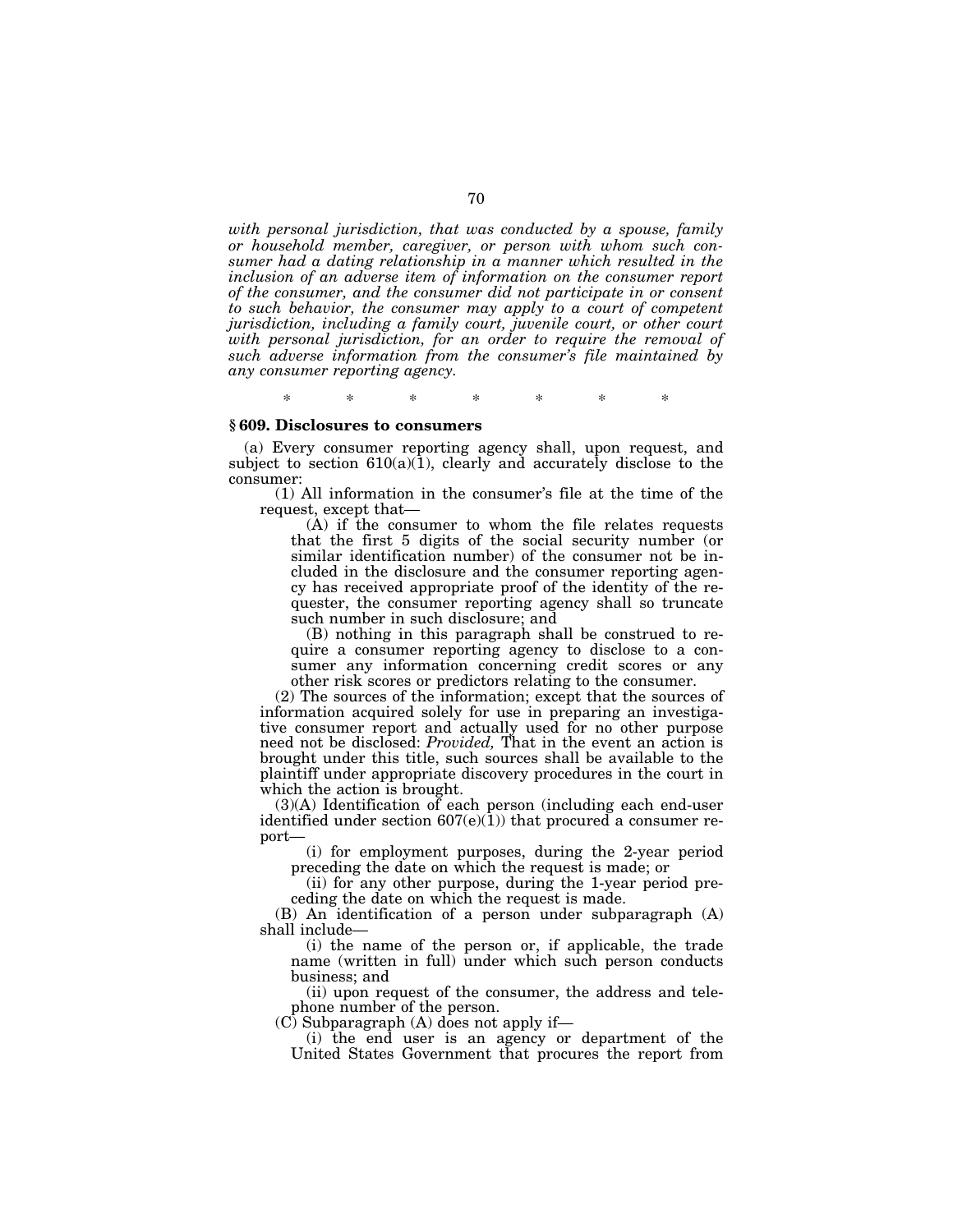the person for purposes of determining the eligibility of the consumer to whom the report relates to receive access or continued access to classified information (as defined in section  $604(b)(4)(E)(i)$ ; and

(ii) the head of the agency or department makes a written finding as prescribed under section  $604(b)(4)(A)$ .

(4) The dates, original payees, and amounts of any checks upon which is based any adverse characterization of the consumer, included in the file at the time of the disclosure.

(5) A record of all inquiries received by the agency during the 1-year period preceding the request that identified the consumer in connection with a credit or insurance transaction that was not initiated by the consumer.

(6) If the consumer requests the credit file and not the credit score, a statement that the consumer may request and obtain a credit score.

(b) The requirements of subsection (a) respecting the disclosure of sources of information and the recipients of consumer reports do not apply to information received or consumer reports furnished prior to the effective date of this title except to the extent that the matter involved is contained in the files of the consumer reporting agency on that date.

(c) SUMMARY OF RIGHTS TO OBTAIN AND DISPUTE INFORMATION IN CONSUMER REPORTS AND TO OBTAIN CREDIT SCORES.—

 $(1)$  COMMISSION SUMMARY OF RIGHTS REQUIRED.—<br> $(A)$  In GENERAL.—The Commission shall prepare a model summary of the rights of consumers under this title.

(B) CONTENT OF SUMMARY.—The summary of rights prepared under subparagraph (A) shall include a description of—

(i) the right of a consumer to obtain a copy of a consumer report under subsection (a) from each consumer reporting agency;

(ii) the frequency and circumstances under which a consumer is entitled to receive a consumer report without charge under section 612;

(iii) the right of a consumer to dispute information in the file of the consumer under section 611;

(iv) the right of a consumer to obtain a credit score from a consumer reporting agency, and a description of how to obtain a credit score;

(v) the method by which a consumer can contact, and obtain a consumer report from, a consumer reporting agency without charge, as provided in the regulations of the Bureau prescribed under section  $211(c)$ of the Fair and Accurate Credit Transactions Act of 2003; and

(vi) the method by which a consumer can contact, and obtain a consumer report from, a consumer reporting agency described in section 603(w), as provided in the regulations of the Bureau prescribed under section  $612(a)(1)(C)$ .

(C) AVAILABILITY OF SUMMARY OF RIGHTS.—The Commission shall—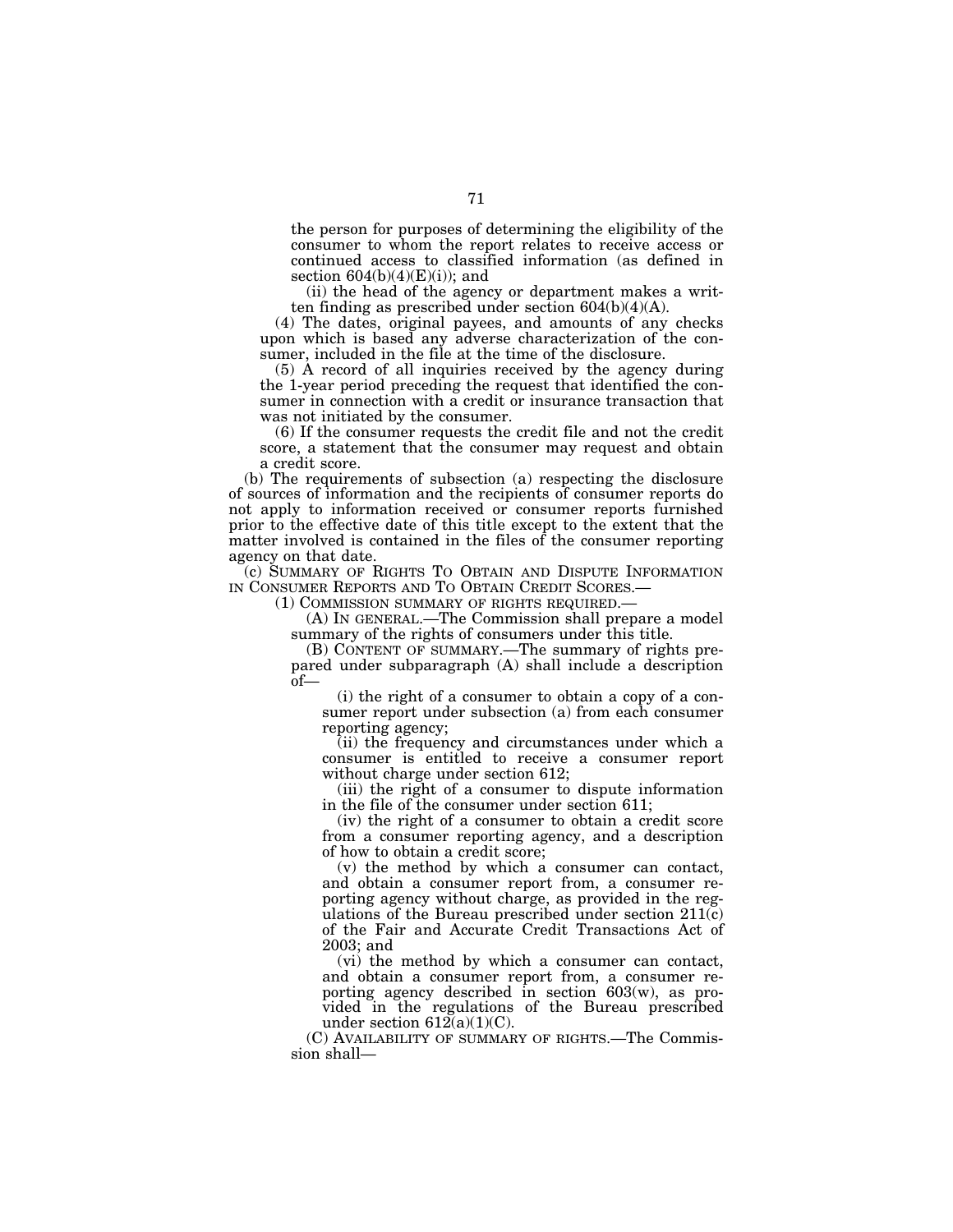(i) actively publicize the availability of the summary of rights prepared under this paragraph;

(ii) conspicuously post on its Internet website the availability of such summary of rights; and

(iii) promptly make such summary of rights available to consumers, on request.

(2) SUMMARY OF RIGHTS REQUIRED TO BE INCLUDED WITH AGENCY DISCLOSURES.—A consumer reporting agency shall provide to a consumer, with each written disclosure by the agency to the consumer under this section—

(A) the summary of rights prepared by the Bureau under paragraph (1);

 $(B)$  in the case of a [consumer reporting agency described in section 603(p)] *consumer reporting agency described in subsection (p) or (x) of section 603*, a toll-free telephone number established by [the agency] *such an agency*, at which personnel are accessible to consumers during normal business hours *and an Internet website address*;

(C) a list of all Federal agencies responsible for enforcing any provision of this title, and the address and any appropriate phone number of each such agency, in a form that will assist the consumer in selecting the appropriate agency;

(D) a statement that the consumer may have additional rights under State law, and that the consumer may wish to contact a State or local consumer protection agency or a State attorney general (or the equivalent thereof) to learn of those rights; and

(E) a statement that a consumer reporting agency is not required to remove accurate derogatory information from the file of a consumer, unless the information is  $\lceil$  outdated under section 605 or] *outdated, required to be removed, or* cannot be verified.

(d) SUMMARY OF RIGHTS OF IDENTITY THEFT VICTIMS.—

(1) IN GENERAL.—The Commission, in consultation with the Federal banking agencies and the National Credit Union Administration, shall prepare a model summary of the rights of consumers under this title with respect to the procedures for remedying the effects of fraud or identity theft involving credit, an electronic fund transfer, or an account or transaction at or with a financial institution or other creditor.

(2) SUMMARY OF RIGHTS AND CONTACT INFORMATION.—Beginning 60 days after the date on which the model summary of rights is prescribed in final form by the Bureau pursuant to paragraph (1), if any consumer contacts a consumer reporting agency and expresses a belief that the consumer is a victim of fraud or identity theft involving credit, an electronic fund transfer, or an account or transaction at or with a financial institution or other creditor, the consumer reporting agency shall, in addition to any other action that the agency may take, provide the consumer with a summary of rights that contains all of the information required by the Bureau under paragraph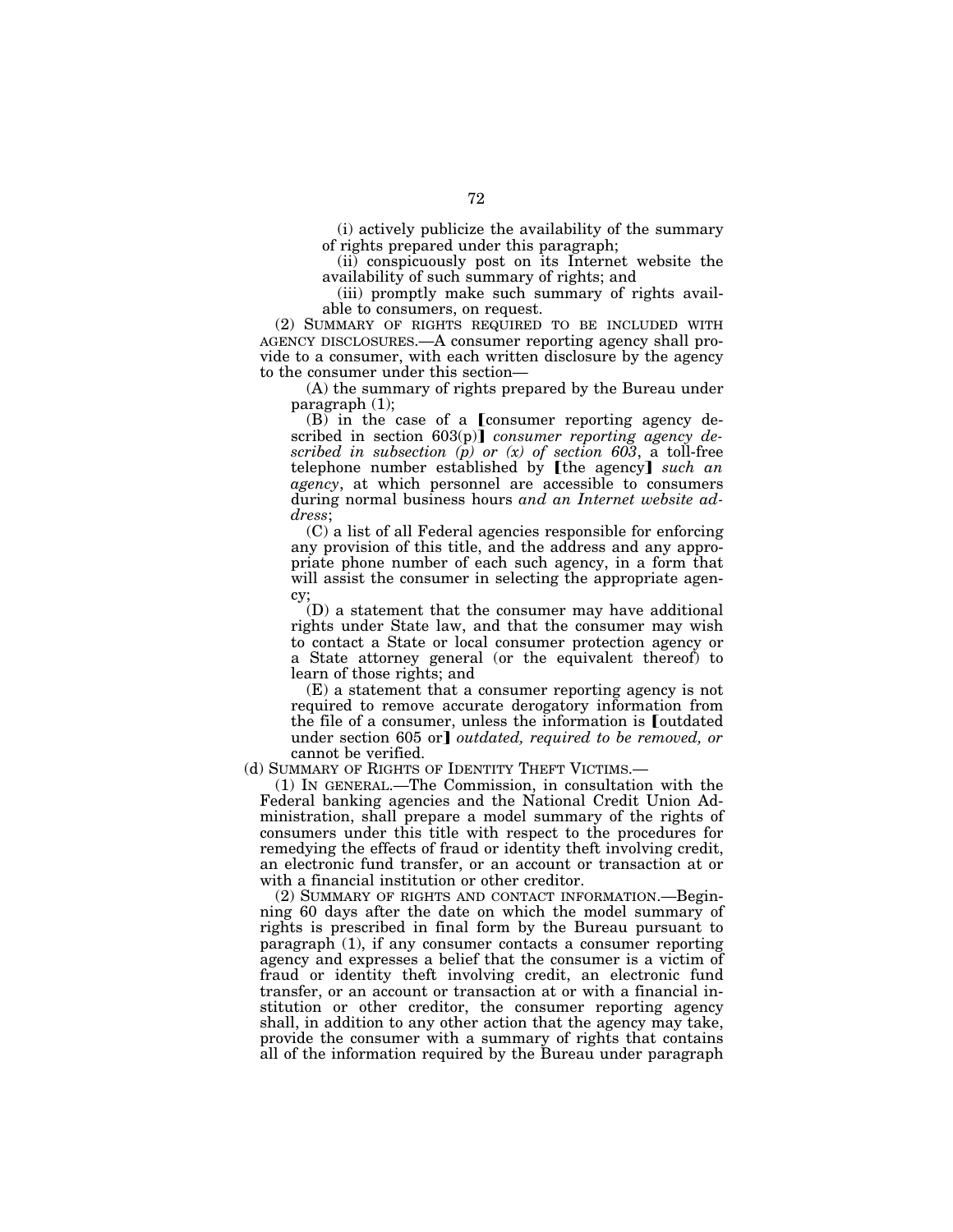(1), and information on how to contact the Bureau to obtain more detailed information.

(e) INFORMATION AVAILABLE TO VICTIMS.— (1) IN GENERAL.—For the purpose of documenting fraudulent transactions [resulting from identity theft], not later than 30 days after the date of receipt of a request from a victim in accordance with paragraph  $(3)$ , and subject to verification of the identity of the victim and the [claim of identity theft] *claim of fraudulent activity* in accordance with paragraph (2), a business entity that has provided credit to, provided for consideration products, goods, or services to, accepted payment from, or otherwise entered into a commercial transaction for consideration with, a person who has allegedly made unauthorized use of the means of identification of the victim, shall provide a copy of application and business transaction records in the control of the business entity, whether maintained by the business entity or by another person on behalf of the business entity, evidencing [any transaction alleged to be a result of identity theft] *any fraudulent transaction* to—

(A) the victim;

(B) any Federal, State, or local government law enforcement agency or officer specified by the victim in such a request; or

(C) any law enforcement agency investigating the identity theft and authorized by the victim to take receipt of records provided under this subsection.

(2) VERIFICATION OF IDENTITY AND CLAIM.—Before a business entity provides any information under paragraph (1), unless the business entity, at its discretion, otherwise has a high degree of confidence that it knows the identity of the victim making a request under paragraph (1), the victim shall provide to the business entity—

(A) as proof of positive identification of the victim, at the election of the business entity—

(i) the presentation of a government-issued identification card;

(ii) personally identifying information of the same type as was provided to the business entity by the unauthorized person; or

(iii) personally identifying information that the business entity typically requests from new applicants or for new transactions, at the time of the victim's request for information, including any documentation described in clauses (i) and (ii); and

 $(B)$  as proof of a claim of  $\Box$  [identity theft, at the election of the business entity] *fraudulent activity*—

 $(i)$  a copy of a police report evidencing the claim of the victim of identity theft; and

 $\left[$ (ii) a properly completed–

 $\left[ \Pi \right]$  copy of a standardized affidavit of identity theft developed and made available by the Bureau; or

 $\overline{I(II)}$  an affidavit of fact that is acceptable to the business entity for that purpose.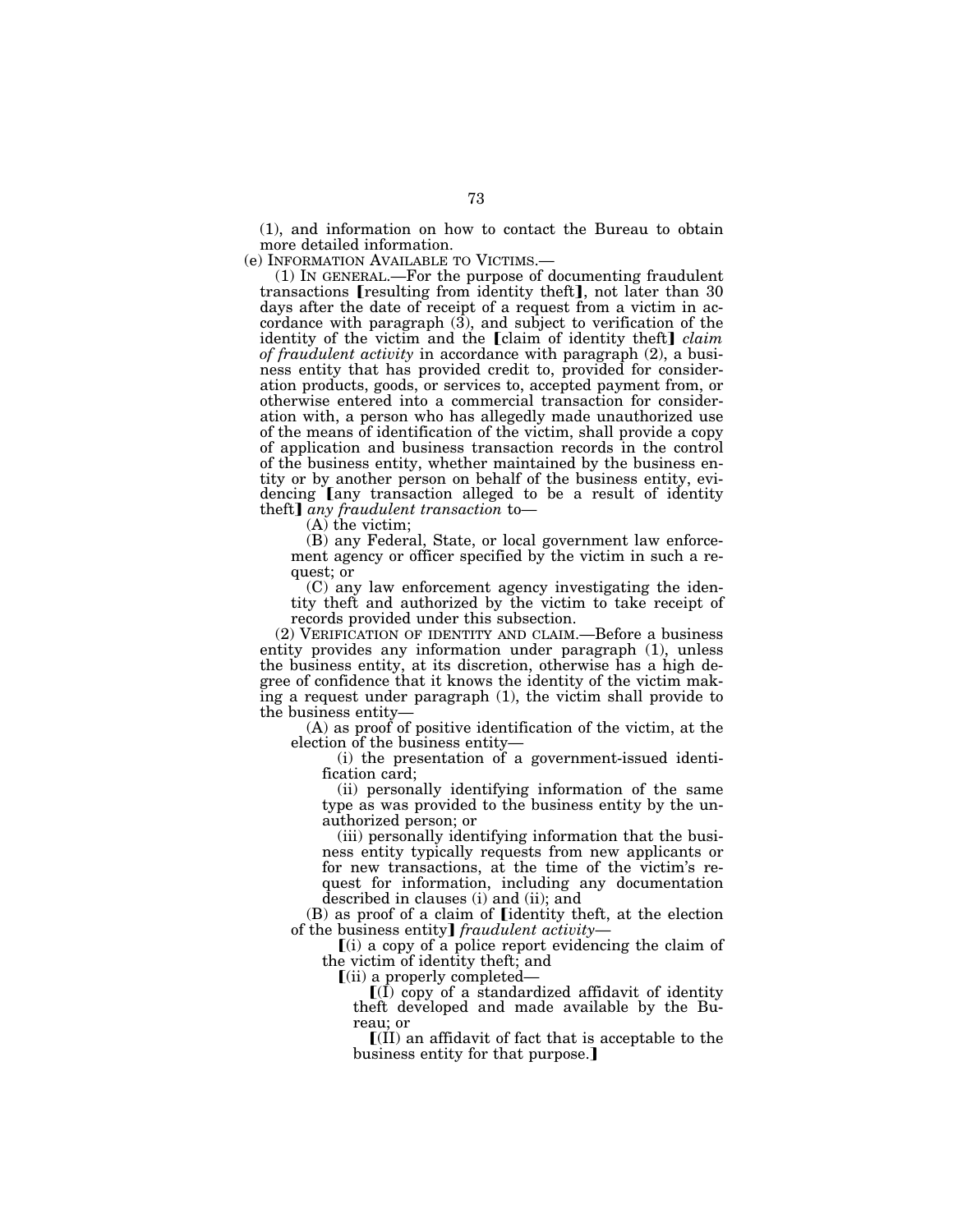*(ii) an affidavit of fact that is acceptable to the business entity for that purpose.* 

(3) PROCEDURES.—The request of a victim under paragraph  $(1)$  shall-

(A) be in writing;

(B) be mailed to an address specified by the business entity, if any; and

(C) if asked by the business entity, include relevant information about any transaction alleged to be a result of **[identity theft]** *fraudulent activity* to facilitate compliance with this section including—

(i) if known by the victim (or if readily obtainable by the victim), the date of the application or transaction; and

(ii) if known by the victim (or if readily obtainable by the victim), any other identifying information such as an account or transaction number.

(4) NO CHARGE TO VICTIM.—Information required to be provided under paragraph (1) shall be so provided without charge.

(5) AUTHORITY TO DECLINE TO PROVIDE INFORMATION.—A business entity may decline to provide information under paragraph (1) if, in the exercise of good faith, the business entity determines that—

(A) this subsection does not require disclosure of the information;

(B) after reviewing the information provided pursuant to paragraph (2), the business entity does not have a high degree of confidence in knowing the true identity of the individual requesting the information;

(C) the request for the information is based on a misrepresentation of fact by the individual requesting the information relevant to the request for information; or

(D) the information requested is Internet navigational data or similar information about a person's visit to a website or online service.

(6) LIMITATION ON LIABILITY.—Except as provided in section 621, sections 616 and 617 do not apply to any violation of this subsection.

(7) LIMITATION ON CIVIL LIABILITY.—No business entity may be held civilly liable under any provision of Federal, State, or other law for disclosure, made in good faith pursuant to this subsection.

 $(8)$  No NEW RECORDKEEPING OBLIGATION.—Nothing in this subsection creates an obligation on the part of a business entity to obtain, retain, or maintain information or records that are not otherwise required to be obtained, retained, or maintained in the ordinary course of its business or under other applicable law.]

 $(9)$   $(8)$  RULE OF CONSTRUCTION.—

(A) IN GENERAL.—No provision of subtitle A of title V of Public Law 106–102, prohibiting the disclosure of financial information by a business entity to third parties shall be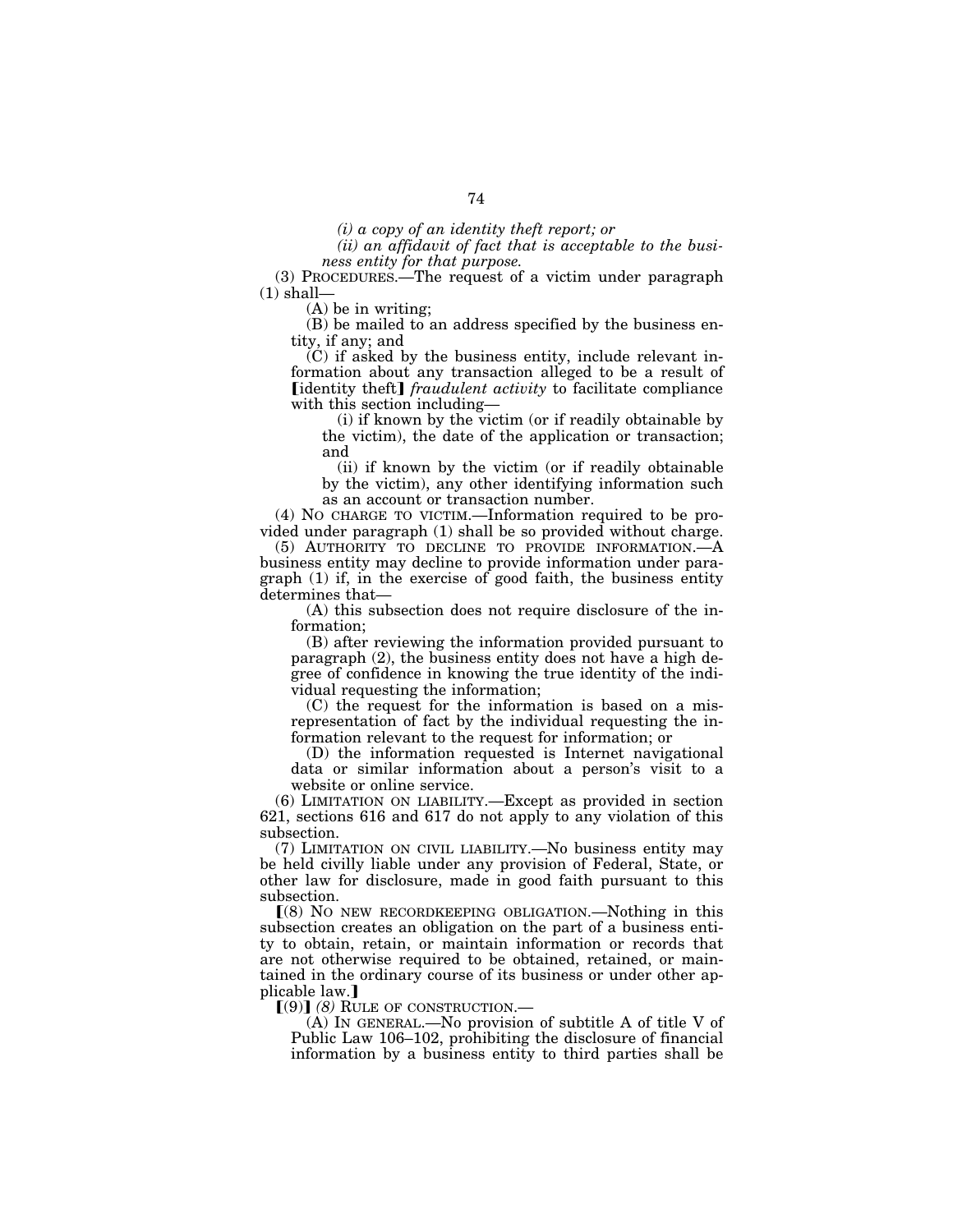used to deny disclosure of information to the victim under this subsection.

(B) LIMITATION.—Except as provided in subparagraph (A), nothing in this subsection permits a business entity to disclose information, including information to law enforcement under subparagraphs  $(\bar{B})$  and  $(\bar{C})$  of paragraph  $(1)$ , that the business entity is otherwise prohibited from disclosing under any other applicable provision of Federal or State law.

 $[(10)]$  (9) AFFIRMATIVE DEFENSE.—In any civil action brought to enforce this subsection, it is an affirmative defense (which the defendant must establish by a preponderance of the evidence) for a business entity to file an affidavit or answer stating that—

(A) the business entity has made a reasonably diligent search of its available business records; and

(B) the records requested under this subsection do not exist or are not reasonably available.

 $[(11)]$  (10) DEFINITION OF VICTIM.—For purposes of this subsection, the term ''victim'' means a consumer whose means of identification or financial information has been used or transferred (or has been alleged to have been used or transferred) without the authority of that consumer, with the intent to commit, or to aid or abet, an identity theft [or a similar crime], *fraud, or a related crime*.

 $[(12)]$   $(11)$  EFFECTIVE DATE.—This subsection shall become effective 180 days after the date of enactment of this subsection.

ø(13)¿ *(12)* EFFECTIVENESS STUDY.—Not later than 18 months after the date of enactment of this subsection, the Comptroller General of the United States shall submit a report to Congress assessing the effectiveness of this provision.<br>(f) DISCLOSURE OF CREDIT SCORES.—

 $(1)$  In GENERAL.—Upon the request of a consumer for a credit score, a consumer reporting agency shall supply to the consumer a statement indicating that the information and credit scoring model may be different than the credit score that may be used by the lender, and a notice which shall include—

(A) the current credit score of the consumer or the most recent credit score of the consumer that was previously calculated by the credit reporting agency for a purpose related to the extension of credit;

(B) the range of possible credit scores under the model used;

(C) all of the key factors that adversely affected the credit score of the consumer in the model used, the total number of which shall not exceed 4, subject to paragraph (9);

(D) the date on which the credit score was created; and (E) the name of the person or entity that provided the credit score or credit file upon which the credit score was created.

(2) DEFINITIONS.—For purposes of this subsection, the following definitions shall apply:

(A) CREDIT SCORE.—The term ''credit score''—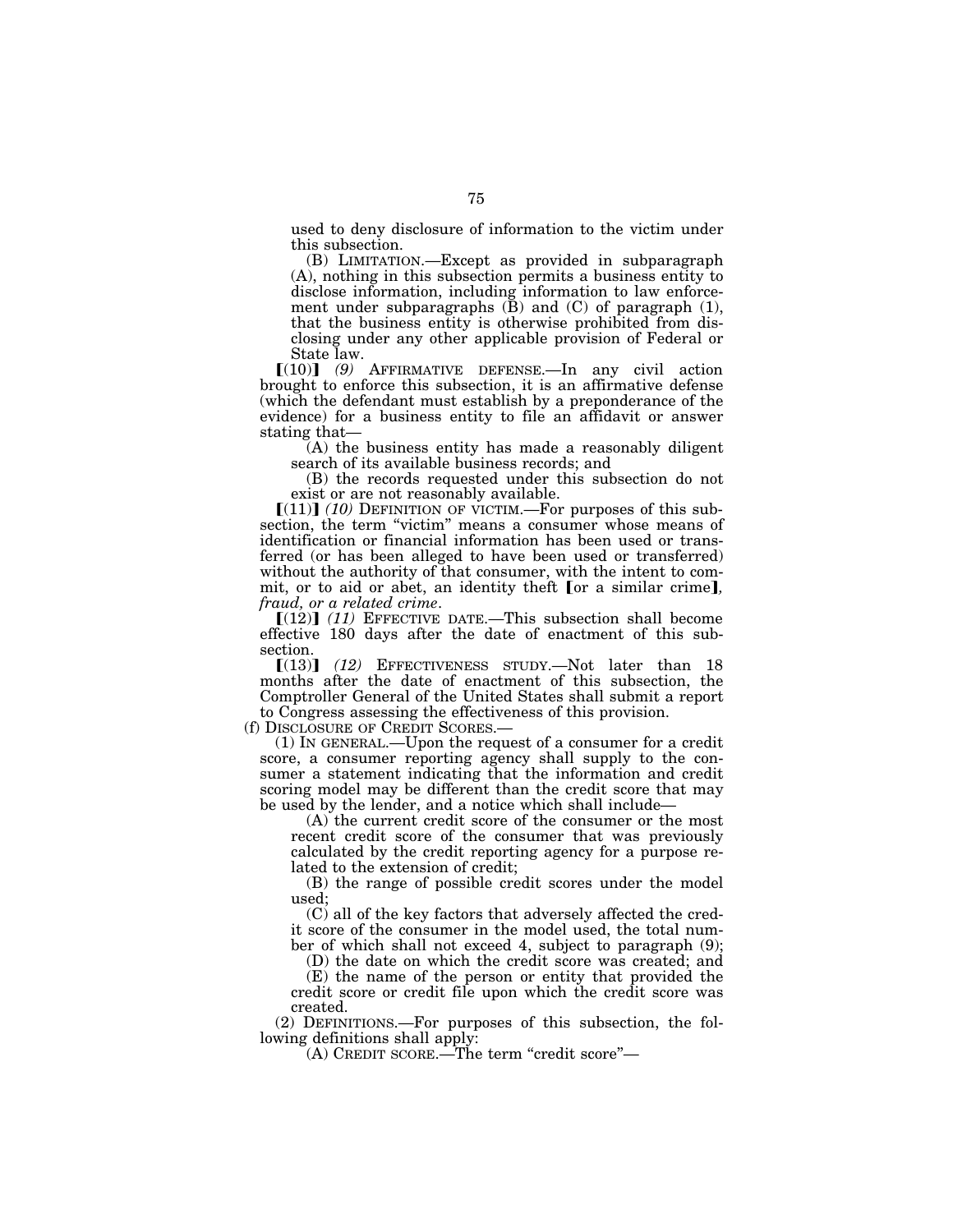(i) means a numerical value or a categorization derived from a statistical tool or modeling system used by a person who makes or arranges a loan to predict the likelihood of certain credit behaviors, including default (and the numerical value or the categorization derived from such analysis may also be referred to as a "risk predictor" or "risk score"; and

(ii) does not include—

(I) any mortgage score or rating of an automated underwriting system that considers one or more factors in addition to credit information, including the loan to value ratio, the amount of down payment, or the financial assets of a consumer; or

(II) any other elements of the underwriting process or underwriting decision.

(B) KEY FACTORS.—The term ''key factors'' means all relevant elements or reasons adversely affecting the credit score for the particular individual, listed in the order of their importance based on their effect on the credit score.

(3) TIMEFRAME AND MANNER OF DISCLOSURE.—The information required by this subsection shall be provided in the same timeframe and manner as the information described in subsection (a).

(4) APPLICABILITY TO CERTAIN USES.—This subsection shall not be construed so as to compel a consumer reporting agency to develop or disclose a score if the agency does not—

(A) distribute scores that are used in connection with residential real property loans; or

(B) develop scores that assist credit providers in understanding the general credit behavior of a consumer and predicting the future credit behavior of the consumer.

(5) APPLICABILITY TO CREDIT SCORES DEVELOPED BY ANOTHER PERSON.—

(A) IN GENERAL.—This subsection shall not be construed to require a consumer reporting agency that distributes credit scores developed by another person or entity to provide a further explanation of them, or to process a dispute arising pursuant to section 611, except that the consumer reporting agency shall provide the consumer with the name and address and website for contacting the person or entity who developed the score or developed the methodology of the score.

(B) EXCEPTION.—This paragraph shall not apply to a consumer reporting agency that develops or modifies scores that are developed by another person or entity.

(6) MAINTENANCE OF CREDIT SCORES NOT REQUIRED.—This subsection shall not be construed to require a consumer reporting agency to maintain credit scores in its files.

(7) COMPLIANCE IN CERTAIN CASES.—In complying with this subsection, a consumer reporting agency shall—

(A) supply the consumer with a credit score that is derived from a credit scoring model that is widely distributed to users by that consumer reporting agency in connection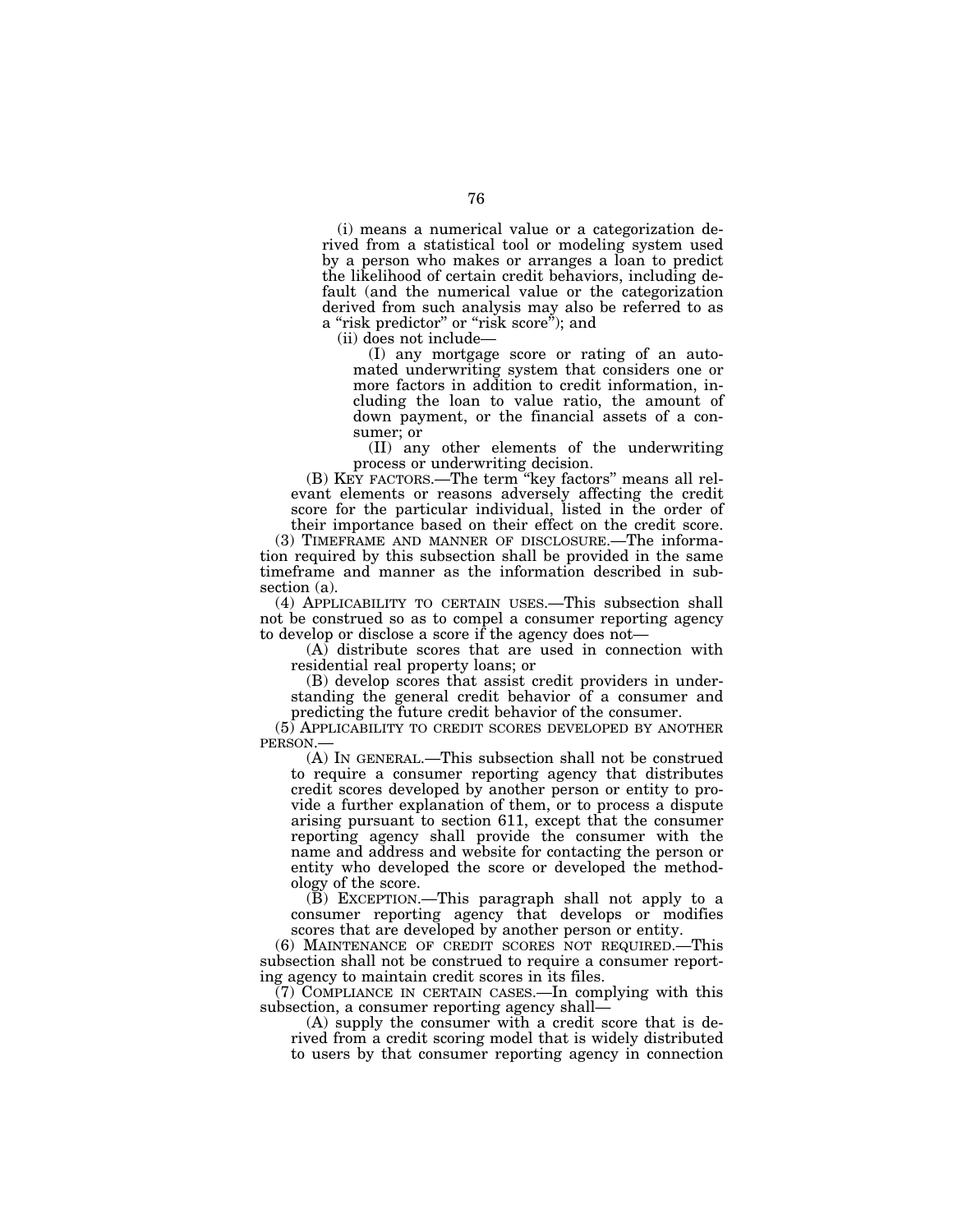with residential real property loans or with a credit score that assists the consumer in understanding the credit scoring assessment of the credit behavior of the consumer and predictions about the future credit behavior of the consumer; and

(B) a statement indicating that the information and credit scoring model may be different than that used by the lender.

(8) FAIR AND REASONABLE FEE.—A consumer reporting agency may charge a fair and reasonable fee, as determined by the Bureau, for providing the information required under this subsection.

(9) USE OF ENQUIRIES AS A KEY FACTOR.—If a key factor that adversely affects the credit score of a consumer consists of the number of enquiries made with respect to a consumer report, that factor shall be included in the disclosure pursuant to paragraph (1)(C) without regard to the numerical limitation in such paragraph.

(g) DISCLOSURE OF CREDIT SCORES BY CERTAIN MORTGAGE LEND-ERS.—

(1) IN GENERAL.—Any person who makes or arranges loans and who uses a consumer credit score, as defined in subsection (f), in connection with an application initiated or sought by a consumer for a closed end loan or the establishment of an open end loan for a consumer purpose that is secured by 1 to 4 units of residential real property (hereafter in this subsection referred to as the "lender") shall provide the following to the consumer as soon as reasonably practicable:

(A) INFORMATION REQUIRED UNDER SUBSECTION (f).—

(i) IN GENERAL.—A copy of the information identified in subsection (f) that was obtained from a consumer reporting agency or was developed and used by the user of the information.

(ii) NOTICE UNDER SUBPARAGRAPH (D).—In addition to the information provided to it by a third party that provided the credit score or scores, a lender is only required to provide the notice contained in subparagraph (D).

(B) DISCLOSURES IN CASE OF AUTOMATED UNDERWRITING SYSTEM.—

(i) IN GENERAL.—If a person that is subject to this subsection uses an automated underwriting system to underwrite a loan, that person may satisfy the obligation to provide a credit score by disclosing a credit score and associated key factors supplied by a consumer reporting agency.

(ii) NUMERICAL CREDIT SCORE.—However, if a numerical credit score is generated by an automated underwriting system used by an enterprise, and that score is disclosed to the person, the score shall be disclosed to the consumer consistent with subparagraph (C).

(iii) ENTERPRISE DEFINED.—For purposes of this subparagraph, the term ''enterprise'' has the same mean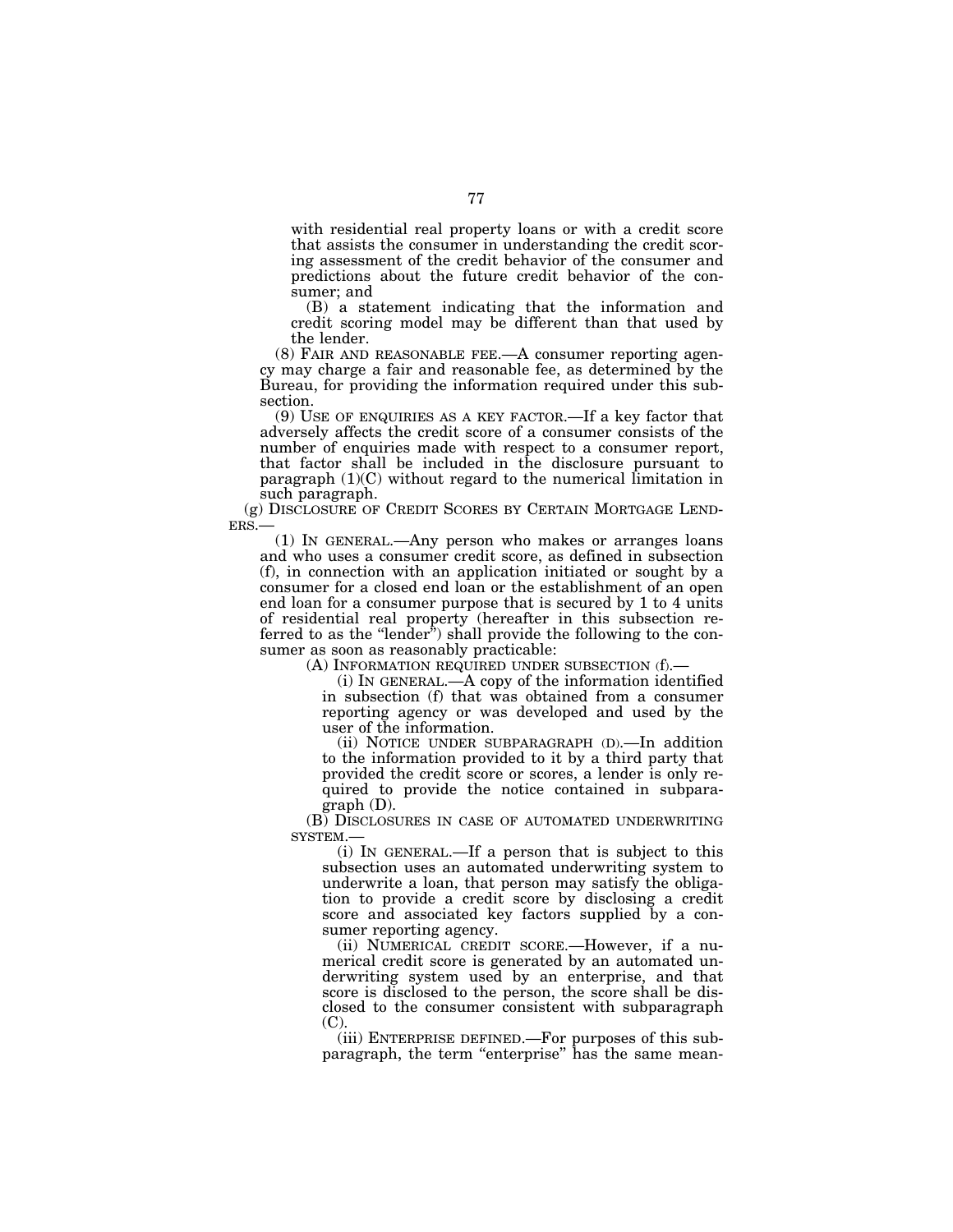ing as in paragraph (6) of section 1303 of the Federal Housing Enterprises Financial Safety and Soundness Act of 1992.

(C) DISCLOSURES OF CREDIT SCORES NOT OBTAINED FROM A CONSUMER REPORTING AGENCY.—A person that is subject to the provisions of this subsection and that uses a credit score, other than a credit score provided by a consumer reporting agency, may satisfy the obligation to provide a credit score by disclosing a credit score and associated key factors supplied by a consumer reporting agency.

(D) NOTICE TO HOME LOAN APPLICANTS.—A copy of the following notice, which shall include the name, address, and telephone number of each consumer reporting agency providing a credit score that was used:

## ''NOTICE TO THE HOME LOAN APPLICANT

''In connection with your application for a home loan, the lender must disclose to you the score that a consumer reporting agency distributed to users and the lender used in connection with your home loan, and the key factors affecting your credit scores.

''The credit score is a computer generated summary calculated at the time of the request and based on information that a consumer reporting agency or lender has on file. The scores are based on data about your credit history and payment patterns. Credit scores are important because they are used to assist the lender in determining whether you will obtain a loan. They may also be used to determine what interest rate you may be offered on the mortgage. Credit scores can change over time, depending on your conduct, how your credit history and payment patterns change, and how credit scoring technologies change.

''Because the score is based on information in your credit history, it is very important that you review the credit-related information that is being furnished to make sure it is accurate. Credit records may vary from one company to another.

''If you have questions about your credit score or the credit information that is furnished to you, contact the consumer reporting agency at the address and telephone number provided with this notice, or contact the lender, if the lender developed or generated the credit score. The consumer reporting agency plays no part in the decision to take any action on the loan application and is unable to provide you with specific reasons for the decision on a loan application.

''If you have questions concerning the terms of the loan, contact the lender."

> (E) ACTIONS NOT REQUIRED UNDER THIS SUBSECTION.— This subsection shall not require any person to—

(i) explain the information provided pursuant to subsection (f);

(ii) disclose any information other than a credit score or key factors, as defined in subsection (f);

(iii) disclose any credit score or related information obtained by the user after a loan has closed;

(iv) provide more than 1 disclosure per loan transaction; or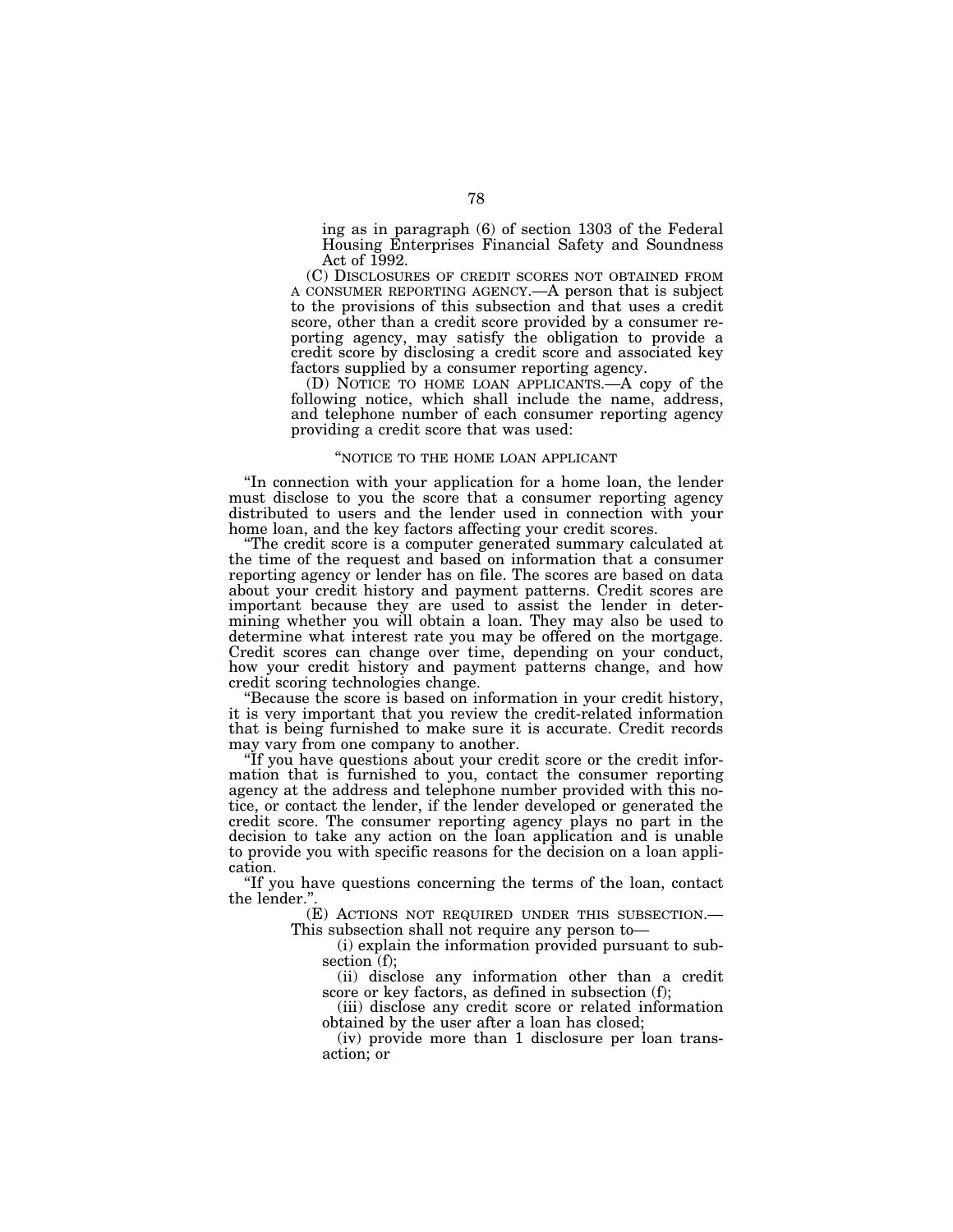(v) provide the disclosure required by this subsection when another person has made the disclosure to the consumer for that loan transaction.

(F) NO OBLIGATION FOR CONTENT.—

(i) IN GENERAL.—The obligation of any person pursuant to this subsection shall be limited solely to providing a copy of the information that was received from the consumer reporting agency.

(ii) LIMIT ON LIABILITY.<sup>-</sup>No person has liability under this subsection for the content of that information or for the omission of any information within the report provided by the consumer reporting agency.

(G) PERSON DEFINED AS EXCLUDING ENTERPRISE.—As used in this subsection, the term ''person'' does not include an enterprise (as defined in paragraph (6) of section 1303 of the Federal Housing Enterprises Financial Safety and Soundness Act of 1992).

(2) PROHIBITION ON DISCLOSURE CLAUSES NULL AND VOID.—

(A) IN GENERAL.—Any provision in a contract that prohibits the disclosure of a credit score by a person who makes or arranges loans or a consumer reporting agency is void.

(B) NO LIABILITY FOR DISCLOSURE UNDER THIS SUB-SECTION.—A lender shall not have liability under any contractual provision for disclosure of a credit score pursuant to this subsection.

# \* \* \* \* \* \* \*

#### **§ 615. Requirements on users of consumer reports**

(a) DUTIES OF USERS TAKING ADVERSE ACTIONS ON THE BASIS OF INFORMATION CONTAINED IN CONSUMER REPORTS.—If any person takes any adverse action with respect to any consumer that is based in whole or in part on any information contained in a consumer report, the person shall—

(1) provide oral, written, or electronic notice of the adverse action to the consumer;

(2) provide to the consumer written or electronic disclosure—

(A) of a numerical credit score as defined in section  $609(f)(2)(A)$  used by such person in taking any adverse action based in whole or in part on any information in a consumer report; and

(B) of the information set forth in subparagraphs (B) through  $(E)$  of section  $609(f)(1)$ ;

(3) provide to the consumer orally, in writing, or electronically—

(A) the name, address, and telephone number of the consumer reporting agency (including a toll-free telephone number established by the agency if the agency compiles and maintains files on consumers on a nationwide basis) that furnished the report to the person; and

(B) a statement that the consumer reporting agency did not make the decision to take the adverse action and is un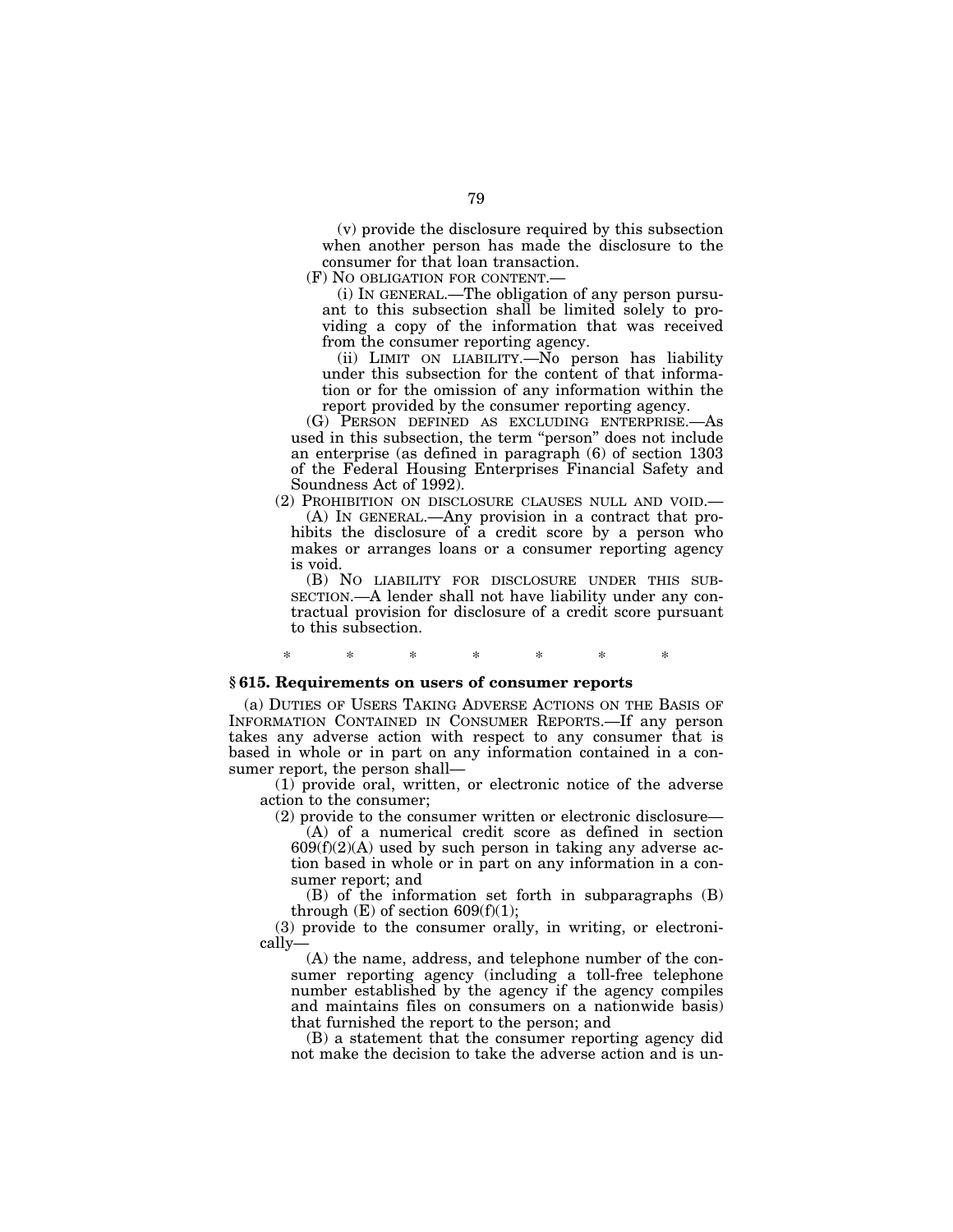able to provide the consumer the specific reasons why the adverse action was taken; and

(4) provide to the consumer an oral, written, or electronic notice of the consumer's right—

(A) to obtain, under section 612, a free copy of a consumer report on the consumer from the consumer reporting agency referred to in paragraph (3), which notice shall include an indication of the 60-day period under that section for obtaining such a copy; and

(B) to dispute, under section 611, with a consumer reporting agency the accuracy or completeness of any information in a consumer report furnished by the agency.

(b) ADVERSE ACTION BASED ON INFORMATION OBTAINED FROM THIRD PARTIES OTHER THAN CONSUMER REPORTING AGENCIES.—

(1) IN GENERAL.—Whenever credit for personal, family, or household purposes involving a consumer is denied or the charge for such credit is increased either wholly or partly because of information obtained from a person other than a consumer reporting agency bearing upon the consumer's credit worthiness, credit standing, credit capacity, character, general reputation, personal characteristics, or mode of living, the user of such information shall, within a reasonable period of time, upon the consumer's written request for the reasons for such adverse action received within sixty days after learning of such adverse action, disclose the nature of the information to the consumer. The user of such information shall clearly and accurately disclose to the consumer his right to make such written request at the time such adverse action is communicated to the consumer.

(2) DUTIES OF PERSON TAKING CERTAIN ACTIONS BASED ON IN-<br>FORMATION PROVIDED BY AFFILIATE.—<br>(A) DUTIES, GENERALLY.—If a person takes an action de-

scribed in subparagraph (B) with respect to a consumer, based in whole or in part on information described in subparagraph (C), the person shall—

(i) notify the consumer of the action, including a statement that the consumer may obtain the information in accordance with clause (ii); and

(ii) upon a written request from the consumer received within 60 days after transmittal of the notice required by clause (i), disclose to the consumer the nature of the information upon which the action is based by not later than 30 days after receipt of the request.

(B) ACTION DESCRIBED.—An action referred to in subparagraph (A) is an adverse action described in section  $603(k)(1)(A)$ , taken in connection with a transaction initiated by the consumer, or any adverse action described in clause (i) or (ii) of section  $603(k)(1)(B)$ .

(C) INFORMATION DESCRIBED.—Information referred to in subparagraph (A)—

(i) except as provided in clause (ii), is information that—

(I) is furnished to the person taking the action by a person related by common ownership or af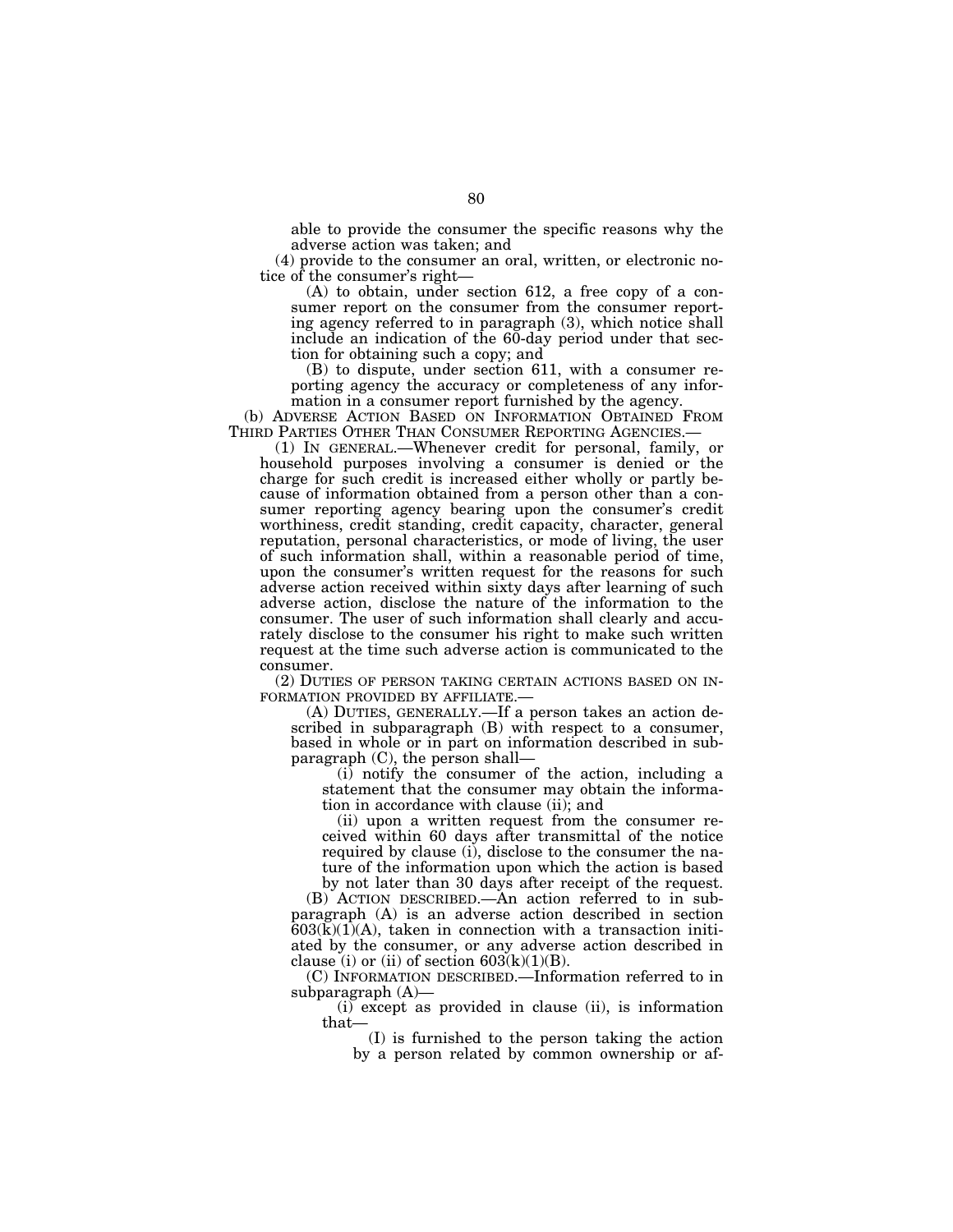filiated by common corporate control to the person taking the action; and

(II) bears on the credit worthiness, credit standing, credit capacity, character, general reputation, personal characteristics, or mode of living of the consumer; and

(ii) does not include—

(I) information solely as to transactions or experiences between the consumer and the person furnishing the information; or

(II) information in a consumer report.

(c) No person shall be held liable for any violation of this section if he shows by a preponderance of the evidence that at the time of the alleged violation he maintained reasonable procedures to assure compliance with the provisions of this section.

(d) DUTIES OF USERS MAKING WRITTEN CREDIT OR INSURANCE SOLICITATIONS ON THE BASIS OF INFORMATION CONTAINED IN CON-<br>SUMER FILES.—

 $(1)$  In GENERAL.—Any person who uses a consumer report on any consumer in connection with any credit or insurance transaction that is not initiated by the consumer, that is provided to that person under section  $604(c)(1)(B)$ , shall provide with each written solicitation made to the consumer regarding the transaction a clear and conspicuous statement that—

(A) information contained in the consumer's consumer report was used in connection with the transaction;

(B) the consumer received the offer of credit or insurance because the consumer satisfied the criteria for credit worthiness or insurability under which the consumer was selected for the offer;

(C) if applicable, the credit or insurance may not be extended if, after the consumer responds to the offer, the consumer does not meet the criteria used to select the consumer for the offer or any applicable criteria bearing on credit worthiness or insurability or does not furnish any required collateral;

(D) the consumer has a right to prohibit information contained in the consumer's file with any consumer reporting agency from being used in connection with any credit or insurance transaction that is not initiated by the consumer; and

(E) the consumer may exercise the right referred to in subparagraph (D) by notifying a notification system established under section 604(e).

(2) DISCLOSURE OF ADDRESS AND TELEPHONE NUMBER; FOR-MAT.—A statement under paragraph (1) shall—

(A) include the address and toll-free telephone number of the appropriate notification system established under section 604(e); and

(B) be presented in such format and in such type size and manner as to be simple and easy to understand, as established by the Bureau, by rule, in consultation with the Federal Trade Commission, the Federal banking agencies, and the National Credit Union Administration.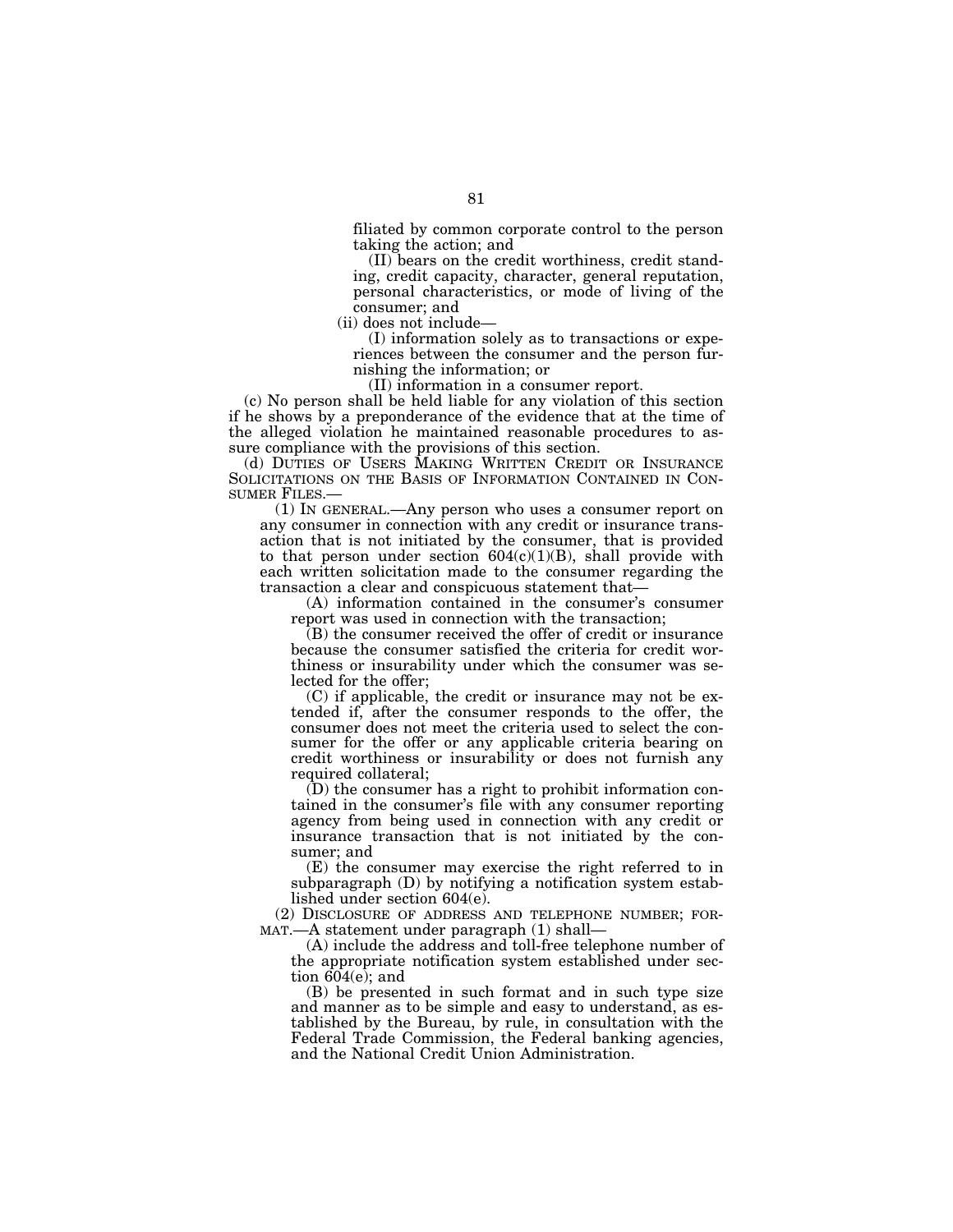(3) MAINTAINING CRITERIA ON FILE.—A person who makes an offer of credit or insurance to a consumer under a credit or insurance transaction described in paragraph (1) shall maintain on file the criteria used to select the consumer to receive the offer, all criteria bearing on credit worthiness or insurability, as applicable, that are the basis for determining whether or not to extend credit or insurance pursuant to the offer, and any requirement for the furnishing of collateral as a condition of the extension of credit or insurance, until the expiration of the 3-year period beginning on the date on which the offer is made to the consumer.

(4) AUTHORITY OF FEDERAL AGENCIES REGARDING UNFAIR OR DECEPTIVE ACTS OR PRACTICES NOT AFFECTED.—This section is not intended to affect the authority of any Federal or State agency to enforce a prohibition against unfair or deceptive acts or practices, including the making of false or misleading statements in connection with a credit or insurance transaction that is not initiated by the consumer.

(e) RED FLAG GUIDELINES AND REGULATIONS REQUIRED.—

(1) GUIDELINES.—The Federal banking agencies, the National Credit Union Administration, the Federal Trade Commission, the Commodity Futures Trading Commission, and the Securities and Exchange Commission shall jointly, with respect to the entities that are subject to their respective enforcement authority under section 621—

(A) establish and maintain guidelines for use by each financial institution and each creditor regarding identity theft with respect to account holders at, or customers of, such entities, and update such guidelines as often as necessary;

(B) prescribe regulations requiring each financial institution and each creditor to establish reasonable policies and procedures for implementing the guidelines established pursuant to subparagraph  $(A)$ , to identify possible risks to account holders or customers or to the safety and soundness of the institution or customers; and

(C) prescribe regulations applicable to card issuers to ensure that, if a card issuer receives notification of a change of address for an existing account, and within a short period of time (during at least the first 30 days after such notification is received) receives a request for an additional or replacement card for the same account, the card issuer may not issue the additional or replacement card, unless the card issuer, in accordance with reasonable policies and procedures—

(i) notifies the cardholder of the request at the former address of the cardholder and provides to the cardholder a means of promptly reporting incorrect address changes;

(ii) notifies the cardholder of the request by such other means of communication as the cardholder and the card issuer previously agreed to; or

(iii) uses other means of assessing the validity of the change of address, in accordance with reasonable poli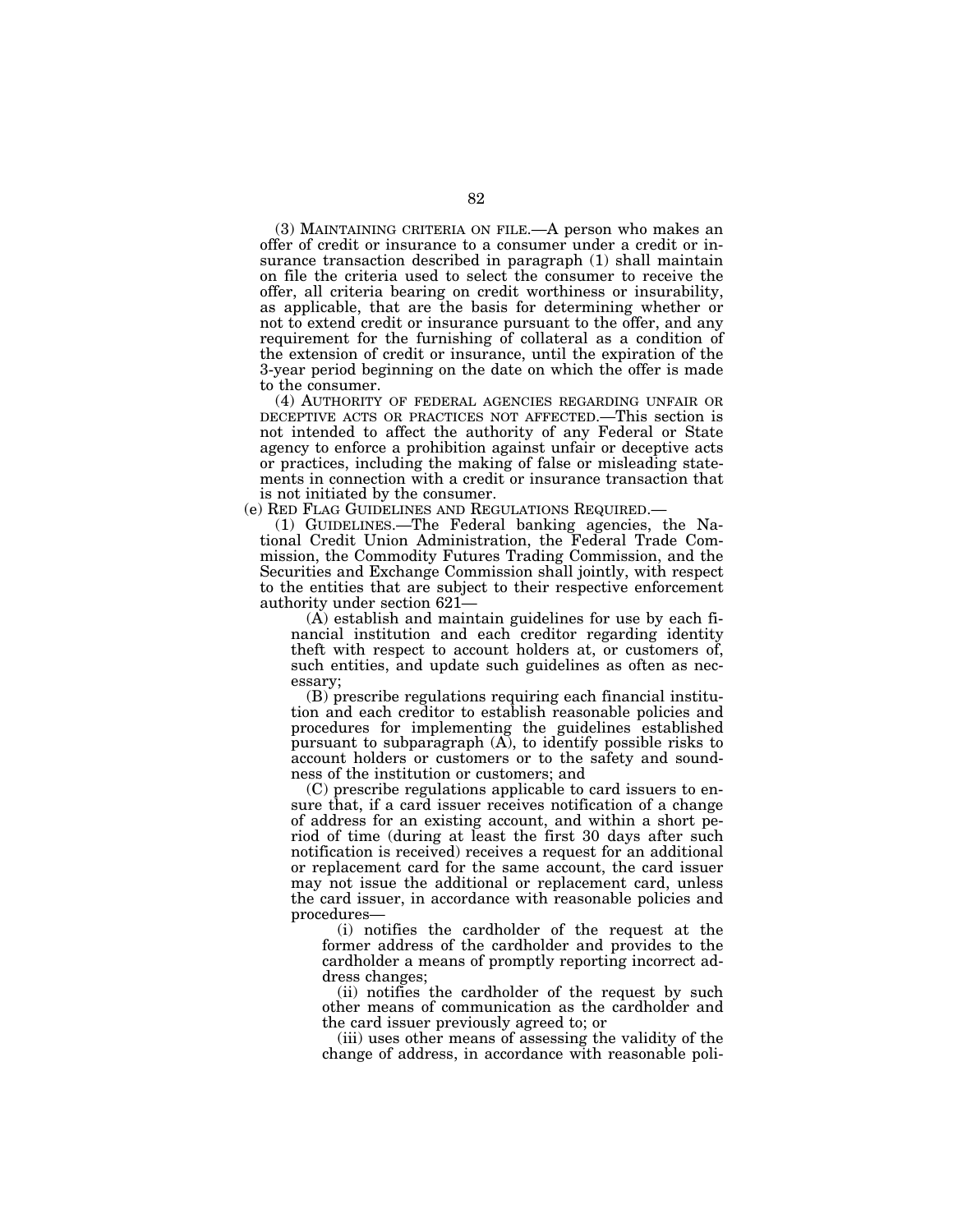cies and procedures established by the card issuer in accordance with the regulations prescribed under subparagraph (B).

(2) CRITERIA.—

(A) IN GENERAL.—In developing the guidelines required by paragraph  $(1)(A)$ , the agencies described in paragraph (1) shall identify patterns, practices, and specific forms of activity that indicate the possible existence of identity theft.

(B) INACTIVE ACCOUNTS.—In developing the guidelines required by paragraph  $(1)(A)$ , the agencies described in paragraph (1) shall consider including reasonable guidelines providing that when a transaction occurs with respect to a credit or deposit account that has been inactive for more than 2 years, the creditor or financial institution shall follow reasonable policies and procedures that provide for notice to be given to a consumer in a manner reasonably designed to reduce the likelihood of identity theft with respect to such account.

(3) CONSISTENCY WITH VERIFICATION REQUIREMENTS.—Guidelines established pursuant to paragraph (1) shall not be inconsistent with the policies and procedures required under section 5318(l) of title 31, United States Code.

(4) DEFINITIONS.—As used in this subsection, the term ''creditor''—

(A) means a creditor, as defined in section 702 of the Equal Credit Opportunity Act (15 U.S.C. 1691a), that regularly and in the ordinary course of business—

(i) obtains or uses consumer reports, directly or indirectly, in connection with a credit transaction;

(ii) furnishes information to consumer reporting agencies, as described in section 623, in connection with a credit transaction; or

(iii) advances funds to or on behalf of a person, based on an obligation of the person to repay the funds or repayable from specific property pledged by or on behalf of the person;

(B) does not include a creditor described in subparagraph (A)(iii) that advances funds on behalf of a person for expenses incidental to a service provided by the creditor to that person; and

(C) includes any other type of creditor, as defined in that section 702, as the agency described in paragraph (1) having authority over that creditor may determine appropriate by rule promulgated by that agency, based on a determination that such creditor offers or maintains accounts that are subject to a reasonably foreseeable risk of identity theft.

(f) PROHIBITION ON SALE OR TRANSFER OF DEBT CAUSED BY IDEN-TITY THEFT.—

(1) IN GENERAL.—No person shall sell, transfer for consideration, or place for collection a debt that such person has been notified under section 605B has resulted from identity theft.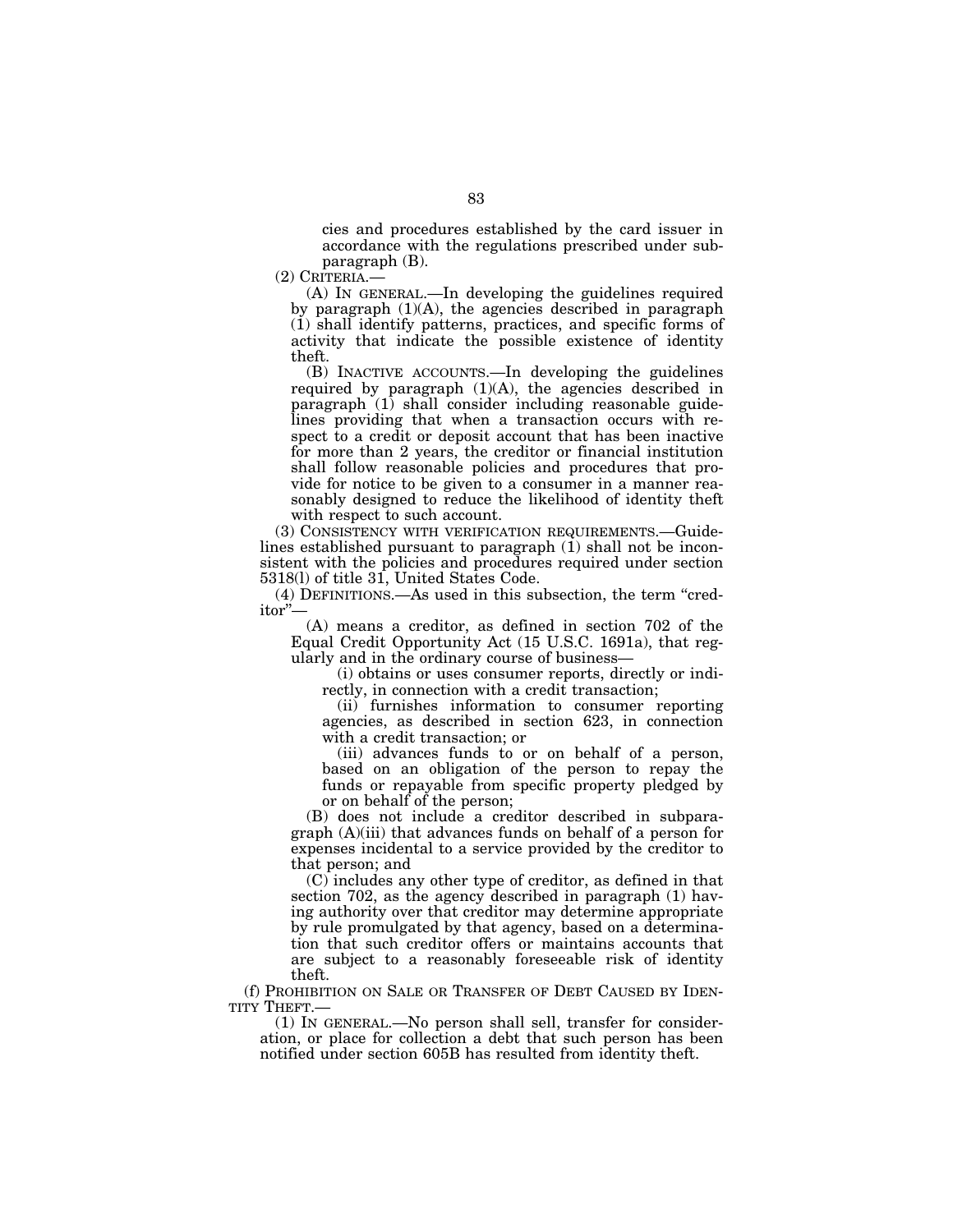(2) APPLICABILITY.—The prohibitions of this subsection shall apply to all persons collecting a debt described in paragraph (1) after the date of a notification under paragraph (1).

(3) RULE OF CONSTRUCTION.—Nothing in this subsection shall be construed to prohibit—

(A) the repurchase of a debt in any case in which the assignee of the debt requires such repurchase because the debt has resulted from identity theft;

(B) the securitization of a debt or the pledging of a portfolio of debt as collateral in connection with a borrowing; or

(C) the transfer of debt as a result of a merger, acquisition, purchase and assumption transaction, or transfer of substantially all of the assets of an entity.

(g) DEBT COLLECTOR COMMUNICATIONS CONCERNING IDENTITY THEFT.—If a person acting as a debt collector (as that term is defined in title VIII) on behalf of a third party that is a creditor or other user of a consumer report is notified that any information relating to a debt that the person is attempting to collect may be fraudulent or may be the result of identity theft, that person shall—

(1) notify the third party that the information may be fraudulent or may be the result of identity theft; and

(2) upon request of the consumer to whom the debt purportedly relates, provide to the consumer all information to which the consumer would otherwise be entitled if the consumer were not a victim of identity theft, but wished to dispute the debt under provisions of law applicable to that person.

(h) DUTIES OF USERS IN CERTAIN CREDIT TRANSACTIONS.—

(1) IN GENERAL.—Subject to rules prescribed as provided in paragraph (6), if any person uses a consumer report in connection with an application for, or a grant, extension, or other provision of, credit on material terms that are materially less favorable than the most favorable terms available to a substantial proportion of consumers from or through that person, based in whole or in part on a consumer report, the person shall provide an oral, written, or electronic notice to the consumer in the form and manner required by regulations prescribed in accordance with this subsection.

(2) TIMING.—The notice required under paragraph (1) may be provided at the time of an application for, or a grant, extension, or other provision of, credit or the time of communication of an approval of an application for, or grant, extension, or other provision of, credit, except as provided in the regulations prescribed under paragraph (6).

(3) EXCEPTIONS.—No notice shall be required from a person under this subsection if—

(A) the consumer applied for specific material terms and was granted those terms, unless those terms were initially specified by the person after the transaction was initiated by the consumer and after the person obtained a consumer report; or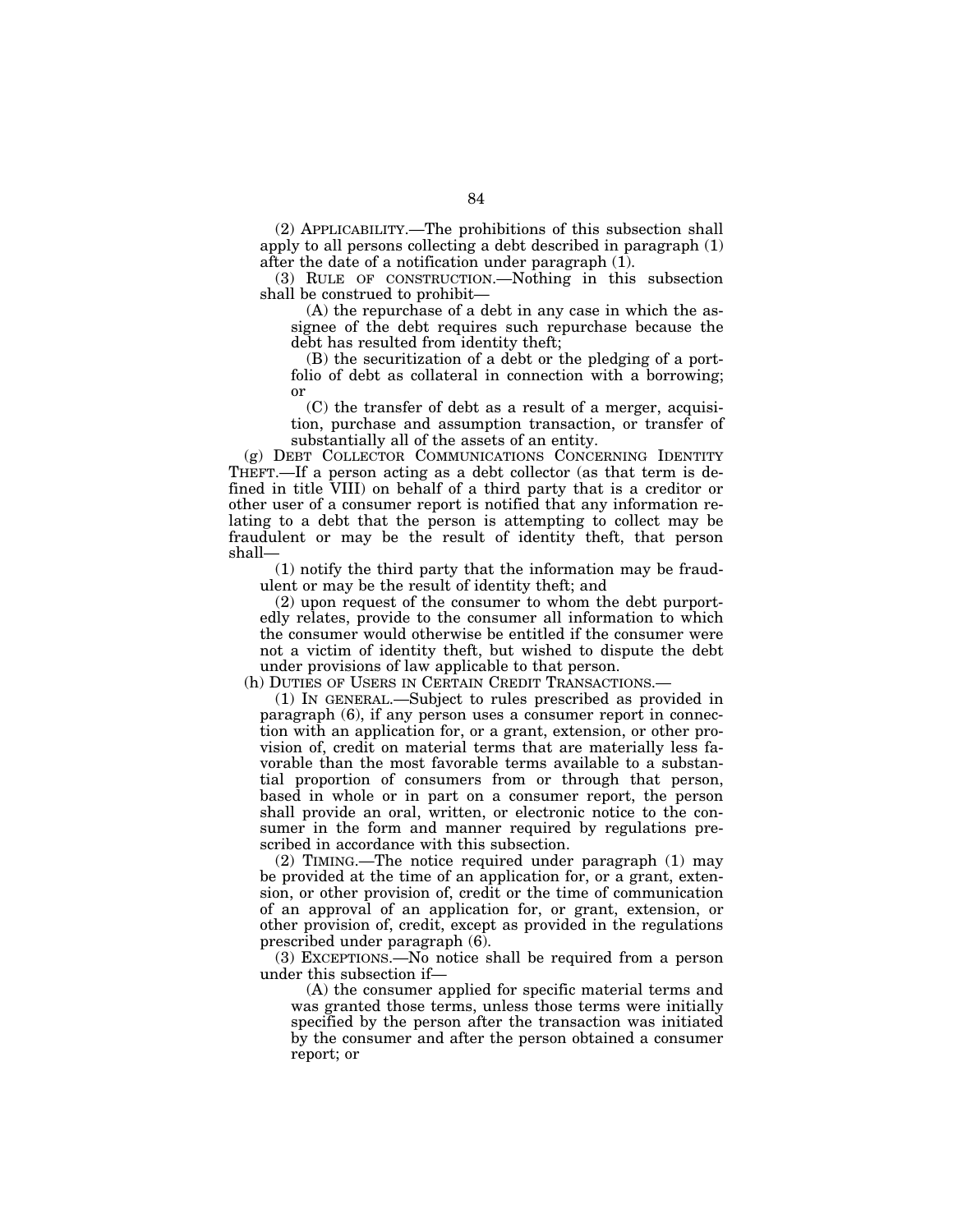(B) the person has provided or will provide a notice to the consumer under subsection (a) in connection with the transaction.

(4) OTHER NOTICE NOT SUFFICIENT.—A person that is required to provide a notice under subsection (a) cannot meet that requirement by providing a notice under this subsection.

(5) CONTENT AND DELIVERY OF NOTICE.—A notice under this subsection shall, at a minimum—

(A) include a statement informing the consumer that the terms offered to the consumer are set based on information from a consumer report;

(B) identify the consumer reporting agency furnishing the report;

(C) include a statement informing the consumer that the consumer may obtain a copy of a consumer report from that consumer reporting agency without charge;

(D) include the contact information specified by that consumer reporting agency for obtaining such consumer reports (including a toll-free telephone number established by the agency in the case of a consumer reporting agency described in section 603(p)); and

(E) include a statement informing the consumer of—

(i) a numerical credit score as defined in section  $609(f)(2)(A)$ , used by such person in making the credit decision described in paragraph (1) based in whole or in part on any information in a consumer report; and

 $(iii)$  the information set forth in subparagraphs  $(B)$ through  $(E)$  of section 609 $(f)(1)$ .

(6) RULEMAKING.—

(A) RULES REQUIRED.—The Bureau shall prescribe rules to carry out this subsection.

(B) CONTENT.—Rules required by subparagraph (A) shall address, but are not limited to—

(i) the form, content, time, and manner of delivery of any notice under this subsection;

(ii) clarification of the meaning of terms used in this subsection, including what credit terms are material, and when credit terms are materially less favorable;

(iii) exceptions to the notice requirement under this subsection for classes of persons or transactions regarding which the agencies determine that notice would not significantly benefit consumers;

(iv) a model notice that may be used to comply with this subsection; and

(v) the timing of the notice required under paragraph (1), including the circumstances under which the notice must be provided after the terms offered to the consumer were set based on information from a consumer report.

(7) COMPLIANCE.—A person shall not be liable for failure to perform the duties required by this section if, at the time of the failure, the person maintained reasonable policies and procedures to comply with this section.

(8) ENFORCEMENT.—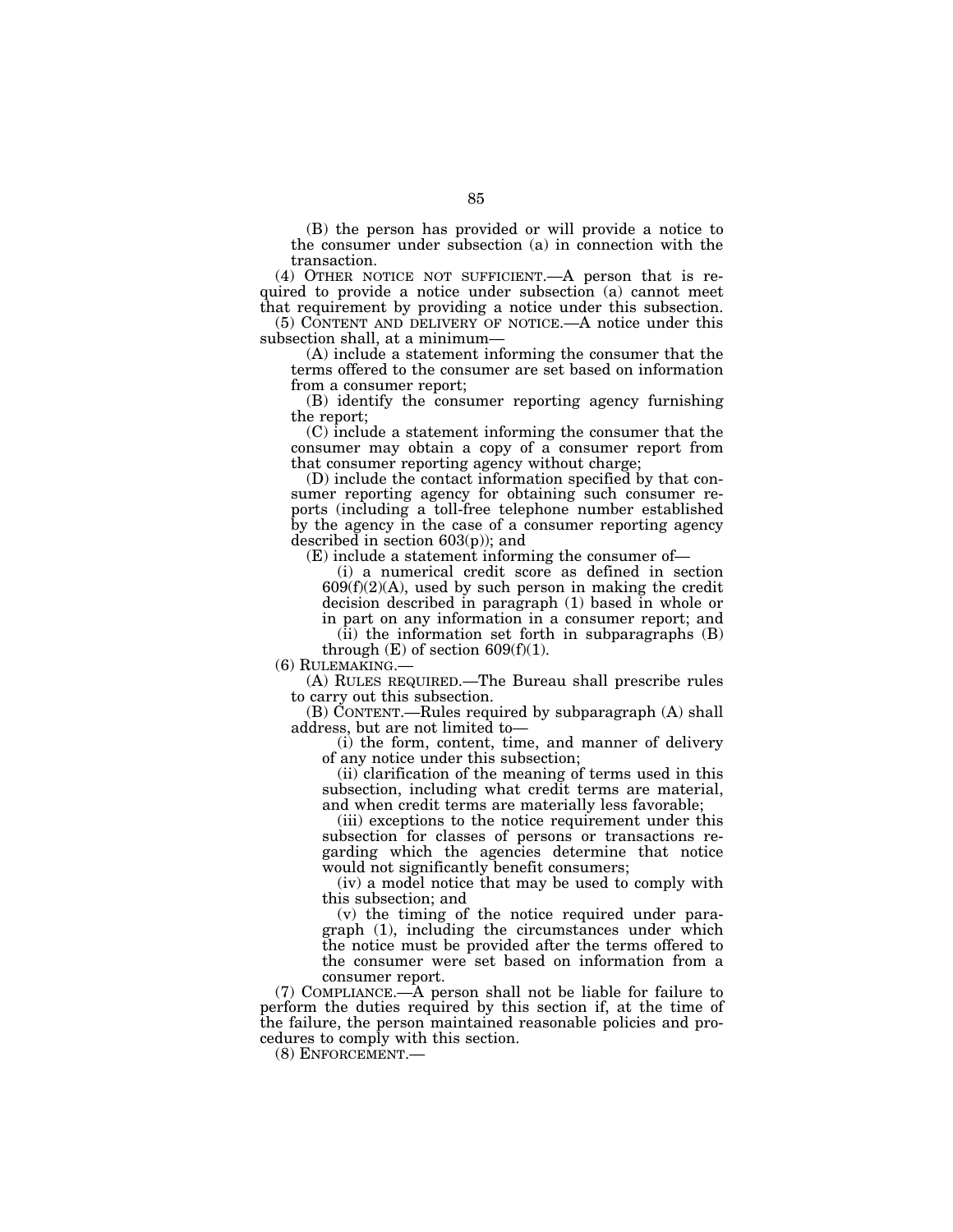(A) NO CIVIL ACTIONS.—Sections 616 and 617 shall not apply to any failure by any person to comply with  $\mathbf{f}$  this section *this subsection*.

(B) ADMINISTRATIVE ENFORCEMENT.—**[This section]** This *subsection* shall be enforced exclusively under section 621 by the Federal agencies and officials identified in that section.

## **§ 616. Civil liability for willful noncompliance**

(a) IN GENERAL.—Any person who willfully fails to comply with any requirement imposed under this title with respect to any consumer is liable to that consumer in an amount equal to the sum of—

(1)(A) any actual damages sustained by the consumer as a result of the failure or damages of not less than \$100 and not more than \$1,000; or

(B) in the case of liability of a natural person for obtaining a consumer report under false pretenses or knowingly without a permissible purpose, actual damages sustained by the consumer as a result of the failure or \$1,000, whichever is greater;

(2) such amount of punitive damages as the court may allow; and

(3) in the case of any successful action to enforce any liability under this section, the costs of the action together with reasonable attorney's fees as determined by the court.

(b) CIVIL LIABILITY FOR KNOWING NONCOMPLIANCE.—Any person who obtains a consumer report from a consumer reporting agency under false pretenses or knowingly without a permissible purpose shall be liable to the consumer reporting agency for actual damages sustained by the consumer reporting agency or \$1,000, whichever is greater.

(c) ATTORNEY'S FEES.—Upon a finding by the court that an unsuccessful pleading, motion, or other paper filed in connection with an action under this section was filed in bad faith or for purposes of harassment, the court shall award to the prevailing party attorney's fees reasonable in relation to the work expended in responding to the pleading, motion, or other paper.

(d) CLARIFICATION OF WILLFUL NONCOMPLIANCE.—For the purposes of this section, any person who printed an expiration date on any receipt provided to a consumer cardholder at a point of sale or transaction between December 4, 2004, and the date of the enactment of this subsection but otherwise complied with the require-<br>ments of [section 605(g)] *section 605(f)* for such receipt shall not be in willful noncompliance with [section  $605(g)$ ] *section*  $605(f)$  by reason of printing such expiration date on the receipt.

\* \* \* \* \* \* \*

### **§ 621. Administrative enforcement**

(a) ENFORCEMENT BY FEDERAL TRADE COMMISSION.—

(1) IN GENERAL.—The Federal Trade Commission shall be authorized to enforce compliance with the requirements imposed by this title under the Federal Trade Commission Act (15 U.S.C. 41 et seq.), with respect to consumer reporting agen-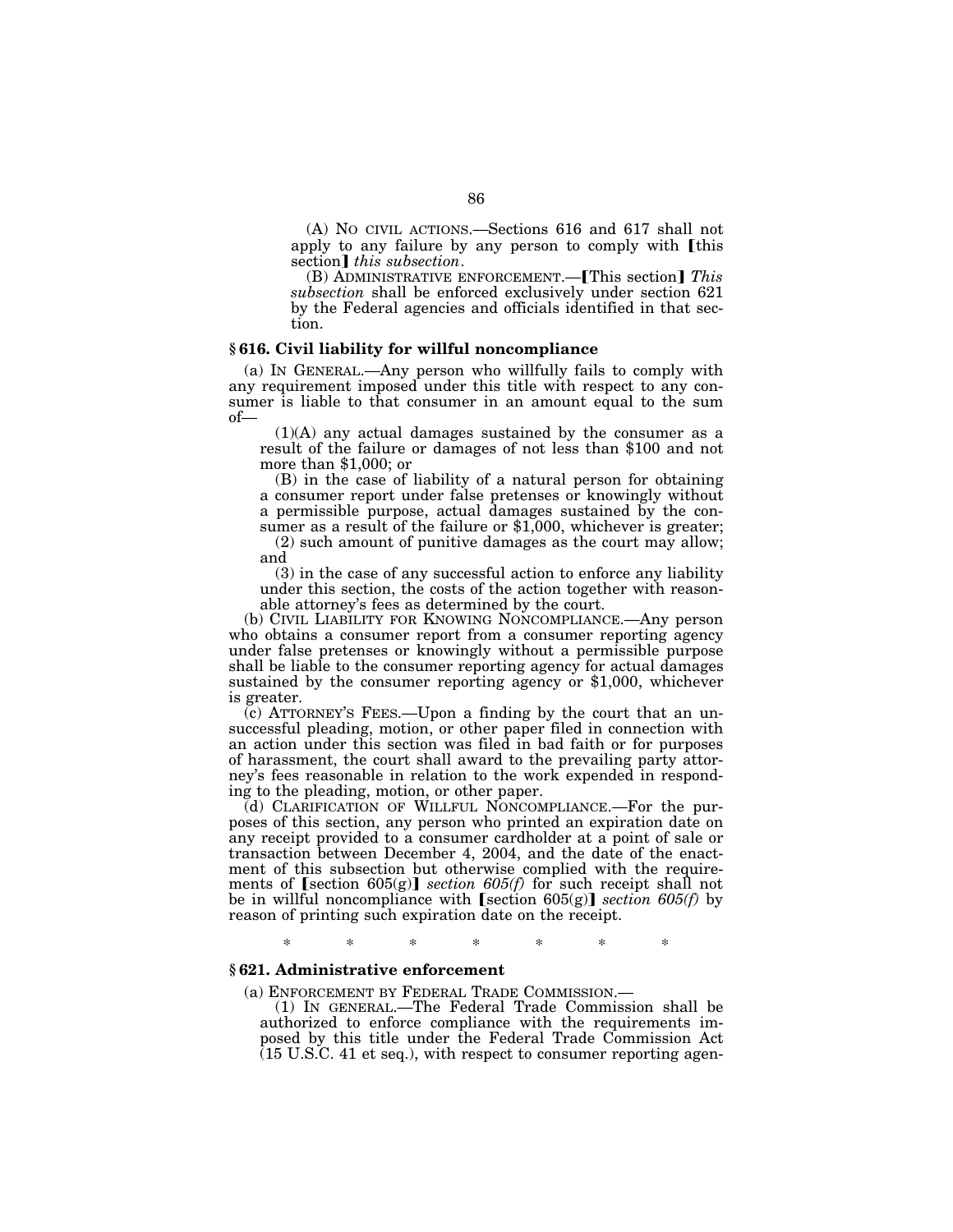cies and all other persons subject thereto, except to the extent that enforcement of the requirements imposed under this title is specifically committed to some other Government agency under any of subparagraphs (A) through (G) of subsection  $(b)(1)$ , and subject to subtitle B of the Consumer Financial Protection Act of 2010, subsection (b). For the purpose of the exercise by the Federal Trade Commission of its functions and powers under the Federal Trade Commission Act, a violation of any requirement or prohibition imposed under this title shall constitute an unfair or deceptive act or practice in commerce, in violation of section 5(a) of the Federal Trade Commission Act (15 U.S.C. 45(a)), and shall be subject to enforcement by the Federal Trade Commission under section 5(b) of that Act with respect to any consumer reporting agency or person that is subject to enforcement by the Federal Trade Commission pursuant to this subsection, irrespective of whether that person is engaged in commerce or meets any other jurisdictional tests under the Federal Trade Commission Act. The Federal Trade Commission shall have such procedural, investigative, and enforcement powers, including the power to issue procedural rules in enforcing compliance with the requirements imposed under this title and to require the filing of reports, the production of documents, and the appearance of witnesses, as though the applicable terms and conditions of the Federal Trade Commission Act were part of this title. Any person violating any of the provisions of this title shall be subject to the penalties and entitled to the privileges and immunities provided in the Federal Trade Commission Act as though the applicable terms and provisions of such Act are part of this title. (2) PENALTIES.—

(A) KNOWING VIOLATIONS.—Except as otherwise provided by subtitle B of the Consumer Financial Protection Act of 2010, in the event of a knowing violation, which constitutes a pattern or practice of violations of this title, the Federal Trade Commission may commence a civil action to recover a civil penalty in a district court of the United States against any person that violates this title. In such action, such person shall be liable for a civil penalty of not more than \$2,500 per violation.

(B) DETERMINING PENALTY AMOUNT.—In determining the amount of a civil penalty under subparagraph (A), the court shall take into account the degree of culpability, any history of such prior conduct, ability to pay, effect on ability to continue to do business, and such other matters as justice may require.

(C) LIMITATION.—Notwithstanding paragraph (2), a court may not impose any civil penalty on a person for a violation of section 623(a)(1), unless the person has been enjoined from committing the violation, or ordered not to commit the violation, in an action or proceeding brought by or on behalf of the Federal Trade Commission, and has violated the injunction or order, and the court may not impose any civil penalty for any violation occurring before the date of the violation of the injunction or order.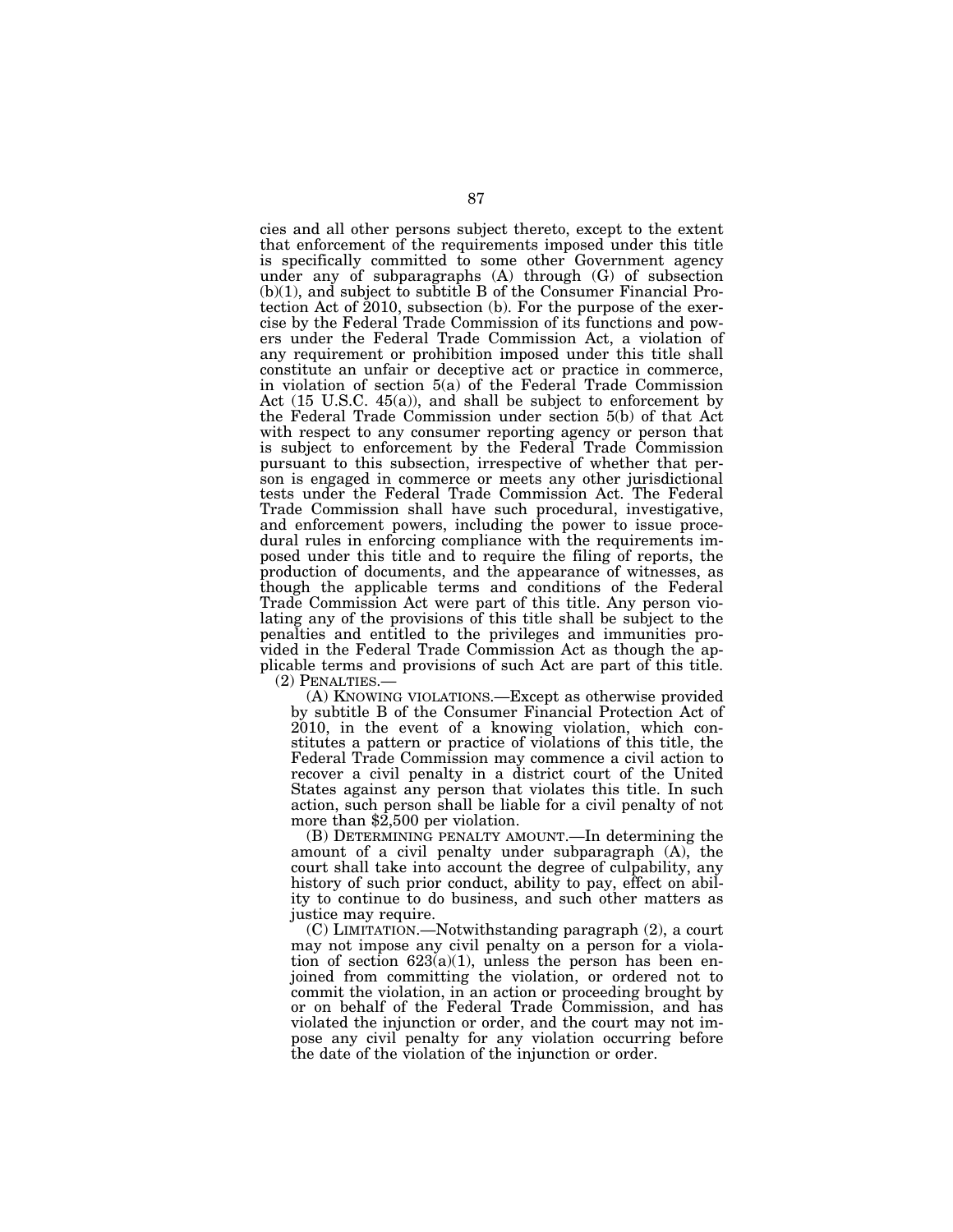(b) ENFORCEMENT BY OTHER AGENCIES.— (1) IN GENERAL.—Subject to subtitle B of the Consumer Financial Protection Act of 2010, compliance with the requirements imposed under this title with respect to consumer reporting agencies, persons who use consumer reports from such agencies, persons who furnish information to such agencies, and users of information that are subject to section 615(d) shall be enforced under—

(A) section 8 of the Federal Deposit Insurance Act (12 U.S.C. 1818), by the appropriate Federal banking agency, as defined in section 3(q) of the Federal Deposit Insurance Act  $(12 \text{ U.S.C. } 1813(q))$ , with respect to-

(i) any national bank or State savings association, and any Federal branch or Federal agency of a foreign bank;

(ii) any member bank of the Federal Reserve System (other than a national bank), a branch or agency of a foreign bank (other than a Federal branch, Federal agency, or insured State branch of a foreign bank), a commercial lending company owned or controlled by a foreign bank, and any organization operating under section 25 or 25A of the Federal Reserve Act; and

(iii) any bank or Federal savings association insured by the Federal Deposit Insurance Corporation (other than a member of the Federal Reserve System) and any insured State branch of a foreign bank;

(B) the Federal Credit Union Act (12 U.S.C. 1751 et seq.), by the Administrator of the National Credit Union Administration with respect to any Federal credit union;

(C) subtitle IV of title 49, United States Code, by the Secretary of Transportation, with respect to all carriers subject to the jurisdiction of the Surface Transportation Board;

(D) the Federal Aviation Act of 1958 (49 U.S.C. App. 1301 et seq.), by the Secretary of Transportation, with respect to any air carrier or foreign air carrier subject to that Act;

(E) the Packers and Stockyards Act, 1921 (7 U.S.C. 181 et seq.) (except as provided in section 406 of that Act), by the Secretary of Agriculture, with respect to any activities subject to that Act;

 $(F)$  the Commodity Exchange Act, with respect to a person subject to the jurisdiction of the Commodity Futures Trading Commission;

(G) the Federal securities laws, and any other laws that are subject to the jurisdiction of the Securities and Exchange Commission, with respect to a person that is subject to the jurisdiction of the Securities and Exchange Commission; and

(H) subtitle E of the Consumer Financial Protection Act of 2010, by the Bureau, with respect to any person subject to this title.

(2) INCORPORATED DEFINITIONS.—The terms used in paragraph (1) that are not defined in this title or otherwise defined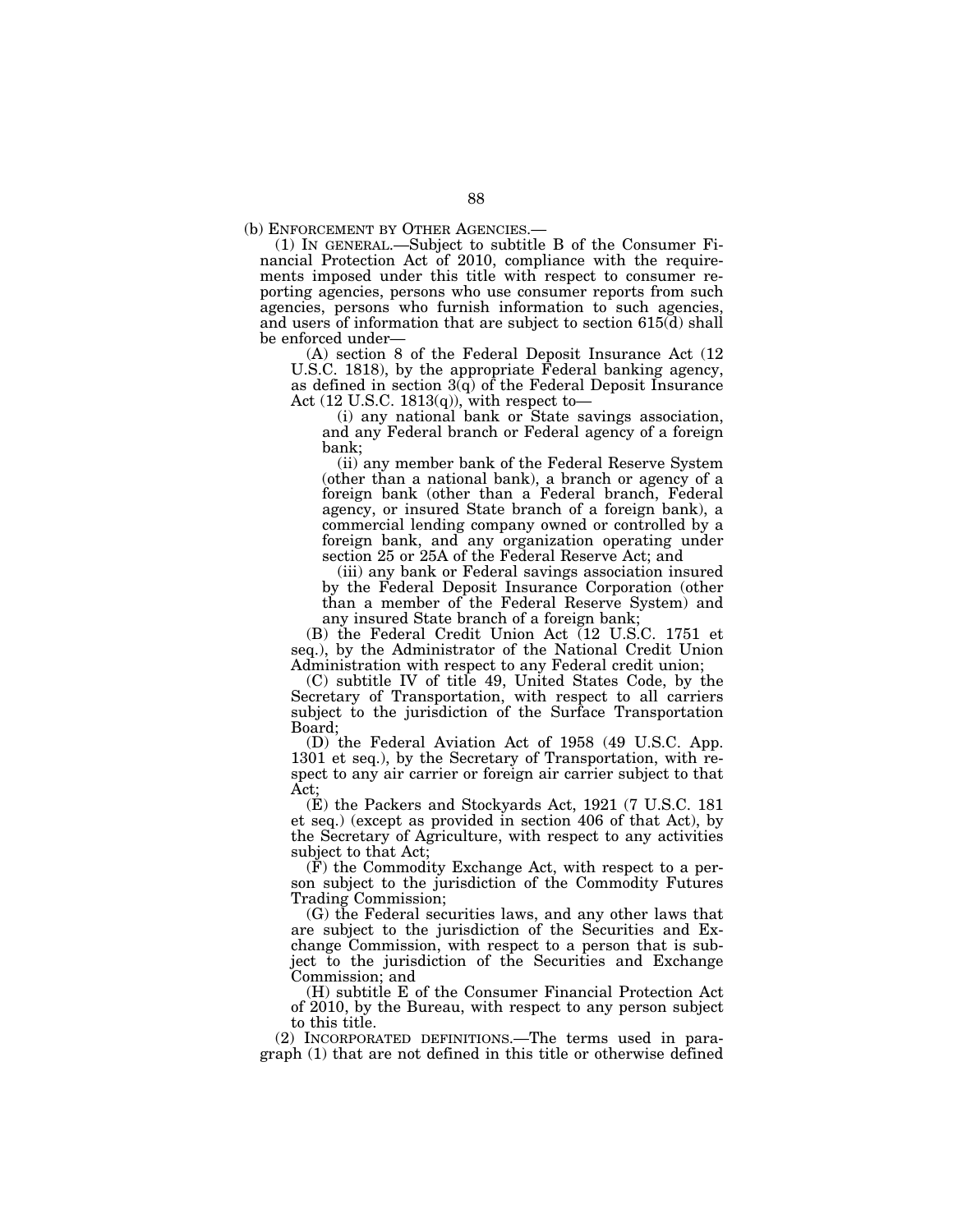in section 3(s) of the Federal Deposit Insurance Act (12 U.S.C. 1813(s)) have the same meanings as in section 1(b) of the International Banking Act of 1978 (12 U.S.C. 3101).<br>(c) STATE ACTION FOR VIOLATIONS.—

(1) AUTHORITY OF STATES.—In addition to such other remedies as are provided under State law, if the chief law enforcement officer of a State, or an official or agency designated by a State, has reason to believe that any person has violated or is violating this title, the State—

(A) may bring an action to enjoin such violation in any appropriate United States district court or in any other court of competent jurisdiction;

(B) subject to paragraph (5), may bring an action on behalf of the residents of the State to recover—

(i) damages for which the person is liable to such residents under sections 616 and 617 as a result of the violation;

(ii) in the case of a violation described in any of paragraphs (1) through (3) of section 623(c), damages for which the person would, but for section 623(c), be liable to such residents as a result of the violation; or

(iii) damages of not more than \$1,000 for each will-

ful or negligent violation; and

(C) in the case of any successful action under subparagraph (A) or (B), shall be awarded the costs of the action

and reasonable attorney fees as determined by the court. (2) RIGHTS OF FEDERAL REGULATORS.—The State shall serve prior written notice of any action under paragraph (1) upon the Bureau and the Federal Trade Commission or the appropriate Federal regulator determined under subsection (b) and provide the Bureau and the Federal Trade Commission or appropriate Federal regulator with a copy of its complaint, except in any case in which such prior notice is not feasible, in which case the State shall serve such notice immediately upon instituting such action. The Bureau and the Federal Trade Commission or appropriate Federal regulator shall have the right—

(A) to intervene in the action;

(B) upon so intervening, to be heard on all matters arising therein;

 $(C)$  to remove the action to the appropriate United States district court; and

(D) to file petitions for appeal.

(3) INVESTIGATORY POWERS.—For purposes of bringing any action under this subsection, nothing in this subsection shall prevent the chief law enforcement officer, or an official or agency designated by a State, from exercising the powers conferred on the chief law enforcement officer or such official by the laws of such State to conduct investigations or to administer oaths or affirmations or to compel the attendance of witnesses or the production of documentary and other evidence.

(4) LIMITATION ON STATE ACTION WHILE FEDERAL ACTION PENDING.—If the Bureau, the Federal Trade Commission, or the appropriate Federal regulator has instituted a civil action or an administrative action under section 8 of the Federal De-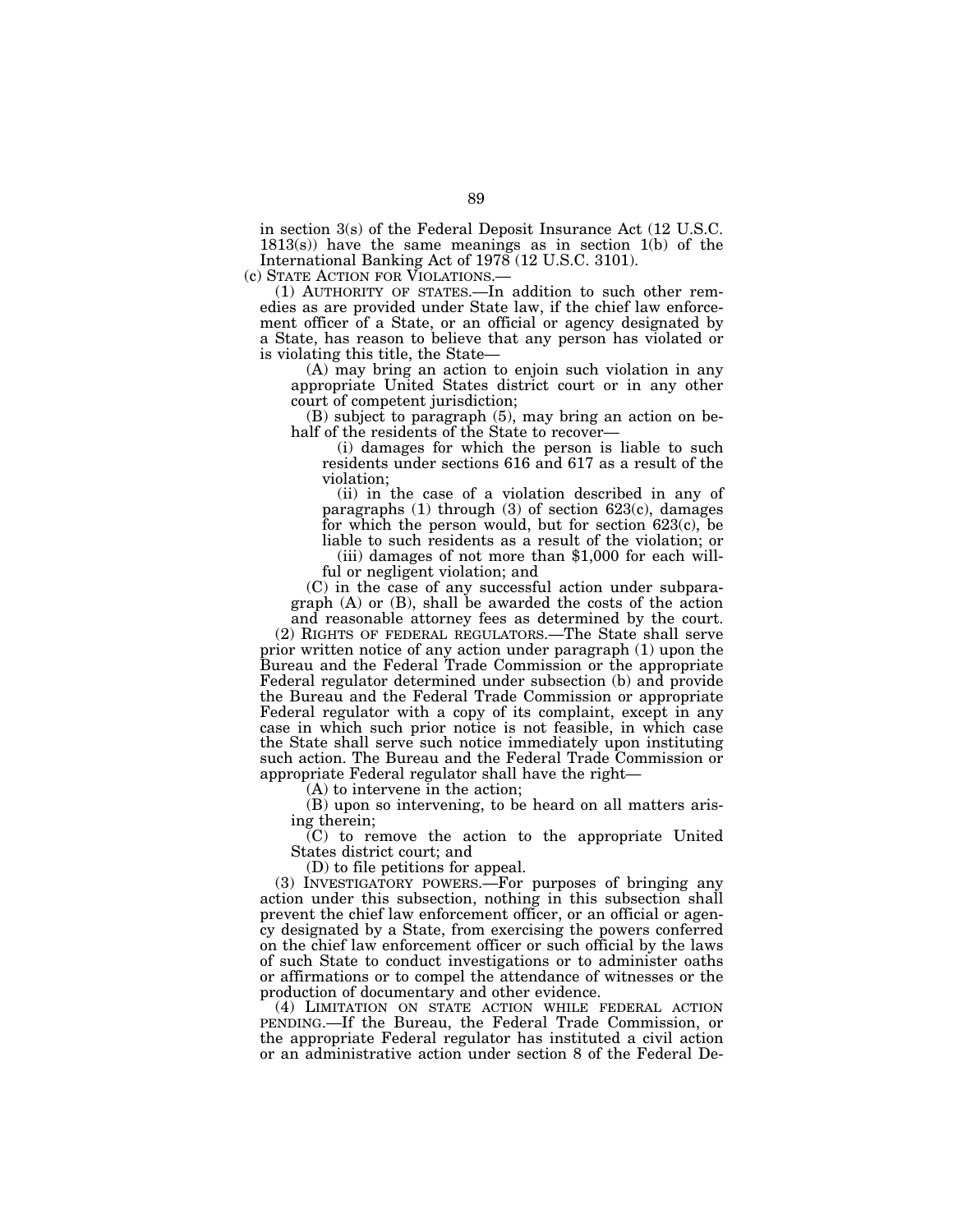posit Insurance Act for a violation of this title, no State may, during the pendency of such action, bring an action under this section against any defendant named in the complaint of the Bureau, the Federal Trade Commission, or the appropriate Federal regulator for any violation of this title that is alleged in that complaint.

(5) LIMITATIONS ON STATE ACTIONS FOR CERTAIN VIOLA- TIONS.—

(A) VIOLATION OF INJUNCTION REQUIRED.—A State may not bring an action against a person under paragraph  $(1)(B)$  for a violation described in any of paragraphs  $(1)$ through (3) of section 623(c), unless—

(i) the person has been enjoined from committing the violation, in an action brought by the State under paragraph  $(1)(A)$ ; and

(ii) the person has violated the injunction.

(B) LIMITATION ON DAMAGES RECOVERABLE.—In an action against a person under paragraph (1)(B) for a violation described in any of paragraphs  $(1)$  through  $(3)$  of section 623(c), a State may not recover any damages incurred before the date of the violation of an injunction on which the action is based.

(d) For the purpose of the exercise by any agency referred to in subsection (b) of its powers under any Act referred to in that subsection, a violation of any requirement imposed under this title shall be deemed to be a violation of a requirement imposed under that Act. In addition to its powers under any provision of law specifically referred to in subsection (b), each of the agencies referred to in that subsection may exercise, for the purpose of enforcing compliance with any requirement imposed under this title any other authority conferred on it by law.

(e) REGULATORY AUTHORITY.—

(1) IN GENERAL.—The Bureau shall prescribe such regulations as are necessary to carry out the purposes of this title, except with respect to sections 615(e) and 628. The Bureau may prescribe regulations as may be necessary or appropriate to administer and carry out the purposes and objectives of this title, and to prevent evasions thereof or to facilitate compliance therewith. Except as provided in section 1029(a) of the Consumer Financial Protection Act of 2010, the regulations prescribed by the Bureau under this title shall apply to any person that is subject to this title, notwithstanding the enforcement authorities granted to other agencies under this section.

(2) DEFERENCE.—Notwithstanding any power granted to any Federal agency under this title, the deference that a court affords to a Federal agency with respect to a determination made by such agency relating to the meaning or interpretation of any provision of this title that is subject to the jurisdiction of such agency shall be applied as if that agency were the only agency authorized to apply, enforce, interpret, or administer the provisions of this title The regulations prescribed by the Bureau under this title shall apply to any person that is subject to this title, notwithstanding the enforcement authorities granted to other agencies under this section.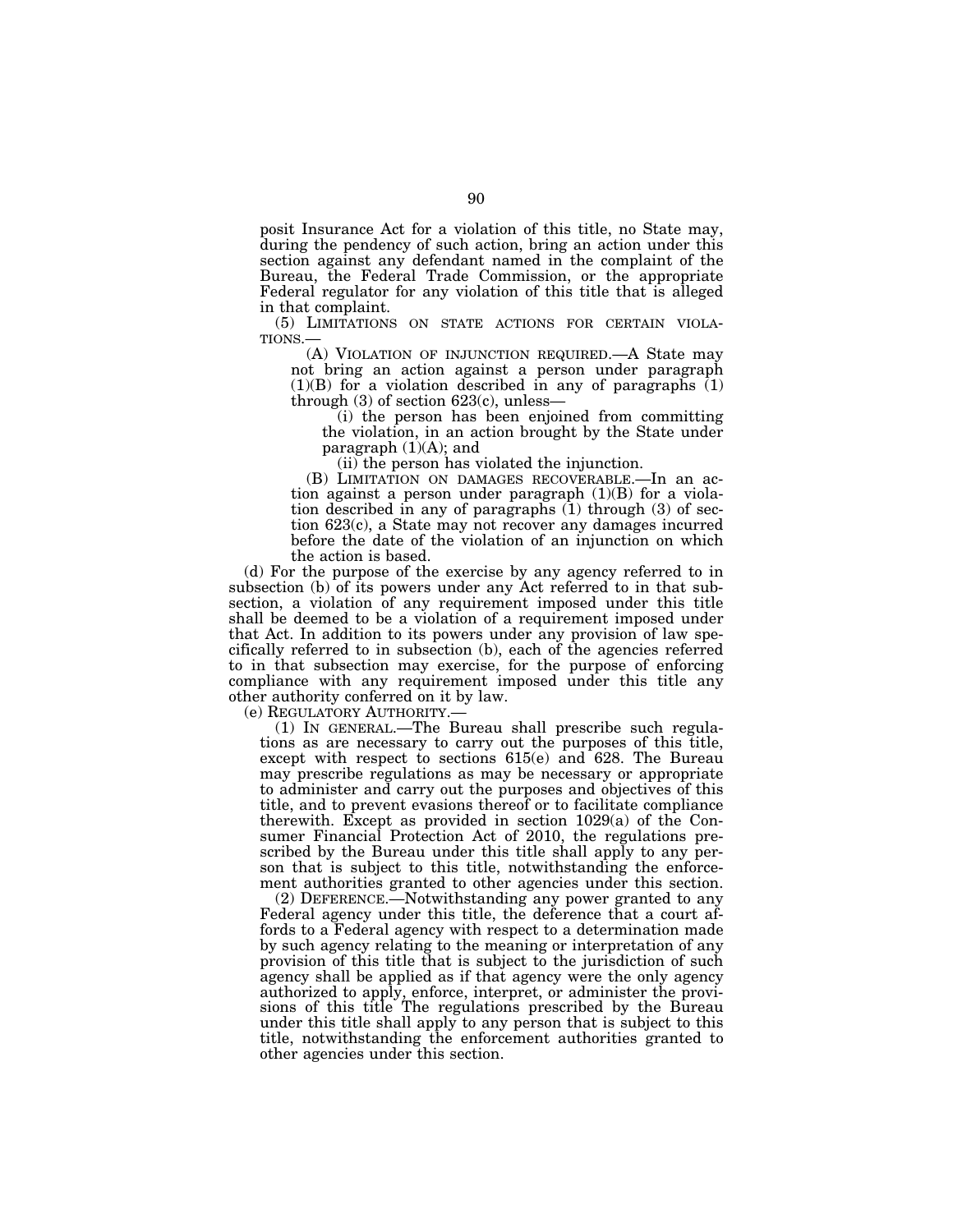(f) COORDINATION OF CONSUMER COMPLAINT INVESTIGATIONS.—

(1) IN GENERAL.—Each consumer reporting agency described in section 603(p) shall develop and maintain procedures for the referral to each other such agency of any consumer complaint received by the agency alleging identity theft, or requesting a fraud alert under section 605A or a block under section 605B.

(2) **[MODEL FORM]** STANDARDIZED AFFIDAVIT AND PROCEDURE FOR REPORTING IDENTITY THEFT.—**[The Commission]** The Bu*reau*, in consultation with the Federal Trade Commission, the Federal banking agencies, and the National Credit Union Administration, shall develop a **[**model form] *standardized affidavit* and model procedures to be used by consumers who are victims of identity theft*, fraud, or a related crime, or otherwise are harmed by the unauthorized disclosure of the consumer's financial or personally identifiable information,* for contacting and informing creditors and consumer reporting agencies of the [fraud.] *identity theft, fraud, or other related crime. Such standardized affidavit and procedures shall not include a requirement that a consumer obtain a police report.* 

(3) ANNUAL SUMMARY REPORTS.—Each consumer reporting agency described in section 603(p) shall submit an annual summary report to the Bureau on consumer complaints received by the agency on identity theft or fraud alerts.

(g) BUREAU REGULATION OF CODING OF TRADE NAMES.—If the Bureau determines that a person described in paragraph (9) of section 623(a) has not met the requirements of such paragraph, the Bureau shall take action to ensure the person's compliance with such paragraph, which may include issuing model guidance or prescribing reasonable policies and procedures, as necessary to ensure that such person complies with such paragraph.

\* \* \* \* \* \* \*

#### **§ 625. Relation to State laws**

(a) IN GENERAL.—Except as provided in subsections (b) and (c), this title does not annul, alter, affect, or exempt any person subject to the provisions of this title from complying with the laws of any State with respect to the collection, distribution, or use of any information on consumers, or for the prevention or mitigation of identity theft, except to the extent that those laws are inconsistent with any provision of this title, and then only to the extent of the inconsistency.

(b) GENERAL EXCEPTIONS.—No requirement or prohibition may be imposed under the laws of any State—

(1) with respect to any subject matter regulated under—

(A) subsection (c) or (e) of section 604, relating to the prescreening of consumer reports;

(B) section 611, relating to the time by which a consumer reporting agency must take any action, including the provision of notification to a consumer or other person, in any procedure related to the disputed accuracy of information in a consumer's file, except that this subparagraph shall not apply to any State law in effect on the date of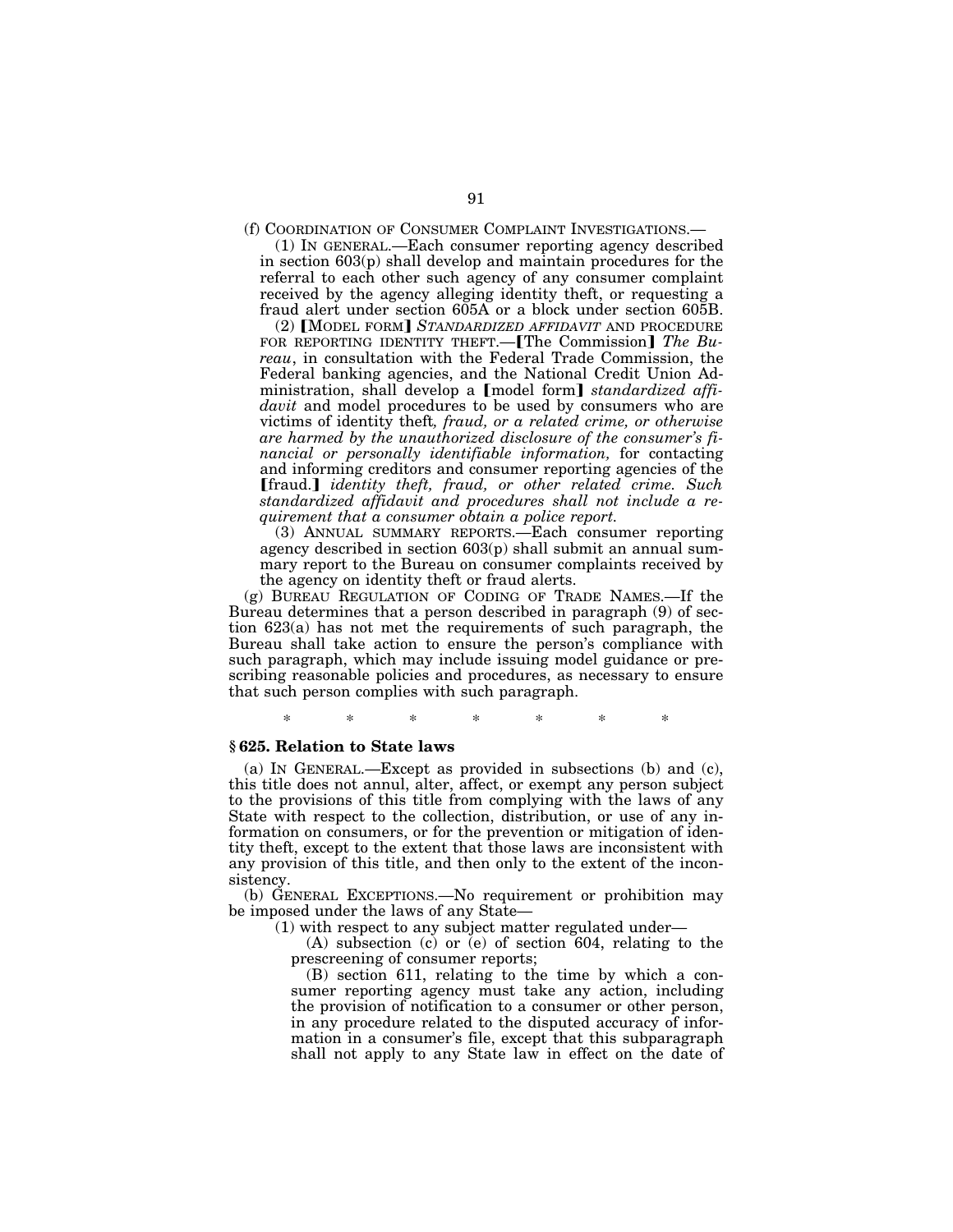enactment of the Consumer Credit Reporting Reform Act of 1996;

(C) subsections (a) and (b) of section 615, relating to the duties of a person who takes any adverse action with respect to a consumer;

(D) section 615(d), relating to the duties of persons who use a consumer report of a consumer in connection with any credit or insurance transaction that is not initiated by the consumer and that consists of a firm offer of credit or insurance;

(E) section 605, relating to information contained in consumer reports, except that this subparagraph shall not apply to any State law in effect on the date of enactment of the Consumer Credit Reporting Reform Act of 1996;

(F) section 623, relating to the responsibilities of persons who furnish information to consumer reporting agencies, except that this paragraph shall not apply—

(i) with respect to section  $54A(a)$  of chapter 93 of the Massachusetts Annotated Laws (as in effect on the date of enactment of the Consumer Credit Reporting Reform Act of 1996); or

(ii) with respect to section 1785.25(a) of the California Civil Code (as in effect on the date of enactment of the Consumer Credit Reporting Reform Act of 1996);

(G) section 609(e), relating to information available to victims under section 609(e);

(H) section 624, relating to the exchange and use of information to make a solicitation for marketing purposes;

(I) section 615(h), relating to the duties of users of consumer reports to provide notice with respect to terms in certain credit transactions;

(J) subsections (i) and (j) of section 605A relating to security freezes; or

(K) subsection (k) of section 605A, relating to credit monitoring for active duty military consumers, as defined in that subsection;

(2) with respect to the exchange of information among persons affiliated by common ownership or common corporate control, except that this paragraph shall not apply with respect to subsection (a) or (c)(1) of section 2480e of title 9, Vermont Statutes Annotated (as in effect on the date of enactment of the Consumer Credit Reporting Reform Act of 1996);

(3) with respect to the disclosures required to be made under subsection (c), (d), (e), or (g) of section 609, or subsection (f) of section 609 relating to the disclosure of credit scores for credit granting purposes, except that this paragraph—

(A) shall not apply with respect to sections 1785.10, 1785.16, and 1785.20.2 of the California Civil Code (as in effect on the date of enactment of the Fair and Accurate Credit Transactions Act of 2003) and section 1785.15 through section 1785.15.2 of such Code (as in effect on such date);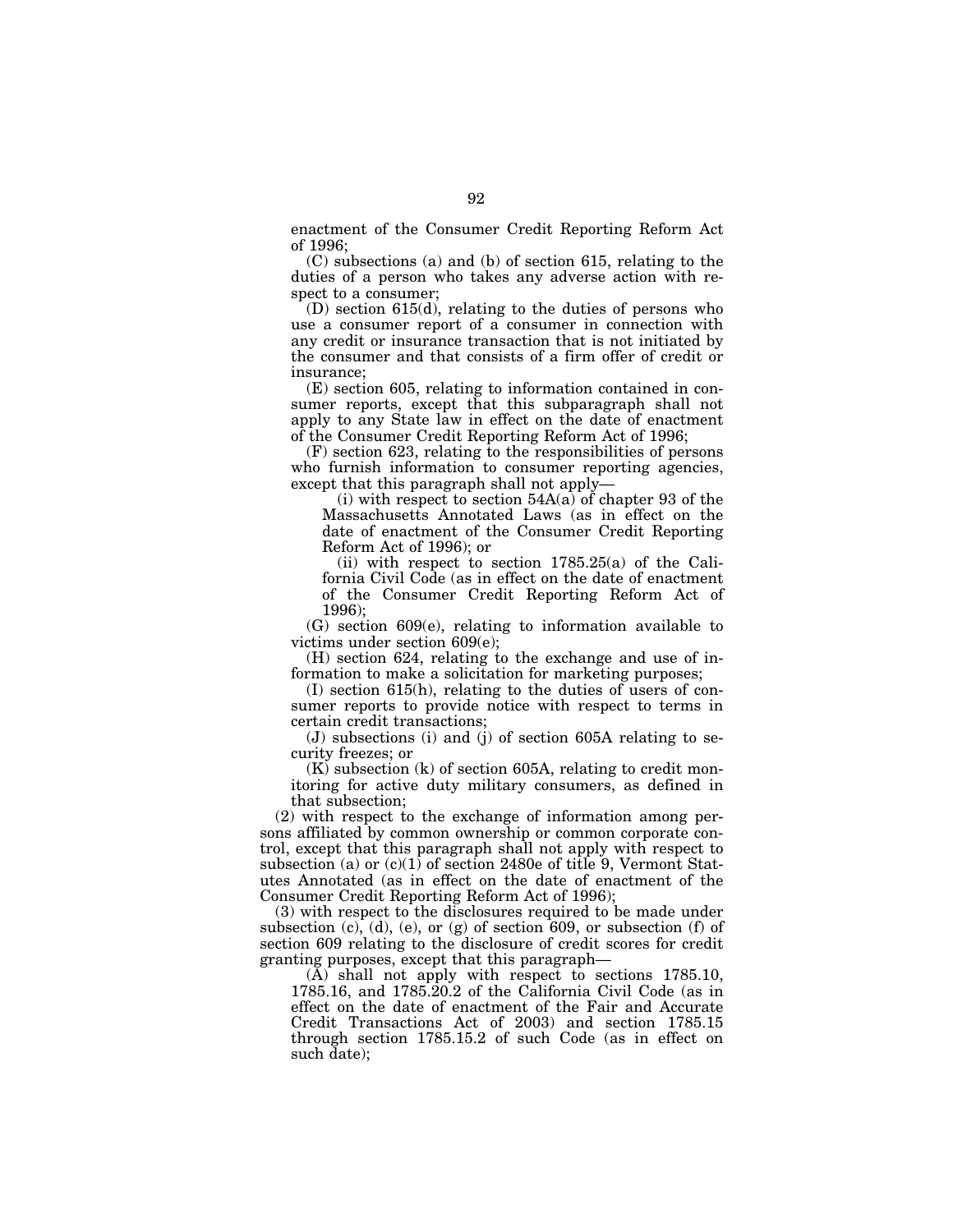(B) shall not apply with respect to sections 5–3–106(2) and 212–14.3–104.3 of the Colorado Revised Statutes (as in effect on the date of enactment of the Fair and Accurate Credit Transactions Act of 2003); and

(C) shall not be construed as limiting, annulling, affecting, or superseding any provision of the laws of any State regulating the use in an insurance activity, or regulating disclosures concerning such use, of a credit-based insurance score of a consumer by any person engaged in the business of insurance;

(4) with respect to the frequency of any disclosure under section 612(a), except that this paragraph shall not apply—

(A) with respect to section  $12-14.3-105(1)(d)$  of the Colorado Revised Statutes (as in effect on the date of enactment of the Fair and Accurate Credit Transactions Act of 2003);

(B) with respect to section  $10-1-393(29)(C)$  of the Georgia Code (as in effect on the date of enactment of the Fair and Accurate Credit Transactions Act of 2003);

(C) with respect to section 1316.2 of title 10 of the Maine Revised Statutes (as in effect on the date of enactment of the Fair and Accurate Credit Transactions Act of 2003);

(D) with respect to sections  $14-1209(a)(1)$  and  $14-$ 1209(b)(1)(i) of the Commercial Law Article of the Code of Maryland (as in effect on the date of enactment of the Fair and Accurate Credit Transactions Act of 2003);

(E) with respect to section 59(d) and section 59(e) of chapter 93 of the General Laws of Massachusetts (as in effect on the date of enactment of the Fair and Accurate Credit Transactions Act of 2003);

 $(F)$  with respect to section 56:11-37.10(a)(1) of the New Jersey Revised Statutes (as in effect on the date of enactment of the Fair and Accurate Credit Transactions Act of 2003); or

(G) with respect to section  $2480c(a)(1)$  of title 9 of the Vermont Statutes Annotated (as in effect on the date of enactment of the Fair and Accurate Credit Transactions Act of 2003); or

(5) with respect to the conduct required by the specific provisions of—

(A)  $[section 605(g)]$  *section 605(f)*;

(B) section 605A;

(C) section 605B;

(D) section  $609(a)(1)(A)$ ;

(E) section 612(a);

(F) subsections (e), (f), and (g) of section 615;

 $(G)$  section 621(f);

(H) section  $623(a)(6)$ ; or

(I) section 628.

(c) DEFINITION OF FIRM OFFER OF CREDIT OR INSURANCE.—Notwithstanding any definition of the term "firm offer of credit or insurance'' (or any equivalent term) under the laws of any State, the definition of that term contained in section 603(l) shall be con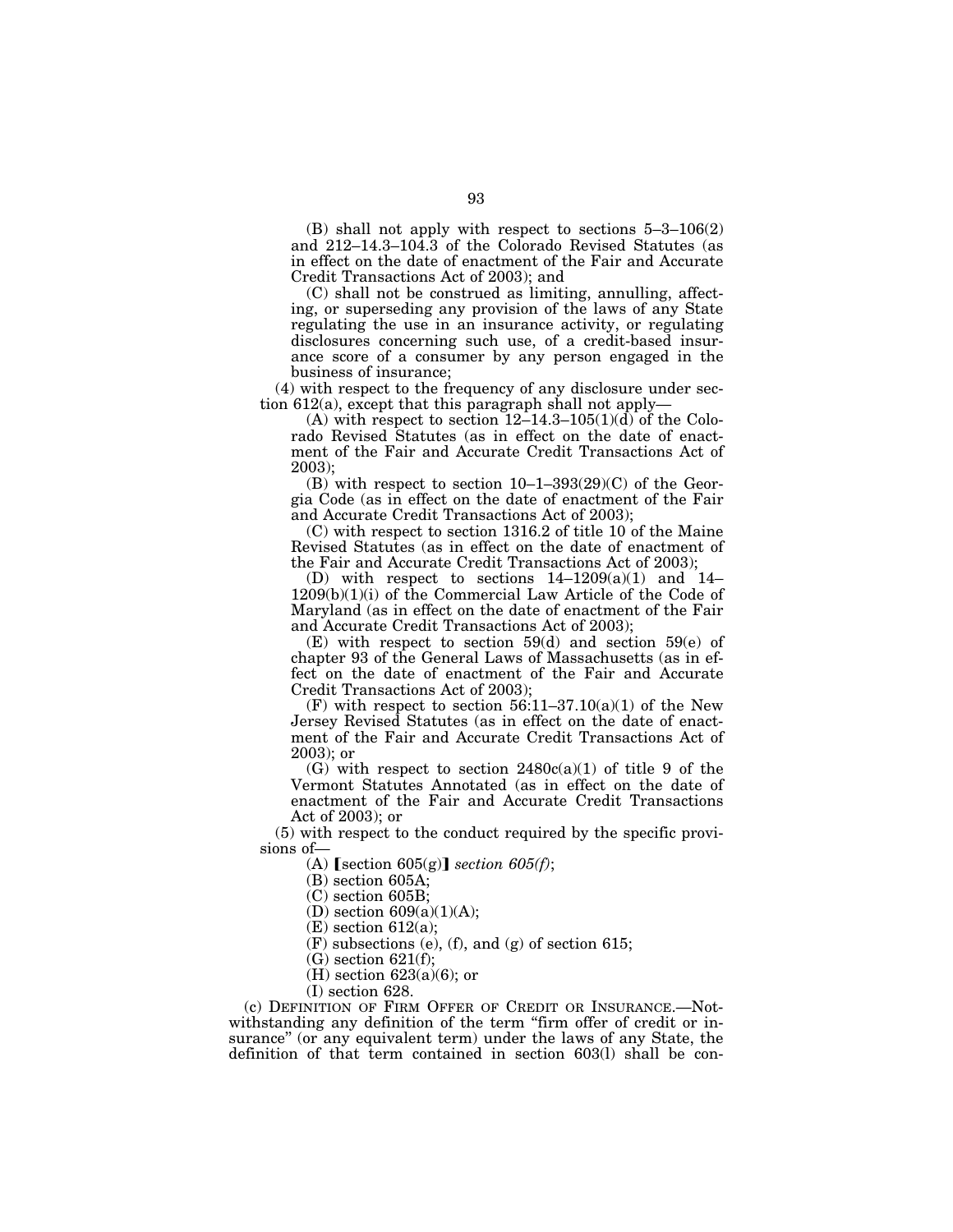strued to apply in the enforcement and interpretation of the laws of any State governing consumer reports.

(d) LIMITATIONS.—Subsections (b) and (c) do not affect any settlement, agreement, or consent judgment between any State Attorney General and any consumer reporting agency in effect on the date of enactment of the Consumer Credit Reporting Reform Act of 1996.

\* \* \* \* \* \* \*

#### *§ 630. Prohibition of certain factors related to Federal credit restoration or rehabilitation*

*(a) RESTRICTION ON CREDIT SCORING MODELS.—A credit scoring model may not—* 

*(1) take into consideration, in a manner adverse to a consumer's credit score or educational credit score, any information in a consumer report concerning the consumer's participation in credit restoration or rehabilitation under section 605C, 605D, or 605E; or* 

*(2) treat negatively, in a manner adverse to a consumer's credit score or educational credit score, the absence of payment history data for an existing account, whether the account is open or closed, where the absence of such information is the result of a consumer's participation in credit restoration or rehabilitation under section 605C, 605D, or 605E.* 

*(b) RESTRICTION ON PERSONS OBTAINING CONSUMER REPORTS.— A person who obtains a consumer report may not—* 

*(1) take into consideration, in a manner adverse to a consumer, any information in a consumer report concerning the consumer's participation in credit restoration or rehabilitation under section 605C, 605D, or 605E; or* 

*(2) treat negatively the absence of payment history data for an existing account, whether the account is open or closed, where the absence of such information is the result of a consumer's participation in credit restoration or rehabilitation under section 605C, 605D, or 605E.* 

*(c) ACCURACY AND COMPLETENESS.—If a person who furnishes information to a consumer reporting agency requests the removal of information from a consumer report or a consumer reporting agency removes information from a consumer report in compliance with the requirements under section 605C, 605D, or 605E, or such information was removed pursuant at section 605(a)(11), such report shall be deemed to satisfy the requirements for accuracy and completeness with respect to such information.* 

*(d) PROHIBITION RELATED TO ADVERSE ACTIONS AND RISK-BASED PRICING DECISIONS.—No person shall use information related to a consumer's participation in credit restoration or rehabilitation under section 605C, 605D, or 605E in connection with any determination of—* 

*(1) the consumer's eligibility or continued eligibility for an extension of credit;* 

*(2) the terms and conditions offered to a consumer regarding an extension of credit; or* 

*(3) an adverse action made for employment purposes.*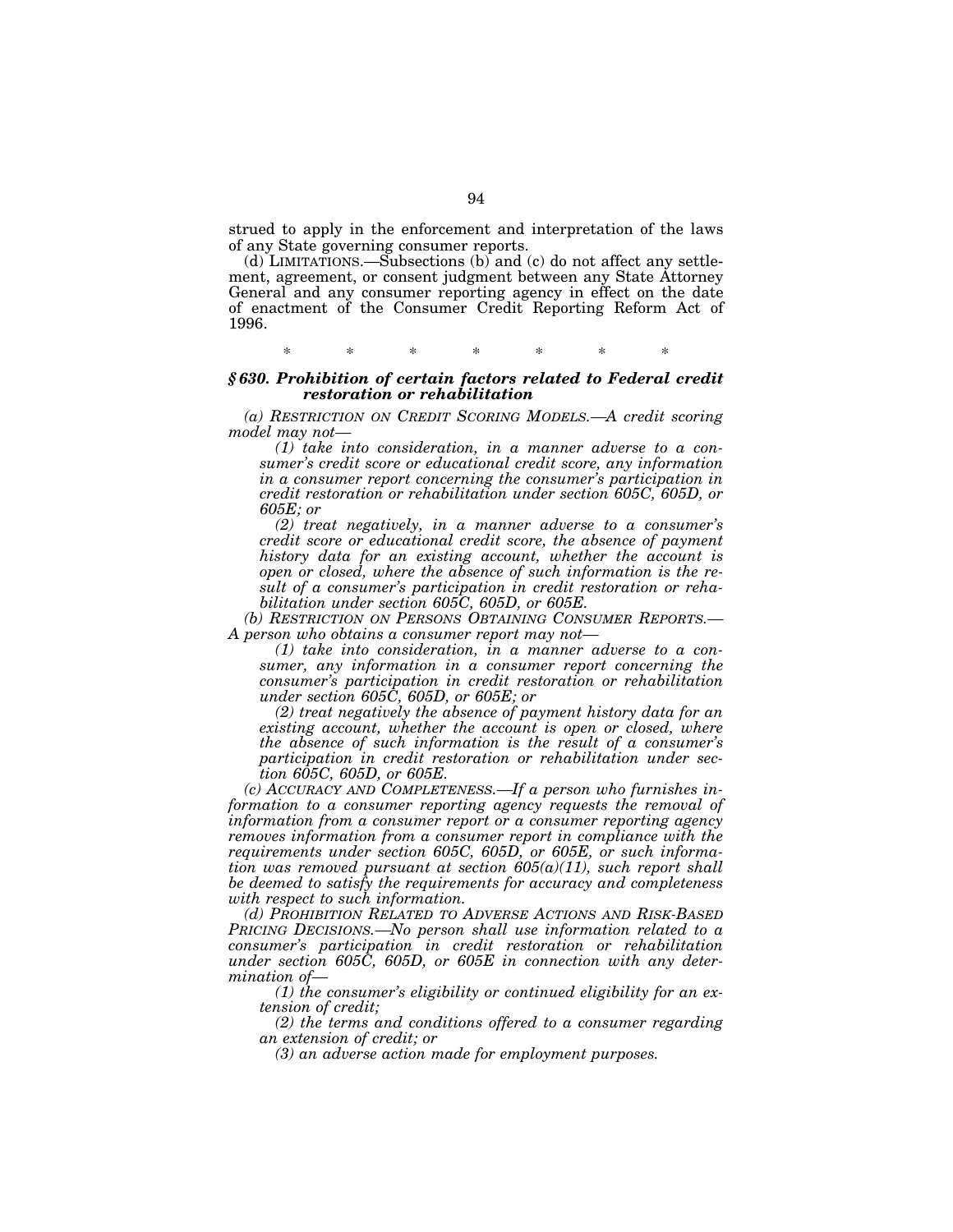# *§ 631. Voiding of certain contracts not in the public interest*

*(a) IN GENERAL.—Any provision contained in a contract that requires a person to not follow a provision of this title, that is against the public interest, or that otherwise circumvents the purposes of this title shall be null and void.* 

*(b) RULE OF CONSTRUCTION.—Nothing in subsection (a) shall be construed as affecting other provisions of a contract that are not described under subsection (a).*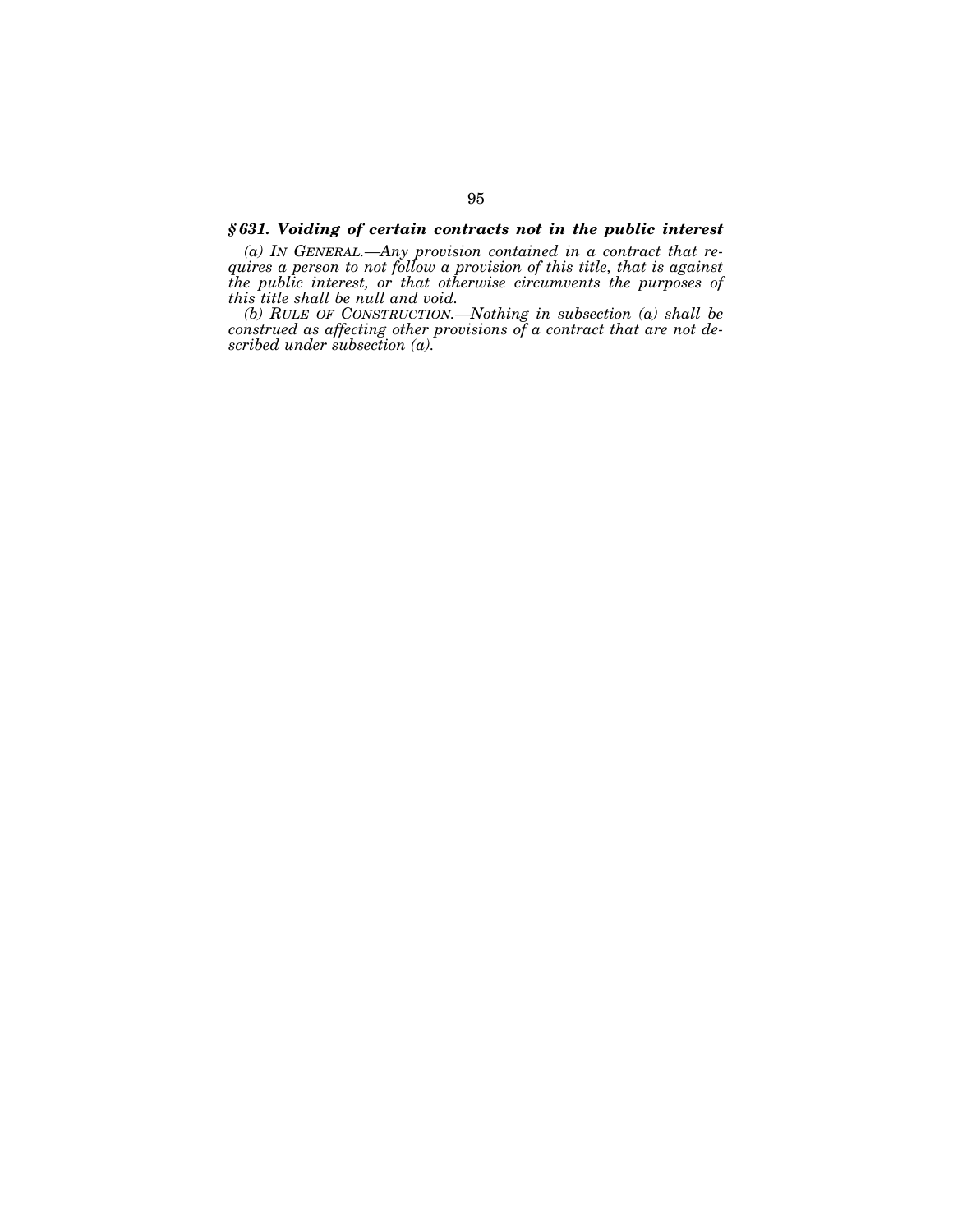## MINORITY VIEWS

Committee Republicans are concerned that H.R. 3622, the *Restoring Unfairly Impaired Credit and Protecting Consumers Act,*  will have the perverse effect of limiting consumer access to credit further alienating individuals from financial inclusion.

H.R. 3622, as amended, would reduce the timeframe adverse credit information remains on a consumer report from seven to four years for consumer debt information and from ten to seven years information for bankruptcies. The bill further requires certain fully paid debt be removed from consumer credit reports expeditiously.

Committee Republicans recognize the direct implications credit history and ability to repay have on American consumers. Removing predictive information has the potential to increase the cost of credit, particularly for those borrowers who have limited credit histories, because of the role credit reporting plays in the underwriting process. The number of defaults in the credit system also affects credit availability for the remaining millions of consumers. Moreover, requiring the expedited removal of debt from such reports will undermine the safety and soundness of financial institutions and the financial system more broadly. The federal government should not micromanage data used in this private sector process but instead work to establish sensible guardrails and consumer protections.

Notwithstanding H.R. 3622, Committee Republicans agree that aspects of the credit reporting process need reform, such as removing certain adverse information from consumer reports. For example, during the markup of H.R. 3622, Ranking Member McHenry and other Committee Republicans expressed support for provisions that remove adverse information for victims of predatory lending and financial abuse. In fact, Congressman Loudermilk offered an amendment that would require removal of adverse information related to predatory lending and financial abuse as well as paid, nonelective medical debt. The amendment was defeated by a party line vote of 26–32.

Finally, Committee Republicans believe that had additional hearings taken place, a bipartisan product reforming the consumer reporting industry could have been produced. Unfortunately, Committee Democrats defeated every Republican amendment offered during debate on consumer reporting while advancing numerous pieces of partisan legislation, including H.R. 3622. A bipartisan product would stand a much better chance of being signed into law. Needless partisanship does nothing to help consumers. Committee Republicans continue to stand ready to discuss these important issues with Democrats.

> DAVID KUSTOFF. BARRY LOUDERMILK. LANCE GOODEN.